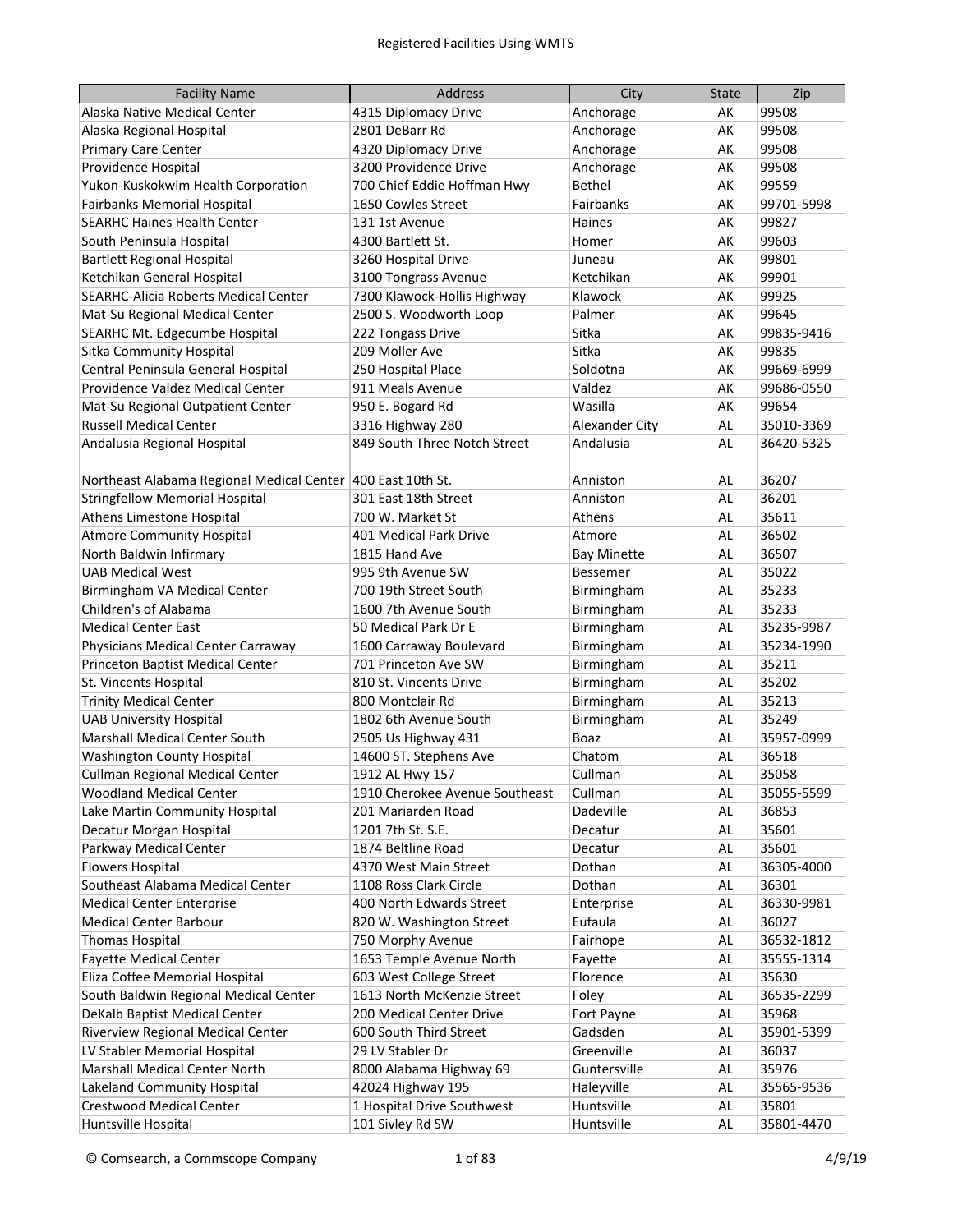| <b>Facility Name</b>                                                            | <b>Address</b>                                         | City                       | <b>State</b> | Zip            |
|---------------------------------------------------------------------------------|--------------------------------------------------------|----------------------------|--------------|----------------|
| Jacksonville Medical Center                                                     | 1701 Pelham Rd. South                                  | Jacksonville               | AL           | 36265          |
| Walker Baptist Medical Center                                                   | 3400 Hwy 78 E                                          | Jasper                     | AL           | 35501          |
| <b>Madison Hospital</b>                                                         | 8375 HWY 72 West                                       | Madison                    | AL           | 35758          |
| Mobile Infirmary Medical Center                                                 | 5 Mobile Infirmary Circle                              | Mobile                     | AL           | 36607          |
| Providence Hospital                                                             | 6801 Airport Boulevard                                 | Mobile                     | AL           | 36608-3785     |
| <b>USA Medical Center</b>                                                       | 2451 Fillingim Street                                  | Mobile                     | AL           | 36617          |
| <b>USA Women and Childrens Hospital</b>                                         | 1700 Center Street                                     | Mobile                     | AL           | 36604          |
| <b>Baptist East</b>                                                             | 400 Taylor Road                                        | Montgomery                 | AL           | 36117          |
| <b>Baptist South</b>                                                            | 2105 E. South Blvd                                     | Montgomery                 | AL           | 36116          |
| Central Alabama Veterans Health Care                                            |                                                        |                            |              |                |
| System, West Campus                                                             | 215 Perry Hill Road                                    | Montgomery                 | AL           | 36109-3798     |
| Jackson Hospital and Clinic                                                     | 1725 Pine Street                                       | Montgomery                 | AL           | 36106-1117     |
| Long Term Hospital of Montgomery                                                | 1725 Pine Street                                       | Montgomery                 | AL           | 36106-1109     |
| Lawrence Baptist Medical Center                                                 | 202 Hospital Street                                    | Moulton                    | AL           | 35650-0039     |
| <b>Shoals Hospital</b>                                                          | 201 West Avalon Avenue                                 | Muscle Shoals              | AL           | 35661          |
| Northport Medical Center DCH                                                    | 2700 Hospital Drive                                    | Northport                  | AL           | 35476-1079     |
| <b>EAMC - Opelika Campus</b>                                                    | 2000 Pepperell Parkway                                 | Opelika                    | AL           | 36802-3201     |
| Dale Medical Center                                                             | 126 Hospital Ave                                       | Ozark                      | AL           | 36360          |
| St. Clair Regional Hospital                                                     | 2805 Dr. John Haynes Drive                             | Pell City                  | AL           | 35125-1499     |
| Prattville Baptist                                                              | 124 S. Memorial Dr                                     | Prattville                 | AL           | 36067          |
| Russelville Hospital                                                            | 15155 Highway 43                                       | Russelville                | AL           | 35653          |
| Vaughan Regional Medical Center                                                 | 1015 Medical Center Parkway                            | Selma                      | AL           | 36701-6515     |
| Helen Keller Hospital                                                           | 1300 South Montgomery Ave                              | Sheffield                  | AL           | 35660          |
| Coosa Valley Baptist Medical Center                                             | 315 West Hickory Street                                | Sylacauga                  | AL           | 35150-2996     |
| <b>Citizens Baptist Medical Center</b>                                          | 604 Stone Avenue                                       | Talladega                  | AL           | 35160          |
| <b>DCH Regional Medical Center</b>                                              | 809 University Boulevard East                          | Tuscaloosa                 | AL           | 35401-9961     |
| <b>EAMC</b> - Lanier Campus                                                     | 4800 48th Street                                       | Valley                     | AL           | 36854          |
| Tanner Medical Center - East Alabama                                            | 1032 South Main Street                                 | Wedowee                    | AL           | 36278          |
| <b>Northwest Medical Center</b>                                                 | 1530 US Hwy 43                                         | Winfield                   | AL           | 35594-5068     |
| <b>Baptist Health Medical Center</b>                                            | 3050 Twin Rivers Drive                                 | Arkadelphia                | AR           | 71923          |
| White River Medical Center                                                      | 1710 Harrison Street                                   | <b>Batesville</b>          | AR           | 72501          |
| Saline Memorial Hospital                                                        | 1 Medical Park Drive                                   | Benton                     | AR           | 72015          |
| Mercy Health Center                                                             | 3101 SE 14th St                                        | Bentonville                | AR           | 72712          |
| Northwest Medical Center-Benton County                                          | 3000 Medical Center Parkway                            | Bentonville                | AR           | 72712          |
| <b>Sisters of Mercy Health Systems</b>                                          | 214 Carter St.                                         | Berryville                 | AR           | 72616          |
| <b>Ouachita County Medical Center</b>                                           | 638 California Ave                                     | Camden                     | AR           | 71701          |
| JOHNSON REG MED CTR                                                             | 1100 E. POPLAR ST                                      | Clarksville                | AR           | 72830          |
| Baptist Health Medical Center - Conway                                          | 1555 Exchange Avenue                                   | Conway                     | AR           | 72032          |
| Ashley County Medical Center                                                    | P O box 400                                            | Crossett                   | AR           | 71635          |
| John Ed Chambers Memorial Hospital                                              | Highway 10 at Detriot                                  | Danville                   | AR           | 72833          |
| <b>River Valley Medical Center</b>                                              | 200 N 3rd St                                           | Dardanelle                 | AR           | 72834          |
| DeWitt Hospital & Nursing Home                                                  | 1641 South Whitehead Drive                             | De Witt                    | AR           | 72042-9481     |
| Fayetteville VA Medical Center                                                  | 1100 N. College Avenue                                 | Fayetteville               | AR           | 72703          |
| Washington Regional Medical Center                                              | 3215 N North Hills Boulevard                           | Fayetteville               | AR           | 72703          |
| <b>Forrest City Medical Center</b>                                              | 1601 Newcastle Road                                    | <b>Forrest City</b>        | AR           | 72335          |
| Sparks Regional Medical Center                                                  | 1311 South I Street                                    | Fort Smith                 | AR           | 72901          |
| St. Edward Mercy Medical Center                                                 | 7301 Rogers Avenue                                     | Fort Smith                 | AR           | 72903-4189     |
| North Arkansas Regional Medical Center                                          | 620 N. Willow St                                       | Harrison                   | AR           | 72601          |
| Helena Regional Medical Center                                                  | 1801 Martin Luther King Dr.                            | Helena                     | AR           | 72342          |
| Wadley Regional Medical Center @ Hope                                           | 2001 S Main St                                         | Hope                       | AR           | 71801          |
| National Park Medical Center                                                    | 1910 Malvern Avenue                                    | <b>Hot Springs</b>         | AR           | 71901-7799     |
| St. Joseph's Mercy Health Center                                                | 300 Werner St                                          | <b>Hot Springs</b>         | AR           | 71913          |
| Hot Springs Village Mercy Medical Center                                        | 903 Desoto Blvd                                        | <b>Hot Springs Village</b> | AR           | 71909          |
| Willow Creek Womens Hospital                                                    | 4301 Greathouse Springs Road<br>3024 Stadium Boulevard | Johnson                    | AR           | 72741          |
| <b>NEA Baptist Medical Center</b><br>St. Bernards Health and Wellness Institute | 1416 E Matthews Ave.                                   | Jonesboro<br>Jonesboro     | AR<br>AR     | 72401<br>72401 |
|                                                                                 |                                                        |                            |              |                |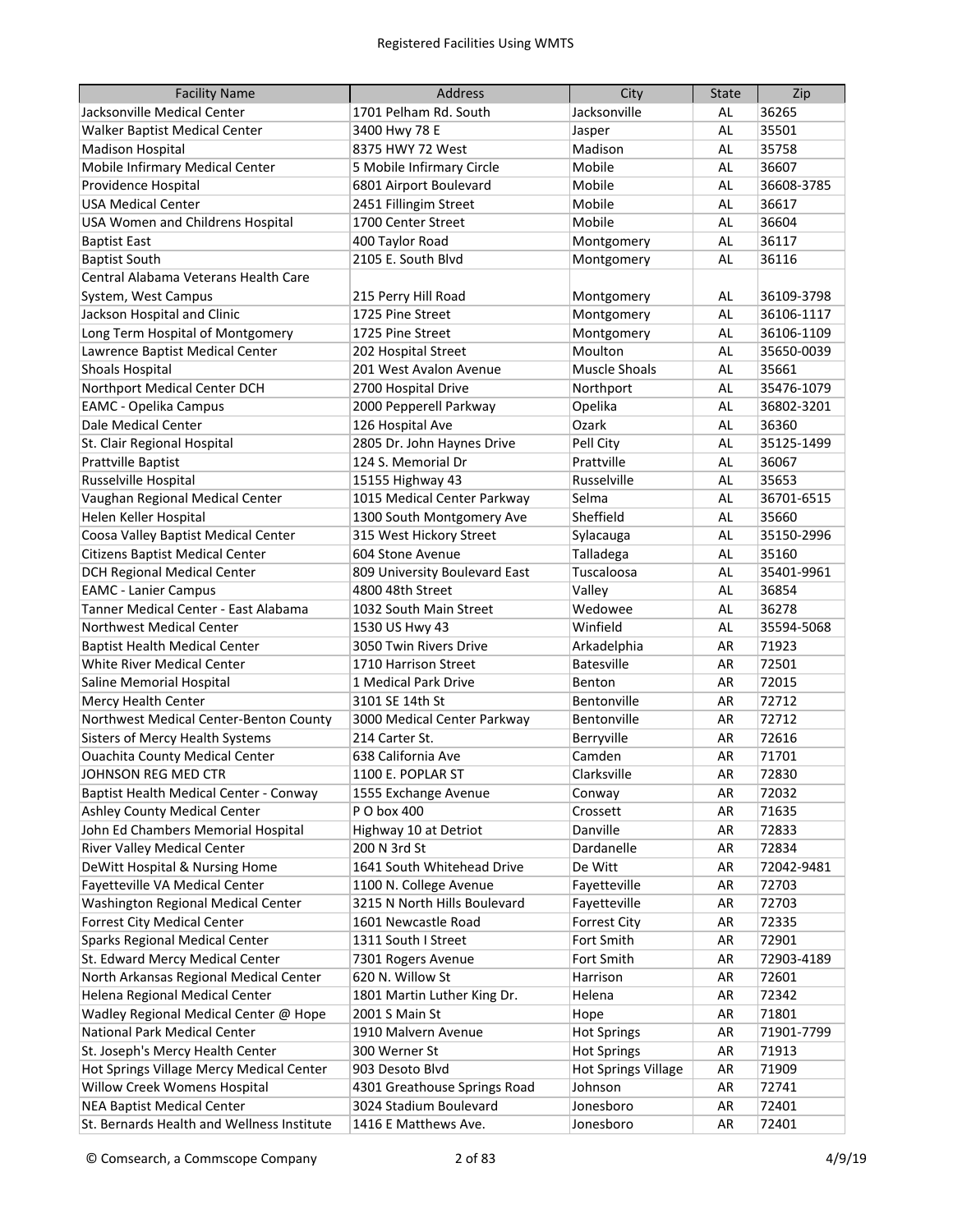| <b>Facility Name</b>                       | Address                       | City                  | <b>State</b> | Zip        |
|--------------------------------------------|-------------------------------|-----------------------|--------------|------------|
| St. Bernards Medical Center                | 225 East Jackson Avenue       | Jonesboro             | AR           | 72401-3156 |
| St. Bernards Medical Center                | 225 E. Jackson Ave.           | Jonesboro             | AR           | 72401      |
| Arkansas Children's Hospital               | 800 Marshall Street           | Little Rock           | AR           | 72202-3591 |
| Arkansas Heart Hospital                    | 1701 So. Shackleford Rd.      | Little Rock           | AR           | 72211      |
| <b>Baptist Health Medical Center</b>       | 9601 Interstate 630 Exit 7    | Little Rock           | AR           | 72205      |
| Central Arkansas Veterans Healthcare       |                               |                       |              |            |
| System                                     | 4300 West 7th Street          | Little Rock           | AR           | 72205-5484 |
| <b>Select Speciality Hospital</b>          | 2 St. Vincent Circle          | Little Rock           | AR           | 72205      |
| St. Vincent Doctors Hospital               | 6101 St Vincent Circle        | Little Rock           | AR           | 72205-5331 |
| St. Vincent Infirmary Medical Center       | 2 St. Vincent Circle          | Little Rock           | AR           | 72205-5499 |
| <b>UAMS Medical Center</b>                 | 4301 West Markham Street #796 | Little Rock           | AR           | 72205-7102 |
| Magnolia Regional Hospital                 | 101 Hospital Drive            | Magnolia              | AR           | 71753      |
| Baptist Health Medical Center - Hot Spring |                               |                       |              |            |
| <b>County Memorial</b>                     | 1001 Schneider Drive          | Malvern               | AR           | 72104      |
| St. Anthony Medical Center                 | 4 Hospital Drive              | Morrilton             | AR           | 72110-4510 |
| <b>Baxter Regional Medical Center</b>      | 624 Hospital Drive            | <b>Mountain Home</b>  | AR           | 72653      |
| <b>Stone County Medical Center</b>         | <b>HWY 14 E</b>               | <b>Mountain View</b>  | AR           | 72560      |
| <b>Howard Memorial Hospital</b>            | 130 Medical Circle            | Nashville             | AR           | 71851      |
| <b>Baptist Health Medical Center-NLR</b>   | 3333 Springhill Drive         | North Little Rock     | AR           | 72117      |
| Mercy Turner Memorial Hospital             | 801 West River Street         | Ozark                 | AR           | 72949      |
| Arkansas Methodist Hospital                | 900 West Kingshighway         | Paragould             | AR           | 72450-5942 |
| Mercy Hospital - Paris                     | 500 E Academy Street          | Paris                 | AR           | 72855      |
| Jefferson Regional Medical Center          | 1600 West 40th Ave            | Pine Bluff            | AR           | 71603      |
| Mercy Northwest Arkansas                   | 2710 Rife Medical Lane        | Rogers                | AR           | 72758      |
| St. Mary's Hospital                        | 1200 West Walnut Street       | Rogers                | AR           | 72756-3599 |
| Saint Mary's Regional Medical Center       | 1808 West Main Street         | Russellville          | AR           | 72801-2724 |
| White County Medical Center                | 3214 East Race St             | Searcy                | AR           | 72143      |
| St. Vincent Medical Center - North         | 2215 Wildwood Avenue          | Sherwood              | AR           | 72120-5074 |
| Siloam Springs Memorial Hospital           | 205 East Jefferson Street     | <b>Siloam Springs</b> | AR           | 72761-3697 |
| Northwest Medical Center of Washington     | 609 West Maple Avenue         | Springdale            | AR           | 72764      |
| <b>Baptist Regional Medical Center</b>     | 1703 North Buerkle Street     | Stuttgart             | AR           | 72160      |
| <b>Summit Medical Center</b>               | 211 Crawford Memorial Dr      | Van Buren             | AR           | 72956      |
| <b>CrossRidge Community Hospital</b>       | 310 South Falls Boulevard     | Wynne                 | AR           | 72396-3013 |
| <b>Banner Goldfield Medical Center</b>     | 2050 W Southern Avenue        | Apache Junction       | AZ           | 85120      |
| <b>Benson Hospital</b>                     | 450 South Ocotillo            | Benson                | AZ           | 85602      |
| <b>Copper Queen Community Hospital</b>     | 101 Cole Ave                  | <b>Bisbee</b>         | AZ           | 85603      |
| Western Arizona Regional Medical Center    | 2735 Silver Creek Rd          | <b>Bullhead City</b>  | AZ           | 86442      |
| Casa Grande Regional Medical Center        | 1800 E. Florence Blvd         | Casa Grande           | AZ           | 85122      |
| Chandler Regional Medical Center           | 475 S Dobson Rd               | Chandler              | AZ           | 85224      |
| Chinle Comprehensive Healthcare Facility   | US Hwy 191 and Hospital Rd.   | Chinle                | AZ           | 86503      |
| <b>Flagstaff Medical Center</b>            | 1200 N. Beaver St.            | Flagstaff             | AZ           | 86001      |
| <b>Banner Gateway Medical Center</b>       | 1900 N. Higley Road           | Gilbert               | AZ           | 85234      |
| Banner Thunderbird Medical Center          | 5555 W. Thunderbird Road      | Glendale              | AZ           | 85306      |
| St Joseph Westgate Hospital                | 7300 N 99th Avenue            | Glendale              | AZ           | 85305      |
| West Valley Hospital                       | 13677 West McDowell Road      | Goodyear              | AZ           | 85395      |
| Kingman Regional Medical Center            | 3269 Stockton Hill Road       | Kingman               | AZ           | 86409      |
| Havasu Regional Medical Center             | 101 Civic Center Lane         | Lake Havasu City      | AZ           | 86405      |
| Banner Baywood Heart Hospital              | 6750 E Baywood Ave            | Mesa                  | AZ           | 85206      |
| Banner Baywood Medical Center              | 6644 E Baywood Avenue         | Mesa                  | AZ           | 85206-1797 |
| <b>Banner Desert Medical Center</b>        | 1400 S. Dobson Rd             | Mesa                  | AZ           | 85202      |
| Mesa General Hospital                      | 515 N. Mesa Drive             | Mesa                  | AZ           | 85201-5989 |
| Mountain Vista Medical Center              | 1301 South Crismon Road       | Mesa                  | AZ           | 85209      |
| Carondelet Holy Cross Hospital             | 1171 West Target Range Road   | Nogales               | AZ           | 85621      |
| Oro Valley Medical Center                  | 1551 East Tangerine Rd        | Oro Valley            | AZ           | 85755      |
| <b>Banner Page Medical Center</b>          | 501 N Navajo Drive            | Page                  | AZ           | 86040      |
| Banner Payson Medical Center               | 807 S Ponderosa Street        | Payson                | AZ           | 85541      |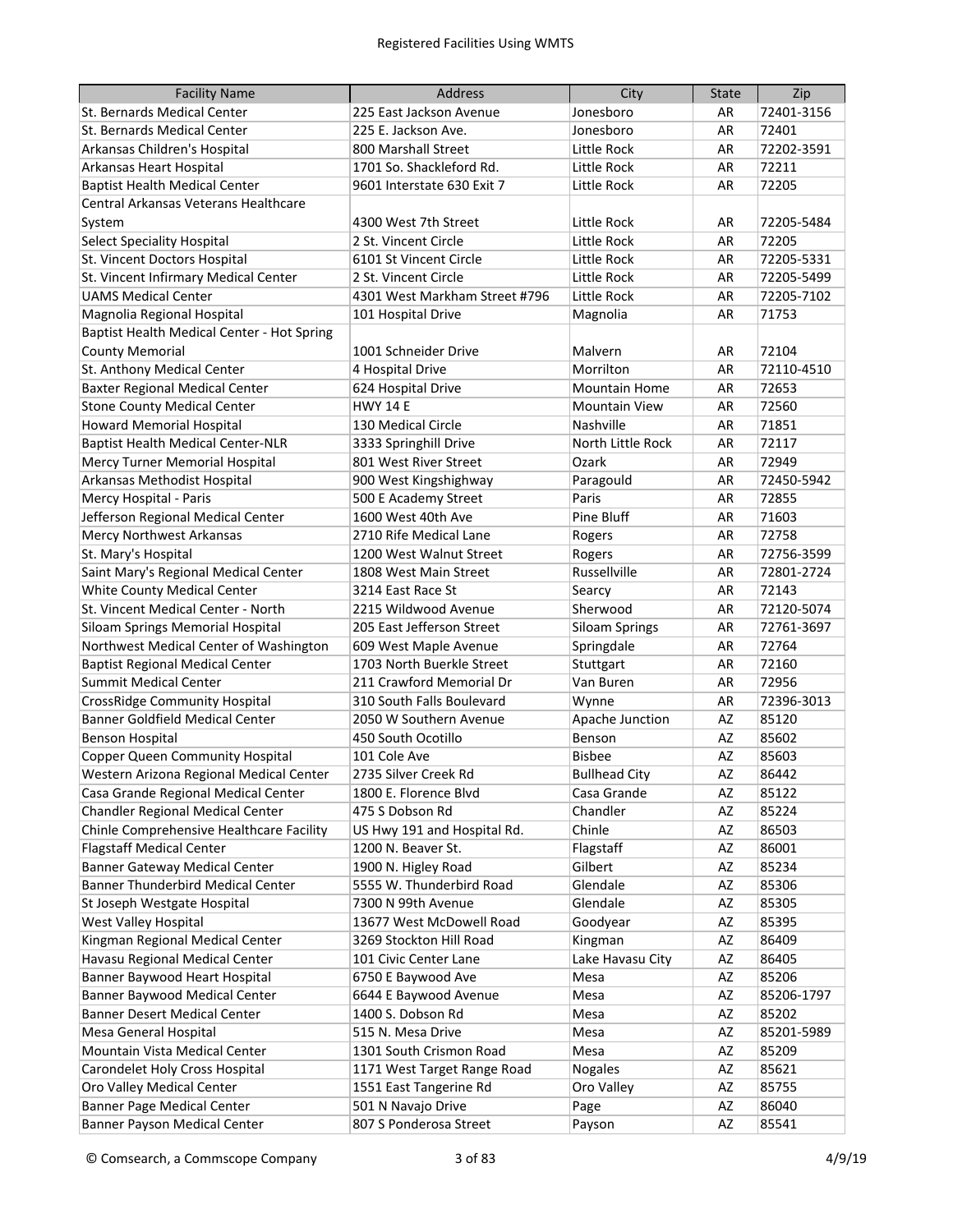| <b>Facility Name</b>                                                | <b>Address</b>                 | City                | <b>State</b> | Zip        |
|---------------------------------------------------------------------|--------------------------------|---------------------|--------------|------------|
| Kindred Hospital Phoenix NW                                         | 13216 N. Plaza Del Rio         | Peoria              | AZ           | 85381      |
| <b>Abrazo Central Campus</b>                                        | 2000 W. Bethany Home Road      | Phoenix             | AZ           | 85015      |
| Arizona Heart Hospital                                              | 1930 East Thomas Road          | Phoenix             | AZ           | 85016      |
| Banner Estrella Medical Center                                      | 9201 W. Thomas Road            | Phoenix             | AZ           | 85037      |
| Banner Estrella Surgery Center                                      | 9301 W Thomas Road             | Phoenix             | AZ           | 85037      |
| <b>Banner University Medical Center Phoenix</b>                     | 1111 East McDowell Road        | Phoenix             | AZ           | 85006      |
| Carl T. Hayden VA Medical Center                                    | 650 E. Indian School Road      | Phoenix             | AZ           | 85012      |
| John C. Lincoln Hospital-Deer Valley                                | 19829 N 27 Avenue              | Phoenix             | AZ           | 85027      |
| John C. Lincoln Hospital-North Mountain                             | 250 E. Dunlap Ave              | Phoenix             | AZ           | 85020      |
| Kindred Hospital Phoenix                                            | 40 East Indianola Ave          | Phoenix             | AZ           | 85012      |
| Maricopa Medical Center                                             | 2601 E. Roosevelt St           | Phoenix             | AZ           | 85008      |
| Maryvale Hospital Medical Center                                    | 5102 West Campbell Avenue      | Phoenix             | AZ           | 85031-1799 |
| Mayo Clinic Hospital                                                | 5777 East Mayo Boulevard       | Phoenix             | AZ           | 85054-4502 |
| Phoenix Childrens Hospital                                          | 1919 E. Thomas Road            | Phoenix             | <b>AZ</b>    | 85016      |
| Phoenix Memorial Hospital                                           | 1201 South Seventh Avenue      | Phoenix             | <b>AZ</b>    | 85007-3995 |
| St. Joseph's Hospital and Medical Center                            | 350 West Thomas Road           | Phoenix             | <b>AZ</b>    | 85013-4496 |
| St. Luke's Medical Center                                           | 1800 E. Van Buren Street       | Phoenix             | AZ           | 85006-3742 |
| Hopi Health Care Center                                             | Highway 264 Mile Post 388      | Polacca             | AZ           | 86042      |
| Northern Arizona VA Health Care System                              | 500 HWY89 North                | Prescott            | AZ           | 86313      |
| Yavapai Regional Medical Center                                     | 1003 Willow Creek Road         | Prescott            | AZ           | 86301-1668 |
| <b>Banner Ironwood Medical Center</b>                               | 37000 North Gantzel Road       | Queen Creek         | AZ           | 85140      |
| Mt Graham Regional Medical Center                                   | 1600 S 20th Avenue             | Safford             | AZ           | 85546      |
| Scottsdale Healthcare-Osborn Campus                                 | 7400 E. Osborn Road            | Scottsdale          | AZ           | 85251      |
| Scottsdale Healthcare-Shea Campus                                   | 9003 E. Shea Blvd              | Scottsdale          | AZ           | 85260      |
|                                                                     |                                |                     | AZ           |            |
| Thompson Peak Hospital                                              | 7400 E Thompson Peak Parkway   | Scottsdale          |              | 85255      |
|                                                                     |                                |                     |              |            |
| Summit Healthcare Regional Medical Center 2200 E Show Low Lake Road |                                | Show Low            | AZ           | 85901      |
| <b>Banner Boswell Medical Center</b>                                | 10401 W Thunderbird Blvd       | Sun City            | AZ           | 85351      |
| Banner Del E Webb Medical Center                                    | 14502 West Meeker Blvd         | Sun City West       | AZ           | 85375      |
| Tempe St. Luke's Hospital                                           | 1500 S. Mill Avenue            | Tempe               | AZ           | 85281-6699 |
| Tuba City Hospital                                                  | 167 North Main Street          | Tuba City           | AZ           | 86045      |
| <b>Banner University Medical Center South</b>                       |                                |                     |              |            |
| Campus                                                              | 2800 East Ajo Way              | Tucson              | AZ           | 85713      |
| <b>Banner University Medical Center Tucson</b>                      | 1501 North Campbell Ave        | Tucson              | AZ           | 85724      |
| El Dorado Hospital                                                  | 1400 North Wilmot Road         | Tucson              | AZ           | 85712-4498 |
| Kindred Hospital Tucson                                             | 355 North Wilmot Road          | Tucson              | AZ           | 85711      |
| Northwest Medical Center                                            | 6200 North La Cholla Boulevard | Tucson              | AZ           | 85741-3599 |
| Southern Arizona VA Health Care System                              | 3601 South 6th Avenue          | Tucson              | AZ           | 85723      |
| St Marys Hospital                                                   | 1601 West St Marys Road        | Tucson              | AZ           | 85745      |
| St. Joseph's Hospital-Carondelet                                    | 350 N. Wilmot Rd.              | Tucson              | AZ           | 85711      |
| <b>Tucson Heart Hospital</b>                                        | 4888 N Stone Ave               | Tucson              | AZ           | 85704      |
| <b>Tucson Medical Center</b>                                        | 5301 E. Grant Rd               | Tucson              | AZ           | 85712      |
| Yuma Regional Medical Center                                        | 2400 South Avenue A            | Yuma                | AZ           | 85364      |
| City of Alameda Health Care District                                | 2070 Clinton Avenue            | Alameda             | CA           | 94501-4397 |
| Alhambra Hospital Medical Center                                    | 100 S. Raymond Ave             | Alhambra            | CA           | 91801      |
| Anaheim Global Medical Center                                       | 1025 S Anaheim Boulevard       | Anaheim             | CA           | 92805      |
| Anaheim Memorial Medical Center                                     | 1111 W. La Palma Ave           | Anaheim             | CA           | 92801      |
| Kaiser Permanente Orange County -                                   |                                |                     |              |            |
| Anaheim Medical Center                                              | 3440 E LaPalma Avenue          | Anaheim             | CA           | 92807-3089 |
| West Anaheim Medical Center                                         | 3033 West Orange Ave.          | Anaheim             | CA           | 92804      |
| Western Medical Center Anaheim                                      | 1025 South Anaheim Boulevard   | Anaheim             | CA           | 92805      |
| Kaiser Permanente Hospital                                          | 4501 Sand Creek Road           | Antioch             | СA           | 94531      |
| Sutter Delta Medical Center                                         | 3901 Antioch Way               | Antioch             | СA           | 94509      |
| <b>St Mary Medical Center</b>                                       | 16000 Kasota Rd                | <b>Apple Valley</b> | СA           | 92307      |
| Methodist Hospital of Southern California                           | 300 West Huntington Drive      | Arcadia             | СA           | 91007      |
| Arroyo Grande Community Hospital                                    | 345 S Halcyon Rd               | Arroyo Grande       | CA           | 93420      |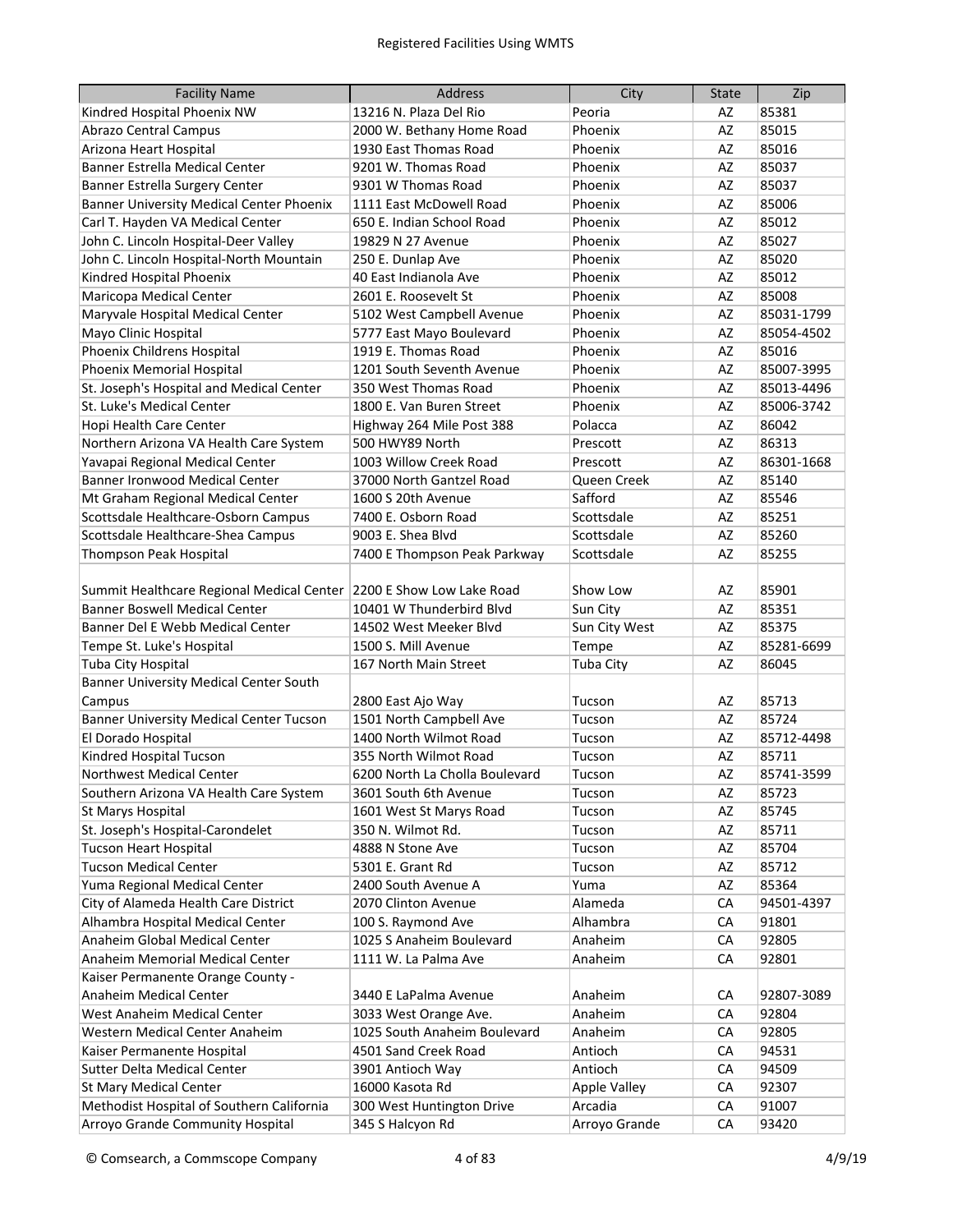| <b>Facility Name</b>                       | <b>Address</b>              | City                   | <b>State</b> | Zip        |
|--------------------------------------------|-----------------------------|------------------------|--------------|------------|
| <b>Bakersfield Heart Hospital</b>          | 3001 Sillect Avenue         | Bakersfield            | CA           | 93308      |
| Kern Medical Center                        | 1830 Flower Street          | Bakersfield            | <b>CA</b>    | 93305-4186 |
| Memorial Hospital - Bakersfield            | 420 34th Street             | Bakersfield            | CA           | 93301-2237 |
| <b>Mercy Hospital</b>                      | 2215 Truxtun Avenue         | Bakersfield            | CA           | 93301-3698 |
| Mercy Hospital Southwest - Bakersfield     | 400 Old River Road          | Bakersfield            | CA           | 93311      |
| Kaiser Baldwin Park                        | 1011 Baldwin Park Boulevard | <b>Baldwin Park</b>    | CA           | 91706-5806 |
| Kindred Hospital Baldwin Park              | 14148 francisquito          | <b>Baldwin Park</b>    | CA           | 91706      |
| Kaiser Bellflower                          | 9400 Rosecrans Ave          | Bellflower             | CA           | 90706-2246 |
| Alta Bates Summit Medical Center-Alta      |                             |                        |              |            |
| <b>Bates Campus</b>                        | 2450 Ashby Ave              | Berkeley               | CA           | 94705      |
| Kaiser Berkeley - Lab                      | 1795 2nd Street             | Berkeley               | CA           | 94710      |
| Northern Inyo Hospital                     | 150 Pioneer Lane            | Bishop                 | CA           | 93514      |
| Pioneers Memorial Hospital                 | 207 W. Legion Rd            | <b>Brawley</b>         | CA           | 92227      |
| Kindred Hospital Brea                      | 875 North Brea Boulevard    | <b>Brea</b>            | CA           | 92821-2606 |
| Providence Saint Joseph Medical Center     | 501 S. Buena Vista Street   | <b>Burbank</b>         | CA           | 91505      |
| Mills Peninsula Medical Center             | 1501 Trousdale Drive        | Burlingame             | CA           | 94010      |
| St. John's Pleasant Valley Hospital        | 2309 Antonio Ave            | Camarillo              | CA           | 93010      |
| Mercy San Juan Medical Center              | 6502 Coyle Avenue           | Carmichael             | CA           | 95608      |
| Sutter Health - Eden Medical Center        | 20103 Lake Chabot Road      | Castro Valley          | CA           | 94546      |
| <b>Enloe Medical Center</b>                | 1531 Esplanade              | Chico                  | CA           | 95926      |
| Chino Valley Medical Center                | 5451 Walnut Avenue          | Chino                  | CA           | 91710      |
| Chino Valley Medical Center                | 5451 Walnut Ave             | Chino                  | CA           | 91710      |
| <b>Scripps Mercy Hospital</b>              | 435 H Street                | Chula Vista            | CA           | 91910      |
| Sharp Chula Vista Medical Center           | 751 Medical Center CT       | Chula Vista            | CA           | 91911      |
| Adventist Health Clear Lake                | 15630 18th Ave              | Clearlake              | CA           | 95422      |
| <b>Community Medical Center-Clovis</b>     | 2755 Herndon Ave            | Clovis                 | CA           | 93611      |
| Arrowhead Regional Medical Center          | 400 North Pepper Avenue     | Colton                 | CA           | 92324      |
| John Muir Medical Center                   | 2540 East Street            | Concord                | CA           | 94520      |
| Corona Regional Medical Center             | 800 S Main Street           | Corona                 | CA           | 92882      |
| Sharp Coronado Hospital                    | 250 Prospect Place          | Coronado               | CA           | 92118      |
| <b>Sutter Coast Hospital</b>               | 800 E Washington Boulevard  | <b>Crescent City</b>   | CA           | 95531      |
| <b>Brotman Medical Center</b>              | 3828 Delmas Terrace         | <b>Culver City</b>     | CA           | 90232      |
| <b>Seton Medical Center</b>                | 1900 Sullivan Ave           | Daly City              | CA           | 94015-2229 |
| PIH Health Hospital - Downey               | 11500 Brookshire Avenue     | Downey                 | CA           | 90241-4917 |
| Rancho Los Amigos National Rehab CT        | 7601 East Imperial Highway  | Downey                 | <b>CA</b>    | 90242-3496 |
| City of Hope                               | 1500 E Duarte Road          | Duarte                 | CA           | 91010      |
| El Centro Regional Medical Center          | 1415 Ross Ave.              | El Centro              | СA           | 92243      |
| <b>Scripps Memorial Hospital-Encinitas</b> | 354 Santa Fe Drive          | Encinitas              | CA           | 92024-5182 |
| Encino Hospital Medical Center             | 16237 Ventura Blvd          | Encino                 | ca           | 91436      |
| Encino Hospital Medical Center             | 16237 Ventura Blvd          | Encino                 | CA           | 91436      |
| Palomar Medical Center                     | 555 East Valley Parkway     | Escondido              | СA           | 92025-3084 |
| Palomar Medical Center West                | 2185 West Citracado Parkway | Escondido              | СA           | 92029      |
| St Joseph Hospital                         | 2700 Dolbeer Street         | Eureka                 | CA           | 95501      |
| Northbay Medical Center                    | 1200 B Gale Wilson Blvd     | Fairfield              | CA           | 94533      |
| Fallbrook Hospital                         | 624 East Elder Street       | Fallbrook              | СA           | 92028      |
| Mercy Hospital of Folsom                   | 1650 Creekside Dr           | Folsom                 | СA           | 95630      |
| Vibra Hospital of Sacramento               | 223 Fargo Way               | Folsom                 | CA           | 95630      |
| Kaiser Fontana                             | 9961 Sierra Avenue          | Fontana                | СA           | 92335-6720 |
| Redwood Memorial Hospital                  | 3300 Renner Drive           | Fortuna                | CA           | 95540      |
| Fountain Valley Regional Hospital          | 17100 Euclid Street         | Fountain Valley        | CA           | 92708-4043 |
| Orange Coast Memorial Medical Center       | 9910 Talbert Avenue         | <b>Fountain Valley</b> | CA           | 92708-5153 |
| Kaiser Foundation Hospital- Fremont        | 39400 Paseo Padre Parkway   | Fremont                | СA           | 94538      |
| Washington Township Health Care District   | 2000 Mowry Avenue           | Fremont                | СA           | 94538-1746 |
| San Joaquin General Hospital               | 500 West Hospital Road      | French Camp            | СA           | 95231      |
| <b>Community Regional Medical Center</b>   | 2823 Fresno St              | Fresno                 | CA           | 93715      |
| Fresno Heart & Surgical Hospital           | 15 E Audubon Drive          | Fresno                 | CA           | 93720      |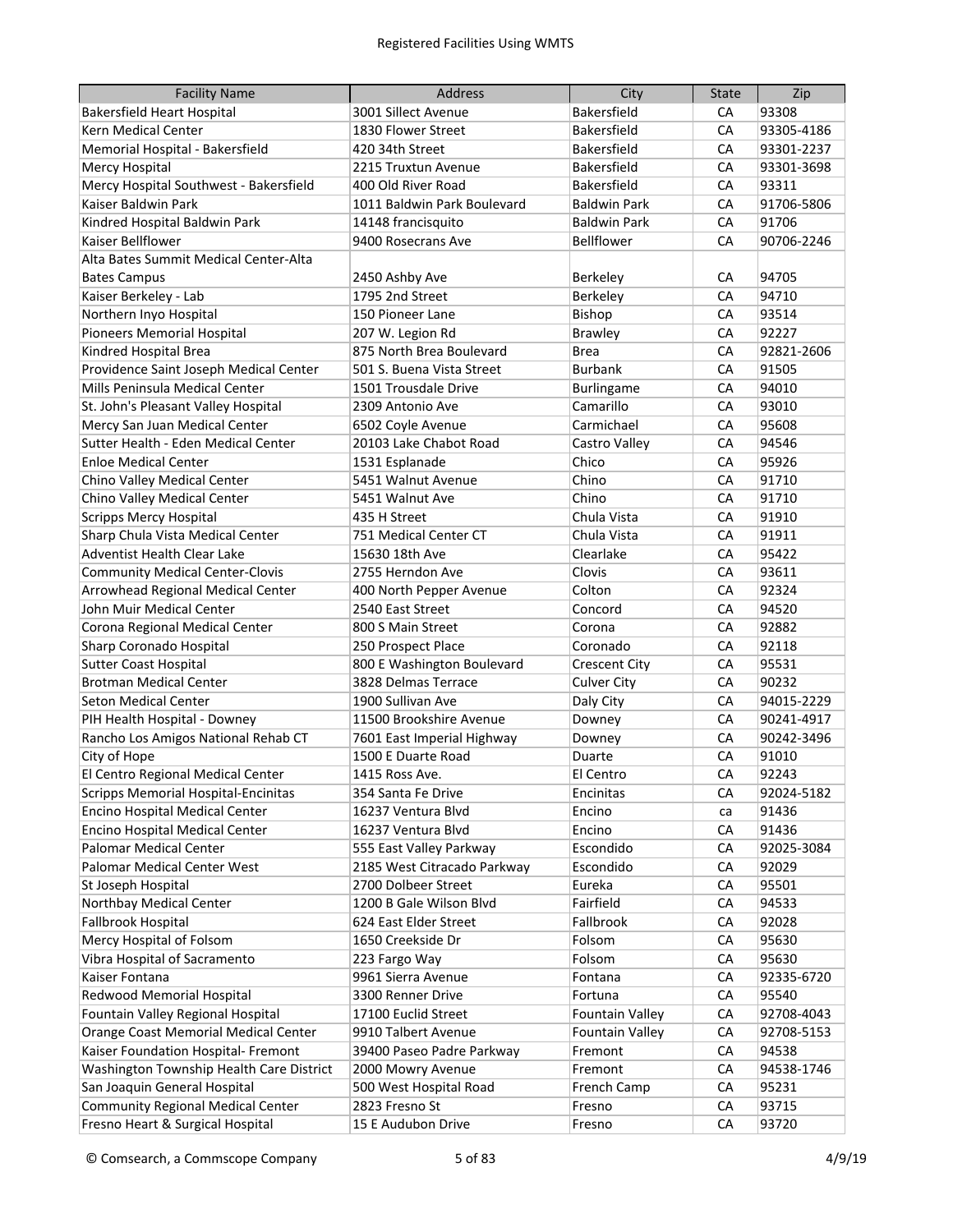| <b>Facility Name</b>                      | <b>Address</b>                   | City                    | <b>State</b> | Zip        |
|-------------------------------------------|----------------------------------|-------------------------|--------------|------------|
| Fresno Surgery Center                     | 6125 North Fresno Street         | Fresno                  | CA           | 93710-5207 |
| Kaiser Permanente Hospital                | 7300 North Fresno St             | Fresno                  | CA           | 93720      |
| Saint Agnes Medical Center                | 1303 E. Herndon Ave              | Fresno                  | CA           | 93720      |
| <b>University Medical Center</b>          | 445 South Cedar Ave              | Fresno                  | CA           | 93702      |
| VA Central California Health Care System  | 2615 E. Clinton Avenue           | Fresno                  | CA           | 93703      |
| St. Jude Medical Center                   | 101 East Valencia Mesa Drive     | Fullerton               | CA           | 92835-3809 |
| Garden Grove Hospital                     | 12601 Garden Grove Boulevard     | Garden Grove            | CA           | 92843-1908 |
| Kindred Hospital South Bay                | 1246 West 155th St               | Gardena                 | CA           | 90247      |
|                                           | 1145 West Redondo Beach          |                         |              |            |
| Memorial Hospital of Gardena              | <b>Boulevard</b>                 | Gardena                 | CA           | 90247      |
| St. Louise Regional Medical Center        | 9400 North Name Uno              | Gilroy                  | CA           | 95020-3528 |
| <b>Adventist Health Glendale</b>          | 1509 Wilson Terrace              | Glendale                | CA           | 91206      |
| Verdugo Hills Hospital                    | 1812 Verdugo Blvd                | Glendale                | CA           | 91208      |
| Foothill Presbyterian Hospital            | 250 South Grand Avenue           | Glendora                | CA           | 91741      |
| Goleta Valley Cottage Hospital            | 351 South Patterson Ave          | Goleta                  | CA           | 93111      |
| Sierra Nevada Memorial Hospital           | 155 Glasson Way                  | <b>Grass Valley</b>     | CA           | 95945      |
| Marin General Hospital                    | 250 Bon Air Road                 | Greenbrae               | CA           | 94904      |
| Kaiser South Bay                          | 25825 South Vermont Avenue       | <b>Harbor City</b>      | CA           | 90710-3599 |
| Kindred Hospital South Bay Tri-City       | 21530 S Pioneer BL               | <b>Hawaiian Gardens</b> | CA           | 90716      |
| Kaiser Foundation Hospital-Hayward        | 27400 Hesperian Boulevard        | Hayward                 | CA           | 94545-4235 |
| st rose hospital                          | 27200 Calaroga avenue            | Hayward                 | CA           | 94545      |
| <b>Healdsburg District Hospital</b>       | 1375 University Ave              | Healdsburg              | CA           | 95448      |
| <b>Hemet Valley Medical Center</b>        | 1117 East Devonshire Avenue      | Hemet                   | CA           | 92543-3083 |
| Hazel Hawkins Hospital                    | 911 Sunset Drive                 | Hollister               | CA           | 95023      |
| Huntington Beach Hospital                 | 17772 Beach Blvd                 | Huntington Beach        | CA           | 92647      |
| <b>JFK Memorial Hospital</b>              | 47111 Monroe St.                 | Indio                   | CA           | 92201      |
| Centinela Hospital                        | 555 E Hardy St                   | Inglewood               | CA           | 90301-4011 |
| Centinela Hospital Medical Center         | 555, E. Hardy Street             | Inglewood               | CA           | 90301      |
| Hoag Hospital - Irvine                    | 16200 Sand Canyon Avenue         | Irvine                  | CA           | 92618      |
| Kaiser Permanente Orange County - Irvine  |                                  |                         |              |            |
| <b>Medical Center</b>                     | 6640 Alton Parkway               | Irvine                  | CA           | 92618      |
| Sutter Amador                             | 200 Mission Blvd                 | Jackson                 | CA           | 95642-2379 |
| <b>Hi-Desert Medical Center</b>           | 6601 White Feather Road          | Joshua Tree             | CA           | 92252-6601 |
| Kentfield Rehabilitation Hospital         | 1125 Sir Francis Drake Boulevard | Kentfield               | CA           | 94904      |
| George L. Mee Memorial Hospital           | 300 Canal St                     | <b>King City</b>        | CA           | 93930      |
| <b>Scripps Green Hospital</b>             | 10666 North Torrey Pines Road    | La Jolla                | CA           | 92037-1093 |
| Scripps Memorial Hospital-La Jolla        | 9888 Genesee Avenue              | La Jolla                | CA           | 92037-1200 |
| <b>UCSD Jacobs Medical Center</b>         | 9300 Campus Point Drive          | La Jolla                | CA           | 92037      |
| <b>Sharp Grossmont Hospital</b>           | 5555 Grossmont Center Dr         | La Mesa                 | CA           | 91942      |
| Kindred Hospital La Mirada                | 14900 E. Imperial Hwy            | La Mirada               | CA           | 90638      |
| La Palma Intercommunity Hospital          | 7901 Walker Street               | La Palma                | СA           | 90623-1722 |
| Mission Hospital Laguna Beach             | 31872 Coast Highway              | Laguna Beach            | CA           | 92651      |
| Saddleback Memorial Medical Center        | 24451 Health Center Drive        | Laguna Hills            | CA           | 92653      |
| Sutter Lakeside Hospital                  | 5176 Hill Road East              | Lakeport                | CA           | 95453      |
| Antelope Valley Hosptal                   | 1600 W. ave J                    | Lancaster               | CA           | 93534      |
| Adventist Health Lodi Memorial            | 975 S Fairmont Ave               | Lodi                    | СA           | 95240      |
| Lodi Memorial - Cardiac Rehab Unit        | 800 South Lower Sacramento Road  | Lodi                    | СA           | 95242      |
| Loma Linda Medical Center                 | 11234 Anderson Street            | Loma Linda              | СA           | 92354      |
| Loma Linda University Medical Center East |                                  |                         |              |            |
| Campus Hospital                           | 25333 Barton Road                | Loma Linda              | CA           | 92354      |
| VA Loma Linda Healthcare System           | 11201 Benton Street              | Loma Linda              | CA           | 92357      |
| Lompoc Healthcare District                | 508 East Hickory Avenue          | Lompoc                  | CA           | 93436-7337 |
| Community Hospital of Long Beach          | 1720 Termino Avenue              | Long Beach              | CA           | 90804-2180 |
| Long Beach Memorial Medical Center        | 2801 Atlantic Avenue             | Long Beach              | CA           | 90806      |
| Pacific Hospital                          | 2776 Pacific Ave                 | Long Beach              | CA           | 90806      |
| St. Mary Medical Center                   | 1050 Linden Avenue               | Long Beach              | CA           | 90813      |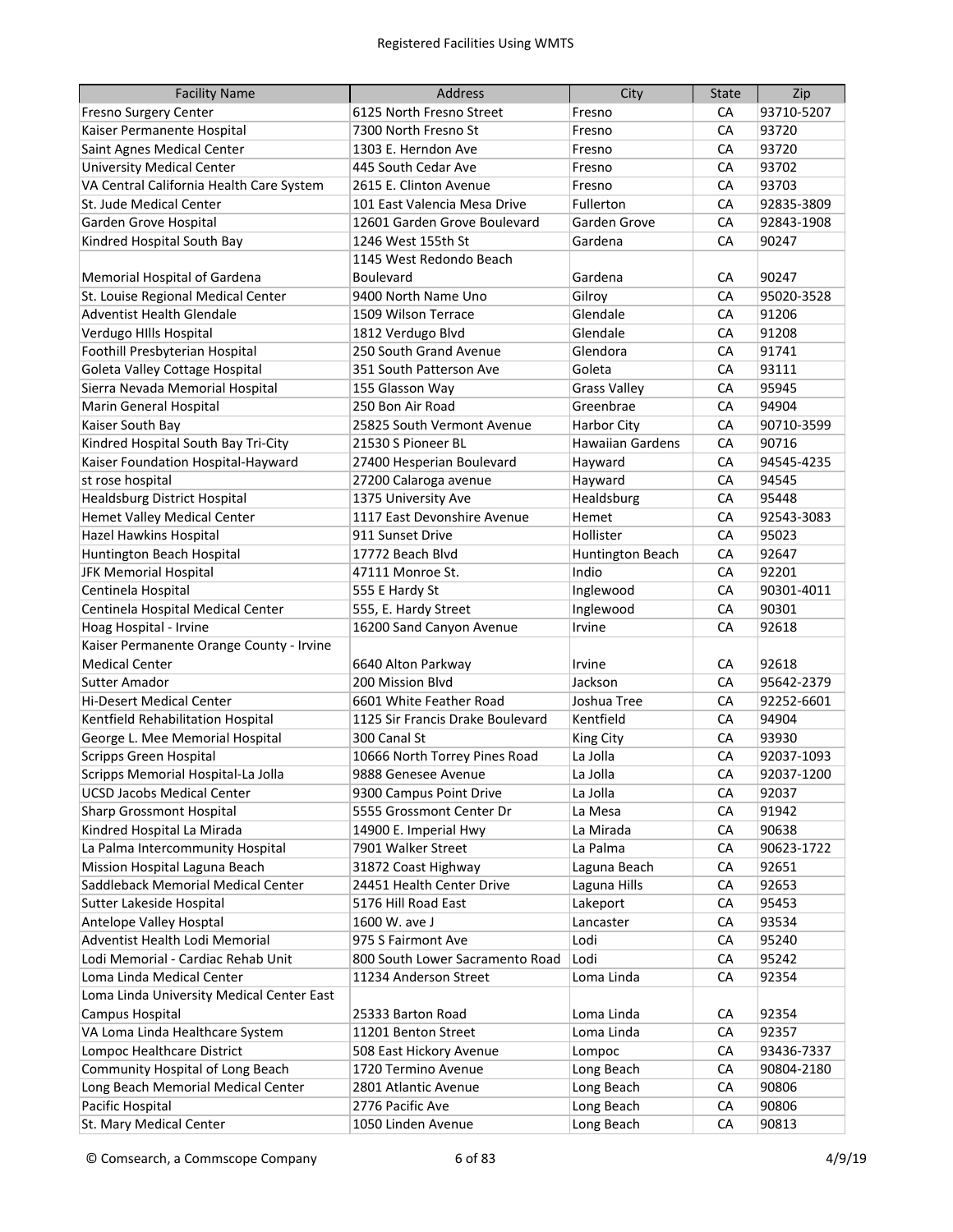| <b>Facility Name</b>                            | Address                         | City                 | <b>State</b> | Zip        |
|-------------------------------------------------|---------------------------------|----------------------|--------------|------------|
| VA Long Beach Hospital                          | 5901 East 7th Street            | Long Beach           | CA           | 90822      |
| VA Long Beach Medical Center                    | 5901 East 7th Street            | Long Beach           | CA           | 90822      |
| Adventist Health White Memorial                 | 1720 East Cesar E Chavez Avenue | Los Angeles          | СA           | 90033      |
| <b>Barlow Respiratory Hospital</b>              | 2000 Stadium Way                | Los Angeles          | СA           | 90026-2696 |
| Cedars-Sinai Medical Center                     | 8700 Beverly Boulevard          | Los Angeles          | СA           | 90048-1865 |
| Children's Hospital of Los Angeles              | 4650 Sunset Boulevard           | Los Angeles          | СA           | 90027      |
| Healthcare Partners Urgent Care Center          | 929 S Georgia Street            | Los Angeles          | СA           | 90015      |
| Kaiser Los Angeles                              | 4867 W Sunset Blvd              | Los Angeles          | CA           | 90027-5969 |
| Kaiser West Los Angeles                         | 6041 Cadillac Ave.              | Los Angeles          | CA           | 90034-1702 |
| Keck Hospital USC                               | 1500 San Pablo Street           | Los Angeles          | CA           | 90033-4587 |
| Kindred Hospital L.A.                           | 5525 W Slauson Ave              | Los Angeles          | CA           | 90056      |
| LAC-USC Medical Center                          | 2051 Marengo Street             | Los Angeles          | CA           | 90033      |
| Martin Luther King Community Hospital           | 1680 E 120th Street             | Los Angeles          | CA           | 90059      |
| Olympia Medical Center                          | 5900 West Olympic Boulevard     | Los Angeles          | CA           | 90036      |
| Olympia Medical Center                          | 5900 W. Olympic Blvd.           | Los Angeles          | CA           | 90036      |
| Pacific Alliance Medical Center                 | 531 West College Street         | Los Angeles          | CA           | 90012      |
| St. Vincent Medical Center                      | 2131 W 3rd ST                   | Los Angeles          | CA           | 90057      |
| <b>UCLA Medical Center</b>                      | 10833 Le Conte Ave              | Los Angeles          | CA           | 90095      |
| <b>USC Norris Cancer Hospital</b>               | 1441 Eastlake Avenue            | Los Angeles          | CA           | 90089      |
| VA Greater Los Angeles Healthcare System        |                                 |                      |              |            |
| (GLA)                                           | 11301 Wilshire Blvd             | Los Angeles          | СA           | 90073      |
| Memorial Hospital Los Banos                     | 520 West I St                   | Los Banos            | CA           | 93635      |
| El Camino Hospital Los Gatos                    | 815 Pollard Road                | Los Gatos            | CA           | 95032      |
| St. Francis Medical Center                      | 3630 E Imperial Highway         | Lynwood              | CA           | 90262-2636 |
| Madera Community Hosp.                          | 1250 e. Almond Ave              | Madera               | CA           | 93637      |
| <b>Valley Childrens Hospital</b>                | 9300 Valley Children's Place    | Madera               | CA           | 93636      |
| Mammoth Hospital                                | 85 Sierra Park Road             | <b>Mammoth Lakes</b> | CA           | 93546      |
| Doctors Hospital of Manteca                     | 1205 East North Street          | Manteca              | CA           | 95336-4900 |
| Kaiser Foundation Hospital-Manteca              | 1777 West Yosemite Avenue       | Manteca              | CA           | 95337      |
| Contra Costa Regional Medical Center            | 2500 Alhambra Avenue            | Martinez             | CA           | 94553      |
| Kaiser Foundation Hospital- Martinez            | 200 Muir Road                   | Martinez             | CA           | 94553      |
| Providence Holy Cross Medical Center            | 15031 Rinaldi St                | <b>Mission Hills</b> | CA           | 91346      |
| Mission Hospital Regional Medical Center        | 27700 Medical Center Rd         | <b>Mission Viejo</b> | CA           | 92691      |
| <b>Doctors Medical Center-Modesto</b>           | 1441 Florida Ave                | Modesto              | CA           | 95350      |
| Kaiser Modesto Hospital                         | 4601 Dale Rd                    | Modesto              | CA           | 95356      |
| <b>Memorial Medical Center</b>                  | 1700 Coffee Road                | Modesto              | CA           | 95355-2803 |
| Montclair Hospital Medical Center               | 5000 San Bernardino Street      | Montclair            | ca           | 91763      |
| <b>Beverly Hospital</b>                         | 309 West Beverly Boulevard      | Montebello           | СA           | 90640-4308 |
|                                                 | 23625 Pacific Grove-Carmel      |                      |              |            |
| <b>Community Hospital of Monterey Peninsula</b> | Highway                         | Monterey             | CA           | 93940      |
| Garfield Medical Center                         | 525 N. Garfield Ave             | Monterey Park        | CA           | 91754      |
| Monterey Park Hospital                          | 900 S. Atlantic Boulevard       | Monterey Park        | CA           | 91754      |
| Kaiser Moreno Valley Hospital                   | 27300 Iris Ave                  | Moreno Valley        | CA           | 92555      |
| Riverside County Medical Center                 | 26520 Cactus Avenue             | Moreno Valley        | CA           | 92555-3911 |
| <b>UCSD Healthcare</b>                          | 355 Dickinson St                | Moreno Valley        | CA           | 92103      |
| Mercy Mt. Shasta Medical Center                 | 914 Pine Street                 | Mount Shasta         | CA           | 96067-2143 |
| El Camino Hospital                              | 2500 Grant Road                 | <b>Mountain View</b> | CA           | 94040-4378 |
| Lucile Packard Children's at El Camino          |                                 |                      |              |            |
| Hospital                                        | 2500 Grant Road                 | <b>Mountain View</b> | CA           | 94040      |
| Rancho Springs Medical Center                   | 25500 Medical Center Drive      | Murrieta             | CA           | 92562      |
| Queen of the Valley Hospital                    | 1000 Trancas St                 | Napa                 | CA           | 94558      |
| Paradise Valley Hospital                        | 2400 East Fourth Street         | <b>National City</b> | СA           | 91950-2099 |
| Colorado River Medical Center                   | 1401 Bailey Avenue              | <b>Needles</b>       | CA           | 92363-3103 |
| Hoag Memorial Hospital Presbyterian             | 1 Hoag Drive                    | Newport Beach        | CA           | 92658-6100 |
| Northridge Hospital Medical Center              | 18300 Roscoe Blvd               | Northridge           | СA           | 91325      |
| Novato Community Hospital                       | 180 Rowland Way                 | Novato               | CA           | 94945      |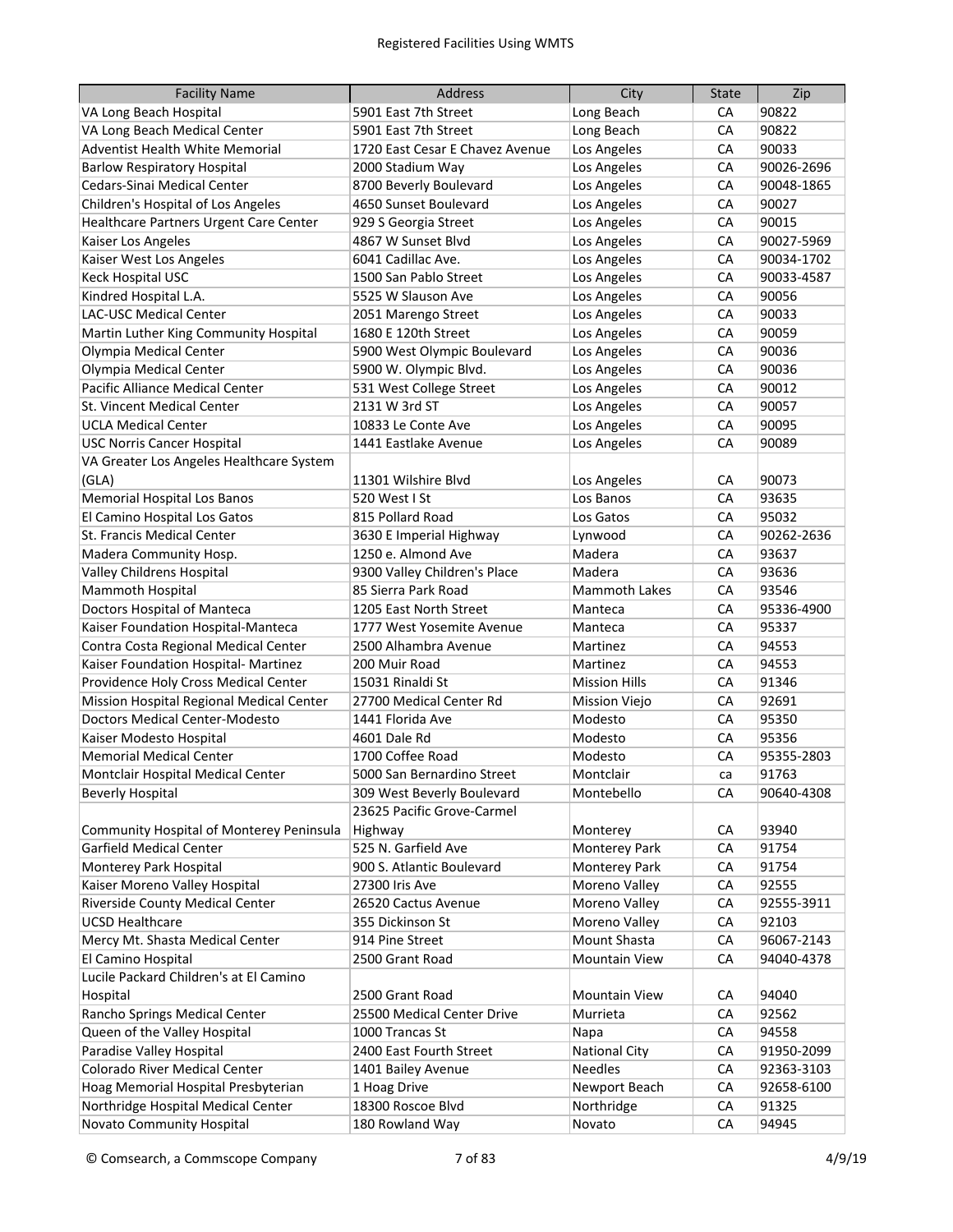| <b>Facility Name</b>                                   | <b>Address</b>                     | City             | <b>State</b> | Zip        |
|--------------------------------------------------------|------------------------------------|------------------|--------------|------------|
| Oak Valley Hospital District                           | 350 South Oak Avenue               | Oakdale          | CA           | 95361      |
| Alta Bates Summit Medical Center-Summit                |                                    |                  |              |            |
| Campus                                                 | 350 Hawthorne Ave                  | Oakland          | СA           | 94609      |
| Children's Hospital Annex                              | 3100 Summit St                     | Oakland          | CA           | 94609      |
|                                                        |                                    |                  |              |            |
| Kaiser Permanente Medical Center Oakland 3600 Broadway |                                    | Oakland          | CA           | 94611      |
| <b>UCSF Benioff Childrens Hospital</b>                 | 747 52nd Street                    | Oakland          | CA           | 94609      |
| Tri City Medical Center                                | 4002 Vista Way                     | Oceanside        | CA           | 92056-4506 |
| Kaiser Ontario Vineyard Medical Center                 | 2295 S Vineyard Avenue             | Ontario          | CA           | 91761      |
| Kindred Hospital Ontario                               | 550 N Monterey Ave                 | Ontario          | CA           | 91764-3399 |
| Childrens Hospital of Orange County                    | 1201 W LaVeta Avenue               | Orange           | CA           | 92868      |
| St. Joseph Hospital                                    | 1100 West Stewart Drive            | Orange           | CA           | 92868      |
| University of California- Irvine Medical               | 101 The City Drive South Boulevard |                  |              |            |
| Center                                                 | 25                                 | Orange           | CA           | 92868-3201 |
| oroville hospital                                      | 2767 olive hwy                     | oroville         | CA           | 95966      |
| Saint Johns Regional Hospital                          | 1600 North Rose Avenue             | Oxnard           | CA           | 93030-3723 |
| <b>Desert Regional Medical Center</b>                  | 1150 North Indian Canyon Drive     | Palm Springs     | CA           | 92262-4872 |
| Palmdale Regional Medical Center                       | 38600 Medical Center Drive         | Palmdale         | CA           | 93551      |
| Palmdale Regional Medical Center                       | 38600 Medical Center Dr.           | Palmdale         | CA           | 93551      |
| Lucille Packard Childrens Hospital                     | 725 Welch Road                     | Palo Alto        | CA           | 94304      |
| <b>Stanford University Medical Center</b>              | 300 Pasteur Drive                  | Palo Alto        | CA           | 94304      |
| <b>Mission Community Hospital</b>                      | 14850 Roscoe Blvd                  | Panaorama City   | CA           | 91402      |
| Kaiser Panorama City                                   | 13652 Cantara Street               | Panorama City    | CA           | 91402-5497 |
| Adventist Health Feather River                         | 5974 Pentz Road                    | Paradise         | CA           | 95969-5509 |
| <b>Huntington Hospital</b>                             | 100 W California Blvd              | Pasadena         | CA           | 91105      |
| Petaluma Valley Hospital                               | 400 North McDowell Boulevard       | Petaluma         | CA           | 94954-2369 |
| <b>Marshall Medical Center</b>                         | 1100 Marshall Way                  | Placerville      | CA           | 95667-6599 |
| Stanford Health Care - ValleyCare Medical              |                                    |                  |              |            |
| Center                                                 | 5555 W Las Positas Boulevard       | Pleasanton       | СA           | 94588      |
| Casa Colina Hospital                                   | 255 E Bonita Avenue                | Pomona           | CA           | 91767      |
| Pomona Valley Hospital                                 | 1798 North Garey Avenue            | Pomona           | CA           | 91767      |
| Sierra View District Hospital                          | 465 West Putnam Avenue             | Porterville      | CA           | 93257-3320 |
| Palomar Medical Center - Poway                         | 15615 Pomerado Road                | Poway            | CA           | 92064      |
|                                                        |                                    |                  |              |            |
| Kindred Hospital Rancho                                | 10841 White Oak Avenue             | Rancho Cucamonga | СA           | 91730      |
| St. Elizabeth Community Hospital                       | 2550 Sister Mary Columba Drive     | <b>Red Bluff</b> | CA           | 96080-4397 |
| <b>Mercy Medical Center</b>                            | 2175 Rosaline Ave                  | Redding          | CA           | 96001      |
| Shasta Regional Medical Center                         | 1100 Butte St                      | Redding          | CA           | 96001      |
| <b>Redlands Community Hospital</b>                     | 350 Terracina Boulevard            | Redlands         | CA           | 92373      |
| Kaiser Foundation Hospital-Redwood City                | 1150 Veterans Boulevard            | Redwood City     | CA           | 94063-2037 |
| Sequoia Hospital                                       | 170 Alameda De Las Pulgas          | Redwood City     | CA           | 94062-2799 |
| <b>Adventist Health Reedley</b>                        | 372 W Cypress Ave                  | Reedley          | CA           | 93654      |
| Kaiser Foundation Hospital- Richmond                   | 901 Nevin Avenue                   | Richmond         | CA           | 94801      |
| Ridgecrest Regional Hospital                           | 1081 N. China Lake Boulevard       | Ridgecrest       | CA           | 93555      |
| Kaiser Riverside                                       | 10800 Magnolia Avenue              | Riverside        | CA           | 92505-3000 |
| Kindred Hospital Riverside                             | 2224 Medical Center                | Riverside        | CA           | 92571      |
| Parkview Community Hospital Medical                    |                                    |                  |              |            |
| Center                                                 | 3865 Jackson Street                | Riverside        | СA           | 92503-3998 |
| Riverside Community Hospital                           | 4445 Magnolia Ave                  | Riverside        | CA           | 92501      |
| Kaiser Foundation Hospital- Roseville                  | 1600 Eureka Road                   | Roseville        | CA           | 95661      |
| Kaiser Foundation Hospital-South                       |                                    |                  |              |            |
| Sacramento                                             | 6600 Bruceville Road               | Sacramento       | CA           | 95823      |
| Kaiser Permanente Sacramento Medical                   |                                    |                  |              |            |
| Center                                                 | 2025 Morse Avenue                  | Sacramento       | CA           | 95825-2115 |
| Mather VA Medical Center                               | 10535 Hospital Way                 | Sacramento       | CA           | 95655      |
| <b>Mercy General Hospital</b>                          | 4001 'J' Street                    | Sacramento       | СA           | 95819-3600 |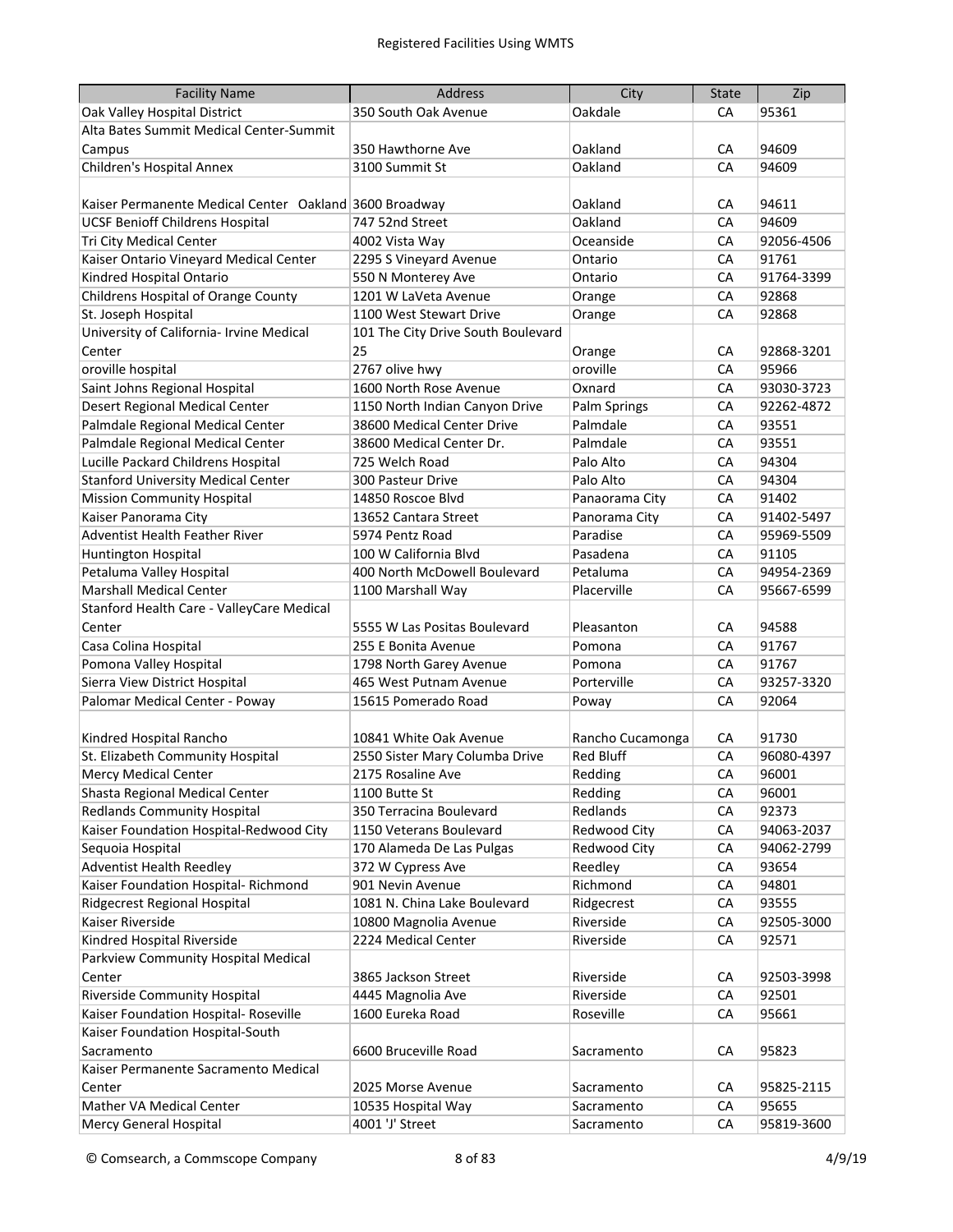| <b>Facility Name</b>                              | <b>Address</b>              | City                | <b>State</b> | Zip        |
|---------------------------------------------------|-----------------------------|---------------------|--------------|------------|
| Mercy Methodist Hospital - Sacramento             | 7500 Hospital Drive         | Sacramento          | CA           | 95823      |
| <b>Sutter General Hospital</b>                    | 2801 L St                   | Sacramento          | СA           | 95816      |
| <b>Natividad Medical Center</b>                   | 1441 Constitution Blvd      | Salinas             | СA           | 93906      |
| Salinas Valley Memorial Hospital                  | 450 East Romie Lane         | Salinas             | СA           | 93901-4098 |
| Saddleback Memorial                               | 654 Camino De Los Mares     | San Clemente        | CA           | 92673      |
| Alvarado Hospital                                 | 6655 Alvarado Road          | San Diego           | CA           | 92120-5208 |
| Children's Hospital and Health Center             | 3020 Children's Way         | San Diego           | CA           | 92123-4282 |
| Kaiser Permanente San Diego Medical               |                             |                     |              |            |
| Center                                            | 9455 Clairemont Mesa Blyd   | San Diego           | CA           | 92123      |
| Kaiser Permanente Zion Medical Center             | 4647 Zion Avenue            | San Diego           | CA           | 92120-2507 |
| Kindred Hospital San Diego                        | 1940 El Cajon Blvd          | San Diego           | CA           | 92104      |
| <b>Scripps Mercy Hospital</b>                     | 4077 Fifth Avenue           | San Diego           | CA           | 92103-2105 |
| <b>Sharp Memorial Hospital</b>                    | 7901 Frost Street           | San Diego           | CA           | 92123      |
| <b>UCSD Medical Center - Hillcrest</b>            | 200 W Arbor Dr              | San Diego           | CA           | 92103      |
| VA San Diego Healthcare System                    | 3350 La Jolla Village Drive | San Diego           | CA           | 92161      |
| San Dimas Community Hospital                      | 1350 W. Covina Blvd         | San Dimas           | CA           | 91773      |
| san dimas community hospital                      | 1350 w. covina blvd         | san dimas           | CA           | 91773      |
| Kaiser Foundation Hospital- San Francisco         | 2425 Geary Boulevard        | San Francisco       | CA           | 94115      |
| <b>Mission Bernal Campus</b>                      | 3555 Cesar Chavez Street    | San Francisco       | CA           | 94110      |
| Saint Francis Memorial Hospital                   | 900 Hyde Street             | San Francisco       | CA           | 94109      |
| San Francisco General Hospital                    | 1001 Potrero Avenue         | San Francisco       | CA           | 94110-3594 |
| San Francisco VA Medical Center                   | 4150 Clement Street         | San Francisco       | CA           | 94121-1598 |
| St. Mary's Medical Center                         | 450 Stanyan Street          | San Francisco       | CA           | 94117-1079 |
| Sutter Health CPMC - Davies Campus                | Castro & Duboce             | San Francisco       | CA           | 94114      |
| Sutter Health CPMC - Pacific Campus               | 2351 Clay Street            | San Francisco       | CA           | 94115      |
| Sutter Health CPMC - Van Ness Campus              | 1201 Van Ness Avenue        | San Francisco       | CA           | 94109      |
| <b>UCSF Benioff Women and Children's Hospital</b> |                             |                     |              |            |
| - Mission Bay                                     | 1855 4th St.                | San Francisco       | CA           | 94158      |
| <b>UCSF Medical Center</b>                        | 505 Parnassus Ave           | San Francisco       | CA           | 94143      |
| San Gabriel Valley Medical Center                 | 438 West Las Tunas Drive    | San Gabriel         | СA           | 91776      |
| Kaiser Foundation Hospital-San Jose               | 250 Hospital Parkway        | San Jose            | CA           | 95119-1199 |
| O'Connor Hospital                                 | 2105 Forest Avenue          | San Jose            | CA           | 95128-1471 |
| Regional Medical Center of San Jose               | 225 N. Jackson Ave          | San Jose            | CA           | 95116      |
| Santa Clara Valley Medical Center                 | 751 S. Bascom Ave           | San Jose            | CA           | 95128      |
| Kaiser - San Leandro Medical Center               | 2500 Merced Street          | San Leandro         | CA           | 94577      |
| Kindred Hospital San Franscisco Bay Area          | 2800 Benedict Drive         | San Leandro         | CA           | 94577-6840 |
| San Leandro Hospital                              | 13855 East 14th Street      | San Leandro         | СA           | 94578-2600 |
| Sidney R Garfield Health Care Innovation          |                             |                     |              |            |
| Center                                            | 590 Whitney Street          | San Leandro         | CA           | 94577      |
| French Hospital                                   | 1911 Johnson Avenue         | San Luis Obispo     | CA           | 93401      |
| Sierra Vista Regional Medical Center              | 1010 Murray Street          | San Luis Obispo     | CA           | 93405-8800 |
| San Mateo Medical Center                          | 222 West 39th Avenue        | San Mateo           | CA           | 94403      |
| <b>Doctors Medical Center</b>                     | 2000 Vale Road              | San Pablo           | CA           | 94806      |
| Kaiser Foundation Hospital-San Rafael             | 99 Montecillo Road          | San Rafael          | СA           | 94903-3308 |
| Kindred Hospital Santa Ana                        | 1901 College Ave            | Santa Ana           | СA           | 92706      |
| Orange County Global Medical Center               | 1001 N. Tustin Ave          | Santa Ana           | CA           | 92705      |
| Santa Barbara Cottage Hospital                    | 400 W Pueblo Street         | Santa Barbara       | CA           | 93105      |
| Kaiser Foundation Hospital-Santa Clara            | 1333 Lawrence Expressway    | Santa Clara         | СA           | 95051-5329 |
| Dominican Hospital                                | 1555 Soquel Dr              | Santa Cruz          | CA           | 95065      |
| Dominican Rehabilitation Services                 | 610 Frederick St            | Santa Cruz          | CA           | 95062      |
| <b>Sutter Maternity Surgery Center</b>            | 2900 Chanticleer Avenue     | Santa Cruz          | CA           | 95065      |
| <b>Marian Medical Center</b>                      | 1400 East Church Street     | Santa Maria         | CA           | 93454-5906 |
| Saint John's Health Center                        | 2121 Santa Monica Boulevard | Santa Monica        | СA           | 90401      |
| SAINT JOHN'S HEALTH CENTER                        | 2121 SANTA MONICA BLVD      | <b>SANTA MONICA</b> | СA           | 90404      |
| Santa Monica- UCLA Medical Center                 | 1250 16th St                | Santa Monica        | CA           | 90404      |
| Santa Paula Memorial Hospital                     | 825 N 10th Street           | Santa Paula         | CA           | 63060      |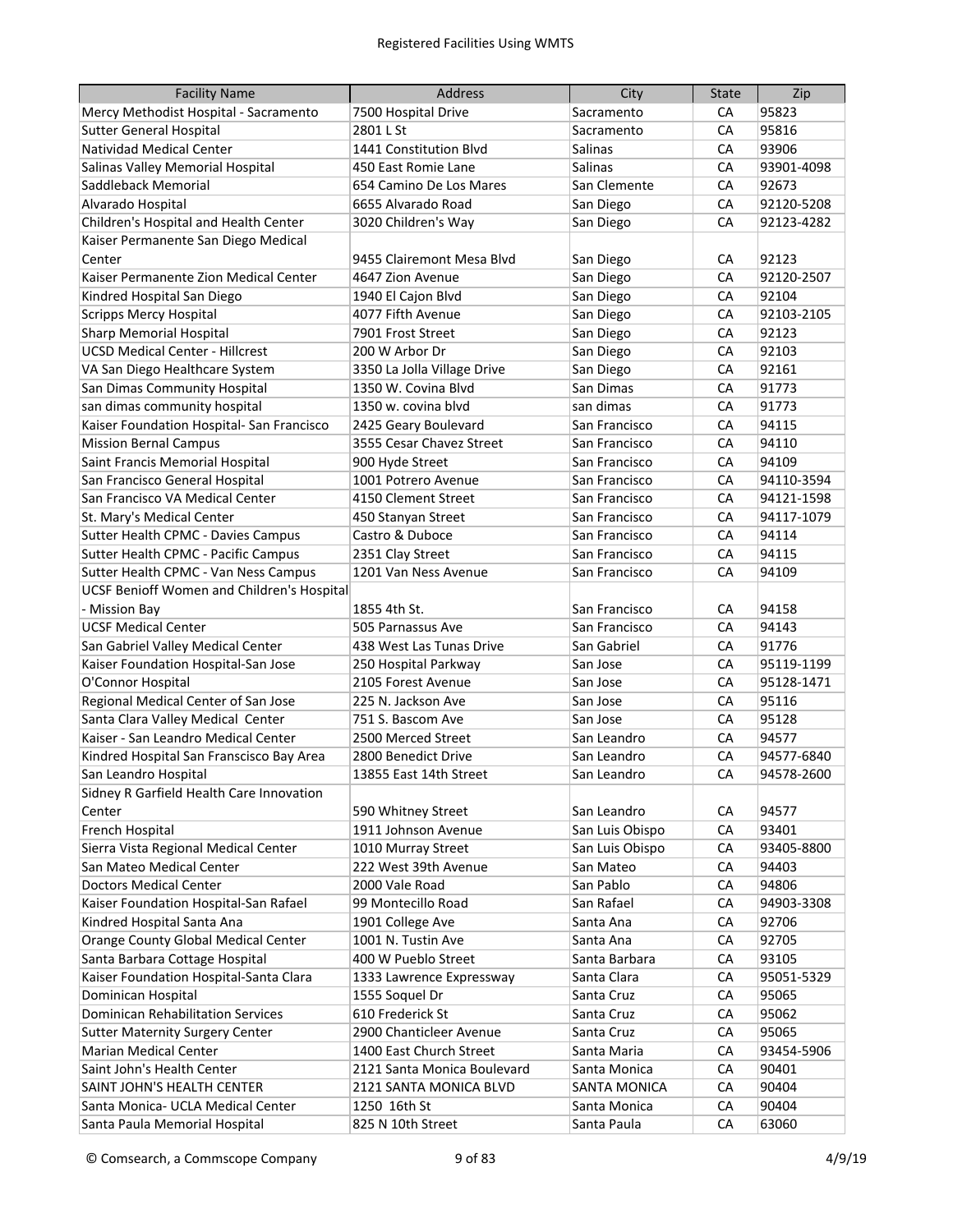| <b>Facility Name</b>                                             | <b>Address</b>               | City                 | <b>State</b> | Zip        |
|------------------------------------------------------------------|------------------------------|----------------------|--------------|------------|
| Kaiser Permanente Hospital                                       | 401 Bicentennial Way         | Santa Rosa           | CA           | 95403-2192 |
| Santa Rosa Memorial Hospital                                     | 11654 Montgomery Drive       | Santa Rosa           | CA           | 95405-4897 |
| <b>Sutter Medical Center of Santa Rosa</b>                       | 3325 Chanate Road            | Santa Rosa           | СA           | 95404-1707 |
| Sutter Santa Rosa Regional Hospital                              | 30 Mark West Springs Road    | Santa Rosa           | СA           | 66048      |
| Palm Drive Hospital                                              | 501 Petaluma Ave             | Sebastopol           | CA           | 95472      |
| Sherman Oaks Hospital                                            | 4929 Van Nuys Blvd.          | <b>Sherman Oaks</b>  | CA           | 91403      |
| Sherman Oaks Hospital                                            | 4929 Van Nuys Blvd           | Sherman Oaks         | CA           | 91403      |
| Adventist Health Simi Valley                                     | 2975 North Sycamore Drive    | Simi Valley          | CA           | 93065      |
| Simi Valley Hospital                                             | 2975 N. Sycamore Dr          | Simi Valley          | CA           | 93065      |
| Santa Ynez Valley Cottage Hospital                               | 2050 Viborg Road             | Solvang              | CA           | 93463-2295 |
| Sonoma Valley Hospital                                           | 347 Andrieux Street          | Sonoma               | CA           | 95476      |
| Adventist Health Sonora                                          | 1000 Greenley Road           | Sonora               | CA           | 95370      |
| <b>Tuolumne General Hospital</b>                                 | 101 Hospital Road            | Sonora               | CA           | 95370      |
| <b>Barton Memorial Hospital</b>                                  | 2170 South Ave               | South Lake Tahoe     | CA           | 96150      |
|                                                                  |                              |                      |              |            |
| Kaiser Foundation Hospital-So. San Francisco 1200 El Camino Real |                              | South San Francisco  | СA           | 94080-3299 |
| Adventist Health St. Helena                                      | 10 Woodland Road             | St. Helena           | CA           | 94574      |
| Dameron Hospital                                                 | 525 West Acacia Street       | Stockton             | CA           | 95203-2484 |
| St. Joseph's Medical Center                                      | 1800 North California Street | Stockton             | CA           | 95204-6019 |
| Pacifica Hospital                                                | 9449 San Fernando Rd         | Sun Valley           | CA           | 91352      |
| Banner Lassen Medical Center                                     | 1800 Spring Ridge Dr         | Susanville           | CA           | 96130      |
| Olive View - UCLA Medical Center                                 | 14445 Olive View Drive       | Sylmar               | CA           | 91342      |
| Providence Tarzana Medical Center                                | 18321 Clark Street           | Tarzana              | CA           | 91356      |
| Adventist Health Tehachapi Valley Hospital                       | 1100 Magellan Drive          | Tehachapi            | CA           | 93561      |
| Temecula Valley Hospital                                         | 31700 Temecula               | Temecula             | CA           | 92592      |
| Twin Cities Community Hospital                                   | 1100 Las Tablas Road         | Templeton            | CA           | 93465-9704 |
| Los Robles Regional Medical Center                               | 215 W Janss Rd               | <b>Thousand Oaks</b> | CA           | 91360      |
| Harbor-UCLA Medical Center                                       | 1000 West Carson Street      | Torrance             | CA           | 90502-2004 |
| Harbor-UCLA Medical Center - SE Building                         | 1011 W 220th Street          | Torrance             | CA           | 90502      |
| Providence Little Company of Mary Cardiac                        |                              |                      |              |            |
| Rehab                                                            | 20929 Hawthorne Blvd         | Torrance             | CA           | 90503      |
| Providence Little Company of Mary Medical                        |                              |                      |              |            |
| Center                                                           | 4101 Torrance Blvd           | Torrance             | СA           | 90503      |
| <b>Sutter Tracy Community Hospital</b>                           | 1420 North Tracy Boulevard   | Tracy                | CA           | 95376-3497 |
| Tahoe Forest Hospital District                                   | 10121 Pine Ave               | Truckee              | СA           | 96161      |
| <b>Tulare District Hospital</b>                                  | 869 N Cherry St              | Tulare               | CA           | 93274      |
| <b>Emanual Medical Center</b>                                    | 825 Delbon Ave               | Turlock              | СA           | 95382      |
| Foothill Regional Medical Center                                 | 14662 Newport Ave.           | Tustin               | CA           | 92780      |
| San Antonio Community Hospital                                   | 999 San Bernardino Road      | Upland               | CA           | 91786-4920 |
| Kaiser Vacaville                                                 | 1 Quality Drive              | Vacaville            | CA           | 95688      |
| VacaValley Medical Center                                        | 1000 Nut Tree Rd.            | Vacaville            | CA           | 95687      |
| Henry Mayo Newhall Memorial Hospital                             | 23845 McBean Parkway         | Valencia             | CA           | 91355-2083 |
| Kaiser Foundation Hospital-Vallejo                               | 975 Sereno Drive             | Vallejo              | CA           | 94589-2441 |
| Sutter Solano Medical Center                                     | 300 Hospital Drive           | Vallejo              | CA           | 94589      |
| BRH@ Valley Presbyterian Hospital                                | 15107 Vanowen St             | Van Nuys             | CA           | 91405      |
| Valley Presbyterian Hospital                                     | 15107 Vanowen St.            | Van Nuys             | CA           | 91405      |
| Ventura County Medical Center                                    | 3291 Loma Vista Road         | Ventura              | СA           | 93003-3099 |
| Desert Valley Hospital                                           | 16850 Bear Valley Road       | Victorville          | ca           | 92395      |
| Desert Valley Hospital                                           | 16850 Bear Valley Road       | Victorville          | CA           | 92395      |
| John Muir Medical Center-Walnut Creek                            |                              |                      |              |            |
| Campus                                                           | 1601 Ygnacio Valley Road     | <b>Walnut Creek</b>  | CA           | 94598      |
| Kaiser Foundation Hospital-Walnut Creek                          | 1425 South Main Street       | <b>Walnut Creek</b>  | СA           | 94596-5300 |
| <b>Watsonville Community Hospital</b>                            | 75 Nielson Street            | Watsonville          | СA           | 95076-2468 |
| Kindred Hospital San Gabriel Valley                              | 845 North Lark Ellen Avenue  | West Covina          | СA           | 91791-1069 |
| West Hills Hospital & Medical Center                             | 7300 Medical Center Drive    | West Hills           | СA           | 91307      |
| Kindred Hospital Westminster                                     | 200 Hospital Circle          |                      | CA           | 92683-3910 |
|                                                                  |                              | Westminster          |              |            |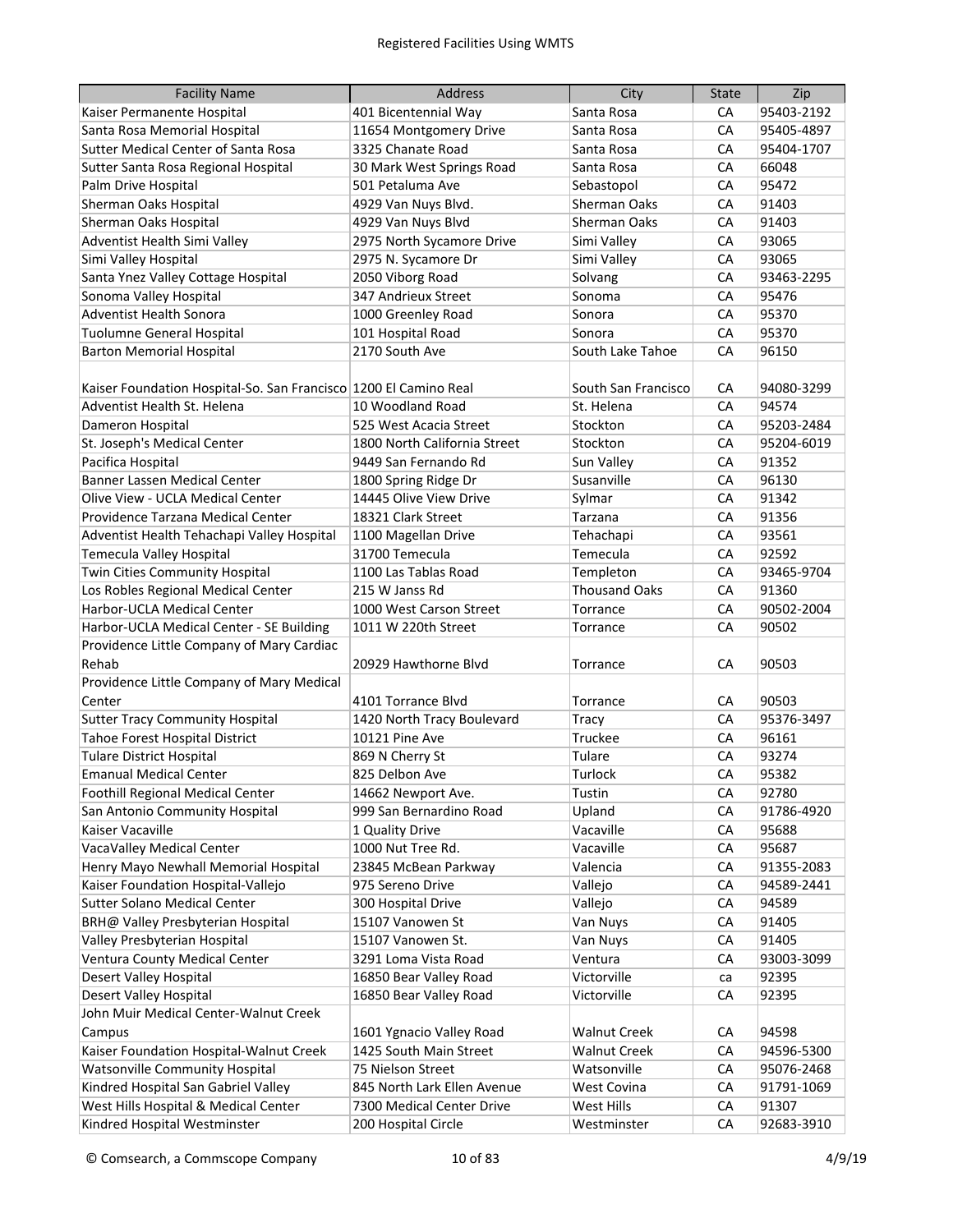| <b>Facility Name</b>                                             | <b>Address</b>              | City                    | <b>State</b>  | Zip        |
|------------------------------------------------------------------|-----------------------------|-------------------------|---------------|------------|
| Barlow Respiratory Hospital - Whittier                           | 12401 Washington Blvd       | Whittier                | CA            | 90602      |
|                                                                  |                             |                         |               |            |
| BRH@Presbyterian Intercommunity Hospital   12401 Washington Blvd |                             | Whittier                | CA            | 90602      |
| Presbyterian Intercommunity Hospital                             | 12401 Washington Blvd       | Whittier                | CA            | 90602      |
| Whittier Hospital Medical Center                                 | 9080 Colima Road            | Whittier                | CA            | 90605-1600 |
| <b>Inland Valley Medical Center</b>                              | 36485 Inland Valley Dr      | Wildomar                | CA            | 92595      |
| Frank R. Howard Memorial Hospital                                | 1 Madrone St                | Willits                 | CA            | 95490      |
| <b>Woodland Healthcare</b>                                       | 1325 Cottonwood Street      | Woodland                | CA            | 95695-5199 |
| Kaiser Woodland Hills                                            | 5601 DE Soto Ave            | <b>Woodland Hills</b>   | CA            | 91365-6701 |
| <b>Fairchild Medical Center</b>                                  | 444 Bruce St                | Yreka                   | CA            | 96097      |
| <b>Aspen Valley Hospital</b>                                     | 401 Castle Creek Rd         | Aspen                   | CO            | 81611      |
| Centura Southlands Primary Care                                  | 6069 S Southlands Parkway   | Aurora                  | CO            | 80016      |
| Childrens Hospital Colorado                                      | 13123 E 16th Avenue         | Aurora                  | CO            | 80045      |
| Kindred Hospital Aurora                                          | 700 Potomac St              | Aurora                  | CO            | 80011      |
| <b>Medical Center of Aurora</b>                                  | 1501 South Potomac Street   | Aurora                  | CO            | 80012      |
| Rocky Mountain Regional VA Medical Center                        |                             |                         |               |            |
| (RMRVAMC)                                                        | 1700 N Wheeling St          | Aurora                  | CO            | 80045      |
| The Medical Center of Aurora                                     | 1501 S. Potomac St          | Aurora                  | CO            | 80012      |
| UCHealth University of Colorado Hospital                         | 12605 E 16th Ave            | Aurora                  | CO            | 80045      |
| <b>Basalt After Hours Clinic</b>                                 | 234 Cody Lane               | Basalt                  | CO            | 81621      |
| Foothills Hospital                                               | 4747 Arapahoe Avenue        | <b>Boulder</b>          | CO            | 80303      |
| Platte Valley Medical Center                                     | 1600 Prairie Center Parkway | <b>Brighton</b>         | CO            | 80601      |
| East Morgan County Hospital                                      | 2400 Edison St              | <b>Brush</b>            | CO            | 80723      |
| Kit Carson County Health Service District                        | 286 16th Street             | <b>Burlington</b>       | CO            | 80807      |
| St. Thomas More Hospital                                         | 1338 Phay Ave               | Canon City              | CO            | 81212      |
| Castle Rock Medical Center                                       | 2350 Meadows Boulevard      | Castle Rock             | CO            | 80109      |
| HealthSouth Rehabilitation Hospital                              | 325 Parkside Dr             | Colorado Springs        | CO            | 80910      |
| <b>Memorial Hospital</b>                                         | 1400 East Boulder Street    | Colorado Springs        | CO            | 80909-5599 |
| Penrose Main Hospital                                            | 2222 North Nevada Avenue    | <b>Colorado Springs</b> | CO            | 80907      |
| St. Francis Medical Center                                       | 6001 E. Woodman Road        | Colorado Springs        | CO            | 80923      |
| UCHealth Memorial Hospital North                                 | 4050 Briargate Parkway      | Colorado Springs        | CO            | 80920      |
| Southwest Health Systems                                         | 1311 N. Mildred St          | Cortez                  | CO            | 81321      |
| Memorial Hospital - Craig                                        | 750 Hospital Loop           | Craig                   | CO            | 81625      |
| The Memorial Hospital at Craig                                   | 750 Hospital Loop           | Craig                   | CO            | 81625      |
| Rio Grande Hospital                                              | 0310 County Rd 14           | Del Norte               | CO            | 81132      |
| Delta County Memorial Hospital                                   | 100 Stafford Lane           | Delta                   | CO            | 81416-2297 |
| Children's Hospital                                              | 1056 East 19th Avenue       | Denver                  | $\mathsf{CO}$ | 80218      |
| Denver Health Medical Center                                     | 777 Bannock Street          | Denver                  | CO            | 80204      |
| Exempla Saint Joseph Hospital                                    | 1375 E 19th Avenue          | Denver                  | CO.           | 80218      |
| Kindred Hospital Denver                                          | 1920 High St                | Denver                  | CO.           | 80218      |
| Porter Adventist Hospital                                        | 2525 S. Downing St          | Denver                  | CO.           | 80210      |
| Presbyterian St. Lukes Hospital                                  | 1719 E. 19th. Avenue        | Denver                  | CO            | 80218      |
| <b>Rose Medical Center</b>                                       | 4567 E 9th Ave              | Denver                  | CO            | 80220      |
| St. Anthony Central Hospital                                     | 4231 W. 16th Ave            | Denver                  | CO            | 80204      |
| University of Colorado Hospital                                  | 4200 East Ninth Avenue      | Denver                  | CO            | 80262-0001 |
| Mercy Regional Medical Center                                    | 1010 Three Springs Blvd.    | Durango                 | CO            | 81301      |
| <b>Swedish Medical Center</b>                                    | 501 East Hampden Avenue     | Englewood               | CO            | 80113      |
| <b>Estes Park Medical Center</b>                                 | 555 Prospect Ave.           | <b>Estes Park</b>       | CO            | 80517      |
| Banner Fort Collins Medical Center                               | 4700 Lady Moon Drive        | Fort Collins            | CO            | 80528      |
| Colorado Plains Medical Center                                   | 1000 Lincoln Street         | Fort Morgan             | CO            | 80701-3298 |
| St. Anthony Summit Medical Center                                | 340 Peak One Drive          | Frisco                  | CO            | 80443      |
| PVHS - Cardiac Rehab - Harmony Campus                            | 2127 E. Harmony Rd          | Ft. Collins             | CO            | 80528      |
| <b>UCHealth Poudre Valley Hospital</b>                           | 1024 S. Lemay Ave           | Ft. Collins             | CO            | 80524      |
| Valley View Hospital                                             | 1906 Blake Avenue           | <b>Glenwood Springs</b> | CO            | 81601      |
| Middle Park Medical Center                                       | 1000 Granby Park S          | Granby                  | CO            | 80446      |
| <b>Community Hospital</b>                                        | 2021 N. 12th Street         | <b>Grand Junction</b>   | CO            | 81501      |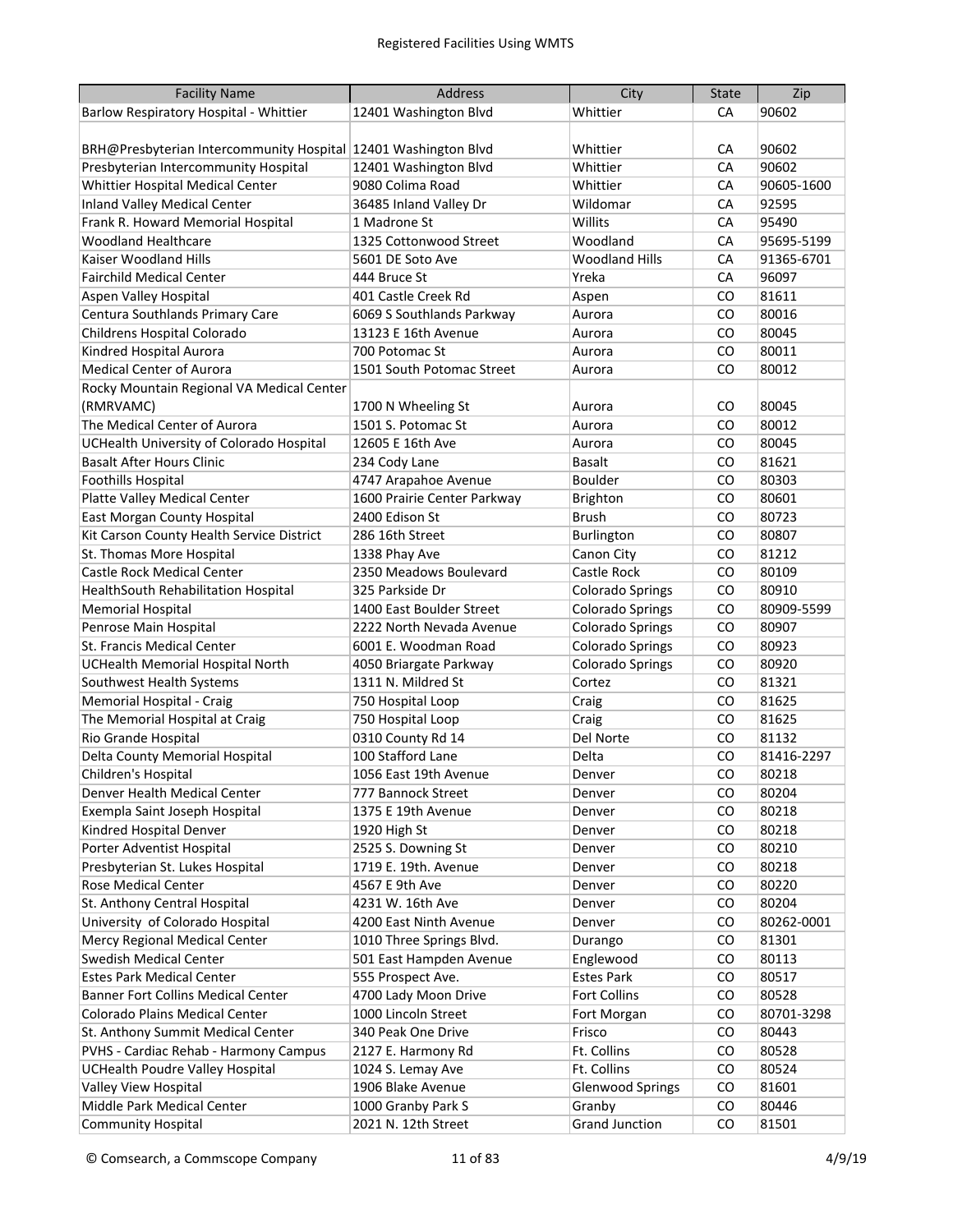| <b>Facility Name</b>                        | Address                    | City                     | <b>State</b> | Zip        |
|---------------------------------------------|----------------------------|--------------------------|--------------|------------|
| <b>Grand Junction VA Medical Center</b>     | 2121 North Avenue          | <b>Grand Junction</b>    | CO           | 81501      |
| St. Mary's Hospital                         | 2635 North 7th Street      | <b>Grand Junction</b>    | CO           | 81501-8204 |
| St. Mary's Life Center                      | 1100 Patterson road        | <b>Grand Junction</b>    | CO           | 81506      |
| Greeley Emergency and Surgery Center        | 2500 Rocky Mountain Avenue | Greeley                  | CO           | 80634      |
| North Colorado Medical Center               | 1801 16th st               | Greeley                  | CO           | 80631      |
| North Colorado Medical Center-West          |                            |                          |              |            |
| Campus                                      | 2000 70th Avenue           | Greeley                  | CO           | 80634      |
| <b>UCHealth Greeley Hospital</b>            | 6767 W 29th Street         | Greeley                  | CO           | 80634      |
| <b>UCHealth Highlands Ranch Hospital</b>    | 1500 Park Central Drive    | <b>Highlands Ranch</b>   | CO           | 80129      |
| Sedgewick County Memorial Hospital          | 900 Cedar Street           | Julesburg                | CO           | 80737      |
| <b>Kremmling Memorial</b>                   | 214 S 4th Street           | Kremmling                | CO           | 80459      |
| Exempla Healthcare Good Samaritan           |                            |                          |              |            |
| <b>Medical Center</b>                       | 200 Exempla Circle         | Lafayette                | CO           | 80026      |
| Ortho Colorado Hospital                     | 11600 West 2nd Place       | Lakewood                 | CO           | 80228      |
| St. Anthonys Hospital                       | 11600 West 2nd Place       | Lakewood                 | CO           | 80228      |
| Littleton Adventist Hospital                | 7700 S. Broadway           | Littleton                | CO           | 80122      |
| Sky Ridge Medical Center                    | 10101 RidgeGate Parkway    | Lone Tree                | CO           | 80124      |
| <b>Longmont United Hospital</b>             | 1950 Mountain View Ave     | Longmont                 | CO           | 80501-3162 |
| <b>UCHealth Longs Peak Hospital</b>         | 1750 E Ken Pratt Road      | Longmont                 | CO           | 80504      |
| Avista Adventist Hospital                   | 100 Health Park Drive      | Louisville               | CO           | 80027      |
| <b>McKee Medical Center</b>                 | 2000 Boise Avenue          | Loveland                 | CO           | 80538      |
| Medical Center of the Rockies               | 2500 Rocky Mountain Avenue | Loveland                 | CO           | 80538      |
| Montrose Memorial Hospital                  | 800 South Third Street     | Montrose                 | CO           | 81401-4291 |
| <b>Rehabilitation Center</b>                | 815 South 4th Street       | Montrose                 | CO           | 81401      |
| Childrens Hospital at Parker                | 9399 Crown Crest Boulevard | Parker                   | CO           | 80138      |
| Parker Adventist Hospital                   | 9395 Crown Crest Blvd      | Parker                   | CO           | 80138      |
| Parkview Medical Center                     | 400 West 16th Street       | Pueblo                   | <b>CO</b>    | 81003-2781 |
| Parkview-Pueblo West Emergency Services     | 899 S Industrial Boulevard | Pueblo                   | <b>CO</b>    | 81007      |
| St. Mary-Corwin Medical Center              | 1008 Minnequa Avenue       | Pueblo                   | <b>CO</b>    | 81212      |
| <b>Grand River Hospital District</b>        | 501 Airport Road           | Rifle                    | <b>CO</b>    | 81650      |
| Heart of the Rockies Regional Medical       |                            |                          |              |            |
| Center                                      | 1000 Rush Drive            | Salida                   | CO           | 81201      |
| Southeast Colorado Hospital                 | 373 East Tenth Street      | Springfield              | CO           | 81073-1699 |
| Yampa Valley Medical Center                 | 1024 Central Park Drive    | <b>Steamboat Springs</b> | CO           | 80487-5010 |
| <b>Sterling Regional Medical Center</b>     | 615 Fairhurst St           | Sterling                 | CO           | 80751      |
| Vail Valley Medical Center                  | 181 West Meadow Drive      | Vail                     | CO           | 81657-5059 |
| St. Anthony North Health Campus             | 14300 Orchard Parkway      | Westminster              | CO           | 80023      |
| St. Anthony North Hospital                  | 2551 W. 84th Ave           | <b>Westminster Ave</b>   | CO           | 80030      |
| Lutheran Medical Center - SCL Health        | 8300 West 38th Avenue      | Wheat Ridge              | CO           | 80033-6005 |
| <b>Wray Community Hospital</b>              | 1017 W 7th Street          | Wray                     | CO           | 80758      |
| Yuma District Hospital                      | 1000 West 8th Ave          | Yuma                     | CO           | 80759      |
| Cardiac Rehab                               | 100 Simsbury Rd            | Avon                     | CT           | 06001      |
| <b>Bridgeport Hospital</b>                  | 267 Grant Street           | Bridgeport               | CT           | 06610-0120 |
| St. Vincent's Medical Center                | 2800 Main Street           | Bridgeport               | CТ           | 06606-4292 |
| <b>Bristol Hospital</b>                     | 41 Brewster Rd             | Bristol                  | CТ           | 06010      |
| Danbury Hospital                            | 24 Hospital Avenue         | Danbury                  | CT           | 06810-6099 |
| Hartford Hospital Rehab                     | 11 SouthRD                 | Farmington               | CT           | 06032      |
| Univ. of Conn Health Center                 | 263 Farmington Ave         | Farmington               | CT           | 06030-1015 |
| Hartford Hospital-Cardiac Rehab             | 628 Hebron Ave             | Glastonbury              | CT           | 6033       |
| Greenwich Hospital                          | 5 Perryridge Road          | Greenwich                | CT           | 06830-4697 |
| <b>Connecticut Childrens Medical Center</b> | 282 Washington Street      | Hartford                 | СT           | 06106      |
| <b>Hartford Hospital</b>                    | 80 Seymour Street          | Hartford                 | CT           | 06102-5037 |
| St Francis Hospital and Medical Center      | 114 Woodland Street        | Hartford                 | CT           | 06105      |
| Manchester Memorial Hospital                | 71 Haynes street           | Manchester               | <b>CT</b>    | 06040      |
| Midstate Medical Center                     | 435 Lewis Ave              | Meriden                  | <b>CT</b>    | 6451       |
| Middlesex Hospital                          | 28 Crescent Street         | Middletown               | <b>CT</b>    | 06457-3650 |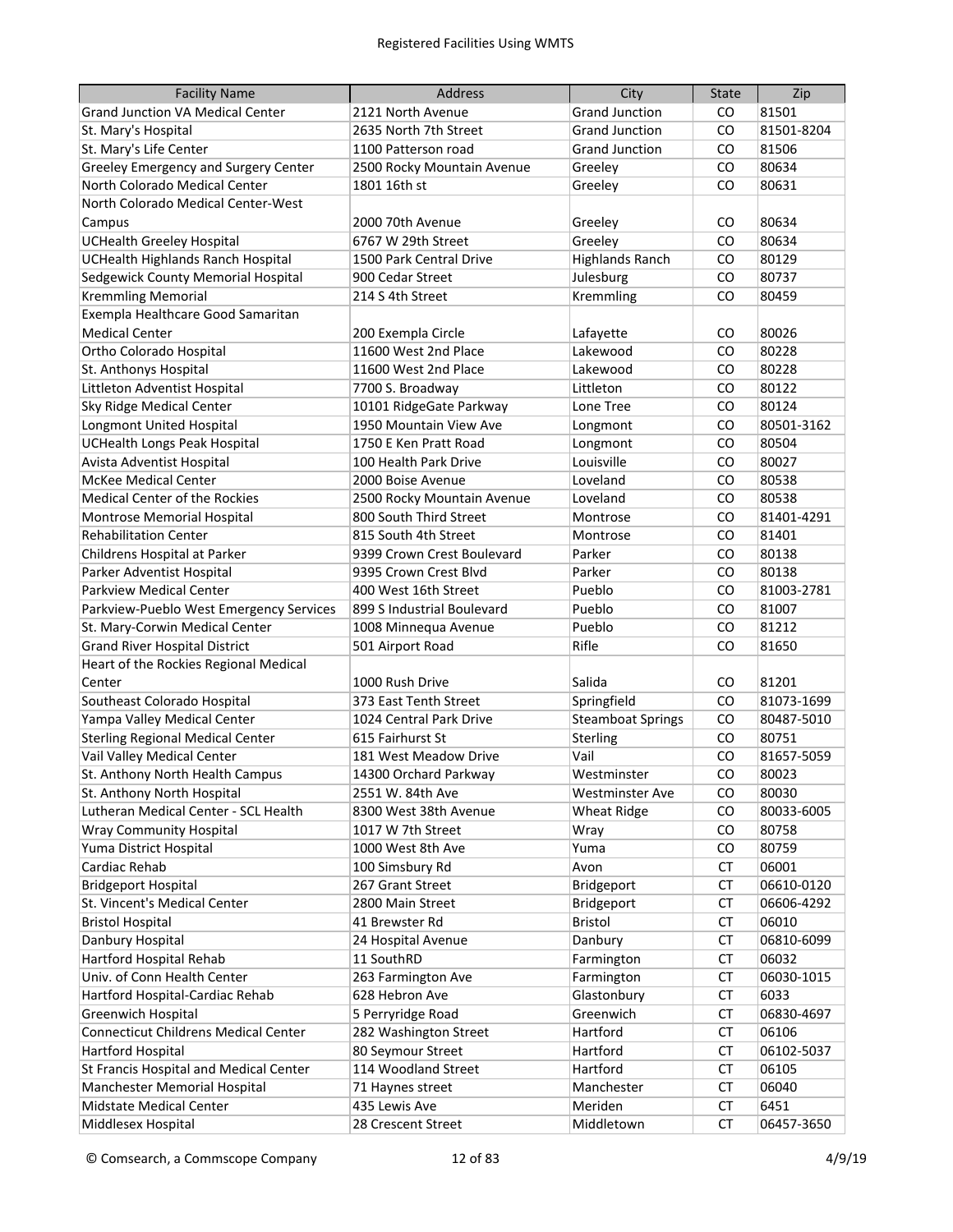| <b>Facility Name</b>                      | Address                       | City                     | <b>State</b> | Zip        |
|-------------------------------------------|-------------------------------|--------------------------|--------------|------------|
| <b>Hospital for Special Care</b>          | 2150 Corbin Avenue            | <b>New Britain</b>       | СT           | 06053      |
| The Hospital of Central Connecticut - New |                               |                          |              |            |
| <b>Britain General Campus</b>             | 100 Grand Street              | New Britain              | СT           | 06052-2017 |
| Yale New Haven Hospital                   | 20 York St                    | New Haven                | СT           | 06510      |
| Yale New Haven Hospital - Saint Raphael   |                               |                          |              |            |
| Campus                                    | 1450 Chapel St                | New Haven                | СT           | 06511-4440 |
| Lawrence & Memorial Hospital              | 365 Montauk Avenue            | New London               | <b>CT</b>    | 06320-4769 |
| New Milford Hospital                      | 21 Elm Street                 | New Milford              | <b>CT</b>    | 06776      |
| Norwalk Hospital                          | 34 Maple Street               | Norwalk                  | CT           | 06850      |
| The William W. Backus Hospital            | 326 Washington Street         | Norwich                  | <b>CT</b>    | 06360-2733 |
| Day Kimball Hospital                      | 320 Pomfret Street            | Putnam                   | <b>CT</b>    | 06260-0901 |
| <b>Bradley Memorial Hospital</b>          | 81 Meriden Avenue             | Southington              | <b>CT</b>    | 06489-3297 |
| Johnson Memorial Hospital                 | 201 Chestnut Hill Road        | <b>Stafford Springs</b>  | <b>CT</b>    | 06076-0860 |
| <b>Stamford Hospital</b>                  | 30 Shelbourne Road            | Stamford                 | <b>CT</b>    | 06902      |
| Charlotte Hungerford Hospital             | 540 Litchfield Street         | Torrington               | <b>CT</b>    | 06790      |
| <b>Rockvill General Hospital</b>          | 31 Union Street               | Vernon                   | CT           | 06066      |
| Gaylord Hospital                          | 50 Gaylord Farm Road          | Wallingford              | <b>CT</b>    | 06492      |
| Masonic Healthcare Center                 | 22 Masonic Avenue             | Wallingford              | CT           | 06492      |
| Saint Mary's Hospital                     | 56 Franklin Street            | Waterbury                | CT           | 06706-1281 |
| Waterbury Hospital                        | 64 Robbins Street             | Waterbury                | СT           | 06708      |
| Hartford Hospital at Blue Back Square     | 75 Isham Road                 | <b>West Hartford</b>     | <b>CT</b>    | 06107      |
| Hartford Hospital-Cardiac Rehab           | 65 Memorial Rd                | <b>West Hartford</b>     | <b>CT</b>    | 6107       |
| Windham Community Memorial Hospital       | 112 Mansfield Avenue          | Willimantic              | <b>CT</b>    | 06226-2040 |
| Capitol Hill Medical Center               | 700 2nd St. NE                | Washington               | DC           | 20002      |
| Children's National Medical Center        | 111 Michigan Avenue Northwest | Washington               | DC           | 20010-2970 |
| George Washington University Hospital     | 900 23rd St NW                | Washington               | DC           | 20037      |
| Howard University Hospital                | 2041 Georgia Avenue Northwest | Washington               | DC           | 20059-0002 |
| <b>Medstar NRH</b>                        | 102 Irving Street NW          | Washington               | DC           | 20010      |
| Providence Hospital                       | 1150 Varnum St NE             | Washington               | DC           | 20017-2180 |
| <b>Sibley Memorial Hospital</b>           | 5255 Loughboro Road           | Washington               | DC           | 20016-2695 |
| Walter Reed Army Medical Center           | 6900 Georgia Ave NW           | Washington               | DC           | 20307      |
| Washington DC VA Medical Center           | 50 Irving Street, NW          | Washington               | DC           | 20422      |
| Washington Hospital Center                | 110 Irving Street NW          | Washington               | DC           | 20010-2975 |
| Medstar Georgetown University Hospital    | 3800 Reservoir Rd             | <b>Washington DC</b>     | DC           | 20007      |
| <b>Bayhealth Medical Center</b>           | 640 South State Street        | Dover                    | DE           | 19901-3597 |
| <b>Beebe Medical Center</b>               | 424 Savanah Rd                | Lewes                    | DE           | 19958      |
| Christina Care Health - Middletown        | 621 Middletown-Odessa Road    | Middletown               | DE           | 19709      |
| Milford Memorial Hospital                 | 22 W. Clarke Ave              | Milford                  | DE           | 19963      |
| Christiana SurgiCenter                    | 4755 Ogletown Stanton Road    | Newark                   | DE           | 19718      |
| Nanticoke Memorial Hospital               | 801 Middleford Road           | Seaford                  | DE           | 19973      |
| Alfred I. duPont Hospital for Children    | 1600 Rockland Road            | Wilmington               | DE           | 19803-3616 |
| Christiana Care Health Services           | 501 West 14th Street          | Wilmington               | DE           | 19801      |
| <b>Select Specialty Hospital</b>          | 701 N Clayton Street          | Wilmington               | DE           | 19805      |
| St. Francis Hospital                      | 701 N Clayton Street          | Wilmington               | DE           | 19805      |
| Wilmington DE VAMC                        | 1601 Kirkwood Highway         | Wilmington               | DE           | 19805      |
| Florida Hospital - Altamonte              | 601 East Altamonte Dr         | <b>Altamonte Springs</b> | FL.          | 32803      |
| Florida Hospital - Apopka                 | 201 North Park Avenue         | Apopka                   | FL.          | 32703      |
| DeSoto Memorial Hospital                  | 900 N. Robert Ave             | Arcadia                  | FL           | 34266      |
| <b>JFK Medical Center</b>                 | 5301 S. Congress Ave          | Atlantis                 | FL.          | 33462      |
| Aventura Hospital and Medical Center      | 20900 Biscayne Boulevard      | Aventura                 | FL.          | 33180      |
| <b>Bartow Regional Medical Center</b>     | 2200 Osprey Boulevard         | Bartow                   | FL.          | 33830      |
| <b>Boca Raton Community Hospital</b>      | 800 Meadows Road              | Boca Raton               | FL.          | 33486      |
| West Boca Medical Center                  | 21644 State Road #7           | Boca Raton               | FL.          | 33428      |
| <b>Doctors Memorial Hospital</b>          | 401 East Byrd Avenue          | Bonifay                  | FL.          | 32425-3007 |
| Bethesda East Hospital                    | 2815 South Seacrest Boulevard | <b>Boynton Beach</b>     | FL.          | 33435-7995 |
| Bethesda West Hospital                    | 9655 Boynton Beach Boulevard  | <b>Boynton Beach</b>     | FL.          | 33427      |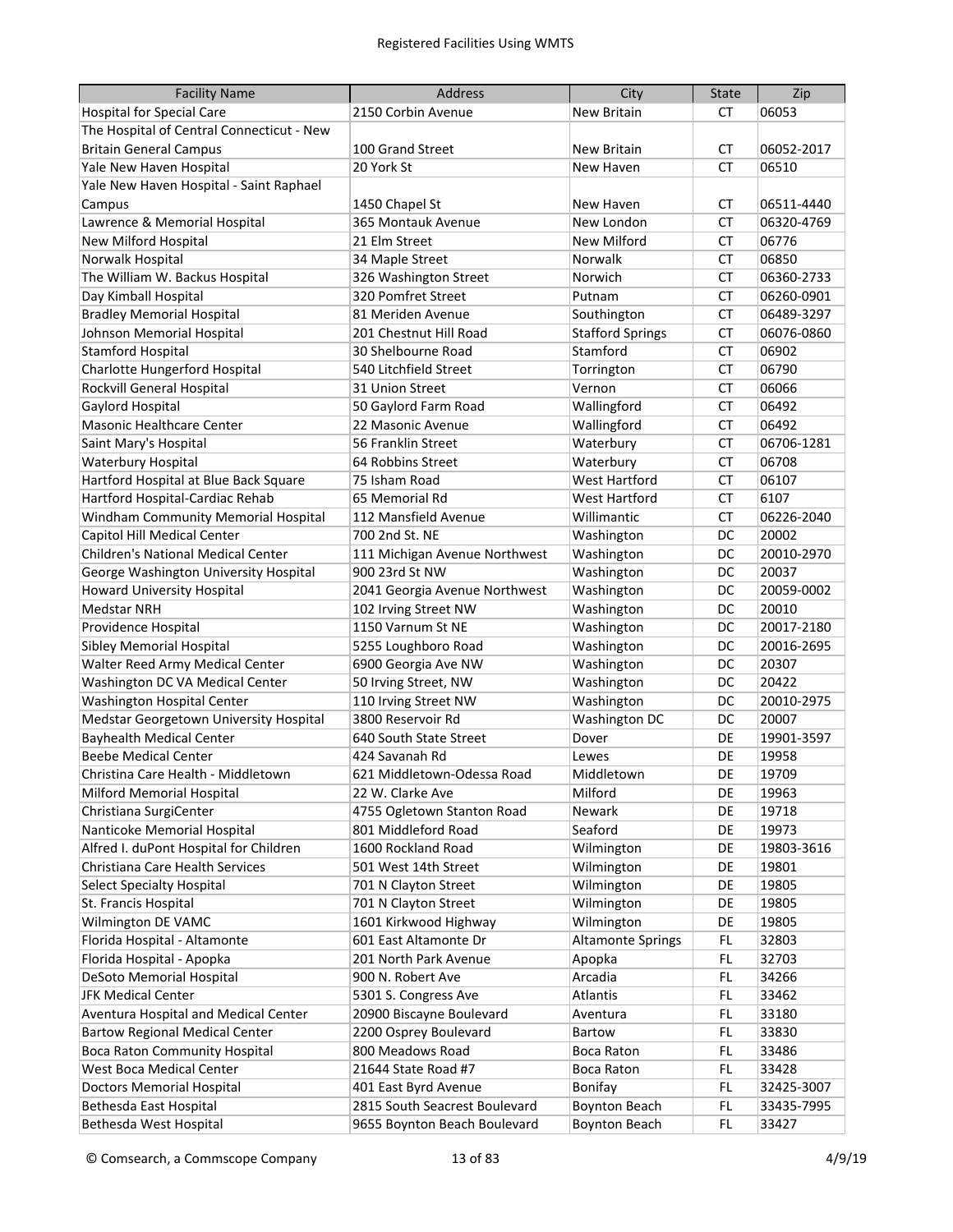| <b>Facility Name</b>                        | <b>Address</b>                | City                      | <b>State</b> | Zip        |
|---------------------------------------------|-------------------------------|---------------------------|--------------|------------|
| <b>Blake Medical Center</b>                 | 2020 59th Street West         | <b>Bradenton</b>          | FL           | 34209      |
| Lakewood Ranch Medical Center               | 8330 Lakewood Ranch Boulevard | <b>Bradenton</b>          | FL           | 34202      |
| Manatee Memorial Hospital                   | 206 2nd Street East           | <b>Bradenton</b>          | FL           | 34208      |
| Brandon regional Hospital                   | 119 Oakfield Drive            | <b>Brandon</b>            | FL.          | 33511      |
| Oak Hill Hospital                           | 11375 Cortez Boulevard        | <b>Brooksville</b>        | FL.          | 34613      |
| Cape Coral Hospital                         | 636 Del Prado Blyd S          | Cape Coral                | FL.          | 33990      |
| Florida Hospital - Celebration              | 400 Celebration Place         | Celebration               | FL.          | 34747      |
| Mease Countryside Hospital                  | 3231 N Mcmullen Booth Road    | Clearwater                | FL.          | 33761      |
| Morton Plant Hospital                       | 300 Pinellas St               | Clearwater                | FL.          | 33756      |
| South Lake Hospital                         | 1900 Don Wickham Drive        | Clermont                  | FL.          | 34711-2787 |
| <b>Hendry Regional Medical Center</b>       | 524 W Sagamore Ave            | Clewiston                 | FL.          | 33440      |
| Health First Cape Canaveral Hospital        | 701 West Cocoa Beach Causeway | Cocoa Beach               | FL.          | 32931-5595 |
| Doctor's Hospital                           | 5000 University Drive         | <b>Coral Gables</b>       | FL.          | 33146-2094 |
| Kindred Hospital Coral Gables               | 5190 SW 8th St                | <b>Coral Gables</b>       | FL.          | 33134      |
| <b>Coral Springs Medical Center</b>         | 3000 Coral Hills Drive        | <b>Coral Springs</b>      | FL.          | 33065-4125 |
| North Okaloosa Medical Center               | 151 E Redstone Ave            | Crestview                 | FL.          | 32539      |
| Seven Rivers Regional Medical Center        | 6201 North Suncoast Boulevard | <b>Crystal River</b>      | FL.          | 34428-6712 |
| Heart of Florida Regional Medical Center    | 40100 Highway 27              | Davenport                 | FL.          | 33837      |
| Florida Hospital - Memorial Medical Center  | 305 Memorial Medical Parkway  | Daytona Beach             | FL.          | 32117      |
| <b>Halifax Medical Center</b>               | 303 North Clyde Morris Blvd.  | Daytona Beach             | FL           | 32114-2700 |
| <b>Healthmark Regional Medical Center</b>   | 4413 US Highway 331 South     | Defuniak Springs          | FL           | 32433-6307 |
| Florida Hospital - Deland                   | 701 W Plymouth Ave            | Deland                    | FL           | 32720      |
| <b>Delray Medical Center</b>                | 5352 Linton Blvd              | Delray Beach              | FL.          | 33484      |
| Mease Dunedin Hospital                      | 601 Main st                   | Dunedin                   | FL.          | 34698      |
| Lee Health Coconut Point                    | 23450 Via Coconut Point       | Estro                     | FL.          | 33928      |
| <b>Baptist Medical Center Nassau</b>        | 1250 South 18th Street        | Fernadina Beach           | FL.          | 32034-3098 |
| <b>Baptist Clay Medical Center</b>          | 1771 Baptist Clay Road        | <b>Fleming Island</b>     | FL.          | 32003      |
| <b>Broward General Medical Center</b>       | 1600 South Andrews Avenue     | Fort Lauderdale           | FL.          | 33316-2510 |
| Kindred Hospital Fort Lauderdale            | 1516 E. Los Olas Blvd         | Fort Lauderdale           | FL.          | 33301      |
| <b>Gulf Coast Hospital</b>                  | 13681 Doctors Way             | Fort Myers                | FL.          | 33912      |
| <b>HealthPark Medical Center</b>            | 9981 HealthPark Circle        | Fort Myers                | FL.          | 33908      |
| Lee Memorial Hospital                       | 2776 Cleveland Ave            | Fort Myers                | FL.          | 33901      |
| Southwest Florida Regional Medical Center   | 2727 Winkler Avenue           | Fort Myers                | FL.          | 33901      |
| Fort Walton Beach Medical Center            | 1000 Marwalt Drive            | Fort Walton Beach         | FL.          | 32547-6795 |
| <b>Holy Cross Hospital</b>                  | 4725 N Federal Hwy            | Ft. Lauderdale            | FL.          | 33308      |
| <b>Imperial Point Medical Center</b>        | 6401 North Federal Highway    | Ft. Lauderdale            | FL.          | 33308      |
| Malcolm Randall VA Medical Center           | 1601 S.W. Archer Road         | Gainesville               | FL           | 32608-1197 |
| North Florida Regional Med Ctr.             | 6500 Newberry Rd              | Gainesville               | FL           | 32605      |
| Select Specialty Hospital                   | 1600 SW Archer Road           | Gainesville               | FL           | 32610      |
| Shands at AGH                               | 801 SW 2nd Ave                | Gainesville               | FL           | 32601      |
| Shands Cancer Center Tower                  | 1515 SW Archer Road           | Gainesville               | FL.          | 32608      |
| UF Health Shands Hospital                   | 1515 SW Archer Rd             | Gainesville               | FL.          | 32610      |
| University of Florida VET Hospital          | 2015 SW 16th Avenue           | Gainesville               | FL           | 32610      |
| Kindred Hospital North Florida              | 801 Oak Street                | <b>Green Cove Springs</b> | FL.          | 32043-4317 |
| <b>Gulf Breeze Hospital</b>                 | 1110 Gulf Breeze Parkway      | <b>Gulf Breeze</b>        | FL           | 32561-4897 |
| Hialeah Hospital                            | 651 East 25th Street          | Hialeah                   | FL           | 33013-3878 |
| Palmetto General Hospital                   | 2001 West 68th Street         | Hialeah                   | FL           | 33016-1898 |
| Joe DiMaggio Childrens Hospital             | 1005 Joe DiMaggio Drive       | Hollywood                 | FL           | 33021      |
| Kindred Hospital Hollywood                  | 1859 Van Buren St             | Hollywood                 | FL.          | 33022      |
| <b>Memorial Regional Hospital</b>           | 3501 Johnson Street           | Hollywood                 | FL.          | 33021-5421 |
| Memorial Regional Hospital South            | 3600 Washington Street        | Hollywood                 | FL.          | 33021-8216 |
| Homestead Hospital                          | 975 Baptist Way               | Homestead                 | FL.          | 33030      |
| Citrus Memorial Health Foundation, Inc. DBA |                               |                           |              |            |
| <b>Citrus Memorial Hospital</b>             | 502 W. Highland Blvd          | Inverness                 | FL           | 34452-4754 |
| Mayo Clinic Jacksonsville Hospital          | 4500 San Pablo Rd S           | Jackonsville              | FL           | 32224      |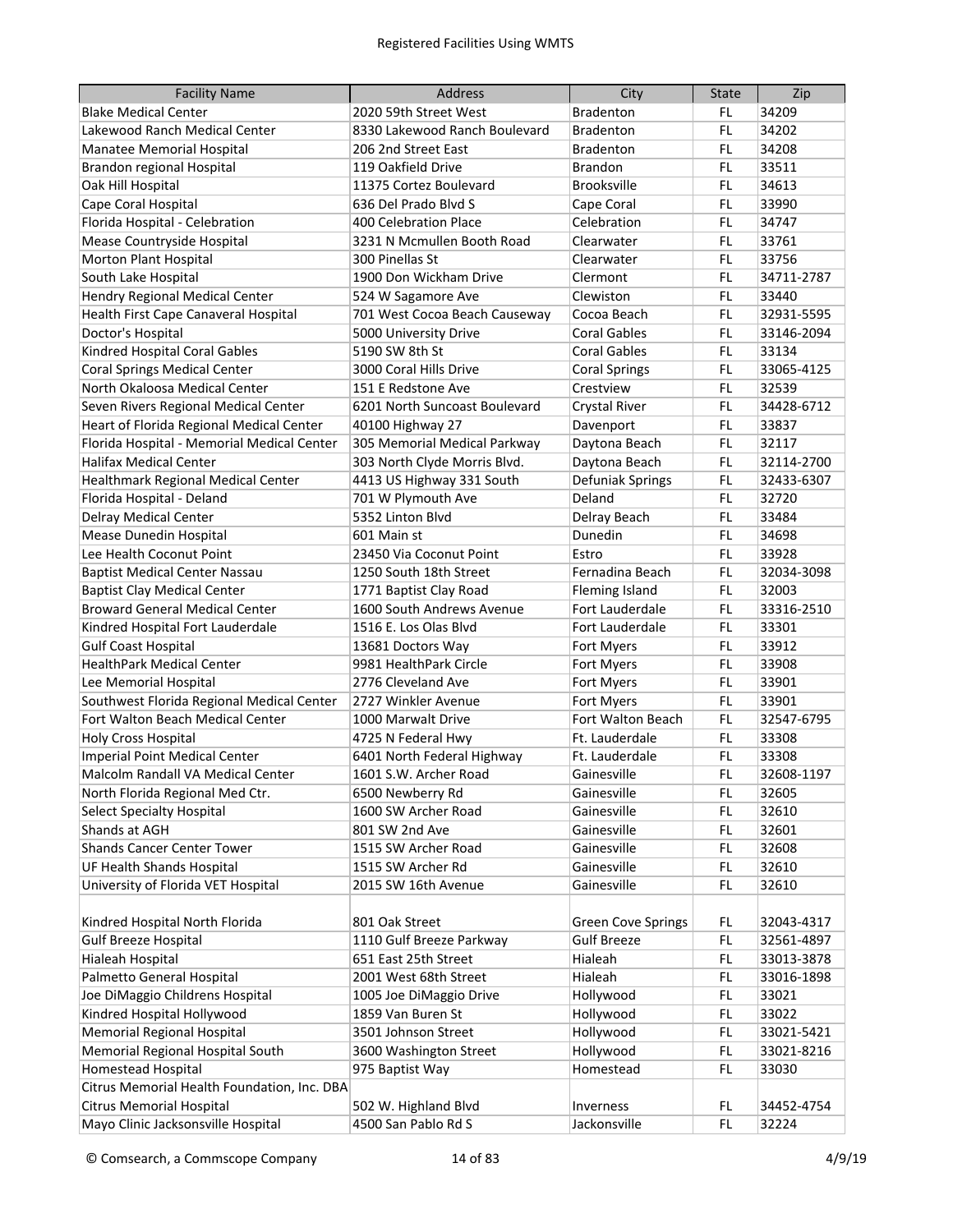| <b>Facility Name</b>                     | <b>Address</b>                  | City               | <b>State</b> | Zip        |
|------------------------------------------|---------------------------------|--------------------|--------------|------------|
| <b>Baptist Medical Center</b>            | 800 Prudential Drive            | Jacksonville       | FL           | 32207-8203 |
| <b>Baptist Medical Center South</b>      | 14550 St. Augustine Rd          | Jacksonville       | FL           | 32258      |
| <b>Memorial Hospital</b>                 | 3625 University Blvd. South     | Jacksonville       | FL.          | 32216      |
| Specialty Hospital of Jacksonville       | 4901 Richard Street             | Jacksonville       | FL           | 32207-7328 |
| St. Lukes Hospital                       | 4201 Belfort Road               | Jacksonville       | FL.          | 32216      |
| St. Vincent's Medical Center             | 1800 Barrs Street               | Jacksonville       | FL.          | 32204-2982 |
| UF & Shands Jacksonville                 | 655 West 8th Street             | Jacksonville       | FL.          | 32209      |
| <b>Baptist Medical Center Beaches</b>    | 1350 13th Avenue                | Jacksonville Beach | FL.          | 32250-3205 |
| Jay Hospital                             | 14114 Alabama Street            | Jay                | FL.          | 32565      |
| Jupiter Medical Center                   | 1210 South Old Dixie Highway    | Jupiter            | FL.          | 33458-7299 |
| Lower Keys Medical Center                | 5900 College Rd                 | <b>Key West</b>    | FL.          | 33040-4396 |
| Florida Hospital - Kissimmee             | 2450 North Orange Blossom Trail | Kissimmee          | FL.          | 34744      |
| Orlando Health ER & Medical Pavilion -   |                                 |                    |              |            |
| Osceola                                  | 1001 E Osceola Parkway          | Kissimmee          | FL.          | 34744      |
| Shands at Lake Shore                     | 368 NE Franklin St              | Lake City          | FL.          | 32055      |
| Shands Lakeshore Regional Medical Center | 368 NE Franklin St.             | Lake City          | FL.          | 32055      |
| VA Medical Center Lake City, FL          | 619 South Marion Ave            | Lake City          | FL.          | 32025      |
| Florida Hospital - Lake Placid           | 1210 US 27 North                | Lake Placid        | FL.          | 33852      |
| Lake Wales Medical Center                | 410 South 11th St               | Lake Wales         | FL           | 33853      |
| Lakeland Regional Medical Center         | 1324 Lakeland Hills Blvd        | Lakeland           | FL           | 33805      |
| Largo Medical Center                     | 201 14th Street Southwest       | Largo              | FL           | 33770-3133 |
| <b>UCH Suncoast Hospital</b>             | 2025 Indian Rocks Road          | Largo              | FL           | 33774      |
| Leesburg Regional Medical Center         | 600 E Dixie                     | Leesburg           | FL           | 34748      |
| Lehigh Regional Medical Center           | 1500 Lee Blvd                   | Lehigh Acres       | FL           | 33936      |
| Shands at Live Oak                       | 1100 11th St SW                 | Live Oak           | FL           | 32064      |
| South Seminole Hospital                  | 555 West State 434              | Longwood           | FL.          | 32750      |
| Palms West Hospital                      | 13001 Southern Blvd             | Loxahatchee        | FL.          | 33470      |
| St. Joseph's Hospital-North              | 4211 Van Dyke Rd                | Lutz               | FL.          | 33558      |
| Ed Fraser Memorial Hospital              | 159 N. 3rd St.                  | Macclenny          | FL.          | 32063      |
| Fisherman's Hospital                     | 3301 Overseas Highway           | Marathon           | FL.          | 33050      |
| Northwest Medical Center                 | 2801 North Street Rd 7          | Margate            | FL.          | 33063      |
| Jackson Hospital                         | 4250 Hospital Drive             | Marianna           | FL.          | 32446      |
| <b>Holmes Regional Medical Center</b>    | 1350 Hickory St                 | Melbourne          | FL.          | 32901      |
| Kindred Hospital Melbourne               | 765 W. Nasa Blvd                | Melbourne          | FL.          | 32901      |
| Viera Hospital                           | 8745 N Wickham Rd               | Melbourne          | FL.          | 32940      |
| <b>Wuesthoff Medical Center</b>          | 250 North Wickham Road          | Melbourne          | FL.          | 32935      |
| <b>Baptist Hospital of Miami</b>         | 8900 N. Kendall Dr.             | Miami              | FL           | 33176      |
| <b>Cedars Medical Center</b>             | 1400 NW 12th Ave                | Miami              | FI.          | 33136      |
| Jackson South Community Hospital         | 9333 Southwest 152nd Street     | Miami              | FL           | 33157-1780 |
| Kendall Regional Medical Center          | 11750 Bird Road                 | Miami              | FI           | 33175-3597 |
| Mercy Hospital                           | 3663 South Miami Ave            | Miami              | FL           | 33133      |
| Miami Medical Center                     | 5959 NW 7th Street              | Miami              | FL           | 33126      |
| Miami VA Medical Center                  | 1201 N.W. 16th Street           | Miami              | FL           | 33125      |
| Nicklaus Childrens Hospital              | 3100 SW 62nd Avenue             | Miami              | FL           | 33155      |
| Pan American Hospital                    | 5959 Northwest Seventh Street   | Miami              | FL           | 33126-3198 |
| <b>Select Specialty Hospital</b>         | 955 N.W. 3rd Street             | Miami              | FL           | 33128      |
| University of Miami Hospital             | 1400 Northwest 12th Street      | Miami              | FL           | 33136-1002 |
| West Kendall Baptist Hospital            | 9555 SW 162nd Street            | Miami              | FL           | 33196      |
| Westchester General Hospital, Inc        | 2500 S.W. 75th Avenue           | Miami              | FL           | 33155      |
| Miami Heart Institute                    | 4701 N Meridian Ave             | Miami Beach        | FL.          | 33140-2800 |
| Mount Sinai Medical Center               | 4300 Alton Road                 | Miami Beach        | FL.          | 33140-2800 |
| Memorial Hospital Miramar                | 1901 SW 172nd Ave               | Miramar            | FL.          | 33029-559  |
| Sacred Heart Emerald Coast               | 7800 US Hwy 98 W                | Miramar Beach      | FL.          | 32550      |
| Physician's Medical Center               | 8300 Collier Blvd               | <b>Naples</b>      | FL.          | 34114      |
| Physicians Regional                      | 8300 Collier Boulevard          | <b>Naples</b>      | FL           | 34114      |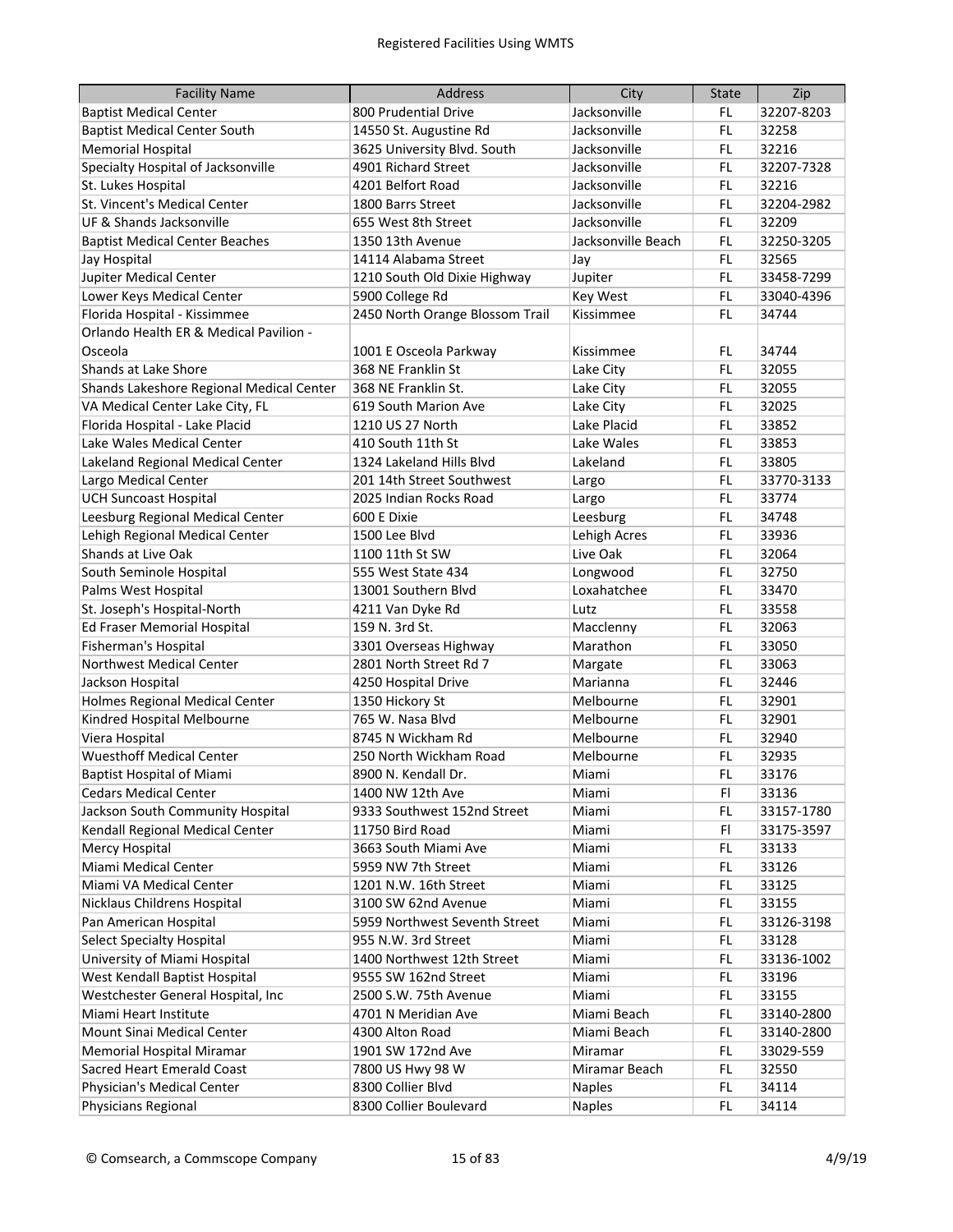| <b>Facility Name</b>                      | Address                     | City                  | <b>State</b> | Zip        |
|-------------------------------------------|-----------------------------|-----------------------|--------------|------------|
| Physicians Regional Medical Center - Pine |                             |                       |              |            |
| Ridge                                     | 6101 Pine Ridge Rd          | <b>Naples</b>         | FL           | 34119      |
| <b>Community Hospital</b>                 | 5637 Marine Parkway         | New Port Richey       | FL.          | 34652      |
| Morton Plant NorthBay Hospital            | 6600 Madison St             | New Port Richey       | FL.          | 34652      |
|                                           |                             |                       |              |            |
| <b>Bert Fish Medical Center</b>           | 401 Palmetto Street         | New Smyrna Beach      | FL.          | 32168-7399 |
| Twin Cities Hospital                      | 2190 Highway 85 North       | Niceville             | FL.          | 32578-1045 |
|                                           |                             |                       |              |            |
| Parkway Regional Hospital                 | 160 NW 170th St             | North Miami Beach     | FL.          | 33169      |
| <b>AdventHealth Ocala</b>                 | 1500 SW 1st Avenue          | Ocala                 | FL.          | 34471      |
| Kindred Hospital Ocala                    | 1500 SW First Ave.          | Ocala                 | FL.          | 34471      |
| Ocala Regional Medical Center             | 1431 SW 1st Ave             | Ocala                 | FL.          | 34471      |
| <b>West Marion Community Hospital</b>     | 4600 SW 46th Ct             | Ocala                 | FL.          | 34474      |
| <b>Health Central</b>                     | 10000 West Colonial Drive   | Ocoee                 | FL.          | 34761      |
| Raulerson Hospital                        | 1796 Highway 441 N.         | Okeechobee            | FL.          | 34972      |
| Florida Hospital - Fish Memorial          | 1055 Saxon Boulevard        | Orange City           | FL.          | 32763-8468 |
| Orange Park Medical Center                | 2001 Kingsley Avenue        | Orange Park           | FL           | 32073      |
| Dr. Phillips Hospital                     | 9400 Turkey Lake Road       | Orlando               | FL           | 32819      |
| Florida Hospital East                     | 7727 Lake Underhill Rd      | Orlando               | FL.          | 32822      |
| Florida Hospital South                    | 601 East Rollins Street     | Orlando               | FL.          | 32803      |
| Nemours Childrens Hospital                | 13535 Nemours Parkway       | Orlando               | FL.          | 32827      |
| Orlando Regional Medical Center           | 52 W Underwood Street       | Orlando               | FL.          | 32806      |
| Select Specialty Hospital Orlando North   | 2250 Bedford Road           | Orlando               | FL.          | 32803      |
| Winnie Palmer Hospital                    | 83 W Miller Street          | Orlando               | FL.          | 32806      |
| Florida Hospital - Oceanside              | 264 S Atlantic Avenue       | Ormond Beach          | FL.          | 32176      |
| <b>Putnam Community Medical Center</b>    | Highway 20 West             | Palatka               | FL.          | 32178      |
| Palm Bay Community Hospital               | 1425 Malabar Rd NE          | Palm Bay              | FL.          | 32901      |
|                                           |                             | Palm Beach            |              |            |
| Palm Beach Gardens Medical center         | 3360 Burns Road             | Gardens               | FL.          | 33410      |
| Florida Hospital - Flagler                | 60 Memorial Medical Highway | Palm Coast            | FL.          | 32164      |
| <b>Bay Medical Center</b>                 | 615 North Bonita Ave        | Panama City           | FL.          | 32401      |
| <b>Gulf Coast Medical Center</b>          | 449 West 23rd St            | Panama City           | FL           | 32405      |
| Memorial Hospital Pembroke                | 7800 Sheridan Street        | <b>Pembroke Pines</b> | FL.          | 33024      |
| <b>Memorial Hospital West</b>             | 703 N. Flamingo Rd          | <b>Pembroke Pines</b> | FL.          | 33028      |
| <b>Baptist Hospital</b>                   | 1000 West Moreno            | Pensacola             | FL.          | 32501-2393 |
| <b>Sacred Heart Hospital</b>              | 5151 North 9th Avenue       | Pensacola             | FL.          | 32504-8795 |
| <b>US Naval Hospital</b>                  | 6000 W Hwy 98               | Pensacola             | FL           | 32512      |
| West Florida Hospital                     | 8383 North Davis Highway    | Pensacola             | FL           | 32514-6088 |
| <b>Doctor's Memorial Hospital</b>         | 333 N Bryon Butler Pkwy     | Perry                 | FL           | 32347-2104 |
| Pine Ridge Physicians Regional Med Ctr    | 6101 Pine Ridge Rd          | Pine Ridge            | FL           | 34119      |
| South Florida Baptist Hospital            | 301 N Alexander St          | Plant City            | FL           | 33563      |
| <b>Plantation General Hospital</b>        | 401 Northwest 42nd Avenue   | Plantation            | FL           | 33317-2882 |
| North Broward Medical Center              | 201 E Sample Rd             | Pompano Beach         | FL           | 33064-3502 |
| <b>Fawcett Memorial Hospital</b>          | 21298 Olean Boulevard       | Port Charlotte        | FL           | 33952-6765 |
| St. Lucie Medical Center                  | 1800 S.E. Tiffany Avenue    | Port St Lucie         | FL           | 34952-7580 |
| <b>Tradition Medical Center</b>           | 10,000 Inovation way        | Port St Lucie         | FL.          | 34987      |
| Charlotte Regional Medical Center         | 809 E. Marion Avenue        | Punta Gorda           | FL.          | 33950      |
| St Joseph's Hospital-South                | 6901 Simmons Loop Road      | Riverview             | FL.          | 33578      |
| Kindred Hospital Palm Beaches             | 5555 W. Blue Heron Blvd     | Riviera Beach         | FL           | 33418      |
| <b>Wuesthoff Medical Center Rockledge</b> | 110 Longwood Ave            | Rockledge             | FL.          | 32955      |
| <b>Bayfront Medical Center</b>            | 701 Sixth Street South      | Saint Petersburg      | FL.          | 33701-4891 |
| Martin Memorial Hospital South            | 2100 Salerno Rd             | Salerno               | FL           | 34997      |
| Complex Care Hospital at Ridgelake        | 6150 Edgelake Drive         | Sarasota              | FL           | 34240      |
| Doctors Hospital of Sarasota              | 5731 Bee Ridge Rd           | Sarasota              | FL           | 34233      |
| Sarasota Memorial Hospital                | 1700 South Tamiami Trail    | Sarasota              | FL           | 34239      |
| Florida Hospital - Heartland              | 4200 Sun N Lake Boulevard   | Sebring               | FL.          | 33872      |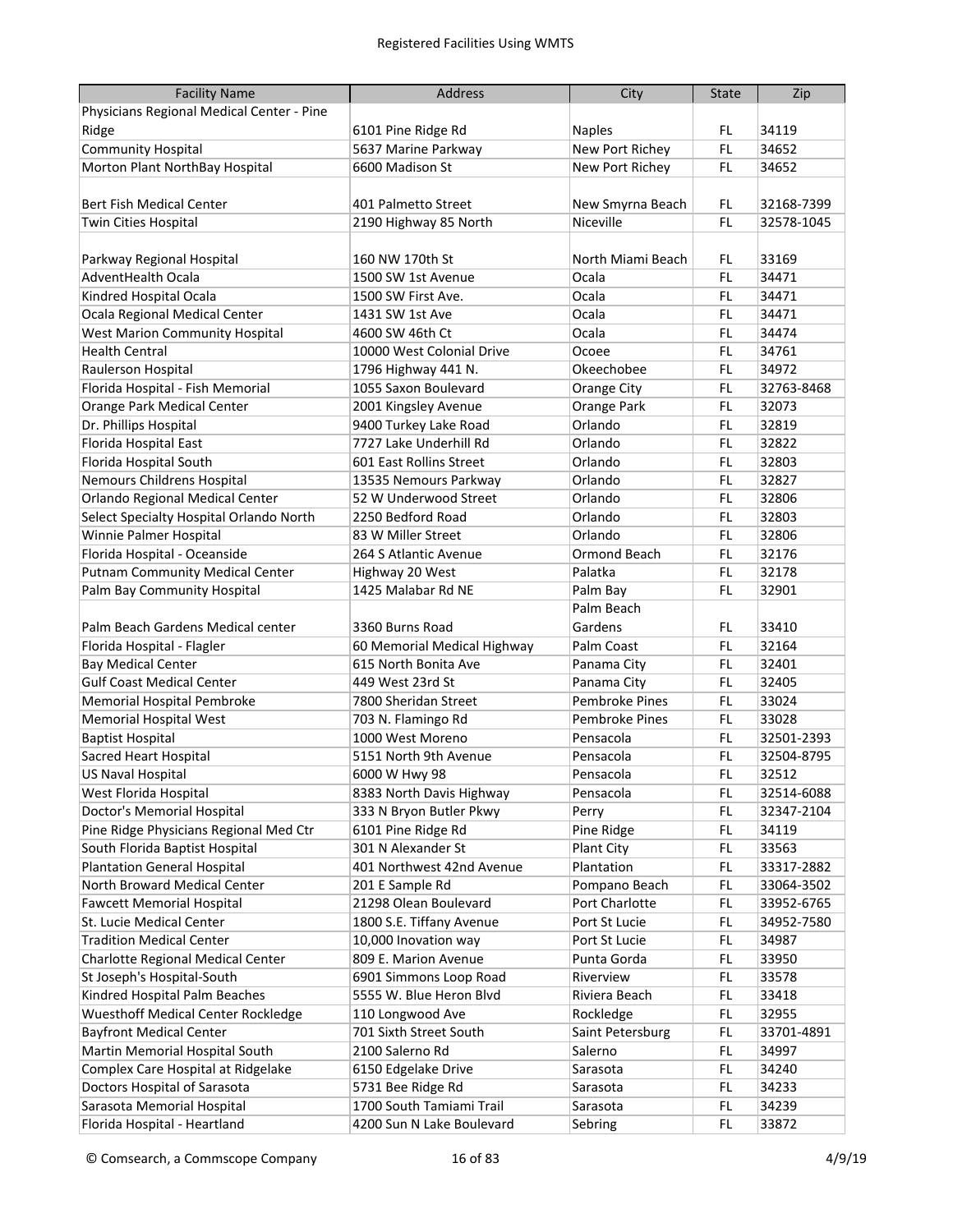| <b>Facility Name</b>                     | <b>Address</b>                  | City                  | <b>State</b> | Zip        |
|------------------------------------------|---------------------------------|-----------------------|--------------|------------|
| South Miami Hospital                     | 6200 SW 73rd St                 | South Miami           | FL           | 33143-4679 |
| Bay Pines VA Medical Center              | 10000 Bay Pines Blvd N          | St Petersburg         | FL           | 33708      |
| Kindred Hospital St. Petersburg          | 3030 6th Street South           | St Petersburg         | FL.          | 33705      |
| Northside Hospital                       | 6000 49th Street North          | St Petersburg         | FL.          | 33709      |
| St Petersburg General Hospital           | 6500 38th Ave North             | St Petersburg         | FL.          | 33710      |
| Johns Hopkins All Childrens Hospital     | 501 6th Ave S                   | St. Petersburg        | FL.          | 33701      |
| Palms of Pasedena Hospital               | 1501 Pasadena Ave S             | St. Petersburg        | FL.          | 33707      |
| St. Anthony's Hospital                   | 1200 Seventh St. North          | St. Petersburg        | FL.          | 33705      |
| Shands at Starke                         | 922 E. Call St                  | Starke                | FL.          | 32091      |
| Martin Memorial Health System            | 300 SE Hospital Ave             | Stuart                | FL.          | 34996      |
| South Bay Hospital                       | 4016 Sun City Center Blvd       | Sun City Center       | FL.          | 33573-5298 |
| Capital Regional Medical Center          | 2626 Capital Medical Boulevard  | Tallahassee           | FL.          | 32308-4499 |
| Tallahassee Memorial Hospital            | 1300 Miccosukee Rd              | Tallahassee           | FL.          | 32308      |
| University Hospital and Medical Center   | 7201 N. University Drive        | Tamarac               | FL           | 33321      |
| AdventHealth Carrollwood                 | 7171 N Dale Mabry Highway       | Tampa                 | FL           | 33614      |
| Kindred Hospital Tampa Bay Area          | 4555 S. Manhattan Ave.          | Tampa                 | FL           | 33611      |
| Kindred Hospital Tampa Central Tampa     | 4801 N. Howard Avenue           | Tampa                 | FL           | 33603      |
| Moffitt Cancer Center - Magnolia Campus  | 12902 Magnolia Drive            | Tampa                 | FL           | 33612-9497 |
| St. Josephs' Hospital                    | 3001 W Martin Luther King Blvd  | Tampa                 | FL           | 33607      |
| Tampa (James A. Haley) VA Medical Center | 13000 Bruce B. Downs Blvd.      | Tampa                 | FL           | 33612      |
| Tampa General Hospital                   | 1 Tampa General Circle          | Tampa                 | FL           | 33606      |
| <b>UCH Carrollwood Hospital</b>          | 7171 N Dale Mabry Hwy           | Tampa                 | FL.          | 33614      |
| <b>University Community Hospital</b>     | 3100 E. Fletcher Ave            | Tampa                 | FL.          | 33613      |
| UCH Helen Ellis Memorial Hospital        | 1395 S. Pinellas Ave            | <b>Tarpon Springs</b> | FL.          | 34689      |
| Florida Hospital - Waterman              | 1000 Waterman Way               | <b>Tavares</b>        | FL.          | 32778      |
| <b>Mariners Hospital</b>                 | 91500 Overseas Highway          | Tavernier             | FL.          | 33070-2547 |
| The Villages Regional Hospital           | 1451 El Camino Real             | The Villages          | FL.          | 32159      |
| Parrish Medical Center                   | 951 North Washington Avenue     | Titusville            | FL.          | 32796-2194 |
| North Port Medical Plaza                 | 2345 Bobcat Village Center Road | Venice                | FL.          | 34288      |
| Venice Regional Medical Center           | 540 The Rialto                  | Venice                | FL.          | 34285      |
| Indian River Medical Center              | 1000 36th Street                | Vero Beach            | FL.          | 32960      |
| Florida Hospital - Wauchula              | 533 West Carlton Street         | Wauchula              | FL           | 33873      |
| Wellington Regional Medical Center       | 10101 Forest Hill Blvd.         | Wellington            | FL           | 33414      |
| Florida Hospital - Wesley Chapel         | 2600 Bruce B Downs Boulevard    | <b>Wesley Chapel</b>  | FL           | 33544      |
| Columbia Hospital                        | 2201 45th St.                   | West Palm Beach       | FL           | 33407      |
| Good Samaritan Medical Center            | 1309 North Flagler Dr           | West Palm Beach       | FL           | 33401      |
| St. Mary's Medical Center                | 901 45th St                     | West Palm Beach       | FL           | 33407      |
| Tenet Good Samaritan Medical Center      | 1309 North Flagler Drive        | West Palm Beach       | FL           | 33401-3499 |
| West Palm Beach VA Medical Center        | 7305 N. Military Trail          | West Palm Beach       | FL           | 33410-6400 |
| Cleveland Clinic Florida - Weston        | 2950 Cleveland Clinic Boulevard | Weston                | FL           | 33331      |
| Winter Haven Hospital                    | 200 Avenue F Northeast          | Winter Haven          | FL           | 33881-4193 |
| Winter Park Memorial Hospital            | 201 N Edinburgh Dr              | <b>Winter Park</b>    | FL           | 32792      |
| Florida Hospital - Zephyrhills           | 7050 Gall Boulevard             | Zephyrhills           | FL.          | 33541      |
| <b>Colquitt Regional Medical Center</b>  | 3131 South Main Street          | Albany                | GА           | 31768      |
| Phoebe Putney - North Campus             | 2000 Palmyra Road               | Albany                | GА           | 31701      |
| Phoebe Putney Memorial Hospital          | 417 3rd Ave W                   | Albany                | GА           | 31701      |
| <b>Bacon County Hospital</b>             | 302 S Wayne St                  | Alma                  | GА           | 31510      |
| Phoebe Sumter Medical Center             | 126 Highway 280 West            | Americus              | GА           | 31719      |
| Athens Regional Medical Center           | 1199 Prince Ave                 | Athens                | GA           | 30606      |
| St. Mary's Health Care System            | 1230 Baxter Street              | Athens                | GA           | 30606-3791 |
| Children's Healthcare of Atlanta         | 1405 Clifton Rd NE              | Atlanta               | GA           | 30322      |
| Emory St Joseph's Hospital               | 5665 Peachtree Dunwoody Rd. NE  | Atlanta               | GA           | 30342-1764 |
| <b>Emory University Hospital</b>         | 1364 Clifton Road Northeast     | Atlanta               | GA           | 30322-1102 |
| <b>Emory University Hospital Midtown</b> | 550 Peachtree Street Northeast  | Atlanta               | GA           | 30365-2225 |
| <b>Grady Memorial Hospital</b>           | 80 Jesse Hill Jr Dr SE          | Atlanta               | GA           | 30303      |
| Kindred Hospital Atlanta                 | 705 Juniper st                  | Atlanta               | GA           | 30308      |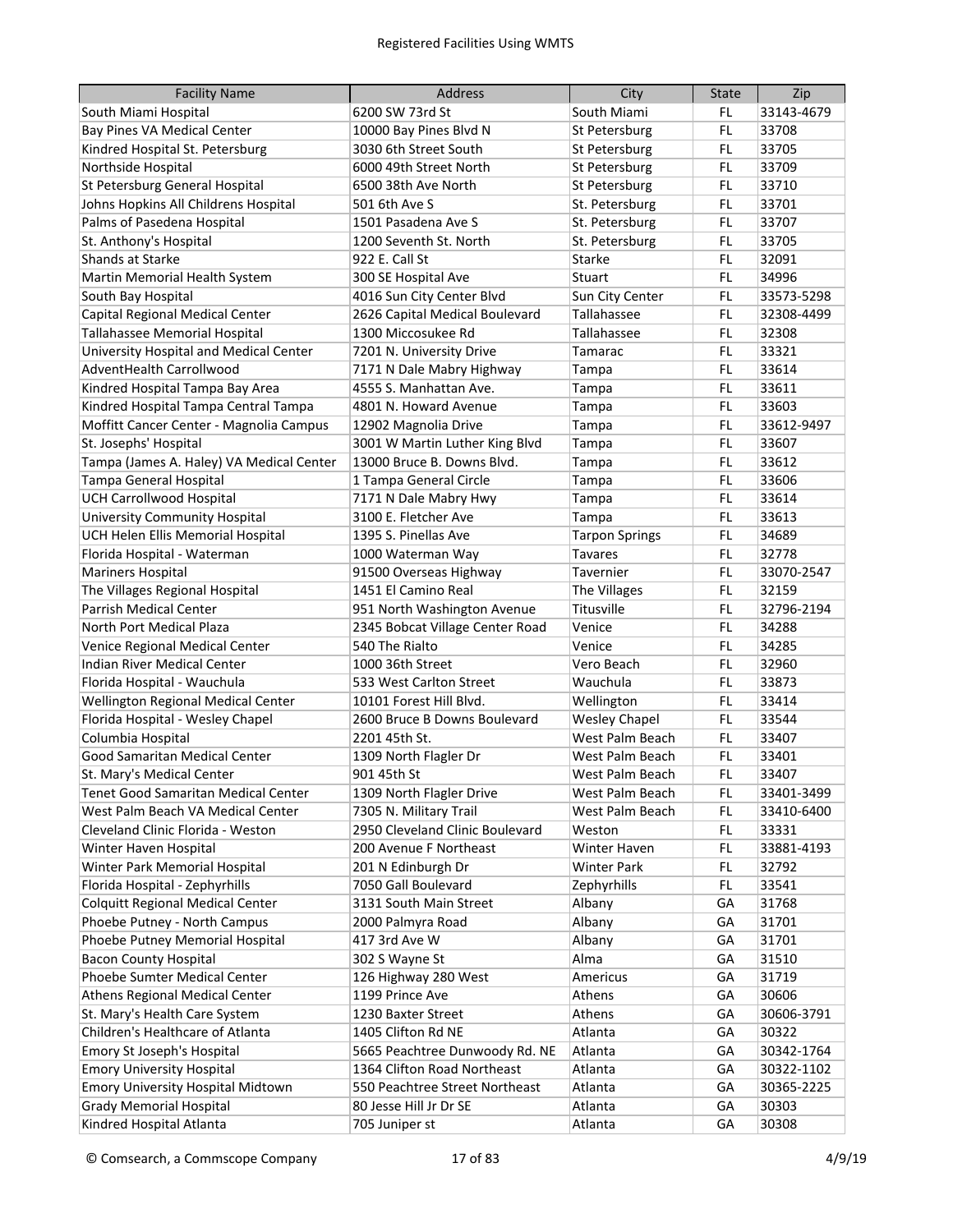| <b>Facility Name</b>                                         | <b>Address</b>                 | City              | <b>State</b> | Zip        |
|--------------------------------------------------------------|--------------------------------|-------------------|--------------|------------|
| Northside Hospital                                           | 1000 Johnson Ferry Rd NE       | Atlanta           | GА           | 30342      |
| Piedmont Hospital                                            | 1968 Peachtree Road NW         | Atlanta           | GА           | 30309      |
| Select Speciality Hospital-Atlanta                           | 549 Peachtree St               | Atlanta           | GА           | 30308      |
| <b>Shepherd Center</b>                                       | 2020 Peachtree Rd NW           | Atlanta           | GА           | 30309-1465 |
| WellStar Atlanta Medical Center                              | 303 Parkway Dr NE              | Atlanta           | GA           | 30312      |
| Wesley Woods Hospital                                        | 1821 Clifton Rd NE             | Atlanta           | GA           | 30329      |
| Augusta University Medical Center                            | 1120 15th Street               | Augusta           | GA           | 30912-5000 |
| Charlie Norwood VA Medical Center -                          |                                |                   |              |            |
| Downtown Div.                                                | 950 15th Street                | Augusta           | GА           | 30901      |
| Doctors Hospital-Augusta                                     | 3651 Wheeler Road              | Augusta           | GA           | 30909-6426 |
| Select Specialty Hospital Augusta                            | 1537 Walton Way                | Augusta           | GA           | 30904      |
| <b>Trinity Hospital of Augusta</b>                           | 2260 Wrightsboro Road          | Augusta           | GA           | 30904-4726 |
| University Health Care System                                | 1350 Walton Way                | Augusta           | GA           | 30901      |
| WellStar Cobb Hospital                                       | 3950 Austell Road              | Austell           | GA           | 30106      |
| Memorial Hospital and Manor                                  | 1500 East Shotwell Street      | Bainbridge        | GA           | 39819      |
| <b>Early Memorial Hospital</b>                               | 11740 Columbia Street          | Blakely           | GA           | 39823      |
| Fannin Regional Hospital                                     | 2855 Old Highway 5             | <b>Blue Ridge</b> | GA           | 30513      |
|                                                              |                                |                   |              |            |
| Northeast Georgia Health System - Braselton 1400 River Place |                                | <b>Braselton</b>  | GА           | 30517      |
| <b>Higgins General Hospital</b>                              | 200 Allen Memorial Drive       | <b>Bremen</b>     | GA           | 30110      |
| Southeast Georgia Health system                              | 2415 PARKWOOD DRIVE            | <b>Brunswick</b>  | GA           | 31520      |
| Peach Regional Medical Center                                | 1960 Highway 247 Connector     | Byron             | GA           | 31008      |
| <b>Grady General Hospital</b>                                | 1155 Fifth Street Southeast    | Cairo             | GA           | 39828      |
| <b>Gordon Hospital</b>                                       | 1035 Red Bud Rd NE             | Calhoun           | GA           | 30701      |
| Mitchell County Hospital                                     | 90 East Stephens Street        | Camilla           | GA           | 31730-1899 |
| Northside Hospital - Cherokee                                | 201 Hospital Road              | Canton            | GA           | 30114      |
| <b>Tanner Medical Center</b>                                 | 705 Dixie Street               | Carrollton        | GA           | 30117      |
| Floyd Polk Medical Center                                    | 2360 Rockmart Hwy.             | Cedartown         | GА           | 30125      |
| <b>Miller County Hospital</b>                                | 209 North Cuthbert Street      | Colquitt          | GА           | 39837      |
| Columbus Regional Healthcare Systems                         | 710 Center Street              | Columbus          | GА           | 31901-1527 |
| <b>Doctors Hospital Columbus</b>                             | 616 19th Street                | Columbus          | GА           | 31901-1528 |
| Franciscan Woods                                             | 2425 Williams Road             | Columbus          | GА           | 31909      |
| Hughston Orthopedic Hospital                                 | 100 First Court                | Columbus          | GA           | 31908-7188 |
| St. Francis Hospital                                         | 2122 Manchester Expressway     | Columbus          | GА           | 31904-6878 |
| The Bradley Center of St Francis                             | 1525 20th St                   | Columbus          | GА           | 31901      |
| Women's Center of St Francis                                 | 3726 Woodruff Road             | Columnus          | GА           | 31904      |
| Rockdale Medical Center                                      | 1412 Milstead Avenue Northeast | Convers           | GА           | 30012      |
| <b>Newton Medical Center</b>                                 | 5126 Hospital Drive            | Covington         | GA           | 30014-2567 |
| Northside Hospital-Forsyth                                   | 1200 Northside Forsyth Drive   | Cumming           | GA           | 30041      |
| Southwest Georgia Regional Medical Center                    | 361 Randolph Street            | Cuthbert          | GA           | 39840      |
| <b>WellStar Paulding Hospital</b>                            | 600 West Memorial Dr.          | Dallas            | GA           | 30132      |
| <b>Hamilton Medical Center</b>                               | 1200 Memorial Drive            | Dalton            | GA           | 30720-2529 |
| Atlanta VA Medical Center                                    | 1670 Clairmont Road            | Decatur           | GA           | 30033      |
| Habersham County Medical Center                              | 541 Hwy 441                    | Demorest          | GA           | 30535-3118 |
| Coffee Regional Medical Center                               | 1101 Ocilla Road               | Douglas           | GА           | 31533      |
| <b>Wellness Center</b>                                       | 200 Doctors Drive              | Douglas           | GA           | 31533      |
| WellStar Douglas Hospital                                    | 8954 Hospital Dr.              | Douglasville      | GA           | 30134      |
| Carl Vinson VA Medical Center                                | 1826 Veterans Blvd             | Dublin            | GА           | 31021      |
| <b>Gwinnett Medical Center Duluth</b>                        | 3620 Howell Ferry Rd           | Duluth            | GА           | 30096      |
| Joan Glancy Memorial Hospital                                | 3215 McClure Bridge Road       | Duluth            | GA           | 30096      |
| Atlanta Medical Center - South Campus                        | 1170 Cleveland Avenue          | East Point        | GA           | 30344      |
| WellStar Atlanta Medical Center South                        | 1170 Cleveland Avenue          | East Point        | GA           | 30344      |
| Putnam General Hospital                                      | 101 Lake Oconee Pkwy           | Eatonton          | GA           | 31024      |
| Piedmont Fayette Hospital                                    | 1255 Hwy 54 West               | Fayetteville      | GA           | 30214      |
| <b>Charlton Memorial Hospital</b>                            | 1203 North Third Street        | Folkston          | GA           | 31537      |
| Monroe County Hospital                                       | 88 Martin Luther King Jr. Dr   | Forsyth           | GA           | 31029      |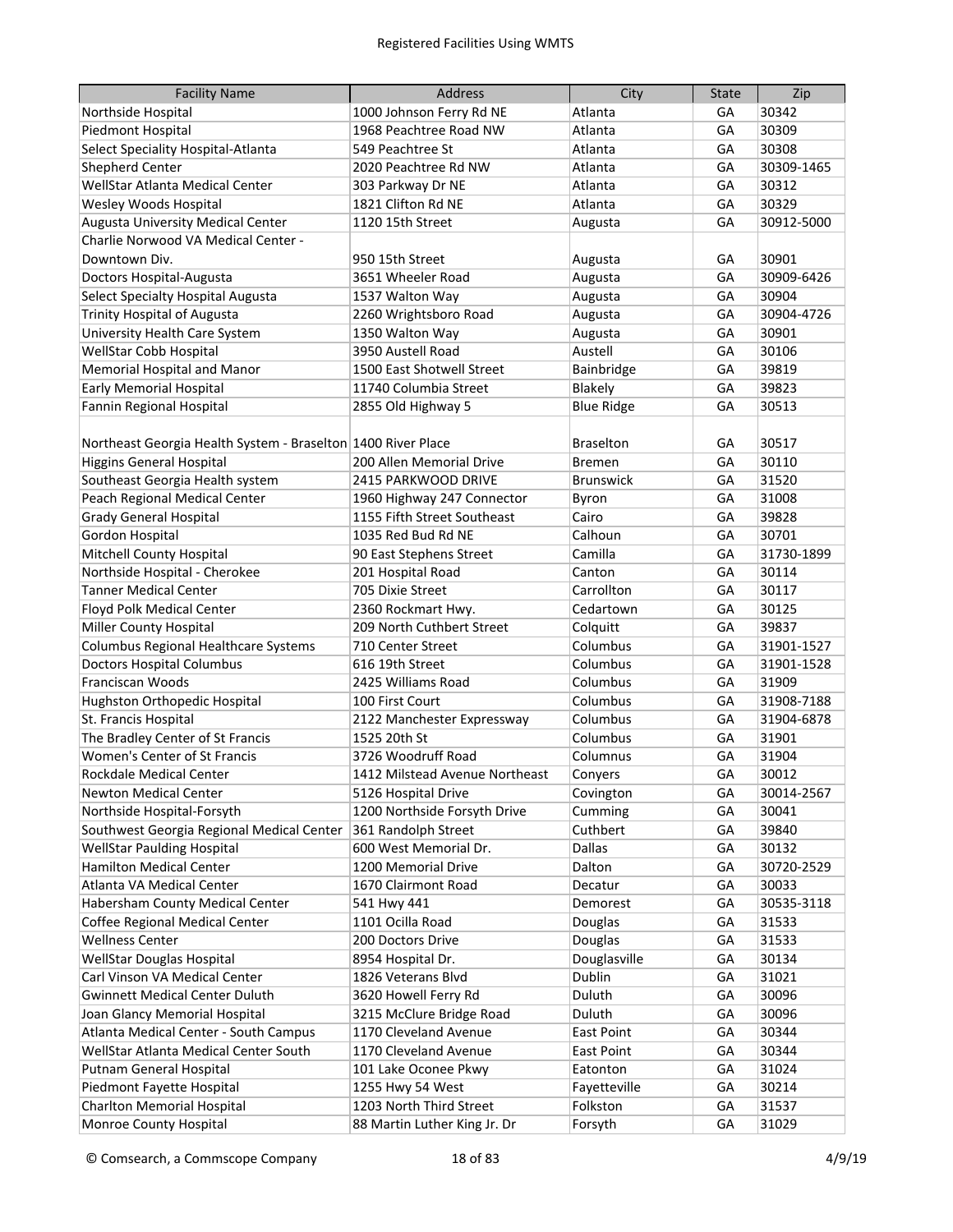| <b>Facility Name</b>                       | <b>Address</b>                | City           | <b>State</b> | Zip        |
|--------------------------------------------|-------------------------------|----------------|--------------|------------|
| Martin Army Community Hospital             | 7950 Martin Loop              | Fort Benning   | GА           | 31905-5647 |
| Martin Army Community Hospital             | Bldg 9250 6630 Martin Road    | Fort Benning   | GA           | 31904      |
| Martin Army Community Hospital             | 9250 Martin Loop              | Fort Benning   | GA           | 31905      |
| Dwight David Eisenhower Army Medical       |                               |                |              |            |
| Center                                     | 300 East Hospital Road        | Ft. Gordon     | GА           | 30905      |
| <b>Hutcheson Medical Center</b>            | 100 Gross Crescent Circle     | Ft. Oglethorpe | GA           | 30742      |
| Northeast Georgia Medical Center           | 743 Spring St NE              | Gainesville    | GA           | 30501      |
| Northeast Georgia Medical Center Lanier    |                               |                |              |            |
| Park Campus                                | 675 White Sulpher Road        | Gainesville    | GА           | 30501      |
| St Marys Good Samaritan Hospital           | 5401 Lake Oconee Parkway      | Greensboro     | GA           | 30642      |
| WellStar Spalding Regional Hospital        | 601 S 8th Street              | Griffin        | GA           | 30224      |
| <b>Taylor Regional Hospital</b>            | 3300 Hwy 341 North            | Hawkinsville   | GA           | 31036      |
| Jeff Davis Hospital                        | 1215 South Tallahassee Street | Hazlehurst     | GA           | 31539      |
| Chatuge Regional Hospital                  | 110 South Main Street         | Hiawassee      | GA           | 30546      |
| <b>WellStar New Paulding Hospital</b>      | 2518 Jimmy Lee Smith Parkway  | Hiram          | GA           | 30141      |
| <b>Clinch Memorial Hospital</b>            | 1050 Valdosta Hwy             | Homerville     | GA           | 31634      |
| Wayne Memorial Hospital                    | 865 South First Street        | Jesup          | GA           | 31545      |
| Emory Johns Creek Hospital                 | 6325 Hospital Parkway         | Johns Creek    | GA           | 30097      |
| Kaiser Permanente - Townpark               | 750 Townpark Lane NW          | Kennesaw       | GА           | 30144      |
| West Georgia Health                        | 1514 Vernon Road              | LaGrange       | GА           | 30240      |
| Ty Cobb Regional Medical Center            | 367 Clear Creek Parkway       | Lavonia        | GA           | 30553      |
| <b>Gwinnett Medical Center</b>             | 1000 Medical Center Boulevard | Lawrenceville  | GA           | 30245-7694 |
| Jefferson Hospital                         | 1067 Peachtree Street         | Louisville     | GA           | 30434      |
| <b>Coliseum Medical Centers</b>            | 350 Hospital Drive            | Macon          | GA           | 31217      |
| Coliseum Northside Hospital                | 400 Charter Blvd.             | Macon          | GA           | 31210      |
| <b>Navicent Health</b>                     | 777 Hemlock Street            | Macon          | GA           | 31201-2155 |
| Regency Hospital of Centeral Georgia       | 700 Spring Street             | Macon          | GA           | 31201      |
| WellStar East Cobb Healthpark              | 3747 Roswell Road             | Marietta       | GA           | 30062      |
| WellStar Kennestone Hospital               | 677 Church St                 | Marietta       | GA           | 30060      |
| WellStar Windy Hill Hospital               | 2540 Windy Hill Road          | Marietta       | GA           | 30067      |
| <b>Candler County Hospital</b>             | 400 Cedar St                  | Metter         | GA           | 30439      |
| Clearview Regional Medical Center          | 2151 West Spring Street       | Monroe         | GА           | 30655      |
| Jasper Memorial Hospital                   | 898 College Street            | Monticello     | GA           | 31064      |
| <b>Colquitt Regional Medical Center</b>    | 3131 South Main Street        | Moultrie       | GA           | 31768-6701 |
| <b>Cancer Treatment Centers of America</b> | 600 Celebrate Life Parkway    | Newnan         | GА           | 30265      |
| Perry Hospital                             | 1120 Morningside Drive        | Perry          | GA           | 31069-2906 |
| <b>Brooks County Hospital</b>              | 903 North Court Street        | Quitman        | GА           | 31643-1315 |
| Crisp Regional Hospital                    | 109 W Talbot Street           | Reynolds       | GA           | 31076      |
| Southern Regional Health System            | 11 Upper Riverdale Road       | Riverdale      | GA           | 30274-2600 |
| Kindred Hospital Rome                      | 320 Turner McCall Blvd        | Rome           | GA           | 30165      |
| Redmond Regional Medical Center            | 501 Redmond Rd                | Rome           | GА           | 30165      |
| WellStar North Fulton Hospital             | 3000 Hospital Boulevard       | Roswell        | GА           | 30076-3899 |
| Candler Hospital                           | 5353 Reynolds St              | Savannah       | GА           | 31405      |
| Memorial Health University Medical Center  | 4700 Waters Avenue            | Savannah       | GA           | 31403      |
| St. Joseph's Hospital                      | 11705 Mercy Boulevard         | Savannah       | GA           | 31419-1791 |
| <b>Emory Eastside Medical Center</b>       | 1700 Medical Way              | Snellville     | GA           | 30078      |
| Southeast georgia health system (Camden    |                               |                |              |            |
| Campus)                                    | 2000 DAN PROCTOR DRIVE        | St. Marys      | GA           | 31558      |
| East Georgia Regional Medical Center       | 1499 Fair Road                | Statesboro     | GA           | 30458      |
| Piedmont Henry Hospital                    | 1133 Eagles Landing           | Stockbridge    | GА           | 30281      |
| <b>Emanuel Medical Center</b>              | 117 Kite Road                 | Swainsboro     | GА           | 30401-3231 |
| Phoebe Worth Medical Center                | 807 Isabella Street           | Sylvester      | GA           | 31791      |
| Upson Regional Medical Center              | 801 W Gordon St               | Thomaston      | GA           | 30286      |
| John D. Archbold Memorial Hospital         | Gordon Avenue at Mimosa Drive | Thomasville    | GA           | 31792-6113 |
| <b>Tift Regional Medical Center</b>        | 901 E 18th St.                | Tifton         | GA           | 31794      |
| South Georgia Medical Center               | 2501 North Patterson St       | Valdosta       | GA           | 31602      |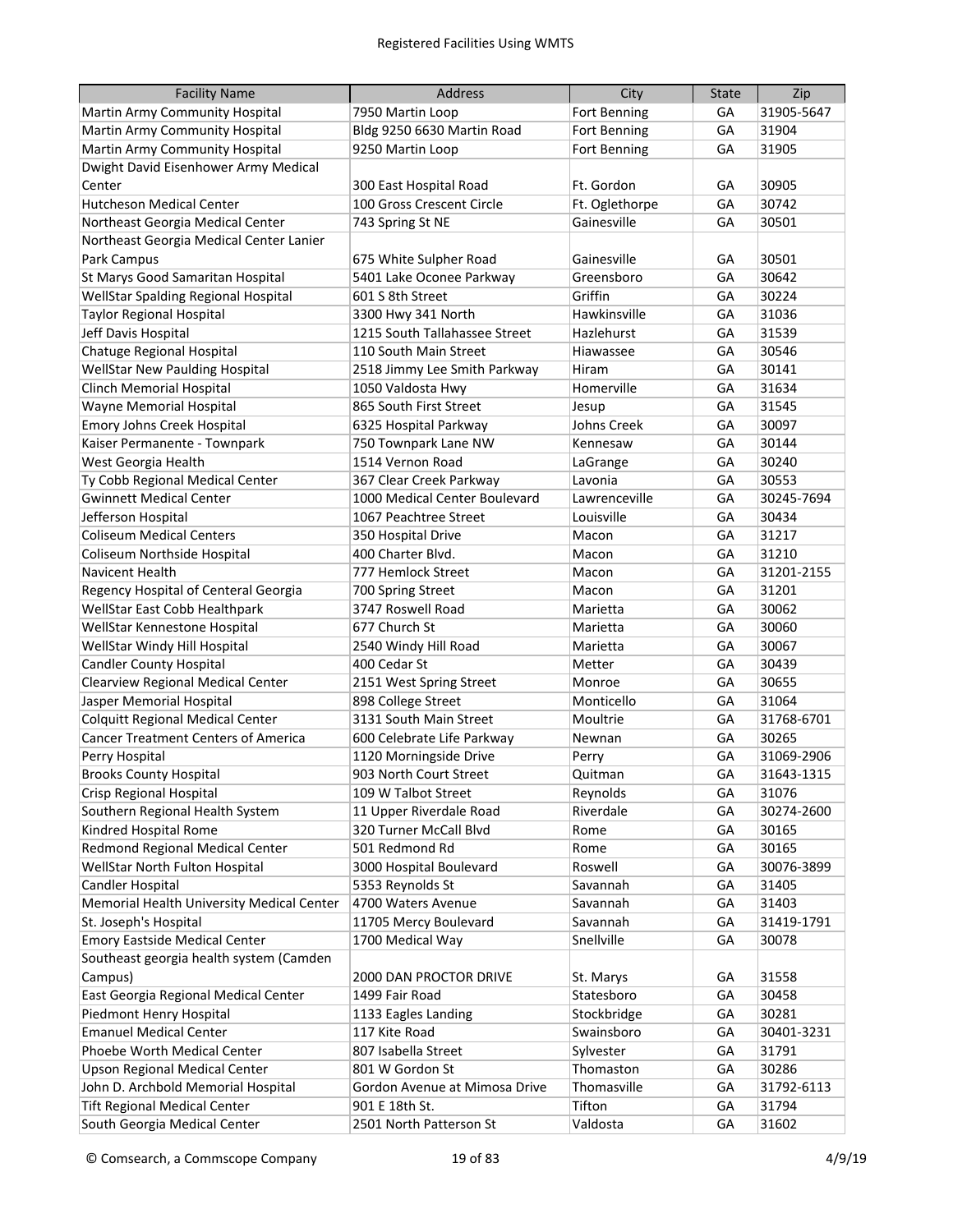| <b>Facility Name</b>                      | <b>Address</b>                   | City                  | <b>State</b> | Zip        |
|-------------------------------------------|----------------------------------|-----------------------|--------------|------------|
| <b>Meadows Regional Medical Center</b>    | 1703 Meadows Lane                | Vidalia               | GA           | 30474-8915 |
| Tanner Medical Center Villa Rica          | 601 Dallas Highway               | Villa Rica            | GA           | 30180      |
| Roosevelt Warm Springs Rehabilitation     |                                  |                       |              |            |
| Hospital                                  | 6135 Roosevelt Highway           | <b>Warm Springs</b>   | GА           | 31830      |
| <b>Houston Medical Center</b>             | 1601 Watson Boulevard            | <b>Warner Robins</b>  | GA           | 31093-3431 |
| Mayo Clinic Health System in Waycross     | 1920 Tebeau St                   | Waycross              | GA           | 31501      |
| Northeast Georgia Medical Center Barrow   | 316 North Broad Street           | Winder                | GA           | 30680      |
| <b>WellStar Towne Lake</b>                | 120 StoneBridge Parkway          | Woodstock             | GA           | 30189      |
| US Naval Hospital - Guam                  | <b>BLDG #50 Farenholt Avenue</b> | Agana Heights         | GU           | 96910      |
| <b>Guam Memorial Hospital</b>             | 850 Governor G Camacho Rd        | Tamuning              | GU           | 96913      |
| Pali Momi Medical Center                  | 98-1079 Moanalua Road            | Aiea                  | HI           | 96701      |
| Queens Medical Center West O ahu          | 91-2141 Fort Weaver Road         | Ewa Beach             | HI           | 96706-1993 |
| <b>Hilo Medical Center</b>                | 1190 Walanuenue Avenue           | Hilo                  | HI           | 96720-2095 |
| Covance CDS Honolulu                      | 1 Waterfront Plaza               | Honolulu              | HI           | 96813      |
| Kaiser Permanente Moanalua Medical        |                                  |                       |              |            |
| Center                                    | 3288 Moanalua Rd                 | Honolulu              | HI           | 96819-1469 |
| Kapiolani Medical Center for Women &      |                                  |                       |              |            |
| Children                                  | 1319 Punahou Street              | Honolulu              | HI           | 96826      |
| Kuakini Medical Center                    | 347 North Kuakini Street         | Honolulu              | H1           | 96817-2381 |
| Kuakini Medical Center                    | 347 North Kuakini Street         | Honolulu              | HI           | 96817      |
| Queens Medical Center                     | 1301 Punchbowl St.               | Honolulu              | HI           | 96813      |
| Rehab Hospital of the Pacific             | 226 N. Kuakini Street            | Honolulu              | HI           | 96817      |
| St. Francis Medical Center                | 2230 Liliha Street               | Honolulu              | HI           | 96817-9979 |
| <b>Straub Clinic &amp; Hospital</b>       | 888 South King Street            | Honolulu              | HI           | 96813      |
| <b>Tripler Army Medical Center</b>        | 1 Jarrett White Road             | Honolulu              | HI           | 96859-5000 |
| <b>Adventist Health Castle</b>            | 640 Ulukahiki Street             | Kailua                | HI           | 96734-4498 |
| North Hawaii Community Hospital           | 67-1125 Mamalahoa Highway        | Kamuela               | HI           | 96743      |
| Kona Community Hospital                   | 79-109 Haukapila Street          | Kealakekua            | HI           | 96750      |
| <b>Wilcox Memorial Hospital</b>           | 3-3420 Kuhio Highway             | Lihue                 | HI           | 96766      |
| Wahiawa General Hospital                  | 128 Lehua St                     | Wahiawa               | HI           | 96786      |
| Maui Memorial Medical Center              | 221 Mahalani Street              | Wailuku               | HI           | 96793-2581 |
| Mary Greeley Medical Center               | 1111 Duff Avenue                 | Ames                  | IA           | 50010-5792 |
| Jones Regional Center                     | 1798 Highway 64 E                | Anamosa               | IA           | 52205      |
| <b>Cass County Memorial Hospital</b>      | 1501 east 10th street            | Atlantic              | IA           | 50022      |
| Audubon County Memorial Hospital          | 515 Pacific Ave                  | Audubon               | IA           | 50025      |
| <b>Belmond Medical Ctr</b>                | 403 First Street SE              | Belmond               | IA           | 50421      |
| Unity Point Health - Trinity Bettendorf   | 4500 Utica Ridge Road            | Bettendorf            | IA           | 52722      |
| Davis County Hospital                     | 509 N Madison                    | Bloomfield            | IA           | 52537      |
| <b>Boone County Hospital</b>              | 1015 Union St                    | Boone                 | IA           | 50036      |
| Hancock County Memorial Hospital          | 532 1st St NW                    | <b>Britt</b>          | IA           | 50423      |
| St. Anthony's Hospital                    | 311 South Clark St               | Carroll               | IA           | 51401      |
| Sartori Memorial Hospital                 | 515 College Street               | Cedar Falls           | IA           | 50613-2599 |
| <b>Mercy Medical Center</b>               | 701 10th Street                  | Cedar Rapids          | IA           | 52403-1292 |
| UnityPoint Health - St Lukes Hospital     | 1026 A Avenue NE                 | Cedar Rapids          | IA           | 52402-3026 |
| <b>Mercy Medical Center</b>               | 1 Saint Joseph Drive             | Centerville           | IA           | 52544      |
| Lucas County Health Center                | 1200 N 7th St                    | Chariton              | IA           | 50049      |
| Lucas County Health Center                | 1200 N 7th                       | Chariton              | IA           | 50049      |
| <b>Mercy Medical Center</b>               | 1410 N. 4th St                   | Clinton               | IA           | 52732      |
| Alegent Health Mercy Hospital Corning     | 603 Rosary Drive                 | Corning               | IA           | 50841-1685 |
| Wayne County Hospital                     | 417 South East Street            | Corydon               | IA           | 50060-1860 |
| MHS Jennie Edmundson Hospital             | 933 East Pierce St               | <b>Council Bluffs</b> | IA           | 51503-4626 |
| Regional Health Services of Howard County | 235 8th Avenue W                 | Cresco                | IA           | 52136      |
| <b>Greater Regional Medical Center</b>    | 1700 W Townline                  | Creston               | IA           | 50801      |
| <b>Genesis Medical Center East</b>        | 1227 East Rusholme Street        | Davenport             | IA           | 52803-2498 |
| <b>Genesis Medical Center West</b>        | 1401 W Central Park Ave          | Davenport             | IA           | 52804      |
| <b>Genesis Medical Center Dewit</b>       | 1118 11th Street                 | De Witt               | IA           | 52742-1296 |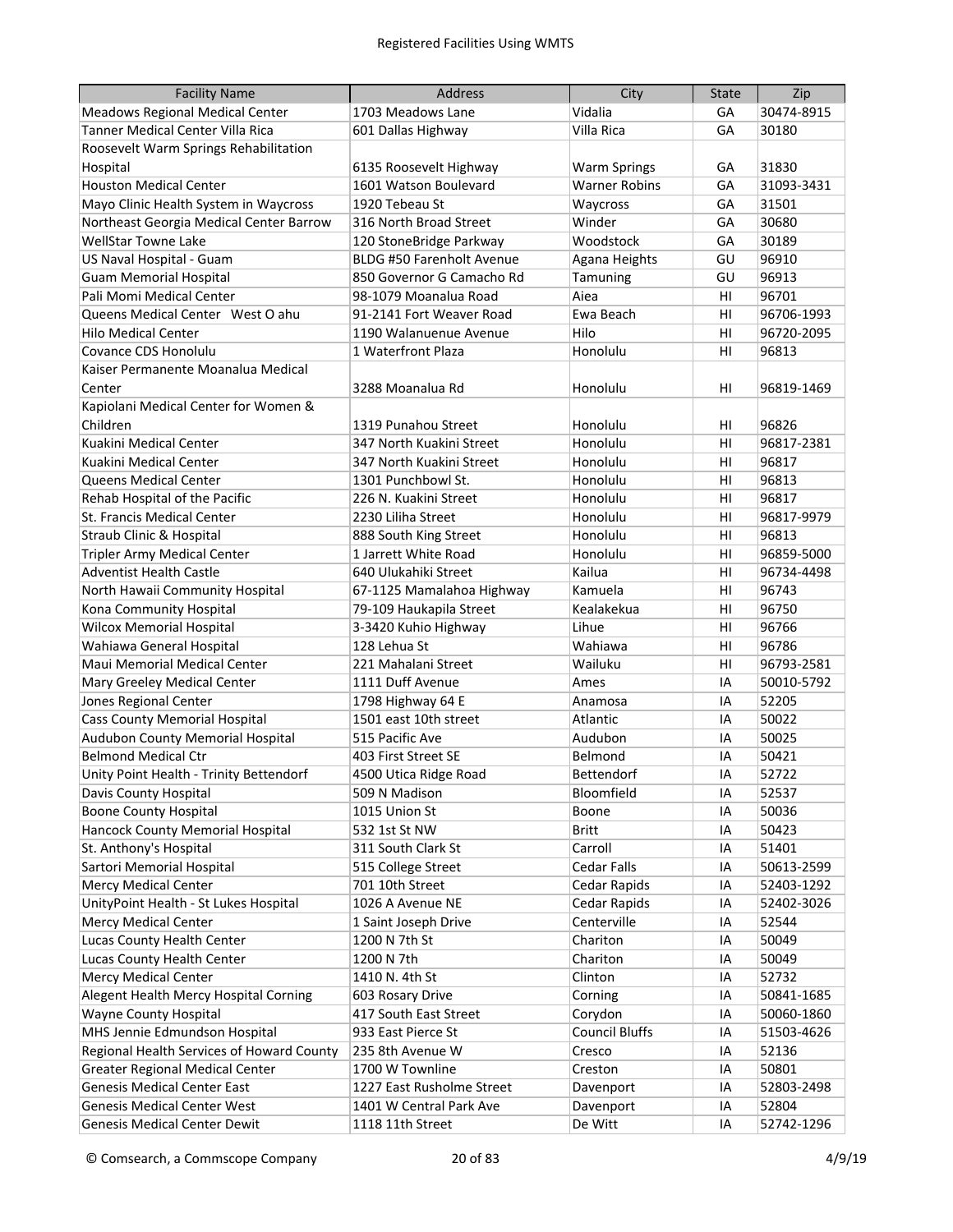| <b>Facility Name</b>                       | <b>Address</b>                | City                  | <b>State</b> | Zip        |
|--------------------------------------------|-------------------------------|-----------------------|--------------|------------|
| <b>Winneshiek Medical Center</b>           | 901 Montgomery Street         | Decorah               | IA           | 52101      |
| <b>Crawford County Memorial Hospital</b>   | 2020 1st Avenue South         | Denison               | IA           | 51442-2299 |
| <b>Broadlawns Medical Center</b>           | 1801 Hickman Road             | Des Moines            | IA           | 50314      |
| Des Moines Division - VA Central Iowa      |                               |                       |              |            |
| <b>Health Care System</b>                  | 3600 30th Street              | Des Moines            | IA           | 50310-5774 |
| <b>Mercy Capitol</b>                       | 603 East 12th Street          | Des Moines            | IA           | 50309-5515 |
| <b>Mercy Medical Center</b>                | 1111 6th Avenue               | Des Moines            | IA           | 50314-2611 |
| Unity Point Health - Iowa Lutheran         | 700 East University Avenue    | Des Moines            | IA           | 50316-2392 |
| Unity Point Health - Iowa Methodist        | 1200 Pleasant Street          | Des Moines            | IA           | 50309-9976 |
| <b>Mercy Medical Center</b>                | 250 Mercy Drive               | Dubuque               | IA           | 52001      |
| UnityPoint Health Finley Hospital          | 350 North Grandview Avenue    | Dubuque               | IA           | 52001      |
| <b>Mercy Medical Center</b>                | 1111 3rd St SW                | Dyersville            | IA           | 52040      |
| <b>Central Community Hospital</b>          | 901 Davidson Street Northwest | Elkader               | IA           | 52043-9015 |
| Palo Alto County Health System             | 3201 1st St                   | Emmetsburg            | IA           | 50536      |
| <b>Trinity Regional Medical Center</b>     | 802 Kenyon Road               | Fort Dodge            | IA           | 50501      |
| <b>Grinnell Regional Medical Center</b>    | 210 4th Ave                   | Grinnell              | IA           | 50112      |
| <b>Guthrie County Hospital</b>             | 710 North 12th Street         | <b>Guthrie Center</b> | IA           | 50115-1544 |
| <b>Guttenberg Municipal Hospital</b>       | 200 Main St                   | Guttenberg            | IA           | 52052-0550 |
| Franklin General Hospital                  | 1720 Central Avenue East      | Hampton               | IA           | 50441      |
| Humboldt County Memorial Hospital          | 1000 N 15th St                | Humboldt              | IA           | 50548      |
| <b>Horn Memorial Hospital</b>              | 701 E 2nd Street              | Ida Grove             | IA           | 51445      |
| Iowa City VA Medical Center                | 601 Highway 6 West            | Iowa City             | IA           | 52246      |
| <b>Mercy Hospital</b>                      | 500 East Market St            | Iowa City             | IA           | 52245      |
| University of Iowa Hospitals and Clinics   | 200 Hawkins Drive             | Iowa City             | IA           | 52242-1009 |
| Hansen Family Hospital                     | 920 S Oak Street              | <b>Iowa Falls</b>     | IA           | 50126      |
| <b>Greene County Medical Center</b>        | 1000 W. Lincolnway St.        | Jefferson             | IA           | 50129      |
| Keokuk Area Hospital                       | 1600 Morgan Street            | Keokuk                | IA           | 52632-3456 |
| Knoxville Hospital and Clinics             | 1002 S Lincoln                | Knoxville             | IA           | 50138-3121 |
| <b>Stewart Memorial Community Hospital</b> | 1301 West Main Street         | Lake City             | IA           | 51449-1585 |
| <b>Decatur County Hospital</b>             | 1405 N.W. Church St           | Leon                  | IA           | 50144      |
| Regional Medical Center of Northeast Iowa  |                               |                       |              |            |
| and Delaware County                        | 709 West Main Street          | Manchester            | IA           | 52057-0359 |
| Manning Regional Healthcare Center         | 410 Main St.                  | Manning               | IA           | 51455      |
| Jackson County Regional Health Center      | 700 W. Grove St.              | Maquoketa             | IA           | 52060      |
| Mercy Medical Center-North Iowa            | 1000 4th St SW                | Mason City            | IA           | 50401      |
| Henry County Health Center                 | 407 South White Street        | Mount Pleasant        | IA           | 52641      |
| <b>Trinity Muscatine</b>                   | 1518 Mulberry Ave             | Muscatine             | IA           | 52761      |
| <b>Story County Medical Center</b>         | 630 Sixth Street              | Nevada                | IA           | 50201-2266 |
| Mercy Medical Center-New Hampton           | 308 North Maple Avenue        | New Hampton           | IA           | 50659-1142 |
| <b>Skiff Medical Center</b>                | 204 North 4th Avenue          | Newton                | IA           | 50208-3100 |
| Mercy Hospital                             | 201 Eighth Avenue Southeast   | Oelwein               | IA           | 50662-2447 |
| <b>Burgess Health Center</b>               | 1600 Diamond Street           | Onawa                 | IA           | 51040-1548 |
| Orange City Area Health System             | 1000 Lincoln Circle SE        | <b>Orange City</b>    | IA           | 51041      |
| Mitchell Regional Health Center            | 616 North 8th Street          | Osage                 | IA           | 50461-1498 |
| <b>Clarke County Hospital</b>              | 800 South Fillmore Street     | Osceola               | IA           | 50213-1619 |
| Mahaska County Hospital                    | 1229 C Avenue East            | Oskaloosa             | IA           | 52577-4298 |
| Ottuma Regional Health Center              | 1001 Pennsylvania Ave         | Ottumwa               | IA           | 52501      |
| <b>Dallas County Hospital</b>              | 610 10th Street               | Perry                 | IA           | 50220      |
| Baum Harmon Mercy Medical Center           | 255 North Welch Avenue        | Primghar              | IA           | 51245      |
| Montgomery County Memorial Hospital        | 2301 Eastern Ave              | Red Oak               | IA           | 51566      |
| Sanford Merrill Medical Center             | 801 South Greene Street       | Rock Rapids           | IA           | 51246-1998 |
| <b>Hegg Memorial Health Center</b>         | 1202 21st Avenue              | <b>Rock Valley</b>    | IA           | 51247-1497 |
| Sanford Sheldon Hospital                   | 118 North 7th Ave             | Sheldon               | IA           | 51201      |
| Shenandoah Medical Center                  | 300 Pershing Avenue           | Shenandoah            | IA           | 51601      |
| Keokuk County Health Center                | 1312 S. Stuart Street         | Sigourney             | IA           | 52591      |
| Sioux Center Health                        | 1101 9th Street SE            | Sioux Center          | IA           | 51250      |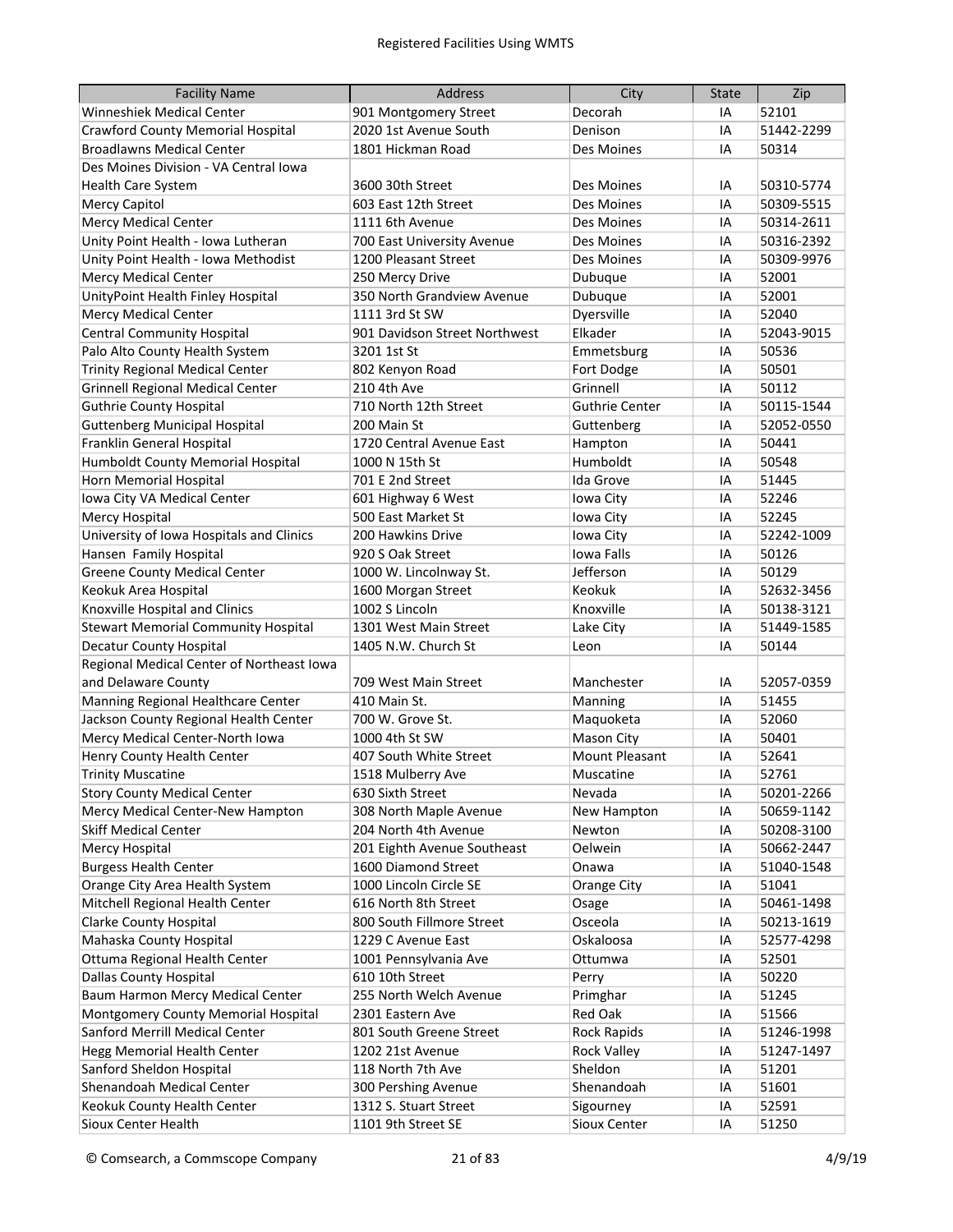| <b>Facility Name</b>                     | Address                         | City                   | <b>State</b> | Zip        |
|------------------------------------------|---------------------------------|------------------------|--------------|------------|
| Mercy Medical Center-Sioux City          | 801 Fifth Street                | Sioux City             | IA           | 51101-1326 |
| St Lukes Regional Medical Center         | 2720 Stone Park Boulevard       | Sioux City             | IA           | 51104      |
| <b>Spencer Municipal Hospital</b>        | 1200 1st Avenue East            | Spencer                | IA           | 51301      |
| Lakes Regional Healthcare                | 2301 Highway 71 South           | Spirit Lake            | IA           | 51360      |
| <b>Buena Vista County Hospital</b>       | 1525 West Fifth Street          | Storm Lake             | IA           | 50588-0309 |
| <b>Community Memorial Hospital</b>       | 909 West First St               | Sumner                 | IA           | 50674      |
| Virginia Gay Hospital                    | 502 North Ninth Avenue          | Vinton                 | IA           | 52349-2299 |
| Allen Memorial Hospital                  | 1825 Logan Avenue               | Waterloo               | IA           | 50703-1916 |
| <b>Covenant Medical Center</b>           | 3421 West Ninth Street          | Waterloo               | IA           | 50702-5499 |
| Waverly Health Center                    | 312 Ninth Street Southwest      | Waverly                | IA           | 50677-2999 |
| Van Diest Medical Center                 | 2350 Hospital Drive             | <b>Webster City</b>    | IA           | 50595      |
| <b>Great River Medical Center</b>        | 1221 South Gear Avenue          | West Burlington        | IA           | 52655-1681 |
| Mercy Medical Center-West Lake Campus    | 1755 59th Place                 | <b>West Des Moines</b> | IA           | 50266      |
| Unity Point Health - Methodist West      | 6301 Westown Parkway            | <b>West Des Moines</b> | IA           | 50266      |
| Palmer Lutheran Hospital                 | 112 Jefferson Street            | <b>West Union</b>      | IA           | 52175      |
| Madison County Health Care System        | 300 W Hutchings St              | Winterset              | IA           | 50273-2199 |
| <b>Bingham Memorial Hospital</b>         | 98 Poplar Street                | Blackfoot              | ID           | 83221-1799 |
| <b>Boise VA Medical Center</b>           | 500 West Fort Street            | <b>Boise</b>           | ID           | 83702      |
| Saint Alphonsus Regional Medical Center  | 1055 N. Curtis Road             | <b>Boise</b>           | ID           | 83706      |
| Southwest Idaho Advanced Care            | 6651 W Franklin Road            | <b>Boise</b>           | ID           | 83709      |
| St. Luke's Regional Medical Center       | 190 East Bannock Street         | <b>Boise</b>           | ID           | 83712      |
| <b>Boundary Community Hospital</b>       | 6640 Kaniksu St                 | <b>Bonners Ferry</b>   | ID           | 83805      |
| Cassia Regional Medical Center           | 1501 Hiland Ave                 | <b>Burley</b>          | ID           | 83318      |
| West Valley Medical Center               | 1717 Arlington Avenue           | Caldwell               | ID           | 83605-4864 |
| Kootenai Medical Center                  | 2003 Kootenai Medical Center    | Coeur d'Alene          | ID           | 83814      |
| St. Mary Hospital                        | 701 Lewiston Street             | Cottonwood             | ID           | 83522      |
| Teton Valley Health Care, Inc.           | 120 E. Howard Avenue            | <b>Driggs</b>          | ID           | 83422      |
| Walter Knox Memorial Hospital            | 1202 E Locust                   | Emmett                 | ID           | 83617      |
| Syringa Hospital & Clinics               | 607 W Main St                   | Grangeville            | ID           | 83530      |
| Mountain View Hospital                   | 2325 Coronado Street            | <b>Idaho Falls</b>     | ID           | 83404      |
| St. Luke's Jerome Medical Center         | 709 North Lincoln Avenue        | Jerome                 | ID           | 83338      |
| St. Luke's Wood River Medical Center     | 100 Medical Drive               | Ketchum                | ID           | 83340      |
| St. Joseph Regional Medical Center       | 415 6th St                      | Lewiston               | ID           | 83501      |
| <b>McCall Memorial Hospital</b>          | 1000 State Street               | McCall                 | ID           | 83638-3704 |
| St. Luke's Cardiac Rehabilitation Center | 3525 East Louise Dr., Suite 500 | Meridian               | ID           | 83642      |
| St. Luke's Meridian Medical Center       | 520 S. Eagle Road               | Meridian               | ID           | 83642      |
| Vibra Hospital of Boise                  | 2131 South Bonito Way           | Meridian               | ID           | 83642      |
| Bear Lake Memorial Hospital              | 164 South 5th St.               | Montpelier             | ID           | 83254      |
| <b>Gritman Medical Center</b>            | 700 South Main Street           | Moscow                 | ID           | 83843      |
| Saint Alphonsus Medical Center           | 1512 12th Avenue Rd             | Nampa                  | ID           | 83686-6008 |
| St. Luke's Nampa                         | 9850 W. St. Luke's Dr           | Nampa                  | ID           | 83687      |
| Clearwater Valley Hospital               | 301 Cedar St                    | Orifino                | ID           | 83544      |
| <b>Portneuf Medical Center</b>           | 651 Memorial Drive              | Pocatello              | ID           | 83201-4004 |
| Northern Idaho Advanced Care Hospital    | 600 N. Cecil                    | Post Falls             | ID           | 83854      |
| <b>Madison Hospital</b>                  |                                 |                        |              | 83440      |
| <b>Steele Memorial Medical Center</b>    | 450 E. Main                     | Rexburg<br>Salmon      | ID           | 83467      |
|                                          | 203 S. Daisy st.                |                        | ID           |            |
| Caribou Memorial Hospital                | 300 S 3rd West                  | Soda Springs           | ID           | 83276      |
| Benewah Comm Hospital                    | 229 S 7 Street                  | St. Maries             | ID           | 83861      |
| St. Luke's Magic Valley                  | 801 Poleline West               | <b>Twin Falls</b>      | ID           | 83301-5444 |
| Weiser Memorial Hospital                 | 645 E. 5th St.                  | Weiser                 | ID           | 83672      |
| Genesis Medical Center Aledo             | 409 NW Ninth Avenue             | Aledo                  | IL           | 61231      |
| Alton Memorial Hospital                  | One Memorial Drive              | Alton                  | IL           | 62002-6722 |
| St Anthony Health Center                 | 1 St Anthony's Way              | Alton                  | IL           | 62002      |
| Anna Hospital Corp dba Union County      |                                 |                        |              |            |
| Hospital                                 | 517 North Main Street           | Anna                   | IL           | 62906      |
| Northwest Community Hospital             | 800 West Central Road           | Arlington Heights      | IL           | 60005-2392 |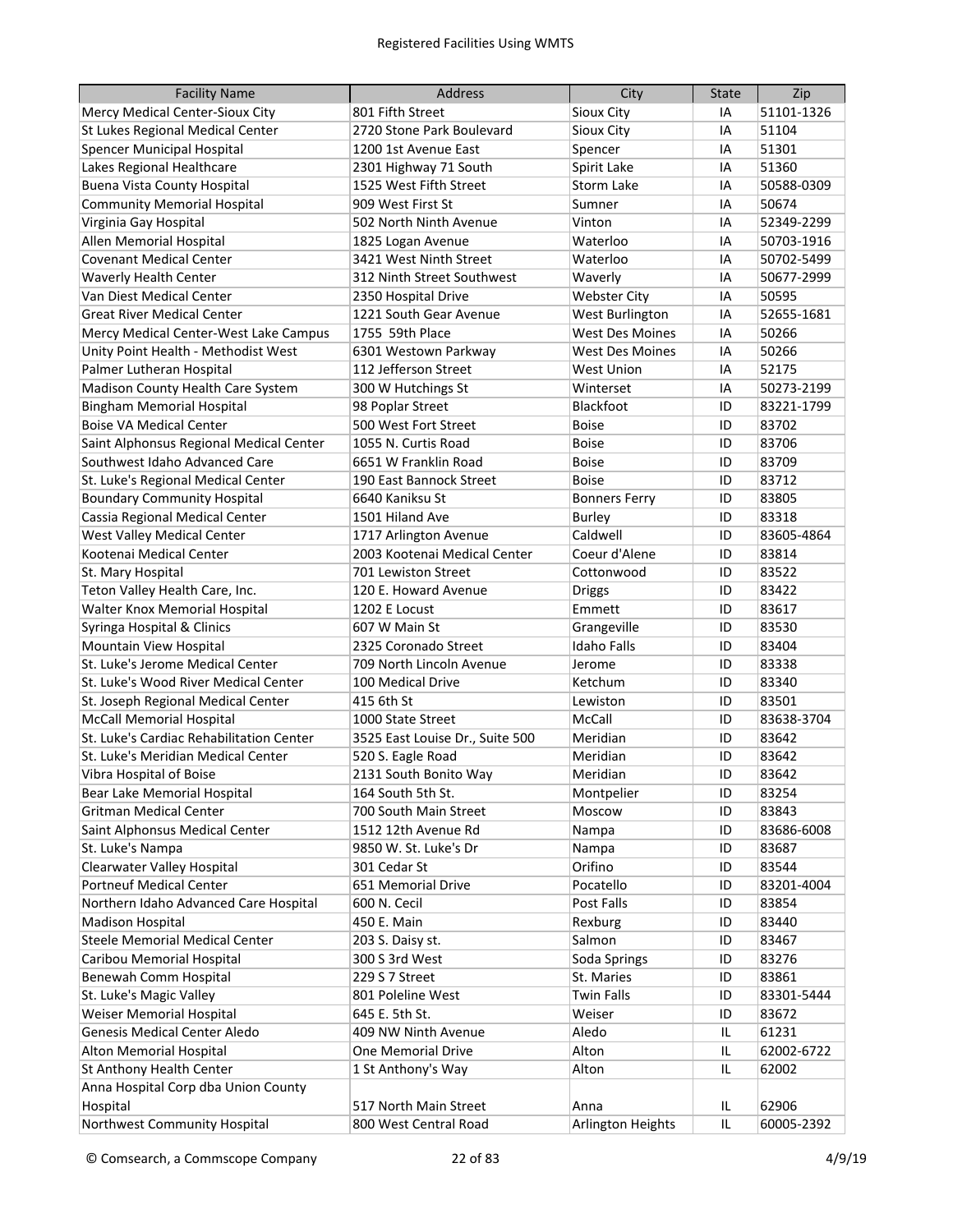| <b>Facility Name</b>                         | <b>Address</b>                  | City               | <b>State</b> | Zip        |
|----------------------------------------------|---------------------------------|--------------------|--------------|------------|
| Provena Mercy Medical Center                 | 1325 North Highland Avenue      | Aurora             | IL           | 60506      |
| Rush Copley Medical Center                   | 2000 Ogden Avenue               | Aurora             | IL           | 60504      |
| Advocate Good Shepherd Hospital              | 450 West Highway 22             | Barrington         | IL           | 60010      |
| <b>Memorial Hospital</b>                     | 4500 Memorial Drive             | <b>Belleville</b>  | IL           | 62226-5399 |
| St. Elizabeth's Hospital                     | 211 South Third St.             | <b>Belleville</b>  | IL.          | 62220      |
| Swedish American-Belvidere                   | 1625 State St                   | <b>Belvidere</b>   | IL.          | 61008      |
| MacNeal Hospital                             | 3249 Oak Park Avenue            | Berwyn             | IL           | 60402      |
| OSF St. Joseph Medical Center                | 2200 E Washington St            | Bloomington        | IL.          | 61701      |
| St. Francis Hospital & Health Center         | 12935 South Gregory Street      | <b>Blue Island</b> | IL.          | 60406-2470 |
| <b>AMITA Health Adventist Medical Center</b> |                                 |                    |              |            |
| Bolingbrook                                  | 500 Remington Boulevard         | Bolingbrook        | IL           | 60440      |
| St. Joseph's Hospital                        | 9515 Holy Cross Lane            | <b>Breese</b>      | IL           | 62230      |
| Graham Hospital                              | 210 West Walnut Street          | Canton             | IL           | 61520-2497 |
| Memorial Hospital of Carbondale              | 405 W. Jackson St               | Carbondale         | IL           | 62901      |
| Carlinville Area Hospital                    | 20733 North Broad Street        | Carlinville        | IL           | 62626      |
| memorial hospital                            | 1454 NCR 2050                   | carthage           | IL           | 62321      |
| St. Mary's Good Samaritan Inc-Centralia      | 400 N Pleasant Ave              | Centralia          | IL           | 62801      |
| <b>Memorial Hospital</b>                     | 1900 State Street               | Chester            | IL           | 62233      |
| Memorial Hospital Chester                    | 1900 State St.                  | Chester            | IL           | 62233      |
| Advocate Bethany Hospital                    | 3435 W Van Buren St             | Chicago            | IL           | 60624      |
| Advocate Illinois Masonic Medical Center     | 836 West Wellington Ave         | Chicago            | IL           | 60657      |
| <b>Advocate Trinity Hospital</b>             | 2320 East 93rd Street           |                    | IL           | 60617      |
| Ann & Robert H Lurie Childrens Hospital of   |                                 | Chicago            |              |            |
| Chicago                                      |                                 |                    |              | 60611      |
|                                              | 225 East Chicago Avenue         | Chicago            | IL           |            |
| Cat in the Hat Hospital                      | 111 Medical Drive               | Chicago            | IL           | 60606      |
| Dale Hospital                                | 155 N Wacker                    | Chicago            | IL           | 60606      |
| Dale Hospital 2                              | 155 W Wacker                    | Chicago            | IL           | 60606      |
| Green Eggs Childrens Hospital                | 115 Medical Drive               | Chicago            | IL           | 60606      |
| <b>Holy Cross Hospital</b>                   | 2701 W. 68th Street             | Chicago            | IL           | 60629      |
| Jackson Park Hospital                        | 7531 Stony Island Avenue        | Chicago            | IL           | 60649-3993 |
| John H Stroger Jr Hospital of Cook County    | 1901 West Harrison Street       | Chicago            | IL           | 60612      |
| Kindred Hospital Chicago Central             | 4058 West Melrose Street        | Chicago            | IL           | 60641      |
| Kindred Hospital Chicago Lakeshore           | 6130 N. Sheridan Road           | Chicago            | IL           | 60660      |
| Kindred Hospital Chicago North               | 2544 W Montrose Ave             | Chicago            | IL           | 60618      |
| LaRabida Childrens Hospital                  | E. 65th Street at Lake Michigan | Chicago            | IL           | 60646      |
| Lincoln Park Hospital                        | 550 W Webster Ave               | Chicago            | $\mathbf{I}$ | 60614      |
| Louis A. Weiss Memorial Hospital             | 4646 N. Marine Drive            | Chicago            | IL           | 60640      |
| Mercy Hospital and Medical Center            | 2525 South Michigan Avenue      | Chicago            | IL           | 60616-2477 |
| Mount Sinai Hospital Medical Center          | 1500 S Fairfield Avenue         | Chicago            | IL           | 60608      |
| Northwestern Memorial Hospital               | 251 E Huron St.                 | Chicago            | IL           | 60611      |
| Our Lady of the Resurrection                 | 5645 W. Addision                | Chicago            | IL           | 60634      |
| Provident Hospital                           | 500 E 51st St.                  | Chicago            | IL           | 60615      |
| <b>Resurrection Medical Center</b>           | 7435 W Talcott Ave              | Chicago            | IL           | 60631      |
| <b>Roseland Community Hospital</b>           | 45 West 111th Street            | Chicago            | IL           | 60628-4294 |
| Rush University Medical Center               | 1650 W. Congress Pkwy           | Chicago            | IL           | 60612      |
| Saint Anthony Hospital                       | 2875 West 19th Street           | Chicago            | IL           | 60623-3596 |
| Saint Joseph Hospital                        | 2900 N Lake Shore Dr            | Chicago            | IL           | 60657      |
| Saints Mary and Elizabeth Medical Center     | 2233 W Division St              | Chicago            | IL           | 60622      |
| South Shore Hospital                         | 8012 S. Crandon                 | Chicago            | IL           | 60617      |
| St Bernard Hospital                          | 326 W 64th Street               | Chicago            | IL           | 60621      |
| Swedish Covenant Hospital                    | 5145 North California Avenue    | Chicago            | IL           | 60625-3688 |
| Univ. of Illinois Medical Center at Chicago  | 1740 W. Taylor St               | Chicago            | IL           | 60612      |
| University of Chicago Hospitals              | 5841 South Maryland Ave         | Chicago            | IL           | 60637      |
| Franciscan Alliance St. James Health         | 1423 Chicago rd                 | Chicago Heights    | IL           | 60411      |
| Dr. John Warner Hospital                     | 422 West White Street           | Clinton            | IL           | 61727-2199 |
| Provena United Samaritans Medical Center     | 812 N Logan Ave                 | Danville           | IL           | 61832      |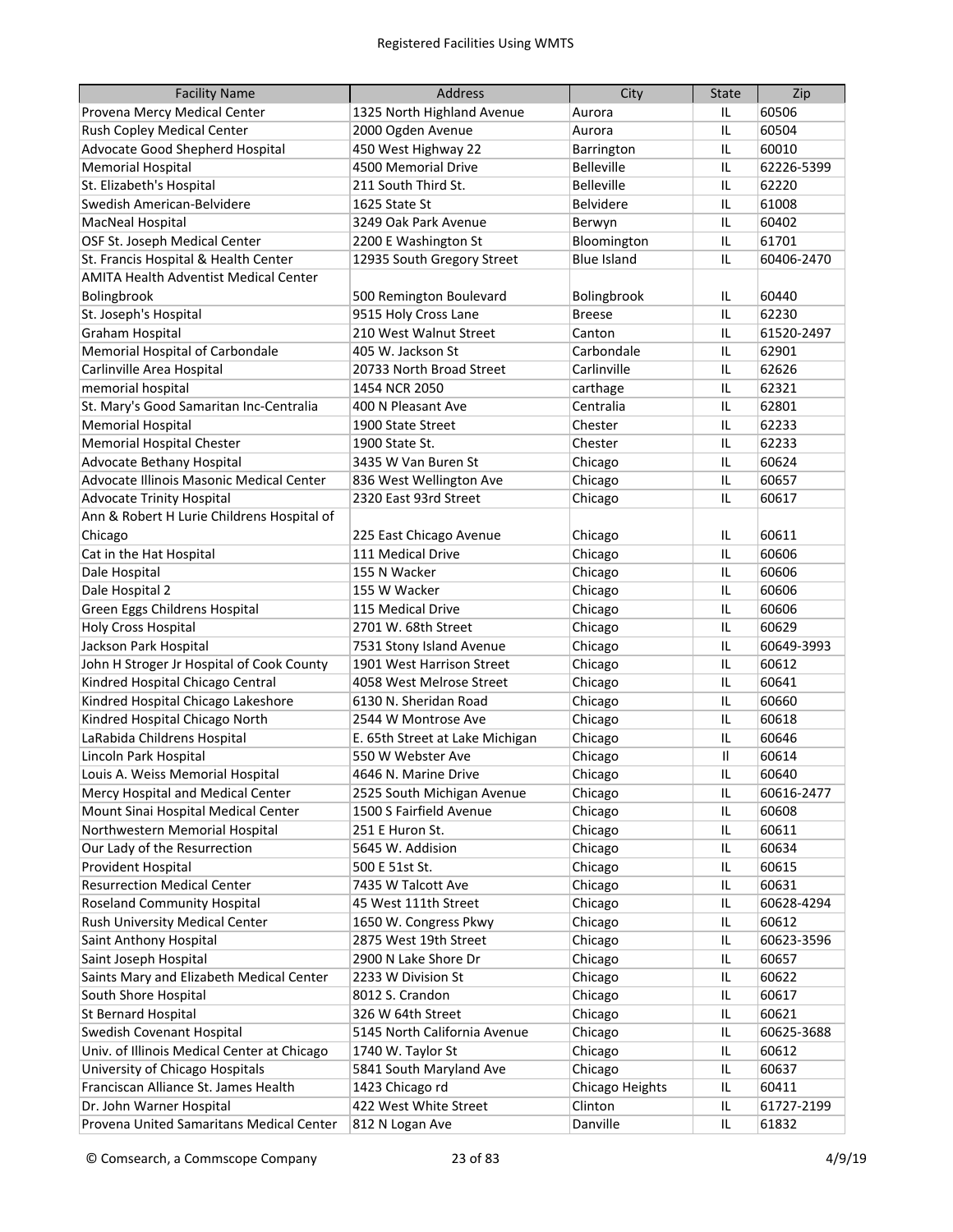| <b>Facility Name</b>                     | <b>Address</b>                    | City                    | <b>State</b> | Zip        |
|------------------------------------------|-----------------------------------|-------------------------|--------------|------------|
| VA Illiana Health Care System            | 1900 East Main Street             | Danville                | IL           | 61832-5198 |
| St. Mary <sup>o</sup> s Hospital         | 1800 E. Lake Shore Dr.            | Decatur                 | IL           | 62521      |
| Kishwaukee Community Hospital            | 1 Kish Drive                      | DeKalb                  | IL           | 60115      |
| <b>Ballard Healthcare</b>                | 9300 West Ballard Road            | Des Plaines             | IL           | 60016      |
| <b>Holy Family Medical Center</b>        | 100 North River Road              | <b>DesPlaines</b>       | IL           | 60016      |
| Katherine Shaw Bethea Hospital           | 403 E. First St.                  | Dixon                   | IL           | 61021      |
| Advocate Good Samaritan Hospital         | 3815 Highland Ave                 | <b>Downers Grove</b>    | IL           | 60515      |
| HSHS St Anthony's Memorial Hospital      | 503 N Maple St                    | Effingham               | IL.          | 62401      |
| Advocate Sherman Hospital                | 1425 N Randall Road               | Elgin                   | IL.          | 60123      |
| Provena Saint Joseph Hospital            | 77 North Airlite Street           | Elgin                   | IL.          | 60123-4912 |
| Sherman Health Resource Center           | 1019 East Chicago Street          | Elgin                   | IL.          | 60120      |
| Sherman Hospital                         | 934 Center Street                 | Elgin                   | IL.          | 60120-2198 |
| Alexian Brothers Medical Center          | 800 Biesterfield Road             | Elk Grove Village       | IL.          | 60007-3397 |
| <b>Elmhurst Memorial Hospital</b>        | 155 East Brush Hill Road          | Elmhurst                | IL.          | 60126-2989 |
| NorthShore University Evanston Hospital  | 2650 Ridge Avenue                 | Evanston                | IL           | 60201-1613 |
| Saint Francis Hospital                   | 355 Ridge Ave                     | Evanston                | IL.          | 60202      |
| Little Company of Mary Hospital          | 2800 W. 95th Street               | Evergreen Park          | IL           | 60805      |
| <b>Freeport Memorial Hospital</b>        | 1045 West Stephenson Street       | Freeport                | IL           | 61032-4899 |
| Galesburg Cottage Hospital               | 695 N Kellogg St                  | Galesburg               | IL.          | 61401      |
| OSF St. Mary Medical Center              | 3333 North Seminary Street        | Galesburg               | IL.          | 61401-1299 |
| <b>Delnor-Community Hospital</b>         | 300 Randall Road                  | Geneva                  | IL           | 60134-4200 |
| Gibson Area Hospital & Health Services   | 1120 N. Melvin                    | Gibson City             | IL.          | 60936      |
| Glen Oaks Hospital                       | 701 Winthrop Ave                  | <b>Glendale Heights</b> | IL.          | 60139      |
| Glenbrook Hospital                       | 2100 Pfingsten Rd                 | Glenview                | IL.          | 60026      |
| <b>Gateway Regional Medical Center</b>   | 2100 Madison Avenue               | <b>Granite City</b>     | IL.          | 62040      |
| <b>GREENVILLE REGIONAL HOSPITAL</b>      | 200 Healthcare Dr.                | Greenville              | IL.          | 62246      |
| <b>Utlaut Health Services</b>            | 200 Healthcare Drive              | Greenville              | IL           | 62246      |
| <b>Center Club-Gurnee</b>                | 1405 N Hunt Club Rd               | Gurnee                  | IL           | 60031      |
| <b>Harrisburg Medical Center</b>         | 100 Dr Warren Tuttle Drive        | Harrisburg              | IL           | 62946      |
| Mercy Harvard Hospital                   | 901 Grant Street                  | Harvard                 | IL           | 60033-1898 |
| Mercy Harvard Rehabilitation and Fitness |                                   |                         |              |            |
| Center                                   | 1000 N Hayes St                   | Harvard                 | IL           | 60033      |
| Mason District Hospital                  | 615 North Promenade Street        | Havana                  | IL           | 62644-0530 |
| Advocate South Suburban Hospital         | 17800 Kedzie Ave                  | <b>Hazel Crest</b>      | IL           | 60429      |
| <b>Herrin Hospital</b>                   | 201 South 14th Street             | Herrin                  | IL           | 62948      |
| <b>Highland Park</b>                     | 777 Park Avenue W                 | <b>Highland Park</b>    | IL           | 60035      |
| Hillsboro Area Hospital                  | 1200 E Tremont St                 | Hillsboro               | IL           | 62049      |
| Edward Hines Jr. VA Hospital             | 5th & Roosevelt Rd. P.O. Box 5000 | Hines                   | IL           | 60141      |
| Hinsdale Hospital                        | 120 North Oak St                  | Hinsdale                | IL           | 60521      |
| St. Alexius Medical Center               | 1555 Barrington Rd                | <b>Hoffman Estates</b>  | IL           | 60169      |
| Passavant Area Hospital                  | 1600 West Walnut Street           | Jacksonville            | IL           | 62650      |
| Jersey Community Hospital                | 400 Maple Summit Road             | Jerseyville             | IL           | 62052-2028 |
| Saint Joseph Medical Center              | 333 N. Madison St                 | Joliet                  | IL           | 60435      |
| <b>Riverside Medical Center</b>          | 350 North Wall Street             | Kankakee                | IL           | 60901-0749 |
| Saint Mary's Hospital                    | 500 W. Court Street               | Kankakee                | IL           | 60901      |
| Saint Luke Medical Center                | 1051 W. South St                  | Kewanee                 | IL           | 61443-2711 |
| LaGrange Memorial Hospital               | 5101 South Willow Springs Road    | LaGrange                | IL           | 60525      |
| Northwestern Lake Forest Hospital        | 1000 N Westmoreland Road          | Lake Forest             | IL           | 60045      |
| Advocate Condell Medical Center          | 801 S. Milwaukee Ave              | Libertyville            | IL           | 60048      |
| Center Club-Libertyville                 | 200 West Golf Road                | Libertyville            | IL           | 60048      |
| McDonough District Hospital              | 525 East Grant Street             | Macomb                  | IL           | 61455-3318 |
| <b>Heartland Regional Medical Center</b> | 3333 West DeYoung Street          | Marion                  | IL           | 62959      |
| Marion VA Medical Center                 | 2401 West Main Street             | Marion                  | IL           | 62959      |
| Anderson Hospital                        | 6800 State Route 162              | Maryville               | IL           | 62062-8500 |
| Sarah Bush Lincoln Health Center         | 1000 Health Center Drive          | Mattoon                 | IL           | 61938-0372 |
| Loyola University Medical Center         | 2160 First Avenue                 | Maywood                 | IL           | 60153      |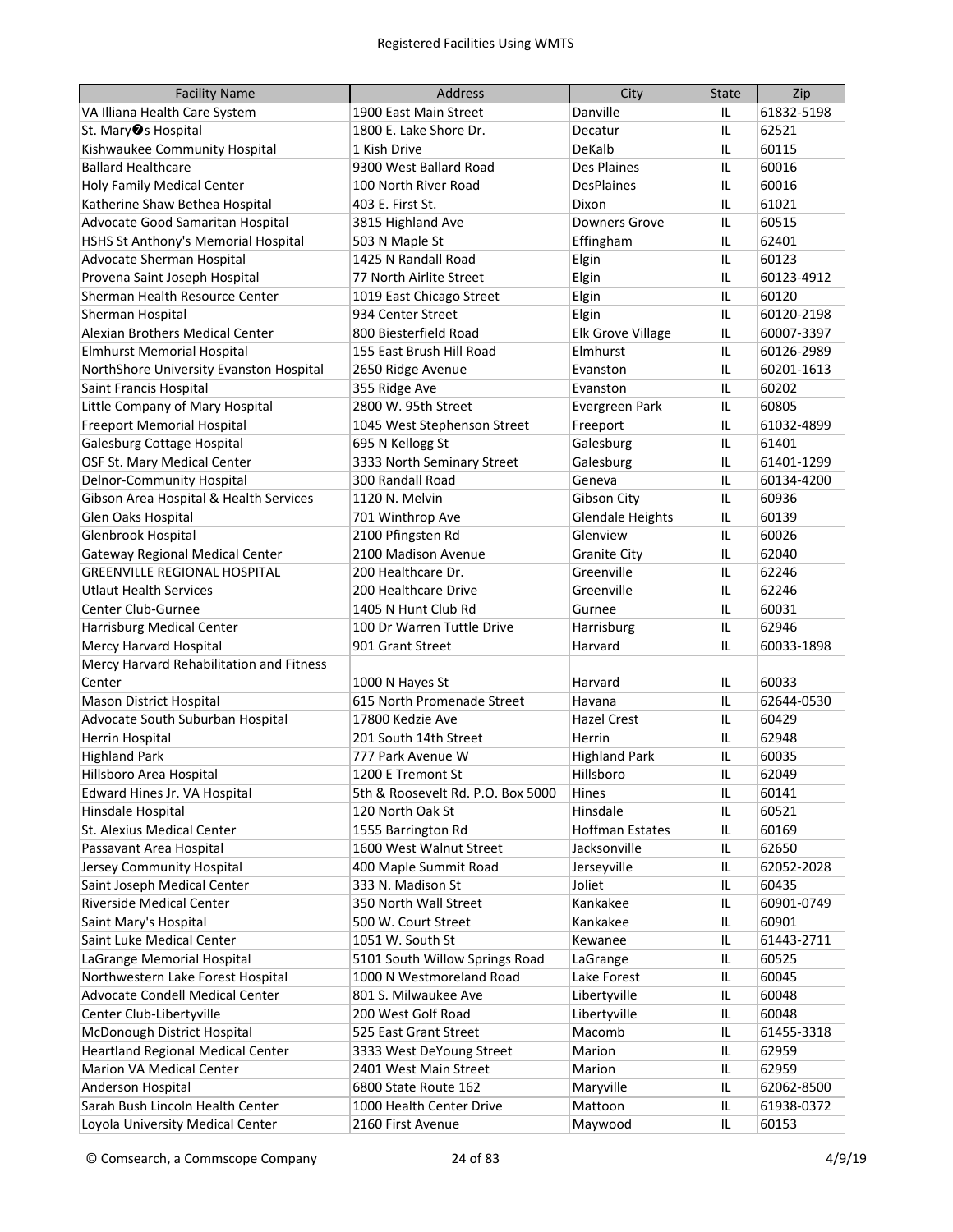| <b>Facility Name</b>                      | Address                       | City                | <b>State</b> | Zip        |
|-------------------------------------------|-------------------------------|---------------------|--------------|------------|
| Northern Illinois Medical Center          | 4201 W Medical Center Dr      | McHenry             | IL           | 60050-9506 |
| <b>Gottlieb Memorial Hospital</b>         | 701 North Avenue              | Melrose Park        | IL           | 60160      |
| Westlake Hospital                         | 1225 W Lake St                | <b>Melrose Park</b> | IL           | 60160-4000 |
| <b>Trinity Medical Center</b>             | 500 John Deere Road           | Moline              | IL           | 61265      |
| OSF Holy Family Medical Center            | 1000 W. Harlem Ave            | Monmouth            | IL.          | 61462      |
| Morris Hospital                           | 150 West High Street          | <b>Morris</b>       | IL.          | 60450-1497 |
| Wabash General Hospital                   | 1418 College Drive            | <b>Mount Carmel</b> | IL.          | 62863      |
| <b>Crossroads Community Hospital</b>      | #8 Drs Park                   | Mt. Vernon          | IL.          | 62864      |
| St. Mary's Good Samaritan Inc-Mt. Vernon  | 1 Good Samaritan Way          | Mt. Vernon          | IL.          | 62864      |
| St. Joseph Memorial Hospital              | 2 South Hospital Drive        | Murphysboro         | IL.          | 62966      |
| <b>Edward Hospital</b>                    | 801 South Washington Street   | Naperville          | IL           | 60540      |
| <b>Edwards Heart Hospital</b>             | 801 South Washington St       | Naperville          | IL           | 60540      |
| <b>Washington County Hospital</b>         | 705 South Grand St            | Nashville           | IL           | 62263-1534 |
| Silver Cross Hospital                     | 1900 Silver Cross Blvd        | New Lenox           | IL           | 60451      |
| <b>BroMenn Regional Medical Center</b>    | Virginia at Franklin Streets  | Normal              | IL           | 61761      |
| Kindred Hospital Chicago Northlake        | 365 East North Avenue         | Northlake           | IL           | 60164      |
| Oak Forest Hospital of Cook County        | 15900 South Cicero Avenue     | Oak Forest          | IL           | 60452-4006 |
| Advocate Christ Medical Center            | 4440 West 95th St             | Oak Lawn            | IL.          | 60453      |
| Rush Oak Park Hospital                    | 520 S Maple Ave               | Oak Park            | IL           | 60304-1097 |
| West Suburban Hospital                    | 3 Erie Court                  | Oak Park            | IL           | 60302-2599 |
| <b>Richland Memorial Hospital</b>         | 800 East Locust St            | Olney               | IL.          | 62450      |
| Franciscan Health Olympia Fields          | 20201 S Crawford Avenue       | Olympia Fields      | IL           | 60461      |
| Palos Community Hospital Primary Care     |                               |                     |              |            |
| Center                                    | 15300 West Ave                | <b>Orland Park</b>  | IL           | 60462      |
| OSF Saint Elizabeth Medical Center        | 1100 E Norris Drive           | Ottawa              | IL           | 61350      |
| <b>High Tech Medical Park</b>             | 11800 Southwest Highway       | Palos Heights       | IL           | 60463      |
| Palos Community Hospital                  | 12251 S. 80th Ave             | Palos Heights       | IL           | 60463      |
| Pana Community Hospital                   | 101 E Ninth Street            | Pana                | IL           | 62557      |
| Paris Community Hospital                  | 721 East Court Street         | Paris               | IL           | 61944      |
| Advocate Lutheran General Hospital        | 1775 Dempster St              | Park Ridge          | IL           | 60068      |
| Pekin Hospital                            | 600 South 13th Street         | Pekin               | IL           | 61554-5098 |
| Kindred Hospital Peoria IL                | 500 ROMEO B GARRETT AVE       | <b>PEORIA</b>       | IL           | 61605      |
| Methodist Medical Center of Illinois      | 221 NE Glen Oak Ave           | Peoria              | IL           | 61636      |
| <b>OSF Saint Francis Medical Center</b>   | 530 Northeast Glen Oak Avenue | Peoria              | IL           | 61637-0001 |
| Proctor Hospital                          | 5409 N Knoxville Ave          | Peoria              | IL           | 61614-5094 |
| Illinois Valley Community Hospital        | 925 West Street               | Peru                | IL           | 61354-2799 |
| OSF St. James JWA Medical Center          | 2500 West Reynolds            | Pontiac             | IL           | 61764-2194 |
| Perry Memorial Hospital                   | 530 Park Avenue East          | Princeton           | IL           | 61356-2598 |
| <b>Blessing Hospital</b>                  | 1005 Broadway St              | Quincy              | IL           | 62301      |
| Red Bud Regional Hospital                 | 325 Spring Street             | Red Bud             | IL           | 62278      |
| <b>Crawford Memorial Hospital</b>         | 1000 N. Allen St              | Robinson            | IL           | 62454      |
| Rochelle Community Hospital               | 900 N 2nd Street              | Rochelle            | IL           | 61068      |
| <b>Trinity Medical Center West Campus</b> | 2701 17th Street              | Rock Island         | IL           | 61201-5393 |
| Rockford Memorial Hospital                | 2400 North Rockton Avenue     | Rockford            | IL           | 61103-3692 |
| Saint Anthony's Medical Center            | 5666 East State Street        | Rockford            | IL           | 61108-2472 |
| Swedish American Health System            | 1401 E State Street           | Rockford            | IL           | 61104-2298 |
| Salem Township Hospital                   | 1201 Ricker Drive             | Salem               | IL           | 62881-6250 |
| Valley West Community Hospital            | 11 East Pleasant Avenue       | Sandwich            | IL           | 60548-0901 |
| <b>Shelby Memorial Hospital</b>           | 200 South Cedar Street        | Shelbyville         | IL           | 62565-1899 |
| Genesis medical Center - Silvis           | 801 Illini Drive              | Silvis              | IL           | 61282      |
| NorthShore University Skokie Hospital     | 9600 Gross Point Road         | Skokie              | IL           | 60076      |
| <b>Sparta Community Hospital</b>          | 818 East Broadway             | Sparta              | IL           | 62286-0297 |
| St Johns Prairie Heart Institute          | 619 E Mason                   | Springfield         | IL           | 62769      |
| St. John's Hospital                       | 800 East Carpenter Street     | Springfield         | IL           | 60702      |
| <b>CGH Medical Center</b>                 | 100 East LeFevre Road         | Sterling            | IL           | 61081-1279 |
| Kindred Hospital Sycamore                 | 225 edwards street            |                     | IL           | 60178      |
|                                           |                               | sycamore            |              |            |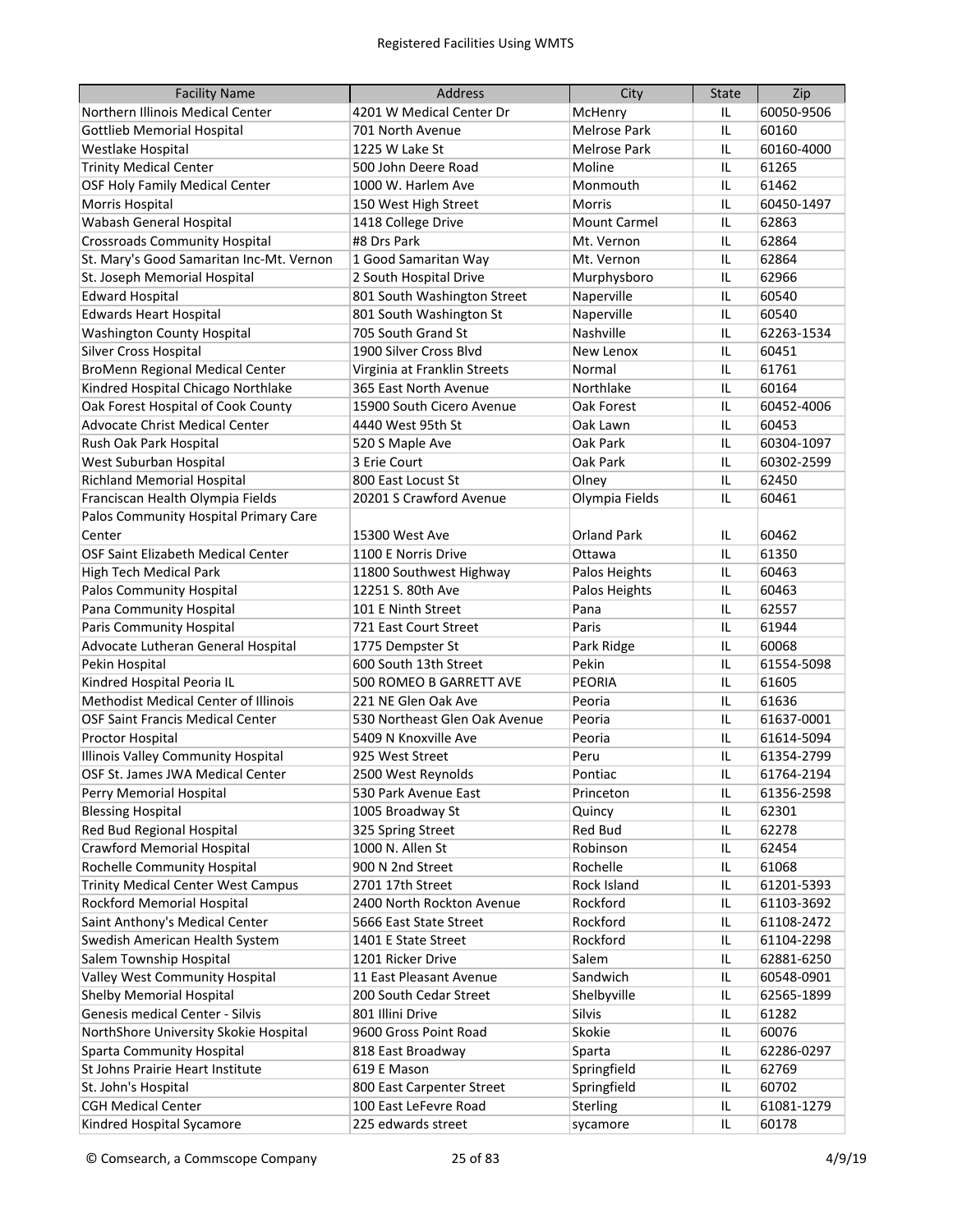| <b>Facility Name</b>                       | Address                               | City               | <b>State</b> | Zip        |
|--------------------------------------------|---------------------------------------|--------------------|--------------|------------|
| Taylorville Memorial Hospital              | 201 E Pleasant St                     | Taylorville        | IL           | 62568      |
| <b>Carle Foundation Hospital</b>           | 611 W Park Street                     | Urbana             | IL           | 61801      |
| OSF Heart of Mary Medical Center           | 1400 W Park St                        | Urbana             | IL           | 61801      |
| Iroquois Memorial Hospital                 | 200 East Fairman Avenue               | Watseka            | IL           | 60970      |
| Vista Medical Center East                  | 1324 N. Sheridan Road                 | Waukegan           | IL           | 60085      |
| Vista Medical Center West                  | 2615 Washington St                    | Waukegan           | IL           | 60085      |
| Northwestern Medicine Central DuPage       |                                       |                    |              |            |
| Hospital                                   | 25 N Winfield Rd                      | Winfield           | IL           | 60190      |
| <b>Memorial Medical Center</b>             | Highway 14 and Doty Road              | Woodstock          | IL           | 60098-3797 |
| <b>Community Hospital</b>                  | 1515 N. Madison Ave                   | Anderson           | IN           | 46011      |
| <b>Community Hospital of Anderson</b>      | 1515 N Madison Ave                    | Anderson           | IN           | 46011      |
| St. John's Health System                   | 2015 Jackson Street                   | Anderson           | IN           | 46016-4339 |
| <b>Cameron Memorial Community Hospital</b> | 416 E Maumee Street                   | Angola             | IN           | 46703      |
| DeKalb Memorial Hospital                   | 1316 E 7th St                         | Auburn             | IN           | 46706      |
|                                            |                                       |                    |              |            |
| Clarian West Medical Center                | 1111 North Ronald Reagan Parkway Avon |                    | IN           | 46123      |
| <b>Margaret Mary Community Hospital</b>    | 321 Mitchell Avenue                   | <b>Batesville</b>  | IN           | 47006-8953 |
| <b>Bedford Regional Medical Center</b>     | 2900 16th Street                      | Bedford            | IN           | 47421-3583 |
| Franciscan Saint Francis Hospital          | 1600 Albany Street                    | <b>Beech Grove</b> | IN           | 46107      |
| <b>Bloomington Hospital</b>                | 601 West Second Street                | Bloomington        | IN           | 47403      |
| Monroe Hospital                            | 4011 S Tiwari Blvd                    | Bloomington        | IN           | 47403      |
| <b>Bluffton Regional Medical Center</b>    | 303 S Main St                         | Bluffton           | IN           | 46714      |
| St. Vincent Clay Hospital                  | 1206 East National Avenue             | <b>Brazil</b>      | IN           | 47834-2797 |
| <b>COMMUNITY HOSPITAL BREMEN</b>           | 1020 HIGH ROAD                        | <b>BREMEN</b>      | IN           | 46506      |
| IU Health North Hospital                   | 11700 North Meridian St               | Carmel             | IN           | 46032      |
| Riverview Health Pavilion                  | 14535A Hazel Dell Pkwy                | Carmel             | IN           | 46033      |
| St. Elizabeth Ann Seton Hospital           | 13500 North Meridian Street           | Carmel             | IN           | 46032      |
| St. Vincent Carmel Hospital                | 13500 N Meridian St                   | Carmel             | IN           | 46032      |
| <b>Union Hospital Clinton</b>              | 801 South Main St                     | Clinton            | IN           | 47842      |
| Parkview Whitley Hospital                  | 1260 East State Road 205              | Columbia City      | IN           | 46725      |
| Columbus Regional Hospital                 | 2400 E. 17th Street                   | Columbus           | IN           | 47201      |
| Fayette Regional Health System             | 1941 Virginia Avenue                  | Connersville       | IN           | 47331      |
| Franciscan Health Crawfordsville           | 1710 Lafayette Road                   | Crawfordsville     | IN           | 47933      |
| Franciscan Point Surgery Center            | 12800 Mississippi Parkway             | Crown Point        | IN           | 46307      |
| St. Anthony Medical center                 | 1201 South Main St                    | <b>Crown Point</b> | IN           | 46307      |
| Vibra Hospital of Northwestern Indiana     | 9509 Georgia Street                   | Crown Point        | IN           | 46307      |
| Hendricks Regional Health                  | 1000 E. Main St.                      | Danville           | IN           | 46122      |
| <b>Adams County Memorial Hospital</b>      | 1100 Mercer Avenue                    | Decauter           | IN           | 46733      |
| St. Margaret Mercy Healthcare Centers      |                                       |                    |              |            |
| South                                      | 24 Joliet St.                         | Dyer               | IN           | 46311      |
| Regency Hospital of NW Indiana             | 4321 Fir St 4th fl                    | East Chicago       | IN           | 46312      |
| St. Catherine Hospital                     | 4321 Fir Street                       | East Chicago       | IN           | 46312      |
| <b>Elkhart General Hospital</b>            | 600 East Blvd                         | Elkhart            | IN           | 46514      |
| St. Vincent Mercy Hospital                 | 1331 South 'A' Street                 | Elwood             | IN           | 46036-1942 |
| Covance GFI Research                       | 800 St. Mary's Drive                  | Evansville         | IN           | 47714      |
| Deaconess Hospital                         | 600 Mary Street                       | Evansville         | IN           | 47747-0001 |
| St. Mary's Hospital                        | 3700 Washington Ave                   | Evansville         | IN           | 47714      |
| Indiana University Health - Saxony Medical |                                       |                    |              |            |
| Center                                     | 13000 East 136th Street               | Fishers            | IN           | 46037      |
| <b>DuPont Hospital</b>                     | 2520 E. DuPont Road                   | Fort Wayne         | IN           | 46825      |
| Lutheran Hospital of Indiana               | 7950 West Jefferson Boulevard         | Fort Wayne         | IN           | 46804      |
| Parkview Hospital Randallia                | 2200 Randallia Drive                  | Fort Wayne         | IN           | 46805      |
| Parkview Regional Medical Center           | 11109 Parkview Plaza Drive            | Fort Wayne         | IN           | 46845      |
| Rehabilitation Hospital of Fort Wayne      | 7970 West Jefferson Boulevard         | Fort Wayne         | IN           | 46804      |
| St. Joseph Hospital                        | 700 Broadway                          | Fort Wayne         | IN           | 46802      |
| St. Vincent Frankfort Hospital             | 1300 South Jackson Street             | Frankfort          | IN           | 46041-3394 |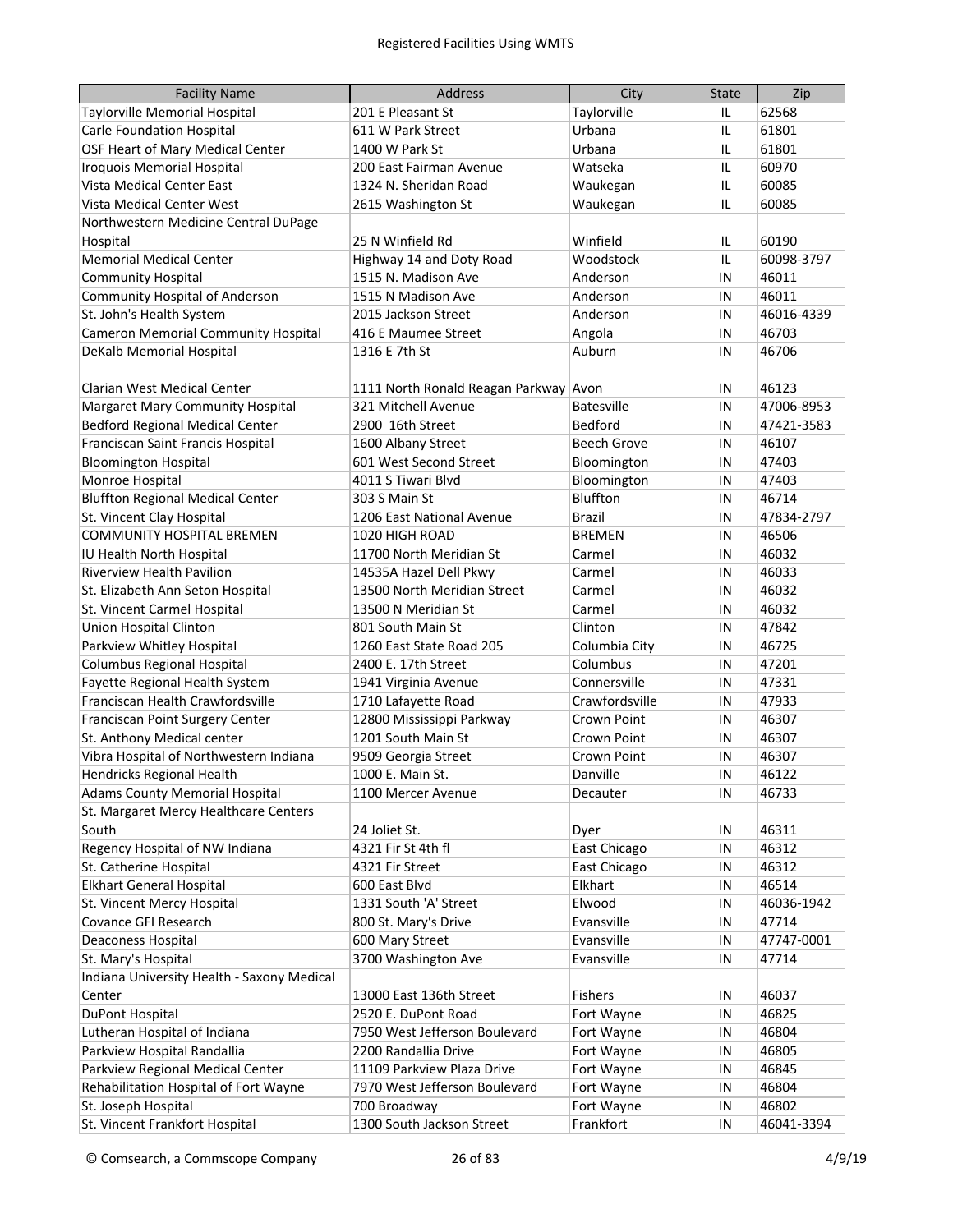| <b>Facility Name</b>                                          | <b>Address</b>               | City                 | <b>State</b> | Zip        |
|---------------------------------------------------------------|------------------------------|----------------------|--------------|------------|
| Methodist Hospital - Northlake Campus                         | 600 Grant Street             | Gary                 | IN           | 46402      |
| Indiana University Health Goshen                              | 200 High Park Avenue         | Goshen               | IN           | 46526-4899 |
| Hancock Regional Hospital                                     | 801 North State Street       | Greenfield           | IN           | 46140      |
| Decatur County Memorial Hospital                              | 720 North Lincoln Street     | Greensburg           | IN           | 47240      |
| Kindred Hospital Indianapolis South                           | 607 Greenwood Springs Dr.    | Greenwood            | IN           | 46143      |
| Kindred Hospital NW Indiana                                   | 5454 Hohman Ave.             | Hammond              | IN           | 46320      |
| St. Margaret Mercy Healthcare Centers,                        |                              |                      |              |            |
| North                                                         | 5454 Hohman Ave              | Hammond              | IN           | 46320      |
|                                                               |                              |                      |              |            |
| Indiana University Health Blackford Hospital 410 Pilgrim Blvd |                              | <b>Hartford City</b> | IN           | 47348-1897 |
| <b>St Marys Medical Center</b>                                | 1500 South Lake Park Avenue  | Hobart               | IN           | 46342      |
| Parkview Huntington Hospital                                  | 2001 Stults Road             | Huntington           | IN           | 46750-3696 |
| <b>Centurion Clinical Research LLC</b>                        | 8220 Naab Road               | Indianapolis         | IN           | 46260      |
| <b>Community Hospital East</b>                                | 1500 North Ritter Avenue     | Indianapolis         | IN           | 46219-3095 |
| <b>Community Hospital North</b>                               | 8102 Clearvista Parkway      | Indianapolis         | IN           | 46256-4698 |
| <b>Community Hospital South</b>                               | 1402 East County Line Road   | Indianapolis         | IN           | 46227      |
| Franciscan Saint Francis Hospital                             | 5255 East Stop 11 Road       | Indianapolis         | IN           | 46237      |
| Indiana University Hospital                                   | 550 N. University Blvd       | Indianapolis         | IN           | 46202      |
| IU Health Methodist Hospital                                  | 1701 N Senate Blvd           | Indianapolis         | IN           | 46202      |
| Kindred Hospital Indianapolis                                 | 1700 West 10th Street        | Indianapolis         | IN           | 46222      |
| Lilly Lab for Clinical Research                               | 550 N. University Blvd       | Indianapolis         | IN           | 46202-5250 |
| Methodist Hospital                                            | 1901 Senate Blvd             | Indianapolis         | IN           | 46202      |
|                                                               |                              |                      |              |            |
| Richard L. Roudebush VA Medical Center                        | 1481 W. Tenth Street         | Indianapolis         | IN           | 46202      |
| Riley Children's Hospital                                     | 705 Riley Hospital Drive     | Indianapolis         | IN           | 46202      |
| St Francis Hospital - South Campus                            | 8111 S. Emerson Ave.         | Indianapolis         | IN           | 46237      |
| St. Elizabeth Ann Seton                                       | 2001 West 86th Street        | Indianapolis         | IN           | 46260      |
| St. Vincent Hospitals and Health Services                     | 2001 West 86th Street        | Indianapolis         | IN           | 46260      |
| St. Vincent Pediatric Rehabilitation Hospital                 | 1707 West 86th St            | Indianapolis         | IN           | 46240      |
| St. Vincent Seton Specialty Hospital,                         |                              |                      |              |            |
| Indianapolis                                                  | 8050 Township Line Rd.       | Indianapolis         | IN           | 46260      |
| The Indiana Heart Hospital                                    | 8075 North Shadeland Ave     | Indianapolis         | IN           | 46250      |
| Wishard Memorial Hospital                                     | 1001 W 10th Street           | Indianapolis         | IN           | 46202      |
| Women's Hospital of Indianapolis                              | 8111 Township Line Rd        | Indianapolis         | IN           | 46260      |
| Memorial Hospital and Health Care Center                      | 800 W. 9th St                | Jasper               | IN           | 47546      |
| <b>Community Hospital of Noble County</b>                     | 951 Hospital Dr              | Kendallville         | IN           | 46755-2293 |
| Parkview Noble Hospital                                       | 401 Sawyer Road              | Kendallville         | IN           | 46755      |
| IU Health Starke Hospital                                     | 102 E Culver Rd              | Knox                 | IN           | 46534      |
| Howard Regional Health System                                 | 3500 South Lafountain Street | Kokomo               | IN           | 46902      |
| Saint Elizabeth Ann Seton                                     | 1907 West Sycamore Street    | Kokomo               | IN           | 46901-4197 |
| St. Joseph Hospital                                           | 1907 W. Sycamore St.         | Kokomo               | IN           | 46901      |
| IU Health La Porte Hospital                                   | 1007 Lincolnway              | La Porte             | IN           | 46350      |
| Franciscan Health Lafayette - Central                         | 1501 Hartford Street         | Lafayette            | IN           | 47904      |
| Franciscan Health Lafayette - East                            | 1701 S. Creasy Lane          | Lafayette            | IN           | 47905      |
| <b>GLHS-Home Campus</b>                                       | 2400 South Street            | Lafayette            | IN           | 47904-3027 |
| IU Health Arnett Hospital                                     | 5165 McCarty Lane            | Lafayette            | IN           | 47905      |
| St. Vincent Seton Specialty Hospital,                         |                              |                      |              |            |
| Lafayette                                                     | 1501 Hartford St.            | Lafayette            | IN           | 47904      |
| Parkview Lagrange Hospital                                    | 207 N Townline Road          | Lagrange             | IN           | 46761      |
| Dearborn County Hospital                                      | 600 Wilson Creek Rd          | Lawrenceburg         | IN           | 47025      |
| Witham Memorial Hospital                                      | 2605 N Lebanon Street        | Lebanon              | IN           | 46052      |
| <b>Greene County General Hospital</b>                         | 1185 N 1000 W                | Linton               | IN           | 47441-9457 |
| Logansport Memorial Hospital                                  | 1101 Michigan Ave            | Logansport           | IN           | 46947      |
| King's Daughters' Hospital and Health                         |                              |                      |              |            |
| Services                                                      | 1373 E State Road 62         | Madison              | IN           | 47250-3357 |
| <b>Marion General Hospital</b>                                | 441 North Wabash Avenue      | Marion               | IN           | 46952-2690 |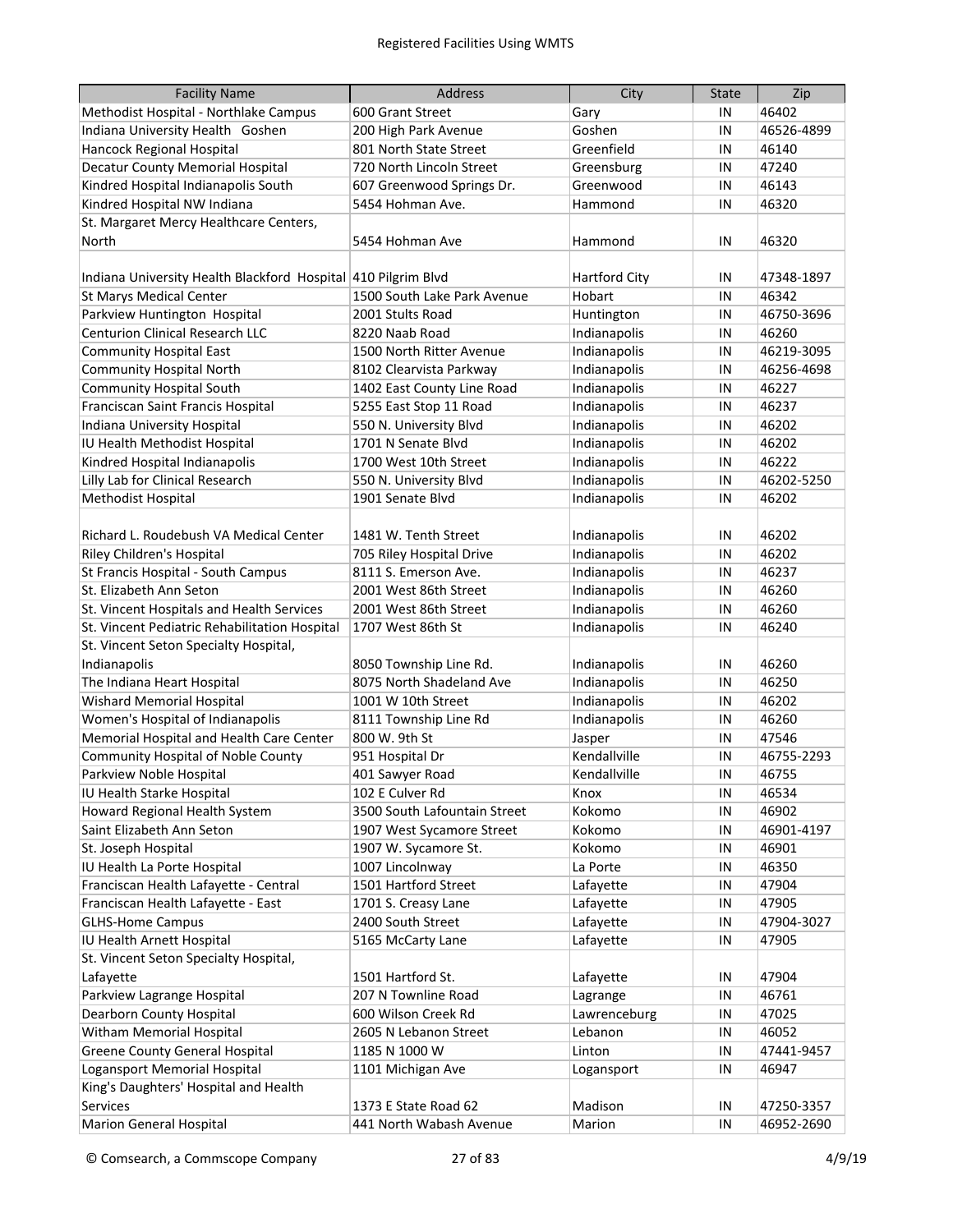| <b>Facility Name</b>                      | <b>Address</b>             | City               | <b>State</b> | Zip        |
|-------------------------------------------|----------------------------|--------------------|--------------|------------|
| Methodist Hospital - Southlake Campus     | 8701 Broadway              | Merrillville       | IN           | 46410      |
| Franciscan Health Michigan City           | 3500 Franciscan Way        | Michigan City      | IN           | 46360      |
| Kindred Hospital Northern IN              | 215 West Fourth Street     | Mishawaka          | IN           | 46544      |
| St. Joseph Regional Medical Center        | 5215 Holy Cross Parkway    | Mishawaka          | IN           | 46545      |
| White County Memorial Hospital            | 1101 O'Connor Boulevard    | Monticello         | IN           | 47960-1698 |
| Franciscan Health - Mooresville           | 1201 Hadley Road           | Mooresville        | IN           | 46158      |
| <b>Ball Memorial Hospital</b>             | 2401 W University Avenue   | Muncie             | IN           | 47303-3499 |
| <b>Community Hospital</b>                 | 901 MacArthur Boulevard    | Munster            | IN           | 46321-2959 |
| Franciscan Healthcare - Munster           | 701 Superior Ave           | Munster            | IN           | 46321-4029 |
| <b>Floyd Memorial Hospital</b>            | 1850 State Street          | New Albany         | IN           | 47150-4997 |
| Henry County Memorial Hospital            | 1000 N. 16th St            | New Castle         | IN           | 47362      |
| Deaconess Gateway Hospital                | 4011 Gateway Blvd          | Newburgh           | IN           | 47630      |
| Riverview Hospital                        | 395 Westfield Rd           | Noblesville        | IN           | 46060      |
| St. Vincent Jennings Hospital             | 301 Henry Street           | North Vernon       | IN           | 47265-1097 |
| IU Health Paoli Hospital                  | 642 West Hospital Road     | Paoli              | IN           | 47454-0499 |
| <b>Dukes Memorial Hospital</b>            | 275 W. 12th Street         | Peru               | IN           | 46970      |
| St Joseph Regional Medical Center -       |                            |                    |              |            |
| Plymouth                                  | 1915 Lake Avenue           | Plymouth           | IN           | 46563      |
| Portage Community Hospital                | 3630 Willowcreek Road      | Portage            | IN           | 46368      |
| Regency Hospital                          | 3630 Willow Creek Road     | Portage            | IN           | 46368      |
| Jay County Hospital                       | 500 W. Votaw Street        | Portland           | IN           | 47371      |
| IU Health Jay County Hospital             | 500 W Votaw Street         | Potland            | IN           | 47371      |
| Franciscan Health Rensselaer              | 1104 East Grace Street     | Rensselaer         | IN           | 47978-3296 |
| Reid Hospital & Health Care Services      | 1100 Reid Parkway          | Richmond           | IN           | 47374      |
| Woodlawn Hospital                         | 1400 East Ninth Street     | Rochester          | IN           | 46975      |
| <b>Schneck Medical Center</b>             | 411 West Tipton Street     | Seymour            | IN           | 47274      |
| Major Hospital                            | 150 West Washington Street | Shelbyville        | IN           | 46176      |
| Major Hospital                            | 2451 Intelliplex Drive     | Shelbyville        | IN           | 46176      |
| Memorial Hospital - South Bend            | 615 North Michigan Street  | South Bend         | IN           | 46601      |
| <b>Sullivan County Community Hospital</b> | 2200 N Section Street      | Sullivan           | IN           | 47882      |
| Perry County Memorial Hospital            | 1 Hospital Road            | Tell City          | IN           | 47586      |
| Terre Haute Regional Hospital             | 3901 South 7th Street      | <b>Terre Haute</b> | IN           | 47802      |
| Union Hospital                            | 1606 North 7th Street      | <b>Terre Haute</b> | IN           | 47804-2780 |
| IU Health - Tipton                        | 1000 South Main Street     | Tipton             | IN           | 46072-9799 |
| Porter Regional Hospital                  | 85 East US HWY 6           | Valparaiso         | IN           | 46383      |
| Parkview Wabash Hospital                  | 710 North East Street      | Wabash             | IN           | 46992-1924 |
| Kosciusko Community Hospital              | 2101 Dubois Dr             | Warsaw             | IN           | 46580      |
| Kosciusko Community Hospital Wellness     |                            |                    |              |            |
| Center                                    | 1500 Provident Dr          | Warsaw             | IN           | 46580      |
| Parkview Warsaw Hospital                  | 1355 Mariners Drive        | Warsaw             | IN           | 46582      |
| St. Vincent Williamsport Hospital         | 412 North Monroe Street    | Williamsport       | IN           | 47993-0215 |
| Pulaski Memorial Hospital                 | 616 East 13th Street       | Winamac            | IN           | 46996-1117 |
| St. Vincent Randolph Hospital             | 473 E Greenville Ave       | Winchester         | IN           | 47394-2235 |
| <b>Memorial Hospital</b>                  | 511 Northeast Tenth Street | Abilene            | ΚS           | 67410-2100 |
| <b>Atchison Hospital</b>                  | 1301 North Second Street   | Atchison           | ΚS           | 66002-1297 |
| Coffeyville Regional Medical Center       | 1400 West Fourth Street    | Coffeyville        | KS           | 67701-3799 |
| <b>Citizens Medical Center</b>            | 100 East College Drive     | Colby              | ΚS           | 67701      |
| <b>Comanche County Hospital</b>           | HC 65 Box 8A               | Coldwater          | ΚS           | 67029      |
| Cloud County Health Care                  | 1100 Highland Drive        | Concordia          | ΚS           | 66901      |
| Rock Regional Hospital                    | 3251 N Rock Road           | Derby              | KS           | 67037      |
| <b>Western Plains Medical Complex</b>     | 3001 Avenue A              | Dodge City         | KS           | 67801-6508 |
| Susan B. Allen Memorial Hospital          | 720 West Central Avenue    | El Dorado          | KS           | 67042-2112 |
| Mercy Health System of Kansas             | 401 Woodland Hills Blvd    | Fort Scott         | KS           | 66701      |
| St. Catherine Hospital                    | 401 E Spruce St            | Garden City        | KS           | 67846      |
| Anderson County Hospital                  | 421 S Maple St             | Garnett            | ΚS           | 66032      |
| <b>Goodland Regional Medical Center</b>   | 220 West 2nd Street        | Goodland           | KS           | 67735-1602 |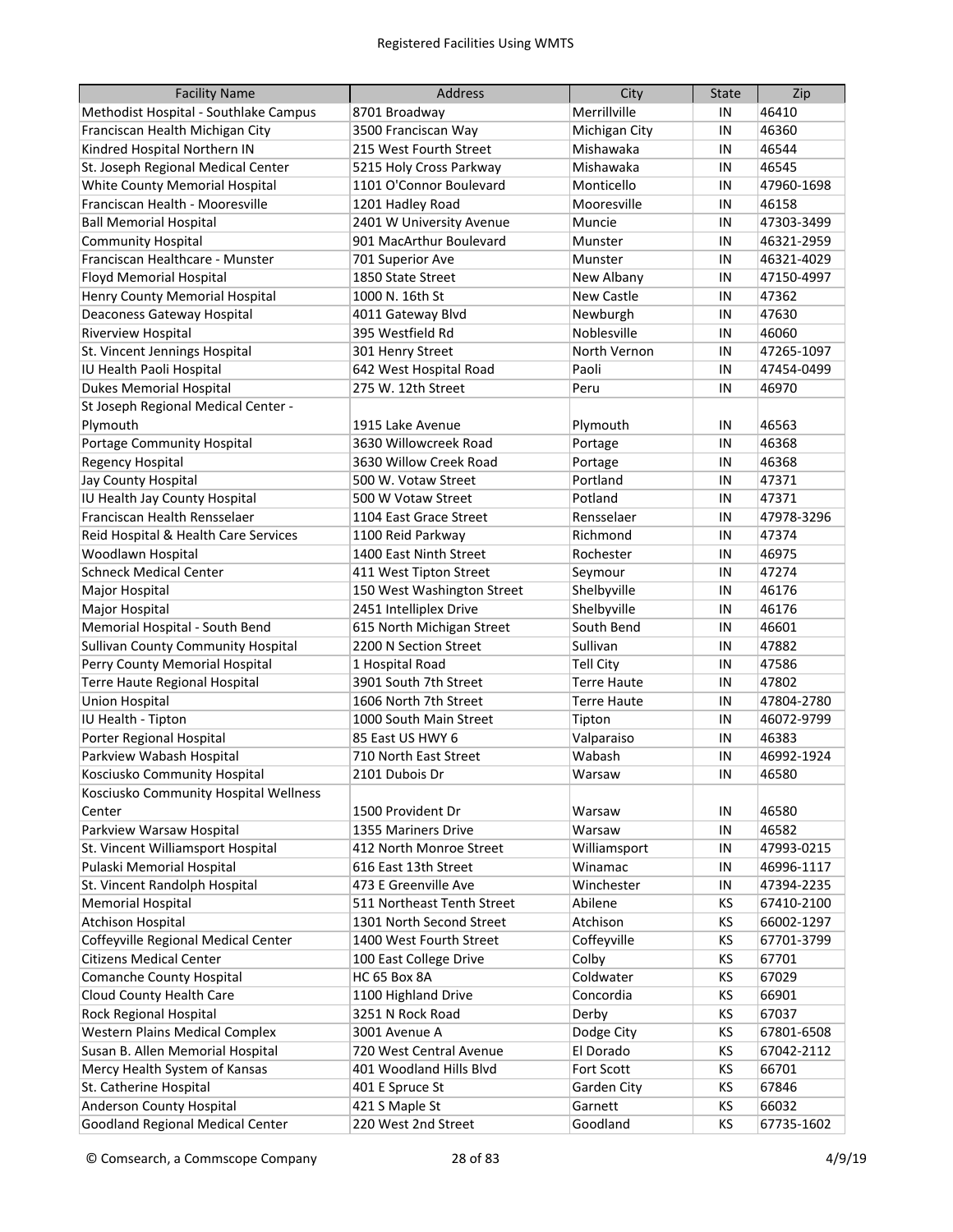| <b>Facility Name</b>                                    | Address                          | City                   | <b>State</b> | Zip        |
|---------------------------------------------------------|----------------------------------|------------------------|--------------|------------|
| Central Kansas Medical Center                           | 3615 Broadway Street             | <b>Great Bend</b>      | КS           | 67550      |
| <b>Hays Medical Center</b>                              | 2220 Canterbury St.              | Hays                   | KS           | 67601      |
| Hiawatha Community Hospital                             | 300 Utah St                      | Hiawatha               | KS           | 66434      |
| Clara Barton Hospital                                   | 250 W 9th St                     | Hoisongton             | KS           | 67544      |
| <b>Holton Community Hospital</b>                        | 1110 Columbine Drive             | Holton                 | KS           | 66436-1545 |
| Sheridan County Health Complex                          | 826 18th Street                  | Hoxie                  | KS           | 67740-0167 |
| Hutchinson Regional Medical Center                      | 1701 East 23rd Ave.              | Hutchinson             | KS           | 67502      |
| Mercy Hospital                                          | 800 W Myrtle St                  | Independence           | KS           | 67301      |
| <b>Geary Community Hospital</b>                         | 1102 St. Mary's Rd               | Junction City          | KS           | 66441      |
| Providence Health                                       | 8929 Parallel Parkway            | <b>Kansas City</b>     | KS           | 66112-1636 |
| University of Kansas Hospital                           | 3901 Rainbow Boulevard           | <b>Kansas City</b>     | KS           | 66103      |
| Kingman Community Hospital                              | 750 W D Ave                      | Kingman                | KS           | 67068      |
| St. Joseph Memorial Hospital                            | 923 Carroll Ave                  | Larned                 | KS           | 67550      |
| Lawrence Memorial Hospital                              | 325 Maine Street                 | Lawrence               | KS           | 66044-1389 |
| <b>Cushing Memorial Hospital</b>                        | 711 Marshall Street              | Leavenworth            | KS           | 66048      |
| Saint John Hospital                                     | 3500 south 4 th street           | Leavenworth            | KS           | 66048      |
| St. John Hospital                                       | 3500 South 4th Street            | Leavenworth            | KS           | 66048-5043 |
| VA Eastern Kansas Health Care System -                  |                                  |                        |              |            |
| Dwight D. Eisenhower VA Medical Center                  | 4101 South 4th Street Trafficway | Leavenworth            | KS           | 66048      |
| Lindsborg Community Hospital                            | 605 W Lincoln Street             | Lindsborg              | KS           | 67456      |
| Hospital District #1 of Rice County                     | 619 S Clark Ave                  | Lyons                  | KS           | 67554      |
| Manhattan Surgical Hospital                             | 1829 College Ave                 | Manhattan              | KS           | 66502      |
| Mercy Regional Health Center                            | 1823 College Ave                 | Manhattan              | KS           | 66502      |
| St Luke Hospital and Living Center                      | 535 S Freeborn                   | Marion                 | KS           | 66861      |
| Minneola District Hospital                              | 212 Main Street                  | Minneola               | KS           | 67865      |
| <b>Ness County Hospital</b>                             | 312 E Custer St                  | <b>Ness City</b>       | KS           | 67560      |
| <b>Olathe Medical Center</b>                            | 20333 W. 151st Street            | Olathe                 | KS           | 66061      |
| Community HealthCare System, Inc.                       | 120 West 8th Street              | Onaga                  | KS           | 66521      |
| <b>Osborne County Memorial Hospital</b>                 | 424 West New Hampshire Street    | Osborne                | KS           | 67473-0070 |
| Ransom Memorial Hospital                                | 1301 South Main Street           | Ottawa                 | KS           | 66067      |
| Saint Luke's South Hospital                             | 12300 Metcalf Avenue             | <b>Overland Park</b>   | KS           | 66213-1324 |
| Satint Lukes Health System South                        | 12330 Metcalf Avenue             | <b>Overland Park</b>   | KS           | 66213      |
| Miami County Medical Center                             | 2100 Baptist Drive               | Paola                  | KS           | 66071      |
| Labette Health                                          | 1902 S US Highway 59             | Parsons                | KS           | 67357      |
| <b>Phillips County Hospital</b>                         | 1150 State Street                | Phillipsburg           | ΚS           | 67661      |
| <b>Pratt Regional Medical Center</b>                    | 200 Commodore                    | Pratt                  | KS           | 67124      |
| Russell Regional Hospital                               | 200 S Main St                    | Russell                | KS           | 67665      |
| Salina Regional Health Center                           | 400 South Santa Fe Avenue        | Salina                 | КS           | 67401-4198 |
| <b>Scott County Hospital</b>                            | 201 Albert Avenue                | <b>Scott City</b>      | ΚS           | 67871-1203 |
| Sedan City Hospital                                     | 300 North Street                 | Sedan                  | ΚS           | 67361      |
| Nemaha Valley Community Hospital                        | 1600 Community Drive             | Seneca                 | ΚS           | 66538      |
| Shawnee Mission Medical Center                          | 9100 West 74th St                | <b>Shawnee Mission</b> | ΚS           | 66204      |
| Cheyenne County Hospital                                | 210 W 1st Street                 | St. Francis            | ΚS           | 67756      |
| <b>Stafford County Hospital</b>                         | 502 S. Buckeye                   | Stafford               | KS           | 67578      |
| St Francis Health Center                                | 1700 Sw 7th St                   | Topeka                 | KS           | 66606      |
| Stormont-Vail HealthCare                                | 1500 Southwest Tenth Avenue      | Topeka                 | KS           | 66604-1301 |
| VA Eastern Kansas Health Care System -                  |                                  |                        |              |            |
| Colmery-O'Neil VA Medical Center                        | 2200 Gage Boulevard              | Topeka                 | KS           | 66622      |
| Bob Wilson Memorial Grant County Hospital 415 N Main St |                                  | Ulysses                | ΚS           | 67880      |
| <b>BOB WILSON MEMORIAL HOSPITAL</b>                     | 415 NORTH MAIN STREET            | <b>ULYSSES</b>         | ΚS           | 67880      |
| Wamego City Hospital                                    | 711 Genn Drive                   | Wamego                 | ΚS           | 66547      |
| Sumner Regional Medical Center                          | 1323 North A Street              | Wellington             | ΚS           | 67152-4350 |
| Kansas Heart Hospital                                   | 3601 North Webb Road             | Wichita                | ΚS           | 67226      |
| Via Christi Regional Medical Center                     | 929 North St. Francis Street     | Wichita                | ΚS           | 67214-3882 |
| Via Christi Riverside Medical Center                    | 2622 W Central Ave               | Wichita                | KS           | 67203      |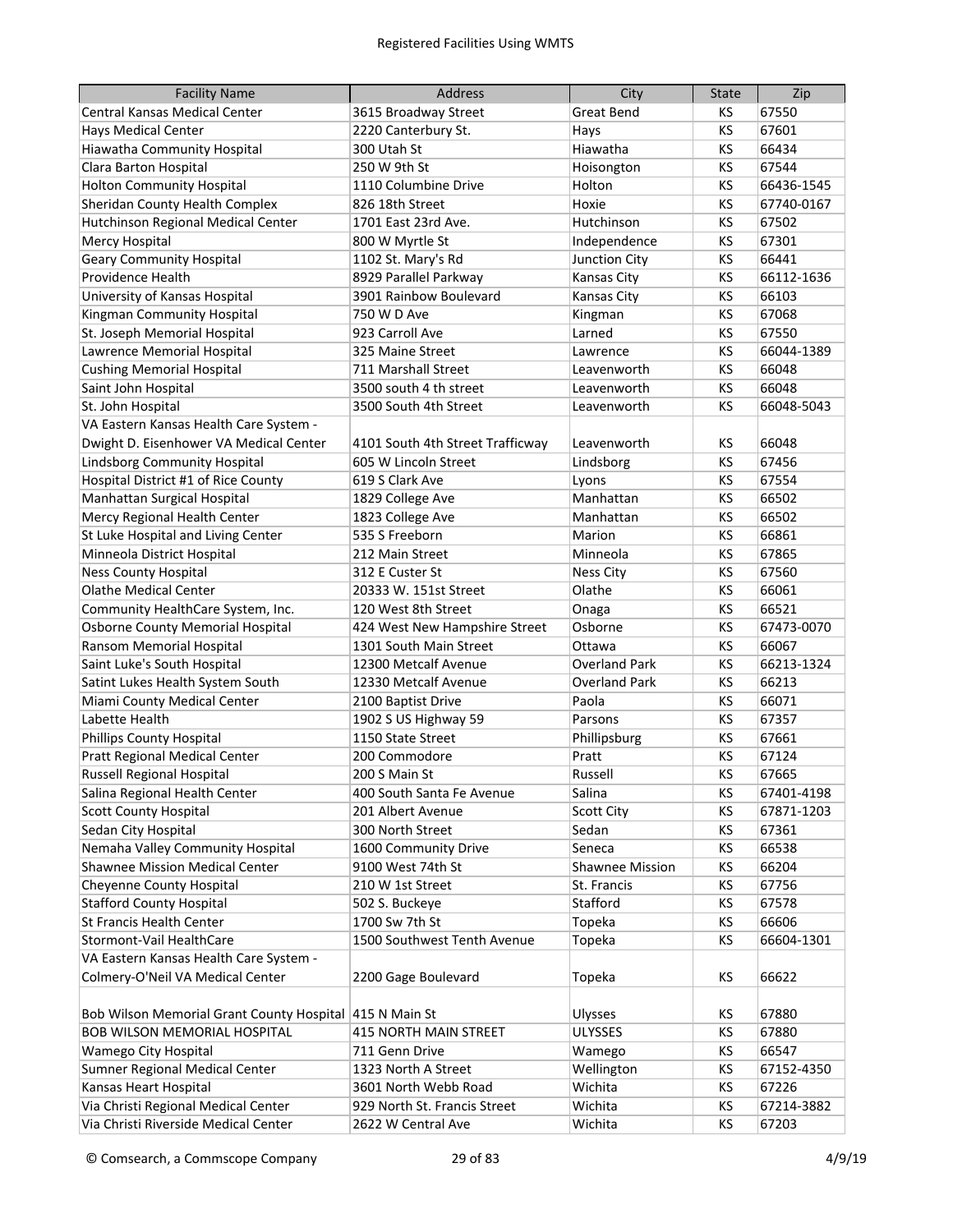| <b>Facility Name</b>                        | <b>Address</b>               | City                 | <b>State</b> | Zip        |
|---------------------------------------------|------------------------------|----------------------|--------------|------------|
| <b>Wesley Medical Center</b>                | 550 N. Hillside Street       | Wichita              | КS           | 67214      |
| Medical Center at Albany                    | 723 Burkesville Road         | Albany               | КY           | 42602      |
| Bon Secours Our Lady of Bellefonte Hospital | 1000 St. Christopher Drive   | Ashland              | KY           | 41101-7071 |
| King's Daughters Medical Center             | 2201 Lexington Avenue        | Ashland              | KY           | 41101-2874 |
| <b>Flaget Memorial Hospital</b>             | 4305 New Shepherdsville Road | Bardstown            | KY           | 40004      |
| <b>Marshall County Hospital</b>             | 503 George McClain Drive     | Benton               | KY           | 42025-1399 |
| Berea Hospital                              | 304 Estill Street            | Berea                | KY           | 40403-1909 |
| <b>Greenview Regional Hospital</b>          | 1801 Ashley Circle           | <b>Bowling Green</b> | КY           | 42104      |
| The Medical Center at Bowling Green         | 250 Park Street              | <b>Bowling Green</b> | КY           | 42102      |
| <b>Cumberland County Hospital</b>           | 299 Glasgow Road             | <b>Burkesville</b>   | КY           | 42717      |
| <b>Taylor Regional Hospital</b>             | 1700 Old Lebanon Road        | Campbellsville       | КY           | 42718-9600 |
| <b>Baptist Regional Medical Center</b>      | 1 Trillium Way               | Corbin               | KY           | 40701-8420 |
| Saint Elizabeth Medical Center-North        | 410 East 20th Street         | Covington            | KY           | 41014      |
| Harrison Memorial Hospital                  | 1210 Key Highway 36E         | Cynthiana            | КY           | 41031-6055 |
| Ephraim McDowell Regional Medical Center    | 217 South Third St           | Danville             | КY           | 40422      |
| St. Elizabeth Medical Center                | 1 Medical Village Drive      | Edgewood             | KY           | 41017-3403 |
| Hardin Memorial Hospital                    | 913 North Dixie Avenue       | Elizabethtown        | КY           | 42701-2599 |
| St Elizabeth Medical Center                 | 4900 Houston Road            | Florence             | КY           | 41042      |
| St. Luke Hospital West                      | 4900 Houston Road            | Florence             | КY           | 41042      |
| St Elizabeth Hospital                       | 85 N Grand Ave               | Fort Thomas          | КY           | 41075-1796 |
| Frankfort Regional Medical Center           | 299 King's Daughters Drive   | Frankfort            | KY           | 40601-4186 |
| The Medical Center at Franklin              | 1100 Brookhaven Road         | Franklin             | KY           | 42134      |
| Georgetown Community Hospital               | 1140 Lexington Rd            | Georgetown           | KY           | 40324      |
| T J Samson Community Hospital               | 1301 N Race St               | Glasgow              | KY           | 42141      |
| Harlan Appalachian Regional Hospital        | 81 Ball Park Road            | Harlan               | KY           | 40831      |
| The James B. Haggin Memorial Hospital       | 464 Linden Avenue            | Harrodsburg          | KY           | 40330-1862 |
| Hazard ARH Medical Center                   | 100 Medical Center Drive     | Hazard               | KY           | 41701-1000 |
| Methodist Hospital                          | 1305 North Elm Street        | Henderson            | KY           | 42420-2775 |
| Jennie Stuart Medical Center                | 320 W 18th St                | Hopkinsville         | KY           | 42240      |
| Caverna Memorial Hospital                   | 1501 South Dixie Street      | <b>Horse Cave</b>    | KY           | 42749-1477 |
| <b>Medical Center at Caverna</b>            | 1501 S.Dixie Street          | <b>Horse Cave</b>    | KY           | 42749      |
| Kentucky River Medical Center               | 540 Jett Dr.                 | Jackson              | ΚY           | 41339      |
| <b>Baptist Hospital Northeast</b>           | 1025 New Moody Lane          | La Grange            | ΚY           | 40031-0559 |
| Springview Hospital                         | 320 Loretto Rd               | Lebanon              | ΚY           | 40033      |
| Twin Lakes Regional Medical Center          | 910 Wallace Avenue           | Leitchfield          | KY           | 42754-1499 |
| <b>Central Baptist Hospital</b>             | 1740 Nicholasville Road      | Lexington            | KY           | 40503-1499 |
| Kentucky Childrens Hospital                 | 800 Rose Street              | Lexington            | КY           | 40536-0293 |
| Lexington VA Medical Center - Cooper        |                              |                      |              |            |
| Division                                    | 1101 Veterans Drive          | Lexington            | KY           | 40502      |
| Lexington VA Medical Center - Leestown      |                              |                      |              |            |
| Division                                    | 2250 Leestown Pike           | Lexington            | КY           | 40511      |
| Saint Joseph East Hospital                  | 150 North Eagle Creek Drive  | Lexington            | KY           | 40509-1807 |
| Saint Joseph Hospital                       | One Saint Joseph Drive       | Lexington            | KY           | 40504-3754 |
| Select Speciality Hospital - Lexington      | 310 South Limestone Street   | Lexington            | КY           | 40508      |
| University of Kentucky - Good Samaritan     |                              |                      |              |            |
| Hospital                                    | 310 S Limestone Avenue       | Lexington            | KY           | 40508      |
| University of Kentucky Albert B Chandler    |                              |                      |              |            |
| Hospital                                    | 1000 S Limestone             | Lexington            | KY           | 40536-0293 |
| Saint Joseph London Medical Center          | 1001 Saint Joseph Lane       | London               | KY           | 40741-1299 |
| <b>Baptist Health Louisville</b>            | 4000 Kresge Way              | Louisville           | КY           | 40207      |
| <b>Baptist Hospital East</b>                | 4007 Kresge Way              | Louisville           | KY           | 40207-4676 |
| <b>Caritas Medical Center</b>               | 1850 Bluegrass Ave           | Louisville           | КY           | 40215      |
| Jewish Hospital                             | 200 Abraham Flexner Way      | Louisville           | КY           | 40202      |
| Kindred Hospital Louisville                 | 1313 St. Anthonys Place      | Louisville           | KY           | 40204      |
| Kindred Hospital Louisville Jewish          | 200 Abraham Flexner Way      | Louisville           | КY           | 40202      |
| Louisville VA Medical Center                | 800 Zorn Avenue              | Louisville           | KY           | 40206      |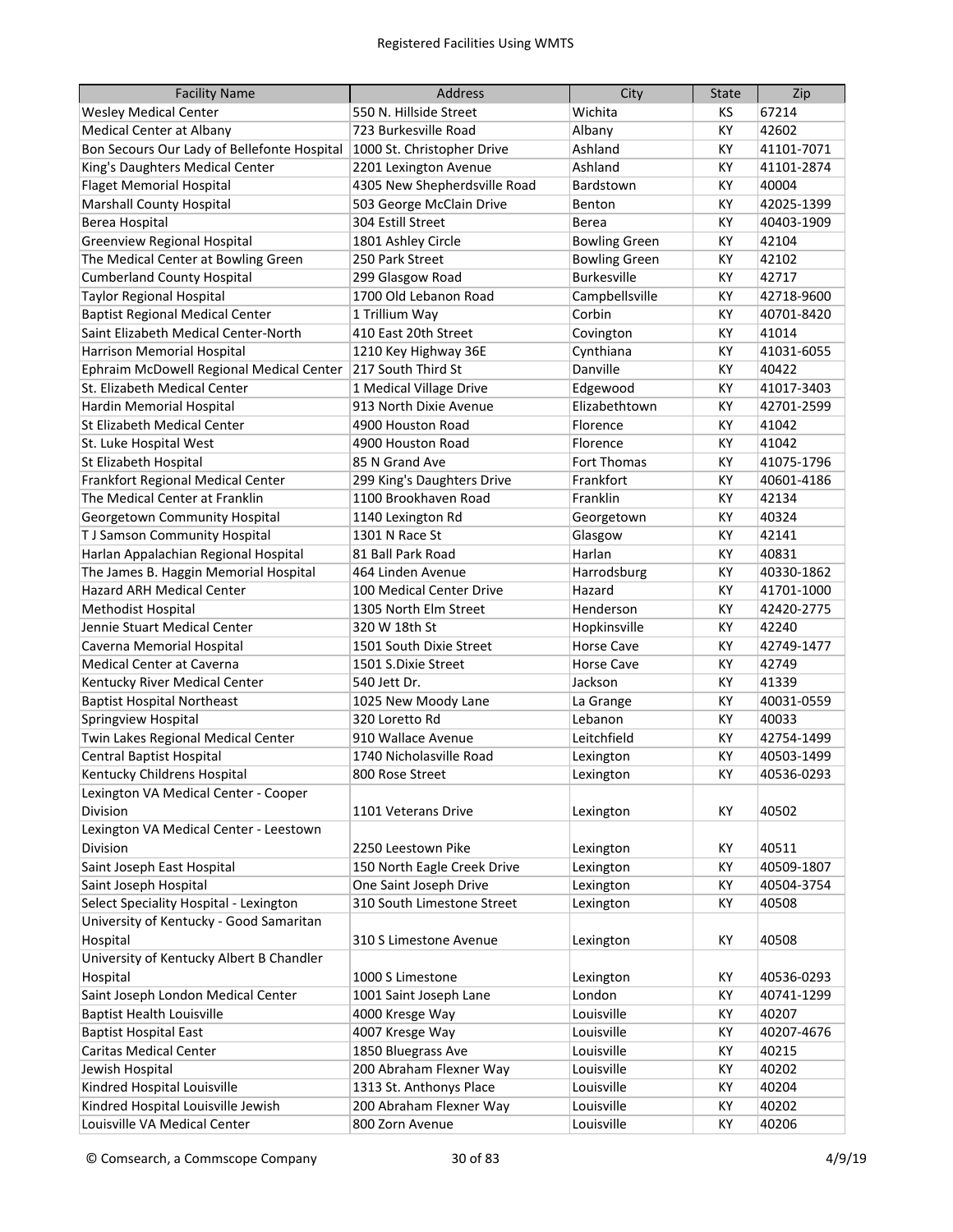| <b>Facility Name</b>                       | <b>Address</b>                   | City                   | <b>State</b> | Zip        |
|--------------------------------------------|----------------------------------|------------------------|--------------|------------|
| Norton Audubon Hospital                    | One Audubon Plaza Drive          | Louisville             | КY           | 40217-1397 |
| Norton Brownsboro Hospital                 | 4960 Norton Healthcare Boulevard | Louisville             | КY           | 40241      |
| Norton Cardiovascular Associates - Dixie   | 6801 Dixie Hwy                   | Louisville             | KY           | 40258      |
| Norton Cardiovascular Associates - Springs | 6420 Dutchman's Pkwy             | Louisville             | KY           | 40205      |
| Norton Children's Hospital                 | 231 East Chestnut St             | Louisville             | KY           | 40202      |
| Norton Healthcare Pavillion                | 315 E Broadway                   | Louisville             | KY           | 40202      |
| Norton Hospital                            | 200 East Chestnut Street         | Louisville             | КY           | 40202-1800 |
| Norton Southwest Hospital                  | 9820 Third Street Road           | Louisville             | KY           | 40272-9984 |
| Norton Women's and Children's Hospital     | 4001 Dutchmans Lane              | Louisville             | KY           | 40207-4799 |
| University Hospital U of L Healthcare      | 530 South Jackson Street         | Louisville             | KY           | 40202-3611 |
| St. Joseph Martin                          | 11203 Main St                    | Martin                 | КY           | 41649      |
| Meadowview Regional Medical Center         | 989 Medical Park Drive           | Maysville              | KY           | 41056-8750 |
| <b>McDowell ARH</b>                        | 9876 Hwy 122                     | McDowell               | KY           | 41647      |
| Middlesboro ARH Hospital                   | 3600 West Cumberland Avenue      | Middlesboro            | KY           | 40965-2614 |
| St. Claire Medical Center                  | 222 Medical Circle               | Morehead               | KY           | 40351-1180 |
| <b>Methodist Hospital Union County</b>     | 4604 US 60 West                  | Morganfield            | KY           | 42437-9570 |
| Rockcastle Hospital and Respiratory Care   |                                  |                        |              |            |
| Center                                     | 145 Newcomb Ave                  | Mt. Vernon             | ΚY           | 40456      |
| Murray-Calloway County Hospital            | 803 Poplar Street                | Murray                 | KY           | 42071-2432 |
| Owensboro Health Regional Hospital         | 1201 Pleasant Valley Road        | Owensboro              | KY           | 42303-3268 |
| <b>Baptist Health Paducah</b>              | 2501 Kentucky Avenue             | Paducah                | КY           | 42003-3200 |
| Lourdes Hospital                           | 1530 Lone Oak Road               | Paducah                | КY           | 42003      |
| <b>Bourbon Community Hospital</b>          | 9 Linville Drive                 | Paris                  | KY           | 40361-2196 |
| <b>Pikeville Medical Center</b>            | 911 S. Bypass Road               | Pikeville              | KY           | 41501      |
| Pineville Community Hospital Association   | 850 Riverview Avenue             | Pineville              | KY           | 40977-0850 |
| <b>Highlands Regional Medical Center</b>   | 5000 Kentucky Route 321          | Prestonsburg           | KY           | 41653-1273 |
| <b>Caldwell Medical Center</b>             | 100 Medical Center Dr.           | Princeton              | KY           | 42445      |
| Pattie A.Clay Hospital                     | 801 Eastern Bypass               | Richmond               | KY           | 40475-2405 |
| <b>Russell County Hospital</b>             | 153 Dowell Road                  | <b>Russell Springs</b> | KY           | 42642-4236 |
| Logan Memorial Hospital                    | 1625 South Nashville Road        | Russellville           | KY           | 42276-8834 |
| The Medical Center at Scottsville          | 456 Burnley Road                 | Scottsville            | KY           | 42164      |
| Jewish Hospital                            | 727 Highway Drive                | Shelbyville            | КY           | 40065-1699 |
| Lake Cumberland Regional Hospital          | 305 Langdon Street               | Somerset               | КY           | 42501-2750 |
| Fort Logan Hospital                        | 110 Metker Trail                 | Stanford               | ΚY           | 40484      |
| <b>Bluegrass Community Hospital</b>        | 360 Amsden Ave                   | Versailles             | ΚY           | 40383      |
| Morgan County ARH                          | 476 Liberty Road                 | West Liberty           | КY           | 41472-2049 |
| Appalachian Regional Healthcare            | 240 Hospital Road                | Whitesburg             | KY           | 41858-1254 |
| <b>Grant County Hospital</b>               | 238 Barnes Road                  | Williamstown           | КY           | 41097-9460 |
| Abbeville General Hospital                 | 118 North Hospital Dr            | Abbeville              | LA           | 70510      |
| Central Louisiana Surgical Hospital        | 651 north bolton ave.            | alexandria             | LA           | 71301      |
| Christus St. Francis Cabrini Hospital      | 3330 Masonic Dr                  | Alexandria             | LA           | 71301      |
| Rapides Regional Medical Center            | 211 Fourth St                    | Alexandria             | LA           | 71301      |
| Baton Rouge General Medical Center         | 3600 Florida Street              | <b>Baton Rouge</b>     | LA           | 70806-3889 |
| Baton Rouge General Medical Center         |                                  |                        |              |            |
| Bluebonnet                                 | 8585 Picardy Ave                 | <b>Baton Rouge</b>     | LA           | 70809      |
| Ochsner Medical Center - Baton Rouge       | 17000 Medical Center Drive       | <b>Baton Rouge</b>     | LA           | 70816      |
| Our Lady of the Lake Regional Medical      |                                  |                        |              |            |
| Center                                     | 5000 Hennessy Boulevard          | <b>Baton Rouge</b>     | LA           | 70808-4350 |
| woman's hospital                           | 100 womans way                   | baton rouge            | LA           | 70817      |
| <b>Womans Hospital</b>                     | 100 Womans Way                   | <b>Baton Rouge</b>     | LA           | 70817      |
| <b>Bogalusa Medical Center</b>             | 433 Plaza Street                 | <b>Bogalusa</b>        | LA           | 70427-3793 |
| Christus Bossier Emergency Hospital        | 2531 Viking Drive                | <b>Bossier City</b>    | LA           | 71111      |
| Cornerstone Hospital of Bossier City       | 9500 Medical Drive               | <b>Bossier City</b>    | LA           | 71112-4596 |
| Promise Hospital of Louisiana              | 2525 Viking Drive                | <b>Bossier City</b>    | LA           | 71111      |
| Lakeview Regional Medical Center           | 95 Judge Tanner Blvd.            | Covington              | LA           | 70433      |
| Northshore Speciality Hospital             | 20050 Crestwood Boulevard        | Covington              | LA           | 70433      |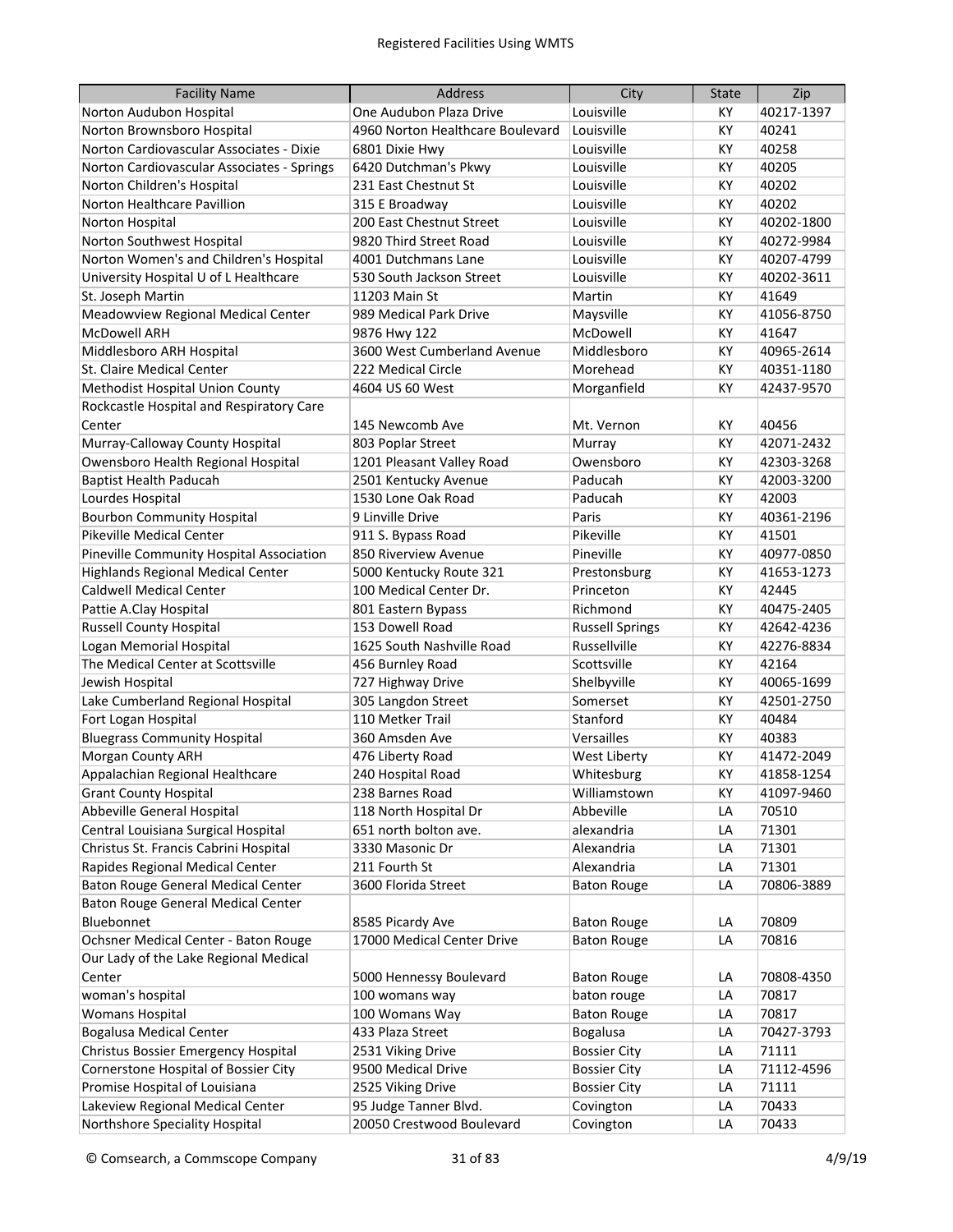| <b>Facility Name</b>                          | Address                         | City               | <b>State</b> | Zip        |
|-----------------------------------------------|---------------------------------|--------------------|--------------|------------|
| Regency Hospital of Covington                 | 195 Highland Park Entrance      | Covington          | LA           | 70433      |
| St. Tammany Parish Hospital Service District  |                                 |                    |              |            |
| #1                                            | 1202 South Tyler Street         | Covington          | LA           | 70433-2394 |
| <b>STPH-Heart Center</b>                      | 1203 South Tyler Street         | Covington          | LA           | 70433      |
| American Legion Hospital                      | 1305 Crowley Rayne Highway      | Crowley            | LA           | 70526-9410 |
| Lady of the Sea Hospital                      | 200 West 134th Place            | Cut Off            | LA           | 70345      |
| <b>Beauregard Memorial Hospital</b>           | 600 South Pine Street           | De Ridder          | LA           | 70634-4998 |
| <b>Acadian Medical Center</b>                 | 3501 Highway 90 East West       | Eunice             | LA           | 70535      |
| Acadian Medical Center (a campus of Mercy     |                                 |                    |              |            |
| Regional Medical Center)                      | 3501 HWY 190                    | Eunice             | LA           | 70535      |
| Franklin Foundation Hospital                  | 1097 Northwest Boulevard        | Franklin           | LA           | 70538      |
| North Oaks Medical Center                     | 15790 Medical Center Drive      | Hammond            | LA           | 70403-1436 |
| Leonard J. Chabert Medical Center             | 1978 Industrial Boulevard       | Houma              | LA           | 70363-7094 |
| Physicians Alliance Hospital                  | 629 Dunn Street                 | Houma              | LA           | 70360      |
| <b>Physicians Medical Center</b>              | 218 Corporate Drive             | Houma              | LA           | 70360      |
| Terrebonne General Hospital                   | 8166 Main St                    | Houma              | LA           | 70360      |
| Lallie Kemp Medical Center                    | 52579 Highway 51 South          | Independence       | LA           | 70443-2231 |
| Lasalle General Hospital                      | 187 Ninth Street                | Jena               | LA           | 71342      |
| Louisiana Health Care Group                   | 180 West Esplanade Avenue       | Kenner             | LA           | 70065      |
| <b>River Parishes Hospital</b>                | 500 Rue De Sante                | La Place           | LA           | 70068-5420 |
| <b>Heart Hospital of Lafayette</b>            | 1105 Kaliste Saloom Rd          | Lafayette          | LA           | 70508      |
| LGMC                                          | 1214 Coolidge Blvd.             | Lafayette          | LA           | 70503      |
| Louisiana Extended Care Hospital              | 1214 Coolidge Boulevard         | Lafayette          | LA           | 70503      |
| Our Lady of Lourdes Regional Medical          |                                 |                    |              |            |
| Center                                        | 4801Ambassador Caffery Parkway  | Lafayette          | LA           | 70508      |
| The Regional Medical Center of Acadiana       | 2810 Ambassador Caffery Pkwy    | Lafayette          | LA           | 70506      |
| University Hospital and Clinics               | 2390 W. Congress St.            | Lafayette          | LA           | 70506      |
| Women's and Childrens Hospital                | 4600 Ambassador Caffery Parkway | Lafayette          | LA           | 70508      |
| Christus St. Patrick Hospital                 | 524 South Ryan St               | Lake Charles       | LA           | 70601      |
| <b>Extended Care of Southwest Louisiana</b>   | 2837 Ernest Street, Building B  | Lake Charles       | LA           | 70601      |
| <b>Extended Care of Southwest Louisiana</b>   | 2837 Ernest St                  | Lake Charles       | LA           | 70601      |
| Lake Charles Memorial Hospital                | 1701 Oak Park Blvd              | Lake Charles       | LA           | 70601      |
| W.O. Moss Regional Medical Center             | 1000 Walters Street             | Lake Charles       | LA           | 70607      |
| Women and Children's Hospital                 | 4200 Nelson Road                | Lake Charles       | LA           | 70605-4118 |
| <b>Byrd Regional Hospital</b>                 | 1020 W Fertitta Blvd            | Leesville          | LA           | 71446-4697 |
| DeSoto Regional Hospital                      | 207 Jefferson St                | Mansfield          | LA           | 71052      |
| Avoyelles Hospital                            | 4231 Highway 1192               | Marksville         | LA           | 71351      |
| East Jefferson General Hospital               | 4200 Houma Blvd                 | Metaire            | LA           | 70006      |
| Minden Medical Center                         | 1 Medical Plaza Pl              | Minden             | LA           | 71055-3330 |
| Monroe Surgical Hospital                      | 2408 Broadmoor Blvd.            | Monroe             | LA           | 71203      |
| North Monroe Medical Center                   | 3421 Medical Park Drive         | Monroe             | LA           | 71203-2399 |
| St Francis - Select Specialty Hospital - LTAC | 309 Jackson Street              | Monroe             | LA           | 71202      |
| St. Francis Medical Center                    | 309 Jackson Street              | Monroe             | LA           | 71201-7498 |
| University Health - Conway                    | 4864 Jackson Street             | Monroe             | LA           | 71202      |
| <b>Teche Regional Medical Center</b>          | 1125 Marguerite Street          | Morgan City        | LA           | 70380-1855 |
| OLOL Assumption Community Hospital, Inc       | 135 HWY 402                     | Napoleonville      | LA           | 70390      |
| Natchitoches Parish Hospital                  | 501 Keyser Ave                  | Natchitoches       | LA           | 71457      |
| Dauterive Hospital                            | 600 N Lewis St                  | New Iberia         | LA           | 70563      |
| Iberia Medical Center                         | 2315 East Main Street           | New Iberia         | LA           | 70560-4031 |
| Childrens Hospital of New Orleans             | 200 Henry Clay Avenue           | New Orleans        | LA           | 70118      |
| Kindred Hospital New Orleans                  | 3601 Coliseum Street            | <b>New Orleans</b> | LA           | 70115      |
| <b>LSU Medical Center</b>                     | 533 Bolivar Street              | <b>New Orleans</b> | LA           | 70112      |
| Medical Center of Louisiana at New Orleans    | 2021 Perdido Street             | New Orleans        | LA           | 70112-1396 |
| Southeast Louisiana Veterans Health Care      |                                 |                    |              |            |
| System                                        | 2400 Canal Street               | New Orleans        | LA           | 70119      |
| <b>Oakdale Community Hospital</b>             | 130 N. Hospital Drive           | Oakdale            | LA           | 71463      |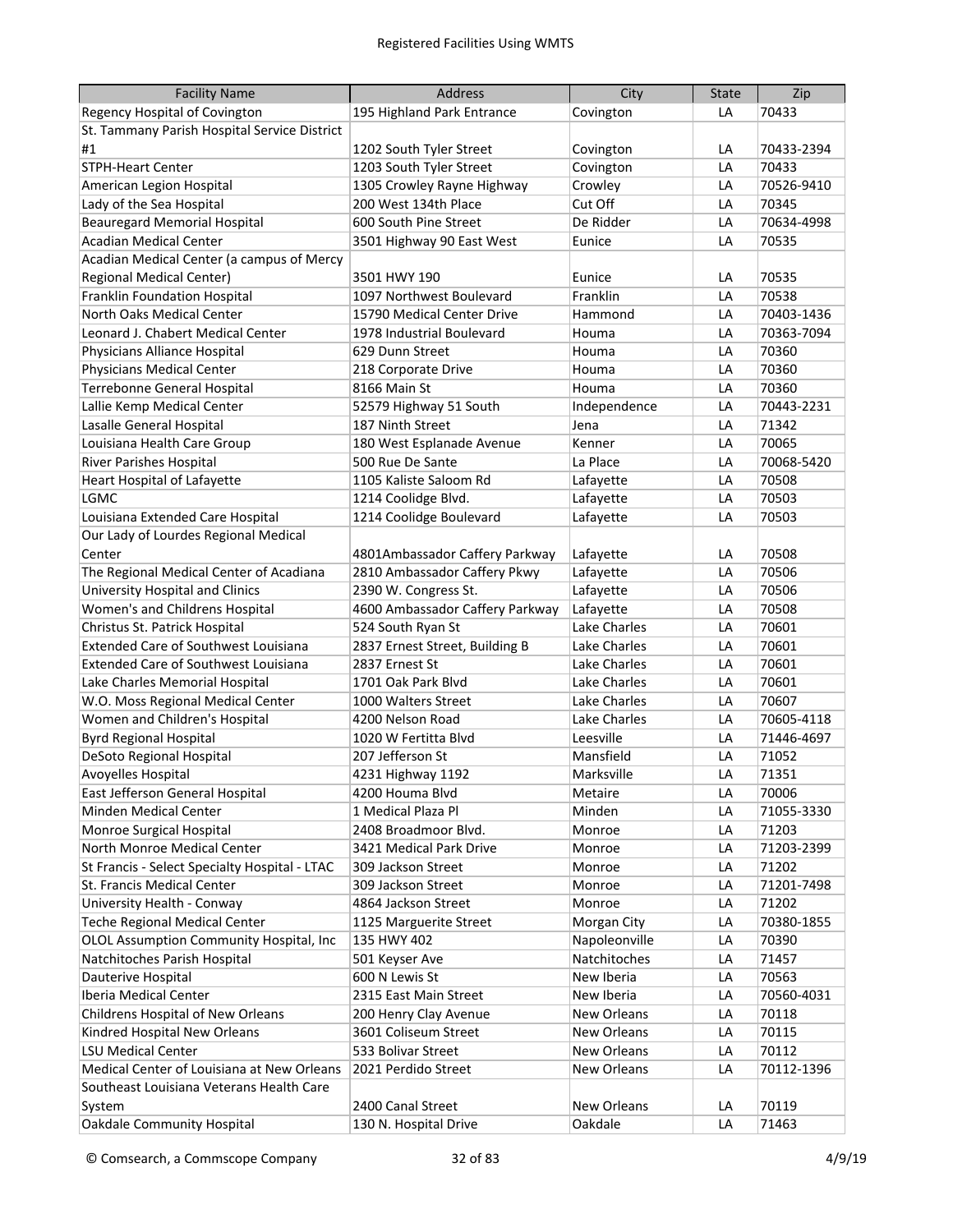| <b>Facility Name</b>                                             | Address                            | City                | <b>State</b> | Zip        |
|------------------------------------------------------------------|------------------------------------|---------------------|--------------|------------|
| Opelousas General Health System                                  | 539 Prudhomme Circle               | Opelousas           | LA           | 70570      |
| Opelousas General Health System-South                            |                                    |                     |              |            |
| Campus                                                           | 3983 I-49 South Service Road       | Opelousas           | LA           | 70570      |
| Huey P. Long Medical Center                                      | 352 Hospital Boulevard             | Pineville           | LA           | 71360      |
| River West Medical Center                                        | 59355 River West Drive             | Plaquemine          | LA           | 70764-0737 |
| Ochsner St Anne Hospital                                         | 4608 Highway 1                     | Raceland            | LA           | 70394      |
| <b>Green Clinic Surgical Hospital</b>                            | 1118 S Farmerville St              | Ruston              | LA           | 71270      |
| Northern Louisiana Medical Center                                | 401 E. Vaughn Ave                  | Ruston              | LA           | 71270      |
| Christus Highland Medical Center                                 | 1453 E. Bert Kouns Industrial Loop | Shreveport          | LA           | 71105      |
| <b>LSU Health Sciences Center</b>                                | 1541 Kings Highway                 | Shreveport          | LA           | 71103      |
| <b>Overton Brooks VA Medical Center</b>                          | 510 E. Stoner Ave.                 | Shreveport          | LA           | 71101-4295 |
| Promise Hospital of Louisiana                                    | 1800 Irving Place                  | Shreveport          | LA           | 71101      |
| <b>AMG Specialty Hospital</b>                                    | 1440 Lindberg Drive                | Slidell             | LA           | 70458      |
| SLIDELL MEMORIAL HOSPITAL                                        | 1001 GAUSE BLVD                    | SLIDELL             | LA           | 70460      |
| SLIDELL MEMORIAL HOSPITAL (OUTPATIENT                            |                                    |                     |              |            |
| REHAB)                                                           | 1001 GAUSE BLVD                    | <b>SLIDELL</b>      | LA           | 70458      |
| West Calcasieu Cameron Hospital                                  | 701 Cypress St                     | Sulphur             | LA           | 70663-5000 |
| Thibodaux Regional Medical Center                                | 602 North Acadia Road              | Thibodaux           | LA           | 70301      |
| Ville Platte Medical Center                                      | 800 East Main St                   | Villa Platte        | LA           | 70586      |
| Mercy Regional Medical Center                                    | 800 East main street               | <b>Ville Platte</b> | LA           | 70586      |
| Cornerstone Hospital of West Monroe                              | 6198 Cypress St.                   | <b>West Monroe</b>  | LA           | 71291      |
| Glenwood Regional Medical Center                                 | 503 McMillen Road                  | <b>West Monroe</b>  | LA           | 71291      |
| Louisiana Extended Care of West Monroe                           | 503 McMillian Drive                | <b>West Monroe</b>  | LA           | 71291      |
| Lane Memorial Hospital                                           | 6300 Main St                       | Zachary             | LA           | 70791      |
| <b>Sturdy Memorial Hospital</b>                                  | 211 Park Street                    | Attleboro           | MA           | 02703-3137 |
| Essent Healthcare-Ayer                                           | 200 Groton Road                    | Ayer                | MA           | 01432-3300 |
| <b>Beverly Hospital</b>                                          | 85 Herrrick Street                 | Beverly             | MA           | 01915-1777 |
| Beth Israel Deaconess Medical Center - East                      | 330 Brookline Ave                  | Boston              | MA           | 02215      |
|                                                                  |                                    |                     |              |            |
| Beth Israel Deaconess Medical Center - West 471 Brookline Avenue |                                    | <b>Boston</b>       | MA           | 02215-5491 |
| <b>Boston Medical Center</b>                                     | One Boston Medical Center Place    | Boston              | MA           | 02118      |
| Brigham & Women Faulkner Hospital                                | 1153 Center St                     | Boston              | MA           | 02130      |
| Kindred Hospital Boston                                          | 1515 Commonwealth Avenue           | Boston              | MA           | 02135-3696 |
| Massachusetts Eye and Ear Infirmary                              | 243 Charles Street                 | <b>Boston</b>       | MA           | 02114-3096 |
| Massachusetts General Hospital                                   | 55 Fruit Street                    | <b>Boston</b>       | MA           | 02114-2696 |
| New England Baptist Hospital                                     | 125 Parker Hill Avenue             | <b>Boston</b>       | MA           | 02120      |
| Spaulding Rehabilitation Hospital                                | 125 Nashua Street                  | <b>Boston</b>       | МA           | 02114-1198 |
| <b>Tufts Medical Center</b>                                      | 750 Washington Street              | <b>Boston</b>       | MA           | 02111-1845 |
| Whittier Rehabilitation Hospital                                 | 145 Ward Hill Ave                  | <b>Bradford</b>     | MA           | 01835      |
| HealthSouth Braintree Rehab Hospital                             | 250 Pond St.                       | <b>Braintree</b>    | MA           | 02184      |
| St. Elizabeth Medical Center                                     | 736 Cambridge St                   | Brighton            | MA           | 2135       |
| Signature Healthcare Brockton Hospital                           | 680 Centre Street                  | Brockton            | MA           | 02302      |
| Steward Good Samaritan Medical Center                            | 235 North Pearl St                 | Brockton            | MA           | 2301       |
| Lahey Clinic Medical Center                                      | 41 Burlington Mall Road            | Burlington          | MA           | 01805      |
| Cambridge Hospital                                               | 1493 Cambridge Street              | Cambridge           | MA           | 02139-1099 |
| Mount Auburn Hospital                                            | 330 Mount Auburn Street            | Cambridge           | MA           | 02138-5597 |
| Spaulding Hospital - Cambridge                                   | 1575 Cambridge Street              | Cambridge           | MA           | 02138      |
| Clinton Hospital                                                 | 201 Highland Street                | Clinton             | MA           | 01510      |
| <b>Emerson Hospital</b>                                          | 133 Old Road to Nine Acre Corner   | Concord             | MA           | 01742      |
| <b>Steward Carney Hospital</b>                                   | 2100 Dorchester Ave                | Dorchester          | MA           | 02124      |
| Spaulding Rehabilitation - Sandwich                              | 311 Service Road                   | East Sandwich       | MA           | 02537      |
| Whidden Hospital                                                 | 103 Garland Street                 | Everett             | MA           | 02149      |
| Caritas Christi Healthcare-Saint Anne's                          |                                    |                     |              |            |
| Hospital                                                         | 795 Middle St                      | <b>Fall River</b>   | MA           | 02721      |
| <b>Charlton Memorial Hospital</b>                                | 363 Highland Avenue                | <b>Fall River</b>   | MA           | 02720-3703 |
| <b>Falmouth Hospital</b>                                         | 100 Ter Heun Dr                    | Falmouth            | MA           | 02540      |
|                                                                  |                                    |                     |              |            |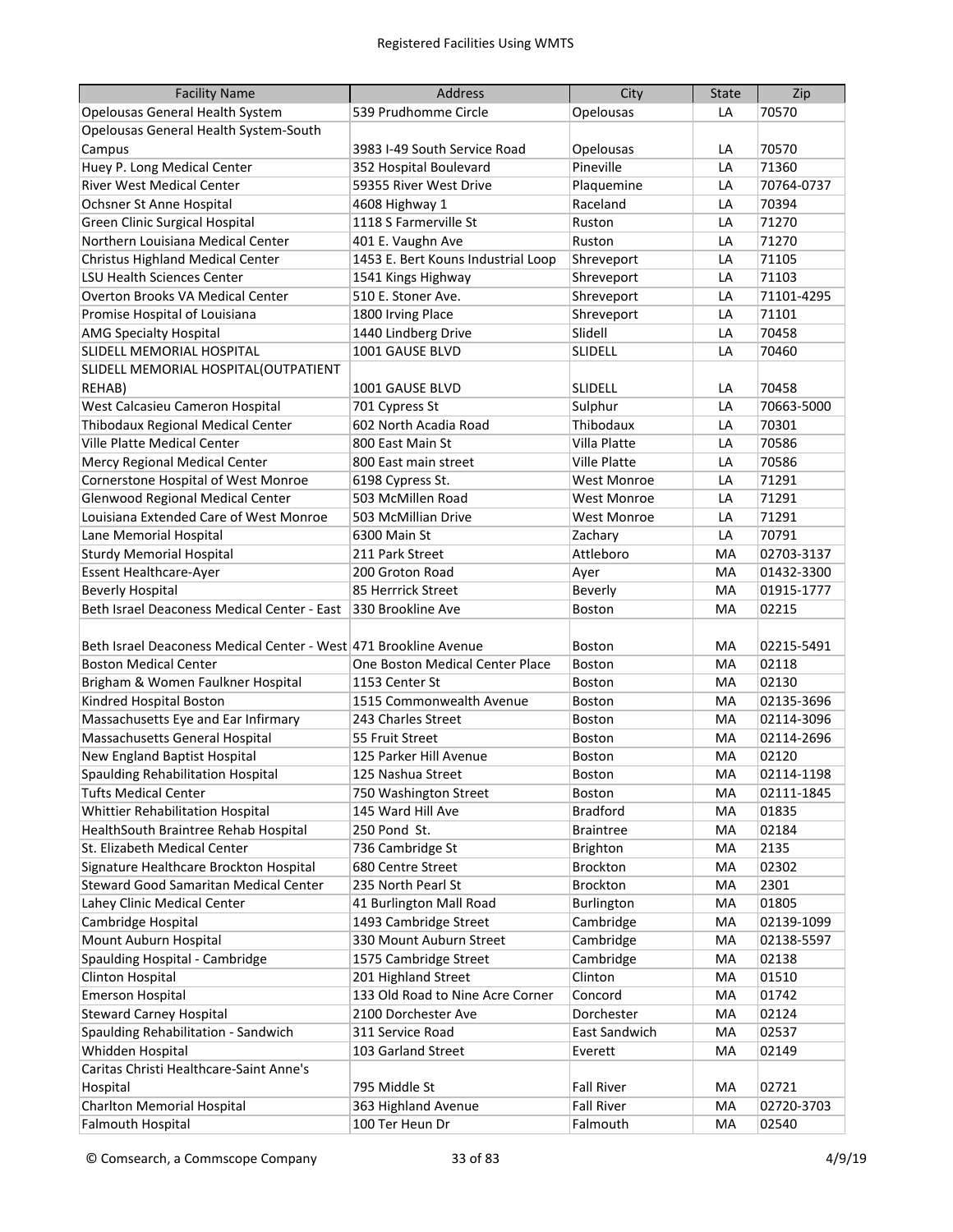| <b>Facility Name</b>                            | <b>Address</b>               | City          | <b>State</b> | Zip        |
|-------------------------------------------------|------------------------------|---------------|--------------|------------|
| Foxborough Health Care Center                   | 20 Patriot Place             | Foxborough    | MA           | 02035      |
| <b>Heywood Hospital</b>                         | 242 Green Street             | Gardner       | MA           | 01440      |
| <b>Addison Gilbert Hospital</b>                 | 298 Washington St.           | Gloucester    | MA           | 1930       |
| <b>Baystate Franklin Medical Center</b>         | 164 High St                  | Greenfield    | MA           | 01301      |
| <b>Merrimack Valley Hospital</b>                | 140 Lincoln Avenue           | Haverhill     | MA           | 01830      |
| Holyoke Hospital                                | 575 Beech St                 | Holyoke       | MA           | 01040      |
| Cape Cod Hospital                               | 27 Park Street               | Hyannis       | MA           | 02601-5203 |
| Lawrence General                                | 1 General Street             | Lawrence      | MA           | 01842      |
| <b>UMASS Memorial - HealthAlliance Hospital</b> | 60 Hospital Road             | Leominster    | MA           | 0145301453 |
| <b>Lowell General Hospital</b>                  | 295 Varnum Ave               | Lowell        | MA           | 01854-2195 |
| Saints Memorial Medical Center                  | One Hospital Drive           | Lowell        | MA           | 01852-1389 |
| <b>Union Hospital</b>                           | 500 Lynnfield Street         | Lynn          | MA           | 01904-1487 |
| Umass Marlborough Hospital                      | 157 Union Street             | Marlborough   | МA           | 01752      |
| Lawrence Memorial Hospital                      | 170 Governors Ave            | Medford       | МA           | 02155      |
| Melrose Wakefield Hospital                      | 585 Lebanon St               | Melrose       | MA           | 2176       |
| Holy Family Hospital                            | 70 East Street               | Methuen       | MA           | 01844-4597 |
| Milford Regional Medical Center                 | 14 Prospect Street           | Milford       | MA           | 01757      |
| Beth Israel Deaconess Hospital - Milton         | 199 Reedsdale Road           | Milton        | MA           | 02186      |
| Kindred Hospital Natick                         | 67 Union Street              | <b>Natick</b> | MA           | 01760      |
| Beth Israel Deaconess - Needham                 | 148 Chestnut Street          | Needham       | MA           | 02492      |
| Saint Luke Hospital                             | 101 Page Street              | New bedford   | MA           | 02740      |
| Vibra Hospital of Southeastern                  |                              |               |              |            |
| Massachusetts                                   | 4499 Acushnet Avenue         | New Bedford   | MA           | 02745      |
| Anna Jaques Hospital                            | 25 Highland Ave              | Newburyport   | MA           | 01950      |
| Newton-Wellesley Hospital                       | 2014 Washington Street       | Newton        | MA           | 02462-1699 |
| North Adams Regional Hospital                   | 71 Hospital Avenue           | North Adams   | MA           | 01247      |
| Cooley Dickinson Hospital                       | 30 Locust Street             | Northampton   | МA           | 01060-2093 |
| Norwood Hospital                                | 800 Washington Street        | Norwood       | MA           | 02062      |
| Martha's Vineyard Hospital                      | 1 Hospital Rd                | Oak Bluffs    | МA           | 02557      |
| <b>Baystate Wing Hospital</b>                   | 40 Wright St                 | Palmer        | MA           | 1069       |
| Kindred Hospital Boston North Shore             | 15 King St                   | Peabody       | МA           | 1960       |
| Lahey Medical Center - Peabody                  | 1 Essex Center Drive         | Peabody       | МA           | 01960      |
| <b>Berkshire Medical Center</b>                 | 725 North Street             | Pittsfield    | МA           | 01201      |
| Jordan Hospital                                 | 275 Sandwich Street          | Plymouth      | МA           | 02360-2196 |
| <b>Quincy Medical Center</b>                    | 114 Whitwell Street          | Quincy        | МA           | 02169-1899 |
| Vibra Hospital of Western Massachusetts         | 111 Huntton Memorial Highway | Rochdale      | МA           | 01542      |
| <b>Hebrew Rehabilitation Center</b>             | 1200 Centre Street           | Roslindale    | MA           | 02131      |
| North Shore Medical Center                      | 81 Highland Avenue           | Salem         | MA           | 01970-2768 |
| Shaughnessy-Kaplan Rehabilitation Hospital      | Dove Avenue                  | Salem         | MA           | 01970-2999 |
| Rehabilitation Hospital of the Cape and         |                              |               |              |            |
| Islands                                         | 311 Service Road             | Sandwich      | МA           | 2357       |
| Somerville Hospital                             | 230 Highland Ave             | Somerville    | МA           | 02143      |
| Harrington Memorial Hospital                    | 100 South Street             | Southbridge   | МA           | 01550-4045 |
| <b>Baystate Medical Center</b>                  | 759 Chestnut St              | Springfield   | МA           | 01199      |
| <b>Baystate Orthopedic Surgery Center</b>       | 50 Wason Avenue              | Springfield   | МA           | 01107      |
| <b>Mercy Medical Center</b>                     | 271 Carew Street             | Springfield   | МA           | 01104      |
| Kindred Hospital Stoughton North East           | 909 Sumner Street            | Stoughton     | МA           | 02072      |
| New England Sinai Hospital                      | 150 York Street              | Stoughton     | МA           | 2072       |
| Old Colony YMCA Cardiac Rehab Center            | 445 Central St               | Stoughton     | МA           | 2072       |
| Morton Hospital                                 | 88 Washington St.            | Taunton       | MA           | 02780      |
| Baystate Mary Lane Hospital                     | 85 South St                  | Ware          | МA           | 01082      |
| <b>Tobey Hospital</b>                           | 43 High Street               | Wareham       | MA           | 02571      |
| Boston VA Healthcare System, West Roxbury       |                              |               |              |            |
| Campus                                          | 1400 VFW Parkway             | West Roxbury  | MA           | 02132      |
| Whittier Rehabilitation Hospital                |                              |               |              |            |
| Westborough                                     | 150 Flanders Road            | Westborough   | MA           | 1581       |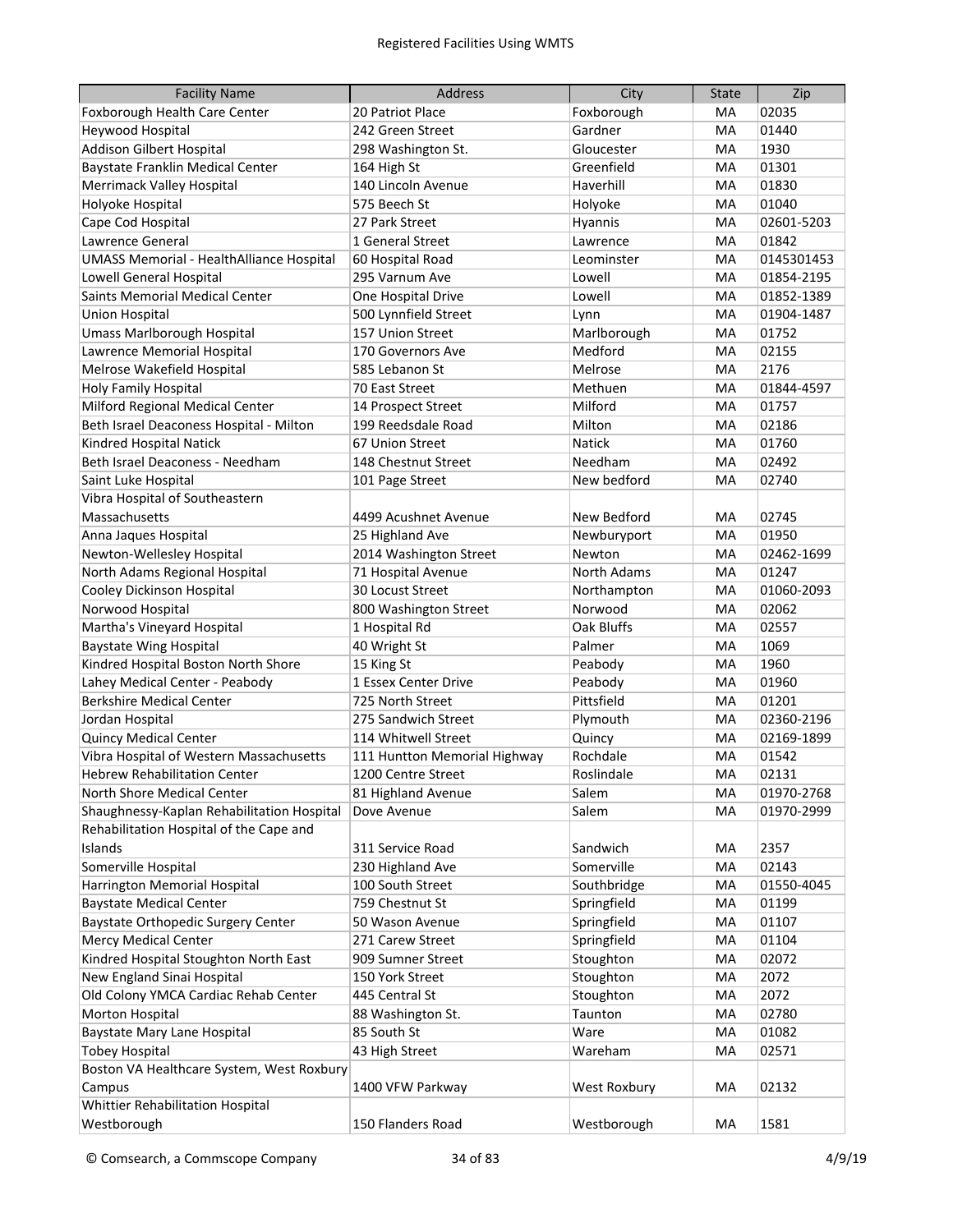| <b>Facility Name</b>                     | <b>Address</b>                      | City             | <b>State</b> | Zip        |
|------------------------------------------|-------------------------------------|------------------|--------------|------------|
| <b>Baystate Noble Hospital</b>           | 115 West Silver Street              | Westfield        | MA           | 01085      |
| South Shore Hospital                     | 55 Fogg Road                        | Weymouth         | MA           | 02190-2455 |
| Winchester Hospital                      | 41 Highland Ave                     | Winchester       | MA           | 1890       |
| HealthSouth New England Rehabilitation   |                                     |                  |              |            |
| Hospital                                 | 2 Rehabilitation Way                | Woburn           | MA           | 01801      |
| <b>St Vincent Hospital</b>               | 123 Summer Street                   | Worcester        | MA           | 01608      |
| <b>UMASS Memorial Medical Center -</b>   |                                     |                  |              |            |
| <b>Hahnemann Campus</b>                  | 281 Lincoln St                      | Worcester        | MA           | 01605      |
| <b>UMASS Memorial Medical Center -</b>   |                                     |                  |              |            |
| <b>Memorial Campus</b>                   | 119 Belmont St                      | Worcester        | MA           | 1605       |
| <b>UMASS Memorial Medical Center -</b>   |                                     |                  |              |            |
| <b>University Campus</b>                 | 55 Lake Ave North                   | Worcester        | MA           | 01655      |
| Anne Arundel Medical Center              | 2001 Medical Parkway                | Annapolis        | MD           | 21401      |
| Baltimore VAMC - VA Maryland Health Care |                                     |                  |              |            |
| System                                   | 10 North Greene Street              | Baltimore        | MD           | 21201      |
| Bon Secours Baltimore Health System      | 2000 West Baltimore Street          | Baltimore        | MD           | 21223-1597 |
| <b>Harbor Hospital Center</b>            | 3001 South Hanover Street           | <b>Baltimore</b> | MD           | 21225-1290 |
| Johns Hopkins Bayview Medical Center     | 4940 Eastern Avenue                 | <b>Baltimore</b> | <b>MD</b>    | 21224      |
|                                          | 600 North Wolfe Street, Nelson B1 - |                  |              |            |
| Johns Hopkins Hospital                   | 030                                 | Baltimore        | MD           | 21287      |
| <b>Maryland General Hospital</b>         | 827 Linden Ave                      | Baltimore        | MD           | 21201      |
| Medstar Franklin Square Medical Center   | 9000 Franklin Square Drive          | Baltimore        | <b>MD</b>    | 21237      |
| MedStar Good Samaritan Hospital          | 5601 Loch Raven Blvd                | Baltimore        | MD           | 21239      |
| Mercy Medical Center Hospital            | 301 Saint Paul Place                | Baltimore        | MD           | 21202-2165 |
| Sinai Hospital of Baltimore              | 2401 W Belvedere Ave                | Baltimore        | MD           | 21215-5271 |
| St Agnes Healthcare                      | 900 S Caton Ave                     | <b>Baltimore</b> | MD           | 21229-5299 |
| <b>Union Memorial Hospital</b>           | 201 East University Parkway         | <b>Baltimore</b> | MD           | 21218-2895 |
| University of Maryland Medical Center    | 22 South Greene Street              | Baltimore        | MD           | 21201-1595 |
| National Institute of Health             | 9000 Rockville Pike Building 10     | Bethesda         | MD           | 20892-1504 |
| <b>National Naval Medical Center</b>     | 8901 Wisconsin Ave                  | Bethesda         | Md           | 20814      |
| Suburban Hospital.                       | 8600 Old Georgetown Road            | Bethesda         | MD           | 20814      |
| Dorchester General Hospital              | 300 Byrn Street                     | Cambridge        | MD           | 21613-1908 |
| Chester River Hospital Center            | 100 Brown St                        | Chestertown      | MD           | 21620      |
| Prince George's Hospital Center          | 3001 Hospital Drive                 | Cheverly         | MD           | 20785      |
| Southern Maryland Hospital Center        | 7503 Surratts Road                  | Clinton          | MD           | 20735-3397 |
| <b>Howard County General Hospital</b>    | 5755 Cedar Lane                     | Columbia         | MD           | 21044      |
| Western Maryland Health System           | 12500 Willow Brook Road             | Cumberland       | <b>MD</b>    | 21502      |
| Memorial Hospital at Easton              | 219 S. Washington St                | Easton           | MD           | 21601      |
| Union Hospital of Cecil County           | 106 Bow St.                         | Elkton           | MD           | 21921      |
| Frederick Memorial Hospital              | 400 West Seventh Street             | Frederick        | MD           | 21701-4593 |
| Kaiser Gaithersburg Medical Center       | 655 Watkins Mill Road               | Gaithersburg     | MD           | 20879      |
| Holy Cross Germantown                    | 19801 Observation Dr.               | Germantown       | MD           | 20876      |
| University of Maryland Baltimore         |                                     |                  |              |            |
| <b>Washington Medical Center</b>         | 301 Hospital Drive                  | Glen Burnie      | MD           | 21061      |
| <b>Meritus Medical Center</b>            | 11116 Medical Campus Road           | Hagerstown       | MD           | 21742      |
| Washington County Health System          | 251 East Antietam Street            | Hagerstown       | MD           | 21740-5771 |
| Kaiser Permanente - Baltimore            | 1701 Twin Springs Road              | Halethorpe       | MD           | 21227      |
| Civista Medical Center                   | 701 East Charles Street             | La Plata         | MD           | 20646-1070 |
| <b>Doctors Community Hospital</b>        | 8118 Good Luck Road                 | Lanham           | MD           | 20706      |
| St. Mary's Hospital                      | 25500 Point Lookout Road            | Leonardtown      | MD           | 20650-9999 |
| <b>Garrett County Memorial Hospital</b>  | 251 North Fourth Street             | Oakland          | MD           | 21550-1398 |
| Medstar Montgomery Medical Center        | 18101 Prince Philip dr.             | Olney            | MD           | 20832      |
| Perry Point VAMC - VA Maryland Health    |                                     |                  |              |            |
| Care System                              | Circle Drive                        | Perry Point      | MD           | 21902      |
| <b>Calvert Memorial Hospital</b>         | 100 Hospital Road                   | Prince Frederick | MD           | 20678      |
| Northwest Hospital                       | 5401 Old Court Road                 | Randallstown     | MD           | 21133      |
|                                          |                                     |                  |              |            |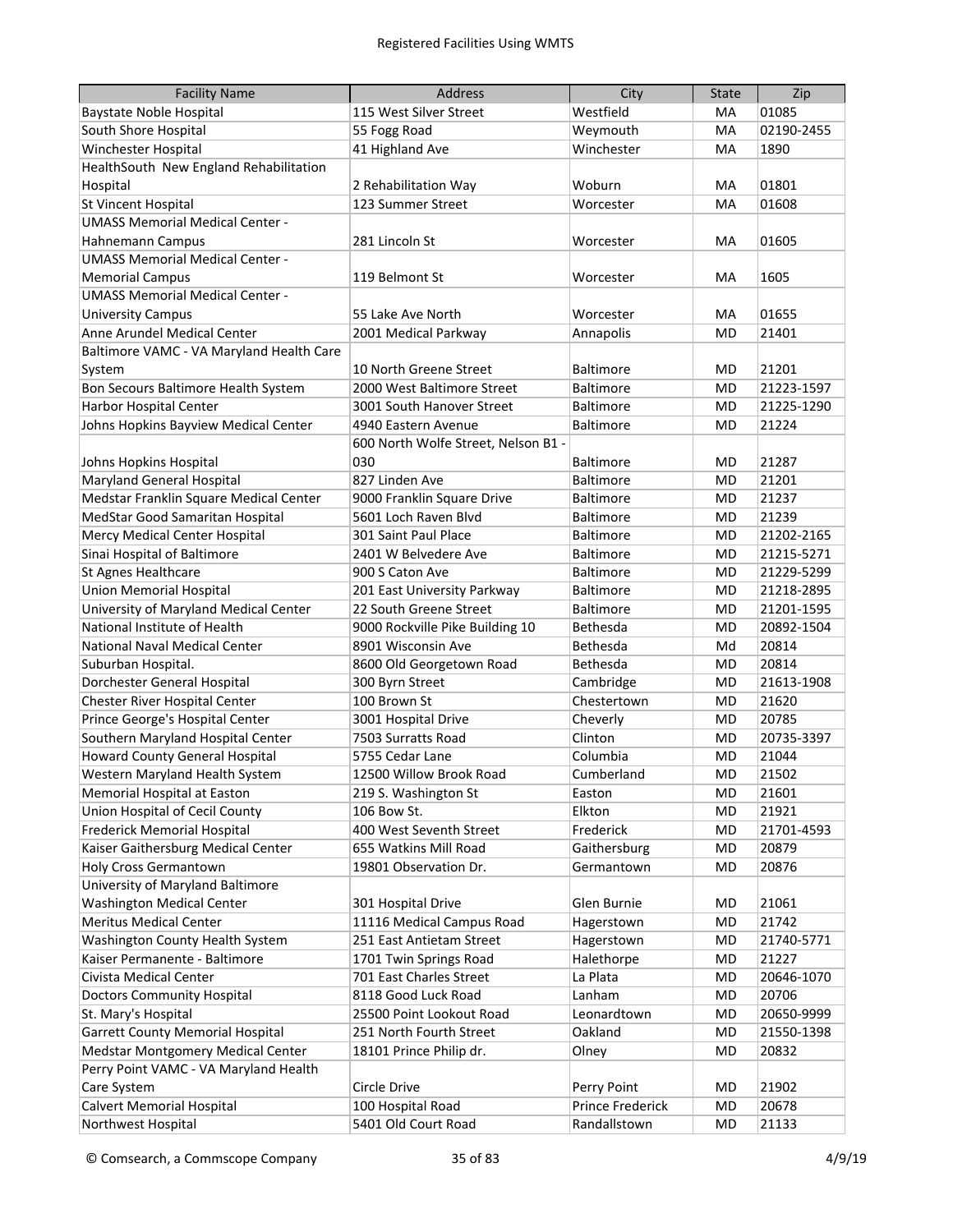| <b>Facility Name</b>                      | <b>Address</b>               | City                   | <b>State</b> | Zip        |
|-------------------------------------------|------------------------------|------------------------|--------------|------------|
| Shady Grove Adventist Hospital            | 9901 Medical Center Dr.      | Rockville              | MD           | 20850      |
| Peninsula Regional Medical Center         | 100 East Carroll St          | Salisbury              | MD           | 21801      |
| <b>Holy Cross Hospital</b>                | 1500 Forest Glen Rd          | <b>Silver Spring</b>   | MD           | 20910      |
| Washington Adventist Hospital             | 7600 Carroll Ave             | Takoma Park            | MD           | 20912      |
| St. Joseph Medical Center                 | 7601 Olser Drive             | Towson                 | MD           | 21204-7582 |
| Kaiser Permanente                         | 1221 Mercantile Lane         | <b>Upper Marlboro</b>  | MD           | 20774      |
| <b>Carroll Hospital Center</b>            | 200 Memorial Avenue          | Westminster            | MD           | 21157      |
| St. Mary's Auburn Campus                  | 15 Gracelawn Rd              | Auburn                 | ME           | 04210      |
| MaineGeneral Medical Center (A)           | 6 E. Chestnut St             | Augusta                | ME           | 04330      |
| Togus VA Medical - Regional Office Center | 1 VA Center                  | Augusta                | ME           | 04430      |
| Eastern Maine Medical Center              | 489 State Street             | Bangor                 | ME           | 04401-6674 |
| St. Joseph Hospital                       | 360 Broadway                 | Bangor                 | <b>ME</b>    | 04401-3897 |
| <b>MDI Hospital</b>                       | 10 Wayman Lane               | <b>Bar Harbor</b>      | ME           | 04609      |
| Waldo County General Hospital             | 118 Northport Avenue         | <b>Belfast</b>         | <b>ME</b>    | 04915      |
| Southern Maine Medical Center             | 1 Medical Center Drive       | Biddeford              | <b>ME</b>    | 04005-9496 |
| <b>Blue Hill Memorial</b>                 | 57 Water Street              | <b>Blue Hill</b>       | <b>ME</b>    | 04614-0823 |
| Lincoln Health St Andrews Campus          | 6 St Andrews Lane            | <b>Boothbay Harbor</b> | ME           | 04538      |
| <b>Bridgton Hospital</b>                  | 10 Hospital Drive            | <b>Bridgton</b>        | ME           | 04009      |
| Mid Coast Hospital                        | 123 Medical Center Drive     | <b>Brunswick</b>       | ME           | 04011      |
| Calais Regional Hospital                  | 24 Hospital Lane             | Calais                 | ME           | 04619      |
| Cary Medical Center                       | 163 Van Buren Road           | Caribou                | <b>ME</b>    | 04736      |
| LincolnHealth Miles Campus                | 35 Miles Street              | Damariscotta           | <b>ME</b>    | 04543      |
| Mayo Regional Hospital                    | 897 West Main St             | Dover-Foxcroft         | <b>ME</b>    | 04426      |
| Maine Coast Memorial Hospital             | 50 Union St                  | Ellsworth              | <b>ME</b>    | 04605      |
| Franklin Memorial Hospital                | 111 Franklin Health Commons  | Farmington             | <b>ME</b>    | 04938-9990 |
| Northern Maine Medical Center             | 194 East Main Street         | Fort Kent              | <b>ME</b>    | 4743       |
| Charles A. Dean Memorial Hospital &       |                              |                        |              |            |
| <b>Nursing Home</b>                       | 364 Pritham Ave              | Greenville             | ME           | 04442      |
| <b>Houlton Regional Hospital</b>          | 20 Hartford Street           | Houlton                | ME           | 04730      |
| <b>Central Maine Medical Center</b>       | 300 Main Street              | Lewiston               | ME           | 04240-0305 |
| St. Mary's Regional Medical Center        | 93 Campus Avenue             | Lewiston               | ME           | 04240      |
| Penobscot Valley Hospital                 | 7 Transalpine Road           | Lincoln                | ME           | 04457      |
| Down East Community Hospital              | 11 Hospital Drive            | Machias                | ME           | 04654      |
| Millinocket Regional Hospital             | 200 Somerset St              | Millinocket            | ME           | 4462       |
| <b>Stephens Memorial</b>                  | 181 Main Street              | Norway                 | ME           | 04268      |
| Sebasticook Valley Hospital               | 447 North Main Street        | Pittsfield             | <b>ME</b>    | 04967      |
| Maine Medical Center                      | 22 Bramhall St               | Portland               | ME           | 04102      |
| <b>Mercy Hospital</b>                     | 144 State Street             | Portland               | ME           | 04101      |
| <b>Aroostook Medical Center</b>           | 140 Academy St               | Presque Isle           | ME           | 04769      |
| Penbay Medical Center                     | 6 Glen Cove Drive            | Rockport               | ME           | 04856      |
| Rumford Hospital                          | 420 Franklin Street          | Rumford                | ME           | 04276-2145 |
| Henrietta Goodall Hospital                | 25 June Street               | Sanford                | ME           | 04073      |
| Redington Fairview General Hospital       | 46 Fairview Ave              | Skowhegan              | ME           | 04976      |
| MaineGeneral Medical Center (W)           | 30 Chase Ave                 | Waterville             | ME           | 04901      |
| Long Sands Heart Health                   | 127 Long Sands Road          | York                   | ME           | 03909      |
| York Hospital                             | 15 Hospital Drive            | York                   | ME           | 03909-1099 |
| <b>Bixby Hospital</b>                     | 818 Riverside Avenue         | Adrian                 | MI           | 49221      |
| Mid Michigan Medical Center - Gratiot     | 300 E Warwick Drive          | Alma                   | MI           | 48801      |
| Alpena Regional Medical Center            | 1501 W. Chisholm             | Alpena                 | MI           | 49707      |
| University of Michigan Health System      | 1500 E. Medical Center Drive | Ann Arbor              | MI           | 48109-0002 |
| VA Ann Arbor Healthcare System            | 2215 Fuller Road             | Ann Arbor              | MI           | 48105      |
| <b>Battle Creek Health System</b>         | 300 North Ave                | <b>Battle Creek</b>    | MI           | 49107      |
| Battle Creek VA Medical Center            | 5600 W Dickman Rd            | <b>Battle Creek</b>    | MI           | 49037      |
| <b>Bay Regional Medical Center</b>        | 1900 Columbus Ave            | <b>Bay City</b>        | MI           | 48708      |
| <b>Bay Special Care Hospital</b>          | 3250 East Midland Road       | <b>Bay City</b>        | MI           | 48706-2835 |
| Spectrum Health - Big Rapids Hospital     | 605 Oak Street               | <b>Big Rapids</b>      | MI           | 49307-2099 |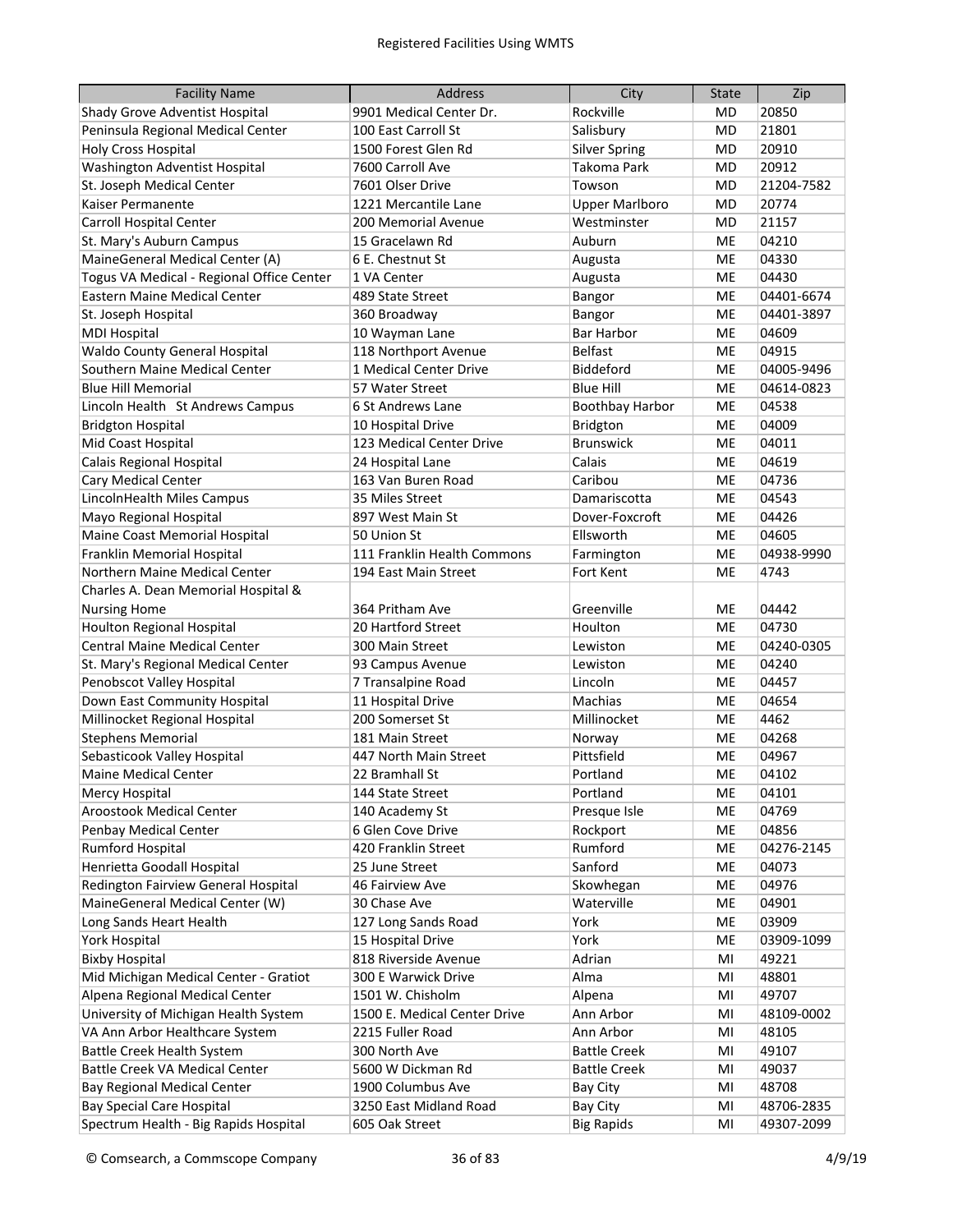| <b>Facility Name</b>                                               | <b>Address</b>                | City                    | <b>State</b> | Zip        |
|--------------------------------------------------------------------|-------------------------------|-------------------------|--------------|------------|
| St Joseph Mercy Brighton                                           | 7575 Grand River Rd           | <b>Brighton</b>         | MI           | 48114      |
| St Marys Southwest Campus Hospital                                 | 2343 64th Street SW           | <b>Byron Center</b>     | MI           | 49315      |
| Mercy Hospital Cadillac                                            | 400 holbart st                | cadillac                | MI           | 49601      |
| <b>Caro Community Hospital</b>                                     | 401 North Hooper Street       | Caro                    | MI           | 48723-1476 |
| Charlevoix Area Hospital                                           | 14700 Lake Shore Dr           | Charlevoix              | MI           | 49720      |
| Hayes Green Beach Hospital                                         | 321 East Harris Street        | Charlotte               | MI           | 48813      |
| Cheboygan Memorial Hospital                                        | 748 South Main Street         | Cheboygan               | MI           | 49721-2299 |
| MidMichigan Medical Center - Clare                                 | 703 N McEwan Street           | Clare                   | MI           | 48670      |
| <b>Clarkston Clinic</b>                                            | 5625 Water Tower Pl           | Clarkson                | MI           | 48346      |
| Henry Ford Macomb Hospital-Clinton                                 |                               |                         |              |            |
| Township                                                           | 15855 19 Mile Road            | Clinton Township        | MI           | 48038      |
| Community Health Center of Branch County                           | 274 East Chicago Street       | Coldwater               | MI           | 49036      |
|                                                                    |                               | Commerce                |              |            |
| Huron Valley-Sinai Hospital                                        | 1 William Carls Drive         | Township                | MI           | 48382-2201 |
| Beaumont Hospital - Dearborn                                       | 18101 Oakwood Boulevard       | Dearborn                | MI           | 48124      |
| Henry Ford Medical Center-Fairlane                                 | 19401 Hubbard Drive           | Dearborn                | MI           | 48126      |
| St John Macomb Hospital                                            | 11800 East 12 Mile Road       | Dearborn                | MI           | 48124      |
| Children's Hospital of Michigan                                    | 3901 Beaubien St              | Detroit                 | MI           | 48201-9985 |
| <b>Detroit Receiving Hospital</b>                                  | 4201 St. Antoine Street       | Detroit                 | MI           | 48201      |
| Harper Hospital                                                    | 3990 John R St                | Detroit                 | MI           | 48201      |
| Henry Ford Hospital                                                | 2799 West Grand Blvd          | Detroit                 | MI           | 48202      |
| John D. Dingell VA Medical Center                                  | 4646 John R St                | Detroit                 | MI           | 48201      |
| Kindred Hospital Detroit                                           | 4777 E. Outer Drive           | Detroit                 | MI           | 48234      |
| Sinai Grace Hospital                                               | 6071 West Outer Drive         | Detroit                 | MI           | 48235      |
| William Clay Ford Center for Athletic                              |                               |                         |              |            |
| Medicine                                                           | 6525 Second Ave               | Detroit                 | MI           | 48202      |
| <b>Borgess Lee Memorial Hospital</b>                               | 420 W High St                 | Dowagiac                | MI           | 49047-1907 |
| Eaton Rapids Medical Center                                        | 1500 S Main St                | <b>Eaton Rapids</b>     | MI           | 48827-0130 |
| <b>Botsford Hospital</b>                                           | 28050 Grand River Avenue      | <b>Farmington Hills</b> | MI           | 48336      |
| Hurley Medical center                                              | 1 Hurley Plaza                | Flint                   | MI           | 48503      |
| McLaren Regional Medical Center                                    | 401 S. Ballenger Hwy          | Flint                   | MI           | 48532      |
| Select Speciality Care Hospital                                    | 401 S Ballenger Hwy           | Flint                   | MI           | 48532      |
|                                                                    |                               |                         |              |            |
| Spectrum Health - Gerber Memorial Campus 212 South Sullivan Avenue |                               | Fremont                 | MI           | 49412      |
| Garden City Hospital                                               | 6245 North Inkster Road       | Garden City             | MI           | 48135-4001 |
| MidMichigan Medical Center - Gladwin                               | 515 Quarter Street            | Gladwin                 | MI           | 48624      |
| Genesys Regional Medical Center                                    | 1 Genesys Pkwy                | <b>Grand Blanc</b>      | MI           | 48439-8066 |
| North Ottawa Community Hospital                                    | 1309 Sheldon Road             | <b>Grand Haven</b>      | MI           | 49417-2488 |
| Spectrum Health Pointe                                             | 15100 Whittaker Way           | <b>Grand Haven</b>      | MI           | 49417      |
| Mercy Health St Marys Campus                                       | 200 Jefferson Avenue SE       | <b>Grand Rapids</b>     | MI           | 49503      |
| Metro Health Hospital                                              | 1919 Boston Street SE         | <b>Grand Rapids</b>     | MI           | 49506-4199 |
| Metro Health Park East                                             | 4055 Cascade Road SE          | <b>Grand Rapids</b>     | MI           | 49546      |
| Spectrum Health - Blodgett Campus                                  | 1840 Wealthy Street Southeast | <b>Grand Rapids</b>     | MI           | 49506-2921 |
| Spectrum Health - Butterworth Campus                               | 100 Michigan Street Northeast | <b>Grand Rapids</b>     | MI           | 49503-2551 |
| Spectrum Health - Lemmen Holton Cancer                             |                               |                         |              |            |
| Pavilion                                                           | 145 Michigan Street NE        | <b>Grand Rapids</b>     | MI           | 49503      |
| Spectrum-Kent Community Hospital                                   | 750 Fuller Ave NE             | <b>Grand Rapids</b>     | MI           | 49503      |
| <b>Mercy Hospital Grayling</b>                                     | 1100 Michigan Ave.            | Grayling                | MI           | 49738      |
|                                                                    |                               |                         |              |            |
| Spectrum Health - United Memorial Hospital 615 South Bower St      |                               | Greenville              | MI           | 48838      |
| Beaumont Health System - Grosse Pointe                             | 468 Cadieux Road              | <b>Grosse Pointe</b>    | MI           | 48230-1592 |
| <b>Cottage Hospital</b>                                            | 159 Kercheval Avenue          | Grosse Pointe           | MI           | 48236-3692 |
| Portage Health                                                     | 500 Campus Drive              | Hancock                 | MI           | 49930-1569 |
| Spectrum Pennock Hospital                                          | 1009 W Green Street           | Hastings                | MI           | 49058      |
| <b>Holland Community Hospital</b>                                  | 602 Michigan Avenue           | Holland                 | MI           | 49423      |
| St Joseph Mercy Health Livingston                                  | 620 Byron Road                | Howell                  | MI           | 48843      |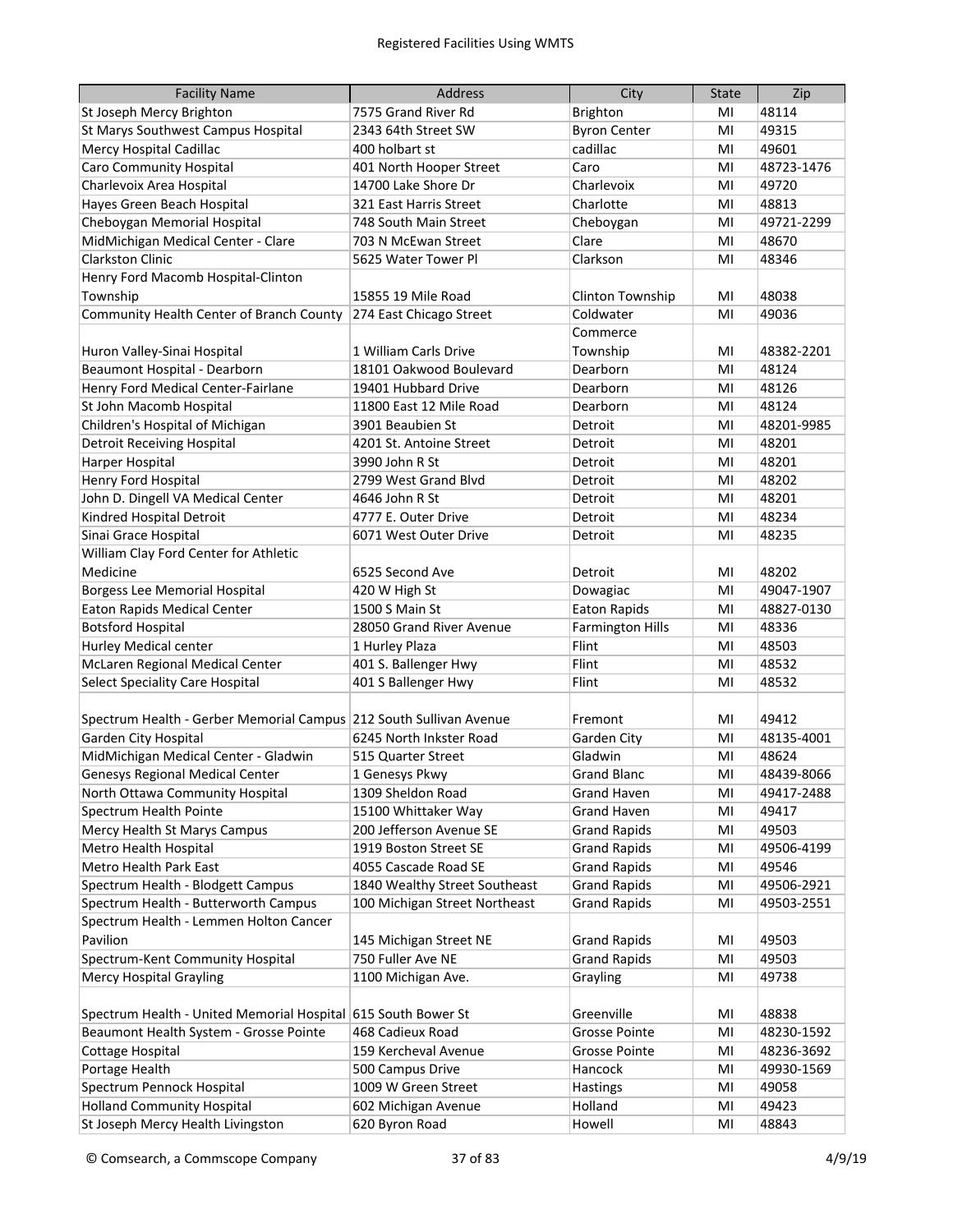| <b>Facility Name</b>                                               | <b>Address</b>                      | City                          | <b>State</b> | Zip            |
|--------------------------------------------------------------------|-------------------------------------|-------------------------------|--------------|----------------|
| Mercy Health Urgent Care Hudsonville                               | 3925 32nd Avenue                    | Hudsonville                   | MI           | 49426          |
| Dickinson County Healthcare System                                 | 1721 South Stephenson Avenue        | Iron Mountain                 | MI           | 49801-3637     |
| Iron Mountain VA Medical Center                                    | 325 East H Street                   | Iron Mountain                 | MI           | 49801          |
| <b>Grand View Hospital</b>                                         | N10561 Grandview Lane               | Ironwood                      | MI           | 49938          |
| <b>Bell Hospital</b>                                               | 901 Lakeshore Dr.                   | Ishpeming                     | MI           | 49849          |
| Carelink of Jackson                                                | 110 North Elm Avenue                | Jackson                       | MI           | 49202          |
| Henry Ford Allegiance Health                                       | 205 N. East Ave                     | Jackson                       | MI           | 49201          |
| Borgess Health and Fitness Center                                  | 3025 Gull Road                      | Kalamazoo                     | MI           | 49048          |
| <b>Borgess Medical Center</b>                                      | 1521 Gull Road                      | Kalamazoo                     | MI           | 49048-1666     |
| <b>Bronson LIRC</b>                                                | 6789 Elm Valley Drive               | Kalamazoo                     | MI           | 49007          |
| Bronson Methodist Hospital                                         | 601 John Street                     | Kalamazoo                     | MI           | 49007          |
| <b>Select Speciality Hospital</b>                                  | 601 John St                         | Kalamazoo                     | MI           | 49007          |
| Kalkaska Memorial Health Center                                    | 419 S Coral Street                  | Kalkaska                      | MI           | 49646          |
| Spectrum Health Kelsey Hospital                                    | 418 Washington Ave                  | Lakeview                      | MI           | 48850          |
| Ingham Regional Medical Center                                     | 401 W Greenlawn Ave                 |                               | MI           | 48910          |
| Sparrow Health System                                              | 1215 E. Michigan Avenue             | Lansing<br>Lansing            | MI           | 48912          |
| <b>Sparrow Professional Building</b>                               | 1200 E Michigan Ave                 |                               | MI           | 48912          |
|                                                                    |                                     | Lansing                       | MI           | 48915          |
| Sparrow-St. Lawrence Campus                                        | 1210 W Saginaw St<br>1375 N Main St | Lansing                       | MI           | 48446          |
| McLaren Lapeer Region                                              |                                     | Lapeer                        |              |                |
| Vibra Hospital of Southeastern Michigan LLC 26400 West Outer Drive |                                     | Lincoln Park                  | MI           | 48146          |
| Henry Ford Medical Center-Livonia                                  | 29200 Schoolcraft Rd                | Livonia                       | MI           | 48150          |
| St. Mary Mercy Hospital                                            | 36475 5 Mile Road                   | Livonia                       | MI           | 48154          |
| Spectrum Health Ludington Hospital                                 | 1 N Atkinson Drive                  |                               | MI           | 49431          |
| <b>West Shore Medical Center</b>                                   | 1465 E. Parkdale Avenue             | Ludington<br>Manistee         |              | 49660-9785     |
|                                                                    |                                     |                               | MI<br>MI     | 49855          |
| DLP Marquette General Hospital                                     | 420 W Magnetic                      | Marquette                     |              |                |
| Oaklawn Hospital                                                   | 200 N Madison Avenue                | Marshall<br>Midland           | MI           | 49068          |
| Mid Michigan Regional Medical Ctr                                  | 4000 Wellness Drive                 |                               | MI           | 48670          |
| ProMedica Monroe Regional Hospital                                 | 718 North Macomb St                 | Monroe                        | MI           | 48162          |
| McLaren - Macomb                                                   | 1000 Harrington Blvd                | <b>Mount Clemens</b>          | MI           | 48043          |
| MidMichigan HealthPark                                             | 4851 Pickard Road<br>215 North Ave  | Mount Pleasant<br>Mt. Clemens | MI           | 48858<br>48043 |
| <b>Select Speciality Hospital</b>                                  |                                     |                               | MI           |                |
| McLaren Central Michigan                                           | 1221 South Drive                    | Mt. Pleasant                  | MI           | 48858          |
| Great Lakes Specialty Care Hospital - SSH                          | 1700 Clinton Street #S-3            | Muskegon                      | MI           | 49442          |
| <b>Hackley Health</b>                                              | 1700 Clinton Street                 | Muskegon                      | MI           | 49442          |
| Mercy General Health Partners                                      | 1500 East Sherman Boulevard         | Muskegon                      | MI           | 49443-1849     |
| Mercy Health Partners Heart Center                                 | 1212 E Sherman Blvd                 | Muskegon                      | MI           | 49444          |
| Spectrum Health Integrated Care Campus                             | 2009 Holton Road                    | Muskegon                      | MI           | 49445          |
| Lakeland Hospital-Niles                                            | 31 North St. Joseph Ave             | <b>Niles</b>                  | MI           | 49120          |
| Providence Park Hospital - Novi Campus                             | 47601 Grand River Avenue            | Novi                          | MI           | 48374          |
| <b>Memorial Health Care Center</b>                                 | 826 W King Street                   | Owosso                        | MI           | 48867-2198     |
| Oxford Clinic                                                      | 385 Lapeer Road                     | Oxford                        | MI           | 48371          |
| Bronson Lakeview Hospital                                          | 408 Hazen St                        | Paw Paw                       | MI           | 49079          |
| Northern Michigan Regional Health System                           | 416 Connable Avenue                 | Petoskev                      | MI           | 49770-2297     |
| <b>Scheurer Hospital Network</b>                                   | 170 N. Caseville Rd                 | Pigeon                        | MI           | 48755          |
| <b>Borgess Pipp Health Center</b>                                  | 411 Naomi St                        | Plainwell                     | MI           | 49080-9911     |
| McLaren Oakland                                                    | 50 N. Perry Street                  | Pontiac                       | MI           | 48342          |
| St. Joseph Oakland                                                 | 44405 Woodward Ave                  | Pontiac                       | MI           | 48341          |
| Port Huron Hospital                                                | 1221 Pine Grove Avenue              | Port Huron                    | MI           | 48060          |
| Spectrum Health - Reed City Campus                                 | 300 N. Patterson Road               | Reed City                     | MI           | 49677-0075     |
| Ascension Providence Rochester Hospital                            | 1101 W. University Dr.              | Rochester                     | MI           | 48307          |
| Mercy Health - Rockford Urgent Care                                | 6050 Northland Drive NE             | Rockford                      | MI           | 49341          |
| William Beaumont Hospital-Royal Oak                                | 3601 W. Thirteen Mile Rd.           | Royal Oak                     | MI           | 48073          |
| Aleda E. Lutz VA Medical Center                                    | 1500 Weiss Street                   | Saginaw                       | MI           | 48602          |
| Covenant Healthcare                                                | 1447 N Harrison St                  | Saginaw                       | MI           | 48602-4785     |
| Covenant Healthcare                                                | 700 Cooper Ave                      | Saginaw                       | MI           | 48457          |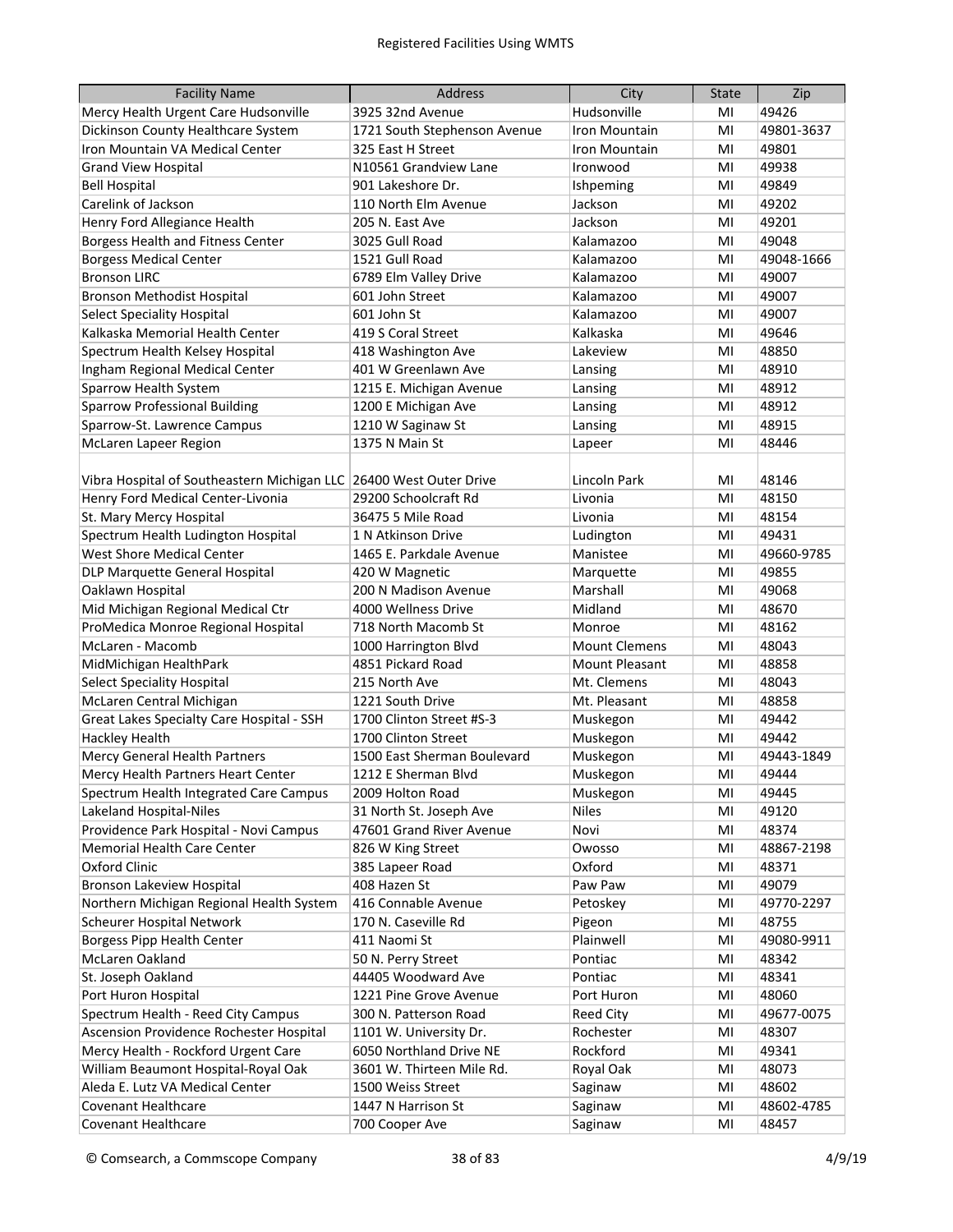| <b>Facility Name</b>                       | Address                     | City                    | <b>State</b> | Zip        |
|--------------------------------------------|-----------------------------|-------------------------|--------------|------------|
| Saint Mary's Hospital                      | 800 South Washington Avenue | Saginaw                 | MI           | 48601-2594 |
| Saint Mary's of Michigan Ambulatory Care   |                             |                         |              |            |
| Center                                     | 4599 Towne Centre Road      | Saginaw                 | MI           | 48604      |
| Lakeland Hospital-St. Joseph               | 1234 Napier Avenue          | Saint Joseph            | MI           | 49085-2112 |
| St. Joseph Mercy Health Saline             | 400 W Russell St            | Saline                  | MI           | 48176      |
| Chippewa County War Memorial Hospital      | 500 Osborn Boulevard        | Sault Ste Marie         | MI           | 49783-4467 |
| Lakeshore Community Hospital               | 72 South State Street       | Shelby                  | MI           | 49455-1299 |
| Providence Hospital                        | 16001 West 9 Mile Road      | Southfield              | MI           | 48075      |
|                                            |                             |                         |              |            |
| Beaumont Health System                     | 21400 E 11 Mile             | <b>St Clair Shores</b>  | MI           | 48081      |
| <b>Clinton Memorial Hospital</b>           | 805 South Oakland Street    | St Johns                | MI           | 48879      |
| Saint Mary's Standish Community Hospital   | 805 West Cedar St           | Standish                | MI           | 48658      |
| Henry Ford Medical Center-Sterling Heights | 3500 15 Mile Road           | <b>Sterling Heights</b> | MI           | 48310      |
| Beaumont Hospital - Taylor                 | 10000 Telegraph Road        | Taylor                  | MI           | 48180      |
| <b>Herrick Medical Center</b>              | 500 E Pottamatamie St       | Tecumseh                | MI           | 49286      |
| <b>Munson Medical Center</b>               | 1105 Sixth Street           | <b>Traverse City</b>    | MI           | 49684-2386 |
| Beaumont Hospital - Trenton                | 5450 Fort Street            | Trenton                 | MI           | 48183      |
| William Beaumont Hospital                  | 44201 Dequindre Road        | Troy                    | MI           | 48085      |
| Henry Ford Bi-County Community Hospital    | 13355 East Ten Mile Road    | Warren                  | MI           | 48089      |
| St John Macomb Hospital                    | 11800 East 12 Mile Road     | Warren                  | MI           | 48093      |
| Henry Ford West Bloomfield Hospital        | 6777 W. Maple Road          | West Bloomfield         | MI           | 48322      |
| West Branch Regional Medical Center        | 2463 S M-30                 | West Branch             | MI           | 48661-1199 |
| Henry Ford Wyandotte Hospital              | 2333 Biddle Ave             | Wyandotte               | MI           | 48192      |
| <b>Metro Health Hospital</b>               | 5900 Byron Center Avenue SW | Wyoming                 | MI           | 49519      |
| St. Joseph Mercy Hospital                  | 5301 McAuley Drive          | Ypsilanti               | MI           | 48197      |
| Spectrum Health - Zeeland Community        |                             |                         |              |            |
| Hospital                                   | 8333 Felch Street           | Zeeland                 | MI           | 49464      |
| Riverwood Healthcare Center                | 200 Bunker Hill Drive       | Aitkin                  | ΜN           | 56431-1697 |
| Albert Lea Medical Center                  | 404 West Fountain Street    | Albert Lea              | ΜN           | 56007-2473 |
| Douglas County Hospital                    | 111 17th Ave E              | Alexandria              | MN           | 56308      |
| <b>Sibley Medical Center</b>               | 601 W Chandler St           | Arlington               | MN           | 55307      |
| <b>Essentia Health Northern Pines</b>      | 5211 Highway 110            | Aurora                  | MN           | 55705      |
| <b>Austin Medical Center</b>               | 1000 First Drive NW         | Austin                  | MN           | 55912-2904 |
| Lakewood Health Center                     | 600 Main Avenue South       | <b>Baudette</b>         | MN           | 56623-2855 |
| Sanford Bemidji Medical Center             | 1300 Anne Street NW         | Bemidji                 | MN           | 56601-9972 |
| <b>Swift County Benson Hospital</b>        | 1815 Wisconsin Avenue       | Benson                  | ΜN           | 56215      |
| <b>Bigfork Valley Hospital</b>             | 258 Pine Tree Drive         | <b>Bigfork</b>          | ΜN           | 56628      |
| <b>United Hospital District</b>            | 515 South Moore Street      | <b>Blue Earth</b>       | MN           | 56013-2158 |
| St. Joseph's Medical Center                | 523 North Third Street      | <b>Brainerd</b>         | MN           | 56401-3098 |
| St. Francis Healthcare Campus              | 2400 St Francis Drive       | Breckenridge            | MN           | 56520-1298 |
| <b>Buffalo Hospital</b>                    | 303 Catlin Street           | <b>Buffalo</b>          | MN           | 55313      |
| <b>Fairview Ridges Hospital</b>            | 201 East Nicollet Boulevard | Burnsville              | MN           | 55337-5799 |
| Sioux Valley Canby Campus                  | 112 St. Olaf Avenue South   | Canby                   | MN           | 56220-1433 |
| Cannon Falls Medical Center                | 1116 Mill Street W          | Cannon Falls            | MN           | 55009      |
| Cook Hospital                              | 10 SE 5th St                | Cook                    | MN           | 55723      |
| Mercy Hospital                             | 4050 Coon Rapids Blvd       | Coon Rapids             | MN           | 55433      |
| Riverview Health                           | 323 South Minnesota Street  | Crookston               | MN           | 56716-1600 |
| Cuyuna Regional Medical Center             | 320 E Main Street           | Crosby                  | MN           | 56441      |
| Johnson Memorial Hospital                  | 1282 Walnut St              | Dawson                  | MN           | 56232      |
| Essentia Health Deer River                 | 115 10th Ave NE             | Deer River              | ΜN           | 56636      |
| Essentia Health - Duluth                   | 502 E. 2nd Street           | Duluth                  | MN           | 55805      |
| Essentia Health - St Marys Medical Center  | 400 East 3rd Street         | Duluth                  | MN           | 55805      |
| St. Luke's Hospital                        | 915 East First Street       | Duluth                  | MN           | 55805      |
| Fairview Southdale Hospital                | 6401 France Avenue South    | Edina                   | MN           | 55435-2199 |
| Ely-Bloomenson Community Hospital          | 328 W Conan St              | Ely                     | MN           | 55731      |
| Mayo Clinic Health System - Fairmont       | 800 Medical Center Drive    | Fairmont                | MN           | 56031      |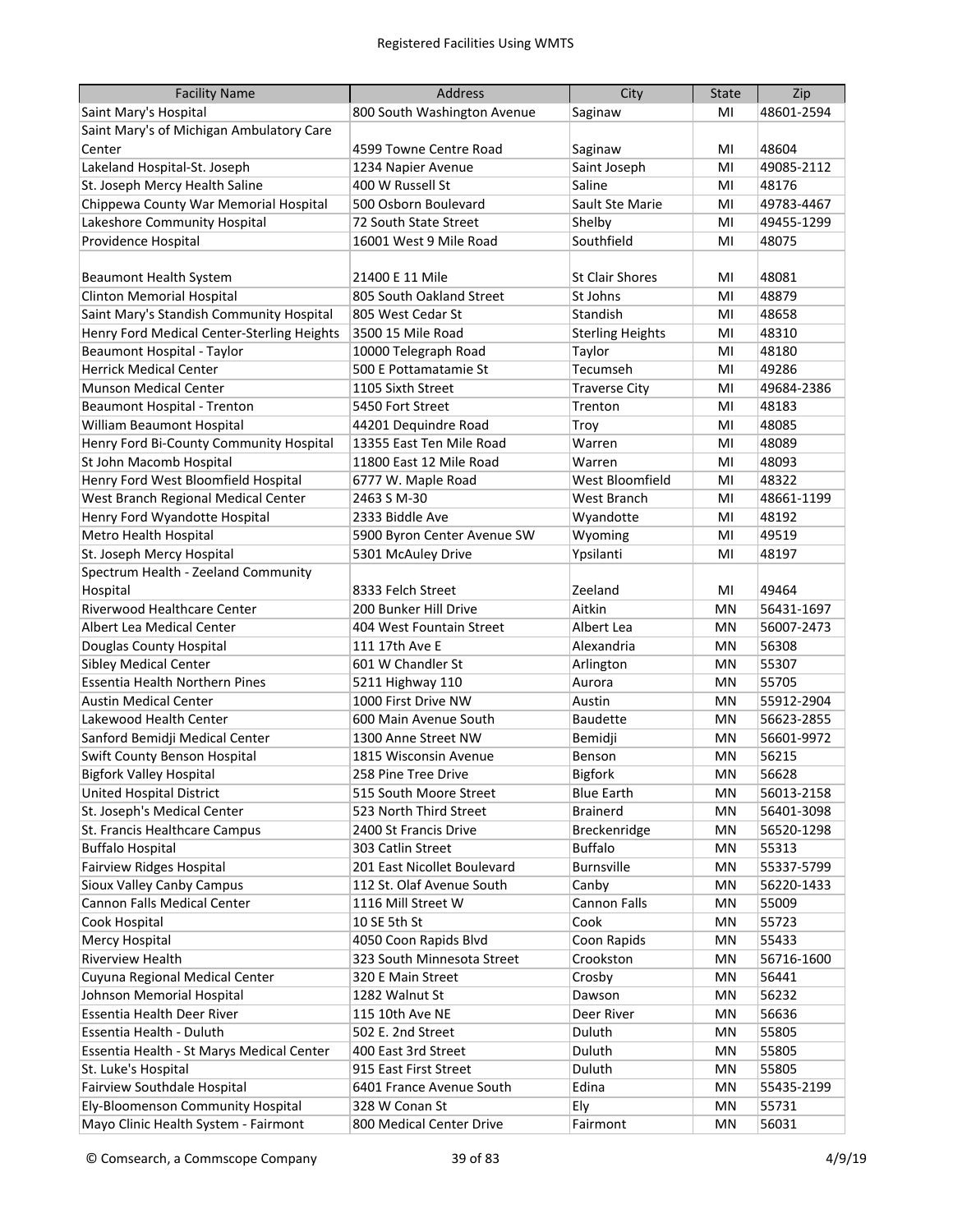| <b>Facility Name</b>                    | <b>Address</b>            | City                       | <b>State</b> | Zip        |
|-----------------------------------------|---------------------------|----------------------------|--------------|------------|
| District One Hospital                   | 200 State Avenue          | Faribault                  | ΜN           | 55021      |
| Lake Region Healthcare                  | 712 S Cascade             | <b>Fergus Falls</b>        | MN           | 56537      |
| Lake Region Healthcare Corp             | 712 South Cascade Street  | <b>Fergus Falls</b>        | MN           | 56537-2900 |
| Unity Hospital                          | 550 Osborne Rd NE         | Fridley                    | ΜN           | 55432      |
| <b>Glencoe Regional Health Services</b> | 1805 Hennepin Ave North   | Glencoe                    | ΜN           | 55336-1499 |
| Glacial Ridge Health System             | 10 4th Ave SE             | Glenwood                   | ΜN           | 56334      |
| Regency Hospital of Minneapolis         | 1300 Hidden Lakes Parkway | Golden Valley              | ΜN           | 55422-4299 |
| Cook County North Shore Hospital        | 515 5th Avenue W          | <b>Grand Marais</b>        | ΜN           | 55604      |
| Grand Itasca Clinics and Hospital       | 1601 Golf Course Rd       | <b>Grand Rapids</b>        | ΜN           | 55744      |
| <b>Granite Falls Hospital</b>           | 345 10th Avenue           | <b>Granite City</b>        | ΜN           | 56241      |
| Kittson County Hospital                 | 1010 South Birch Avenue   | Hallock                    | ΜN           | 56728      |
| Regina Medical Center                   | 1175 Nininger Road        | Hastings                   | MN           | 55033      |
| Fairview Range Regional Health Services | 750 East 34th Street      | Hibbing                    | MN           | 55746      |
| Rainey Lake Medical Center Hospital     | 1400 Highway 71           | <b>International Falls</b> | MN           | 56649      |
| Sanford Jackson Medical Center          | 1430 North Highway        | Jackson                    | MN           | 56143      |
| Lake City Medical Center                | 500 West Grant St         | Lake City                  | MN           | 55041      |
| St. Gabriel's Hospital                  | 815 2nd Street Southeast  | <b>Little Falls</b>        | ΜN           | 56345-3596 |
| CentraCare Health - Long Prairie        | 50 CentraCare Dr          | Long Prairie               | ΜN           | 56347      |
| Sanford Luverne Medical Center          | 1600 North Kriss Avenue   | Luverne                    | ΜN           | 56156      |
| Madelia Community Hospital              | 121 Drew Avenue Southeast | Madelia                    | MN           | 56062-1899 |
| <b>Madison Hospital</b>                 | 900 2nd Ave               | Madison                    | MN           | 56256      |
| Mahnomen Health Center                  | 414 W. Jefferson Ave      | Mahnomen                   | MN           | 56557      |
| Mayo Health - Mankato Campus            | 1025 Marsh St             | Mankato                    | MN           | 56001      |
| Fairview Maple Grove Medical Center     | 14500 99th Ave N          | Maple Grove                | MN           | 55369      |
| Maple Grove Hospital                    | 9875 Hospital Drive       | Maple Grove                | MN           | 55369      |
| HealthEast St. John's Hospital          | 1575 Beam Avenue          | Maplewood                  | MN           | 55109-1169 |
| Avera Marshall Regional Medical Center  | 300 South Bruce Street    | Marshall                   | MN           | 56258-3900 |
| CentraCare Health - Melrose Hospital    | 525 Main Street West      | Melrose                    | MN           | 56352      |
| Abbott Northwestern Hospital            | 800 East 28th St          | Minneapolis                | ΜN           | 55407      |
| Childrens Hospitals and Clinics of MN   | 2525 Chicago Ave S.       | Minneapolis                | ΜN           | 55404      |
| Hennepin County Medical Center          | 701 Park Avenue S         | Minneapolis                | MN           | 55415      |
| Minneapolis VA Health Care System       | One Veterans Drive        | Minneapolis                | ΜN           | 55417      |
| University of Minnesota Medical Center  | 2450 Riverside Avenue     | Minneapolis                | MN           | 55454-1400 |
| University of Minnesota Medical Center- |                           |                            |              |            |
| Fairview                                | 425 East River Road       | Minneapolis                | MN           | 55455      |
| Chippewa County Momtevideo Hospital &   |                           |                            |              |            |
| Clinic                                  | 824 N. 11th St            | Montevideo                 | ΜN           | 56265      |
| CentraCare Health - Monticello          | 1013 Hart Boulevard       | Monticello                 | MN           | 55362      |
| Mercy Hospital                          | 710 S Kenwood Ave         | Moose Lake                 | MN           | 55767      |
| <b>Stevens Community Medical Center</b> | 4601 Weston Woods Way     | Morris                     | MN           | 56267      |
| Mayo Clinic Health System-New Prague    | 301 2nd Avenue NE         | New Prague                 | ΜN           | 56071-1799 |
| New Ulm Medical Center                  | 1324 Fifth St. North      | New Ulm                    | ΜN           | 56073      |
| Northfield City Hospital                | 2000 North Avwe           | Northfield                 | ΜN           | 55057      |
| Ortonville Health System                | 450 Eastvold Avenue       | Ortonville                 | ΜN           | 56278      |
| Owatonna Hospital                       | 2250 NW 26th St           | Owatonna                   | ΜN           | 55060      |
| St. Joseph's Area Health Service        | 600 Pleasant Ave. So      | Park Rapids                | Mn           | 56470      |
| CentraCare Health - Paynesville         | 200 West First Street     | Paynesville                | ΜN           | 56362      |
| Perham Memorial Medical Center          | 1000 Coney Street West    | Perham                     | ΜN           | 56573      |
| <b>Fairview Northland Hospital</b>      | 911 Northland Drive       | Princeton                  | ΜN           | 55371      |
| Red Lake Hospital                       | 1 Hospital Road           | Red Lake                   | MN           | 56671      |
| Red Lake Hospital                       | 24760 Hospital Drive      | Red Lake                   | ΜN           | 56671      |
| Mayo Clinic Health System - Red Wing    | 701 Hewitt Boulevard      | Red Wing                   | ΜN           | 55066      |
| DHHS - IHS Redlake Hospital             | Highway 1                 | Redlake                    | ΜN           | 56671      |
| Redwood Area Hospital                   | 100 Fallwood Road         | Redwood Falls              | ΜN           | 56283      |
| North Memorial Medical Center           | 3300 N. Oakdale Ave       | Robbinsdale                | MN           | 55422      |
| <b>Federal Medical Center</b>           | 2110 East Center Street   | Rochester                  | MN           | 55904      |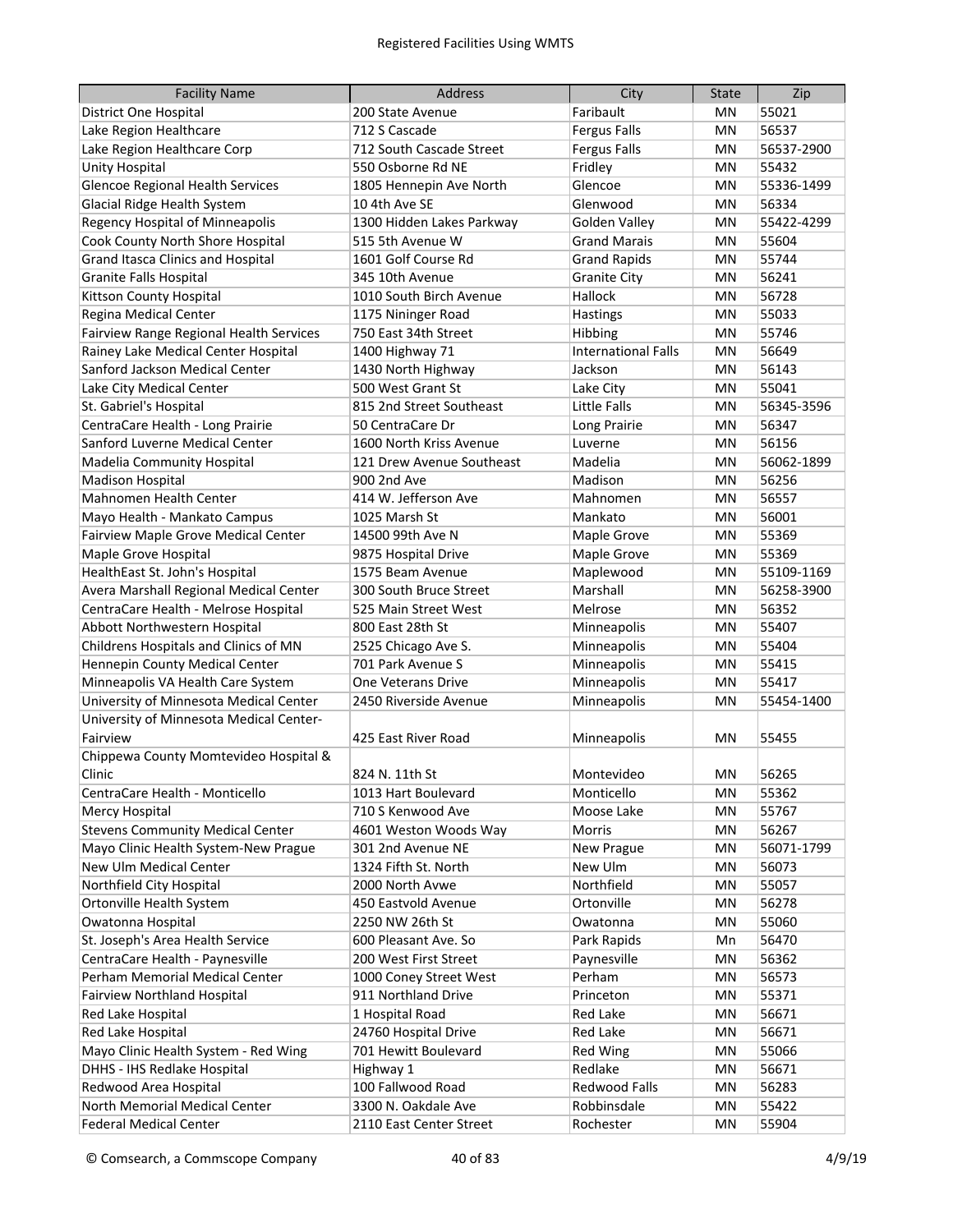| <b>Facility Name</b>                        | <b>Address</b>             | City                     | <b>State</b>   | Zip        |
|---------------------------------------------|----------------------------|--------------------------|----------------|------------|
| Mayo Clinic - Saint Mary's Hospital         | 200 First St. S.W          | Rochester                | MN             | 55905      |
| <b>Olmsted Medical Center</b>               | 1650 4th Street NE         | Rochester                | ΜN             | 55904      |
| St. Mary's Hospital                         | 200 SW First Street        | Rochester                | ΜN             | 55905      |
| Lifecare Medical Center                     | 715 Delmore Drive          | Roseau                   | ΜN             | 56751      |
| St. Cloud Hospital                          | 1406 6th Avenue North      | Saint Cloud              | ΜN             | 56303      |
| St. Cloud VA Medical Center                 | 4801 Veterans Drive        | Saint Cloud              | ΜN             | 56303      |
| Mayo Clinic Health System-St. James         | 1207 Sixth Avenue South    | Saint James              | ΜN             | 56081-2415 |
| Park Nicollet Womens Center - St Louis Park | 6500 Excelsior Boulevard   | Saint Louis Park         | ΜN             | 55426-4702 |
| HealthEast Bethesda Hospital                | 559 Capitol Boulevard      | Saint Paul               | ΜN             | 55103-2101 |
| HealthEast St. Joseph's Hospital            | 69 West Exchange Street    | Saint Paul               | ΜN             | 55102-1053 |
| <b>Regions Hospital</b>                     | 640 Jackson Street         | Saint Paul               | ΜN             | 55101-2595 |
| Pine Medical Center                         | 109 Court Avenue South     | Sandstone                | ΜN             | 55072-5120 |
| Centracare Health - Sauk Centre Campus      | 425 Elm Street N           | Sauk Centre              | ΜN             | 56378      |
| St. Francis Regional Medical Center         | 1455 St. Francis Ave       | Shakopee                 | ΜN             | 55379      |
| Murray County Hospital                      | 2042 Juniper Avenue        | Slayton                  | ΜN             | 56172      |
| Sleepy Eye Medical Center                   | 400 4th Avenue Northwest   | Sleepy Eye               | ΜN             | 56085-1109 |
| Childrens Hospitals and Clinics of MN       | 345 N. Smith Ave           | St. Paul                 | ΜN             | 55102      |
| <b>United Hospital</b>                      | 333 North Smith Ave        | St. Paul                 | ΜN             | 55102      |
| Lakeview Memorial Hospital                  | 927 Churchill St West      | Stillwater               | MN             | 55082      |
| Sanford Thief River Falls Medical Center    | 120 Labree Avenue S        | <b>Thief River Falls</b> | MN             | 56701      |
| Sanford Tracy Medical Center                | 249 5th Street E           | Tracy                    | MN             | 56175      |
| Tyler Healthcare Center                     | 240 Willow St              | Tyler                    | MN             | 56178      |
| Essentia Health - Virginia                  | 901 9th Street North       | Virginia                 | MN             | 55792      |
| Virginia Regional Medical Center            | 901 9th Street             | Virginia                 | MN             | 55792-2398 |
| St Elizabeths Medical Center                | 1200 Grant Boulevard W     | Wabasha                  | MN             | 55981      |
| <b>Ridgeview Medical Center</b>             | 500 South Maple Street     | Waconia                  | MN             | 55387-1791 |
| <b>Tri-County Hospital</b>                  | 415 Jefferson Street North | Wadena                   | MN             | 56482-1297 |
| North Valley Health System                  | 109 South Minnesota Street | Warren                   | ΜN             | 56762      |
| Mayo Clinic Health System-Waseca            | 501 North State Street     | Waseca                   | ΜN             | 56093      |
| Sanford Westbrook Health Center             | 920 Bell Avenue            | Westbrook                | ΜN             | 56183      |
| Rice Memorial Hospital                      | 301 Becker Ave. SW         | Willmar                  | ΜN             | 56201      |
| <b>Windom Medical Center</b>                | 2150 Hospital Drive        | Windom                   | ΜN             | 56101      |
| <b>Community Memorial Hospital</b>          | 855 Mankato Ave            | Winona                   | ΜN             | 55987      |
| <b>Woodwinds Health Campus</b>              | 1925 Woodwinds Drive       | Woodbury                 | ΜN             | 55125      |
| Sanford Worthington Medical Center          | 1018 6th Ave               | Worthington              | ΜN             | 56187      |
| Fairview Lakes Regional Medical Center      | 5200 Fairview Boulevard    | Wyoming                  | ΜN             | 55092-8013 |
| Northwest Medical Center                    | 705 N. College St          | Albany                   | M <sub>O</sub> | 64402      |
| Mercy Hospital-Aurora                       | 500 Porter Ave             | Aurora                   | MO             | 65605-2399 |
| <b>Belton Regional Medical Center</b>       | 17065 South Hwy 71         | Belton                   | <b>MO</b>      | 64012      |
| Harrison County Community Hospital          | 2600 Miller St             | Bethany                  | MO             | 64424      |
| <b>Citizens Memorial Hospital</b>           | 1500 N Oakland Avenue      | Bolivar                  | MO             | 65613      |
| Parkland Health Center                      | 7245 Raider Road           | <b>Bonne Terre</b>       | MO             | 63628      |
| Cox Medical Center Branson                  | 525 North Business 65      | Branson                  | MO             | 65616      |
| Mercy Heart Institute-Branson               | 1940 Highway 165           | Branson                  | MO             | 65616      |
| DePaul Health Center                        | 12301 DePaul Drive         | Bridgeton                | MO             | 63044-2588 |
| Pershing Memorial Hospital                  | 130 East Lockling Avenue   | Brookfield               | MO             | 64628-0130 |
| <b>Bates County Memorial Hospital</b>       | 615 West Nursery Street    | <b>Butler</b>            | МO             | 64730-0370 |
| Cameron Regional Medical Center             | 1600 E Evergreen           | Cameron                  | MO             | 64429      |
| St. Francis Medical Center                  | 211 St. Francis Drive      | Cape Girardeau           | MO             | 63703      |
| McCune-Brooks Hospital                      | 627 West Centennial Avenue | Carthage                 | MO             | 64836-0677 |
| St. John's Hospital                         | 94 Main Street             | Cassville                | MO             | 65625      |
| St. Luke's Hospital                         | 232 South Woods Mill Road  | Chesterfield             | MO             | 63017      |
| <b>Hedrick Medical Center</b>               | 2799 N Washington Street   | Chillicothe              | MO             | 64601      |
| <b>Golden Valley Memorial Hospital</b>      | 1600 N. 2nd Street         | Clinton                  | MO             | 64735-1197 |
| <b>Boone Hospital Center</b>                | 1600 East Broadway         | Columbia                 | <b>MO</b>      | 65201-5897 |
| Columbia Regional Hospital                  | 404 N Keene St             | Columbia                 | MO             | 65201      |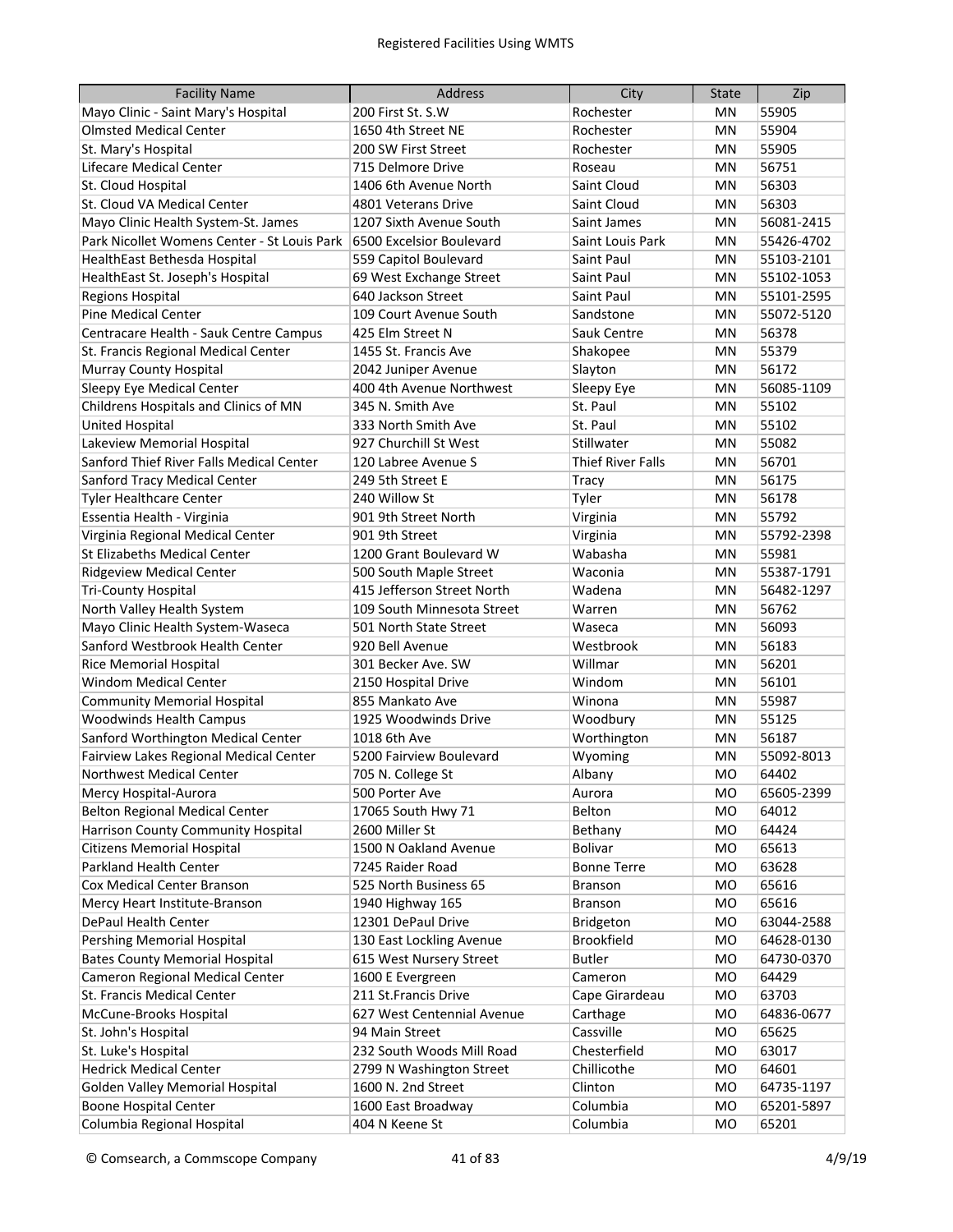| <b>Facility Name</b>                                             | Address                     | City                 | <b>State</b> | Zip        |
|------------------------------------------------------------------|-----------------------------|----------------------|--------------|------------|
|                                                                  |                             |                      |              |            |
| Harry S. Truman Memorial Veterans Hospital 800 Hospital Drive    |                             | Columbia             | MО           | 65201-5297 |
| <b>Missouri Heart Center</b>                                     | 1605 E. Broadway            | Columbia             | <b>MO</b>    | 65201      |
| University of Missouri Hospital and Clinics                      | One Hospital Drive          | Columbia             | MO           | 65212-0001 |
| <b>Community Hospital-Fairfax</b>                                | 26136 Hwy 59                | Fairfax              | <b>MO</b>    | 64446      |
| Parkland Health Center                                           | 1101 West Liberty Street    | Farmington           | MO           | 63640-1997 |
| St. Clare Health Center                                          | 1015 Bowles Avenue          | Fenton               | MO           | 63026      |
| Mercy Hospital - Jefferson                                       | 1400 US Highway 61 South    | Festus               | <b>MO</b>    | 63028      |
| Hannibal Regional Hospital                                       | 6000 Hospital Drive         | Hannibal             | <b>MO</b>    | 63401      |
| Cass Regional Medical Center                                     | 2800 East Rock Haven Road   | Harrisonville        | <b>MO</b>    | 64701-2099 |
| Hermann Area District Hospital                                   | 509 West 18th St.           | Hermann              | <b>MO</b>    | 65041      |
| <b>Centerpoint Medical Center</b>                                | 19600 East 39th Street      | Independence         | <b>MO</b>    | 64057      |
| Capital Region Medical Center                                    | 1125 Madison Street         | Jefferson City       | MO           | 65101-1128 |
| Capital Region Medical Center Secondary                          |                             |                      |              |            |
| Location                                                         | 1432 Southwest Blvd         | Jefferson City       | <b>MO</b>    | 65101-1128 |
|                                                                  |                             |                      |              |            |
| SSM Health St. Mary's Hospital Jefferson City 2505 Mission Drive |                             | Jefferson City       | <b>MO</b>    | 65109      |
| Freeman Hospital West                                            | 1102 W. 32nd St.            | Joplin               | <b>MO</b>    | 64804      |
| Mercy Hospital Joplin                                            | 2817 St. John's Blvd        | Joplin               | <b>MO</b>    | 64804      |
| Children's Mercy Hospital and Clinics                            | 2401 Gilham Rd              | Kansas City          | <b>MO</b>    | 64108      |
| Kindred Hospital Kansas City                                     | 8701 Troost Ave             | Kansas City          | <b>MO</b>    | 64131      |
| Saint Luke's Hospital                                            | 4401 Wornall Road           | Kansas City          | <b>MO</b>    | 64111      |
| Saint Luke's North Hospital-Barry Road                           | 5830 NW Barry Road          | Kansas City          | <b>MO</b>    | 64154      |
| St Joseph Medical Center                                         | 1000 Carondelet Drive       |                      | <b>MO</b>    | 64114      |
|                                                                  |                             | Kansas City          |              |            |
| St Joseph Medical Center                                         | 1000 Carondelet Drive       | Kansas City          | <b>MO</b>    | 64114      |
| Truman Medical Center-Hospital Hill                              | 2301 Holmes Street          | Kansas City          | <b>MO</b>    | 64108-2677 |
| Northeast Regional Medical Center                                | 315 S Osteopathy            | Kirksville           | <b>MO</b>    | 63501-8599 |
| St. Joseph Hospital Kirkwood                                     | 525 Couch Ave               | Kirkwood             | MO           | 63122      |
| St. Joseph Hospital West                                         | 100 Medical Plaza           | Lake Saint Louis     | <b>MO</b>    | 63367      |
| Mercy Cardiac Rehab Lebanon                                      | 331 Hospital Drive          | Lebanon              | MO           | 65536      |
| Lee's Summit Hospital                                            | 2100 SE Blue Parkway        | Lee's Summit         | M0           | 64063      |
|                                                                  | 100 Northeast Saint Lukes   |                      |              |            |
| St Luke's Health System - East                                   | Boulevard                   | Lees Summit          | MO           | 64086      |
| Truman Medical Center-Lakewood                                   | 7900 Lee's Summit Road      | Lees Summit          | M0           | 64139      |
| Lafayette Regional Health Center                                 | 1500 State St.              | Lexington            | MO           | 64067      |
| Liberty Hospital                                                 | 2525 Glenn Hendren Drive    | Liberty              | мo           | 64069      |
| Pike County Memorial Hospital                                    | 2305 Georgia Street         | Louisiana            | <b>MO</b>    | 63353-0020 |
| Samaritan Hospital                                               | 1205 N. Missouri Street     | Macon                | MO           | 63552      |
| Fitzgibbon Memorial Hospital                                     | 2305 S. HWY 65              | Marshall             | MO           | 65340      |
| St. Francis Hospital and Health Services                         | 2016 South Main Street      | Maryville            | MO           | 64468      |
| <b>Audrain Medical Center</b>                                    | 620 East Monroe             | Mexico               | MO           | 65265      |
| SSM Health St. Mary's Hospital Audrain                           | 620 East Monroe Street      | Mexico               | MO           | 65265      |
| Sullivan County Mem. Hospital                                    | 630 W. 3rd. St              | Milan                | MO           | 63556      |
| Cox Monett Hospital                                              | 801 N. Lincoln Ave          | Monett               | MO           | 65708      |
| St. John's St. Francis Hospital                                  | 100 West US Highway 60      | <b>Mountain View</b> | MO           | 65548      |
| Freeman Neosho Hospital                                          | 113 W Hickory St            | Neosho               | MO           | 64850      |
| Nevada Regional Medical Center                                   | 800 S Ash                   | Nevada               | MO           | 64772      |
| Mercy Cardiac Rehab                                              | 940 W Mount Vernon St       | Nixa                 | MO           | 65714      |
| North Kansas City Hospital                                       | 2800 Clay Edwards Drive     | North Kansas City    | MO           | 64116-3281 |
| Progress West Health Care                                        | 2 Progress Point Parkway    | O'Fallon             | MO           | 63368      |
| Lake Regional Health System                                      | 54 Hospital Drive           | Osage Beach          | MO           | 65065-9699 |
| Mercy Orthopedic Hospital                                        | 3050 E Riverbluff Boulevard | Ozark                | MO           | 65721      |
| Perry County Memorial Hospital                                   | 434 N. West Street          | Perryville           | MO           | 63775      |
| <b>Black River Medical Center</b>                                | 217 Physicians Park Drive   | Poplar Bluff         | MO           | 63901      |
| John J. Pershing VA Medical Center                               | 1500 N. Westwood Blvd.      | Poplar Bluff         | MO           | 63901      |
| Poplar Bluff Regional Medical Center                             | 2620 North Westwood Blvd    | Poplar Bluff         | MO           | 63901      |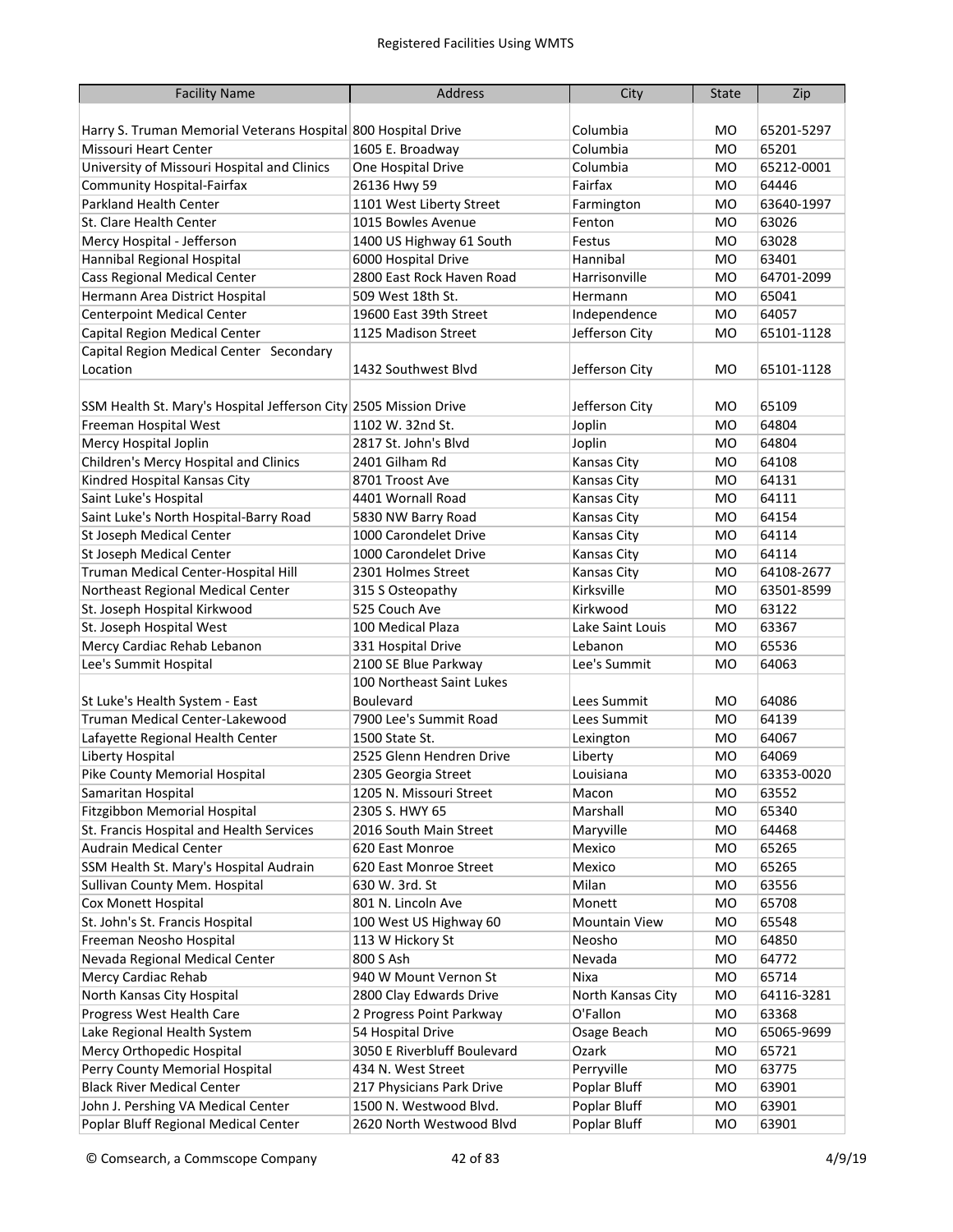| <b>Facility Name</b>                      | <b>Address</b>                   | City                 | <b>State</b> | Zip        |
|-------------------------------------------|----------------------------------|----------------------|--------------|------------|
| Barnes Jewish West County Hospital        | 12634 Olive Boulevard            | Saint Louis          | MO           | 63141-6354 |
| Christian Hospital                        | 11133 Dunn Road                  | Saint Louis          | MO           | 63136-6192 |
| Des Peres Hospital                        | 2345 Dougherty Ferry Road        | Saint Louis          | MO           | 63122-3313 |
| Saint Louis University Hospital           | 3635 Vista Ave at Grand Blvd     | Saint Louis          | мo           | 63110-0250 |
| St. Alexius Hospital                      | 3933 South Broadway              | Saint Louis          | мo           | 63118-9984 |
| Barnes Jewish St. Peters Hospital         | 10 Hospital Drive                | <b>Saint Peters</b>  | мo           | 63376-1659 |
| <b>Bothwell Memorial Hospital</b>         | 601 East 14th St                 | Sedalia              | <b>MO</b>    | 65301      |
| Missouri Delta Medical Center             | 1008 N Main St                   | Sikeston             | мo           | 63801      |
| Saint Luke's Northland Smithville         | 601 South highway 169            | Smithville           | <b>MO</b>    | 64089      |
| <b>Cox North Medical Center</b>           | 1423 N Jefferson Ave             | Springfield          | <b>MO</b>    | 65802-1918 |
| Cox South Medical Center                  | 3801 S National Ave              | Springfield          | <b>MO</b>    | 65807      |
| Mercy Hospital-Springfield                | 1235 E Cherokee Street           | Springfield          | <b>MO</b>    | 65804      |
| Mercy Northwest Health Services           | 2120 W Kearney St                | Springfield          | <b>MO</b>    | 65803      |
| Mercy Urgent Care Center                  | 3045 S National                  | Springfield          | MО           | 65807      |
| Select Specialty Hospital - St Charles    | 300 First Capital Drive          | <b>St Charles</b>    | MO           | 63301      |
| Barnes Jewish Hospital - North            | 4921 Parkview Place              | St Louis             | MО           | 63105      |
| Kindred Hospital St. Anthony's            | Hyland Bldg B 3rd Floor          | St Louis             | МO           | 63128      |
| Kindred Hospital St. Louis                | 4930 Lindell Boulevard           | St Louis             | мo           | 63108      |
| Kindred Hospital St. Louis at Mercy       | 615 S New Ballas Road            | <b>St Louis</b>      | <b>MO</b>    | 63141      |
| St. Joseph Health Center                  | 300 First Capital Drive          | St. Charles          | <b>MO</b>    | 63301      |
| Mosaic Life Care                          | 5325 Faraon Street               | St. Joseph           | <b>MO</b>    | 64506      |
| Barnes Jewish Hospital - South            | 1 Barnes-Jewish Hospital Plaza   | St. Louis            | <b>MO</b>    | 63110-1094 |
| Mercy Hospital St. Louis                  | 615 South New Ballas Road        | St. Louis            | <b>MO</b>    | 63141      |
| Missouri Baptist Medical Center           | 3015 North Ballas Road           | St. Louis            | <b>MO</b>    | 63131-2374 |
| Physicians Regional Medical Center        | 6420 Clayton Road                | St. Louis            | <b>MO</b>    | 63117      |
| St. Anthony's Medical Center              | 10010 Kennerly Rd                | St. Louis            | <b>MO</b>    | 63128      |
| St. Louis Children's Hospital             | 1 Childrens Place                | St. Louis            | <b>MO</b>    | 63110      |
| St. Louis VA Medical Center               | 915 N Grand Blvd                 | St. Louis            | <b>MO</b>    | 63106      |
| St. Louis VA Medical Center-Jefferson     |                                  |                      |              |            |
| <b>Barracks Division</b>                  | 1 Jefferson Barracks Drive       | St. Louis            | MО           | 63125      |
| Mercy Heart Institute                     | 608 Old Route 66                 | St. Robert           | MO           | 65584      |
| Ste Genevieve County Mem Hosp             | 800 Ste Genevieve Dr             | <b>Ste Genevieve</b> | мo           | 63670      |
| Missouri Baptist Hospital of Sullivan     | 751 Sappington Bridge Road       | Sullivan             | MO           | 63080-2354 |
| St Lukes Wright Memorial Hospital         | 191 Iowa Boulevard               | Trenton              | мo           | 64683      |
| Mercy Hospital Lincoln                    | 1000 E Cherry St                 | Troy                 | MO           | 63379      |
| Mercy Hospital-Washington                 | 901 East Fifth Street            | Washington           | мo           | 63090      |
| <b>Ozarks Medical Center</b>              | 1100 N Kentucky Ave              | <b>West Plains</b>   | <b>MO</b>    | 65775-2029 |
| <b>Gilmore Memorial Hospital</b>          | 1105 Earl Frye Boulevard         | Amory                | MS           | 38821-0459 |
| Hancock Medical Center                    | 149 Drinkwater Blvd              | Bay St. Louis        | MS           | 39521      |
| <b>Gulf Coast Medical Center</b>          | 180-A Debuys Road                | Biloxi               | MS           | 39531-4405 |
| Merit Health Biloxi                       | 150 Reynoir Street               | Biloxi               | MS           | 39530      |
|                                           | 400 Veterans Avenue, Bldg 1, 3rd |                      |              |            |
| VA Gulf Coast Veterans Health Care System | Floor                            | <b>Biloxi</b>        | MS           | 39531      |
| <b>Baptist Memorial Hospital</b>          | 100 Hospital Street              | Booneville           | MS           | 38829-3359 |
| Rankin Medical Center                     | 350 Crossgates Boulevard         | Brandon              | <b>MS</b>    | 39042-2698 |
| King's Daughters Medical Center           | 427 Highway 51 North             | Brookhaven           | <b>MS</b>    | 39601-2600 |
| Calhoun Health Services - Senior Care     | 140 Burke Calhoun City Road      | Calhoun City         | <b>MS</b>    | 38916      |
| Baptist Medical Center - Leake            | 310 Ellis Street                 | Carthage             | <b>MS</b>    | 39051      |
| Northwest Mississippi Regional Medical    |                                  |                      |              |            |
| Center                                    | 1970 Hospital Drive              | Clarksdale           | MS           | 38614      |
| <b>Bolivar Medical Center</b>             | 901 Sunflower Road               | Cleveland            | MS           | 38732-9722 |
| <b>Covington County Hospital</b>          | 701 South Holly Avenue           | Collins              | MS           | 39428-3899 |
| Baptist Memorial Hospital Golden Triangle | 2520 5th Street North            | Columbus             | MS           | 39701      |
| North Mississippi Medical Center - Eupora | 70 Medical Plaza                 | Eupora               | MS           | 39744      |
| River Oaks Hospital                       | 1030 River Oaks Drive            | Flowood              | MS           | 39232      |
| Delta Regional Medical Center             | 1400 E Union Street              | Greenville           | MS           | 38703      |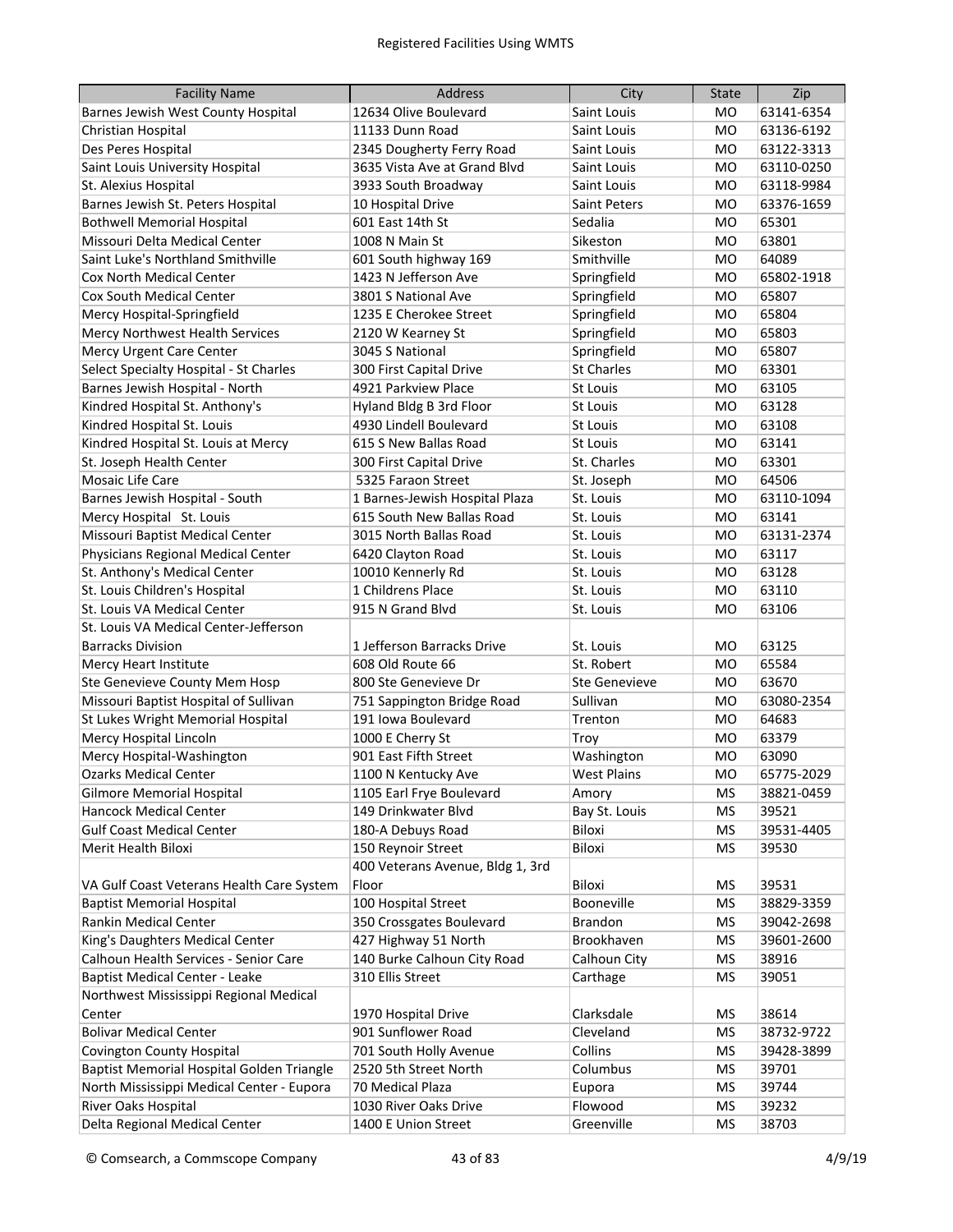| <b>Facility Name</b>                          | <b>Address</b>                | City               | <b>State</b> | Zip        |
|-----------------------------------------------|-------------------------------|--------------------|--------------|------------|
| King's Daughters Hospital                     | PO Box 1857                   | Greenville         | MS           | 38701-3614 |
| Greenwood Leflore Hospital                    | 1401 River Road               | Greenwood          | <b>MS</b>    | 38930      |
| Grenada Lakes Medical Center                  | 960 Avent Dr                  | Grenada            | <b>MS</b>    | 38901      |
| University of Mississippi Medical Center -    |                               |                    |              |            |
| Grenada                                       | 960 J K Avent Drive           | Grenada            | ΜS           | 38901      |
| Garden Park Hospital                          | 15200 Community Road          | Gulfport           | <b>MS</b>    | 39503-3085 |
| Memorial Hospital at Gulfport                 | 4500 13th Street              | Gulfport           | <b>MS</b>    | 39501-2569 |
| <b>Forrest General Hospital</b>               | 6051 U S Highway 49           | Hattiesburg        | <b>MS</b>    | 39401-7243 |
| Regency Hospital of Hattiesburg               | 6051 US Hwy 49 South          | Hattiesburg        | <b>MS</b>    | 39459      |
| <b>Wesley Medical Center</b>                  | 5001 Hardy Street             | Hattiesburg        | <b>MS</b>    | 39402-1366 |
| <b>Trace Regional Hospital</b>                | Highway 8 East                | Houston            | <b>MS</b>    | 38851-9396 |
| G.V. (Sonny) Montgomery VA Medical            |                               |                    |              |            |
| Center                                        | 1500 E. Woodrow Wilson Drive  | Jackson            | ΜS           | 39216      |
| Mississippi Baptist Health Systems            | 1225 North State St           | Jackson            | <b>MS</b>    | 39202      |
| Mississippi Baptist Medical Center            | 1225 N. State St              | Jackson            | MS           | 39202      |
| Regency Hospital of Jackson                   | 969 Lakeland Drive            | Jackson            | MS           | 39216      |
| St. Dominic-Jackson Memorial Hospital         | 969 Lakeland Drive            | Jackson            | <b>MS</b>    | 39216-4699 |
| University of Mississippi Medical Center      | 2500 North State St           | Jackson            | <b>MS</b>    | 39216      |
| Montfort Jones Memorial Hospital              | 220 Hwy 12 W                  | Kosciusko          | <b>MS</b>    | 39090      |
| South Central Regional Medical Center         | 1220 Jefferson Street         | Laurel             | <b>MS</b>    | 39440      |
| George Regional Health System                 | 859 Winter Street             | Lucedale           | <b>MS</b>    | 39452      |
| Magee General Hospital                        | 300 Third Ave SE              | Magee              | <b>MS</b>    | 39111      |
| franklin county memorial hospital             | 40 union church rd            | meadville          | <b>MS</b>    | 39653      |
| Anderson Regional Medical Center              | 2124 14th Street              | Meridian           | <b>MS</b>    | 39301-4093 |
| <b>Rush Foundation Hospital</b>               | 1314-19th Ave                 | Meridian           | <b>MS</b>    | 39301      |
| Natchez Community Hospital                    | 129 Jefferson Davis Boulevard | Natchez            | <b>MS</b>    | 39120      |
| <b>Baptist Memorial Hospital Union County</b> | 200 Hwy 30 West               | New Albany         | <b>MS</b>    | 38652      |
| <b>Ocean Springs Hospital</b>                 | 3109 Bienville Boulevard      | Ocean Springs      | MS           | 39564-4361 |
| Baptist memorial Hospital-North Mississippi   | 2301 S Lamar Blvd             | Oxford             | <b>MS</b>    | 38655      |
| <b>Singing River Hospital</b>                 | 2809 Denny Avenue             | Pascagoula         | MS           | 39581-5301 |
| Neshoba County General Hospital               | 1001 Holland Avenue           | Philadelphia       | MS           | 39350      |
| Crosby Memorial Hospital                      | 801 Goodyear Boulevard        | Picayune           | MS           | 39466-3221 |
| NMMC-Pontotoc                                 | 176 S. Main St.               | Pontotoc           | MS           | 38863      |
| <b>Baptist Memorial Hospital Desoto</b>       | 7601 Southcrest Parkway       | Southaven          | MS           | 38671-4742 |
| North Mississippi Medical Center              | 830 South Gloster Street      | Tupelo             | MS           | 38801      |
| <b>Walthall County General Hospital</b>       | 100 Hospital Drive            | Tylertown          | <b>MS</b>    | 39667-2099 |
| Wayne General Hospital                        | 950 Matthew Drive             | Waynesboro         | <b>MS</b>    | 39367      |
| North Mississippi Medical Center - West       |                               |                    |              |            |
| Point                                         | 835 Medical Center Dr         | West Point         | MS           | 39773      |
| <b>Stone County Hospital</b>                  | 1434 Central Ave. E.          | Wiggins            | MS           | 39577      |
| Tyler Holmes Memorial Hospital                | 409 Tyler Holmes Drive        | Winona             | <b>MS</b>    | 38967-1599 |
| King's Daughters Hospital                     | 823 Grand Avenue              | Yazoo City         | MS           | 39194-3233 |
| Community Hospital of Anaconda                | 401 West Pennsylvania Street  | Anaconda           | MT           | 59711      |
| <b>Billings Clinic</b>                        | 2800 10th Avenue North        | <b>Billings</b>    | MT           | 59101-0799 |
| St. Vincent Healthcare                        | 1233 N 30th St                | <b>Billings</b>    | MT           | 59101      |
| <b>Stillwater Billings Clinic</b>             | 2800 10th Ave N               | <b>Billings</b>    | MT           | 59101      |
| <b>Bozeman Deaconess Hospital</b>             | 915 Highland Boulevard        | Bozeman            | МT           | 59715      |
| St James Healthcare                           | 400 South Clark Street        | <b>Butte</b>       | MT           | 59701      |
| Liberty County Hospital                       | 315 W. Madison Ave            | Chester            | MT           | 59522      |
| Roosevelt Medical Center                      | 818 2nd Ave E                 | Culbertson         | MT           | 59218      |
| Frances Mahon Deaconess Hospital              | 621 3rd St S                  | Glasgow            | MT           | 59230      |
| <b>Glendive Medical Center</b>                | 202 Prospect Drive            | Glendive           | MT           | 59330      |
| Benefis Healthcare - East Campus              | 1101 26th Street South        | <b>Great Falls</b> | MT           | 59405-5104 |
| <b>Great Falls Clinic Hospital</b>            | 3010 15th Avenue              | <b>Great Falls</b> | MT           | 59405      |
| Marcus Daly Memorial Hospital                 | 1200 Westwood Dr.             | Hamilton           | MT           | 59840      |
| Northern Montana Health Care                  | 30 West 13th Street           | Havre              | MT           | 59501      |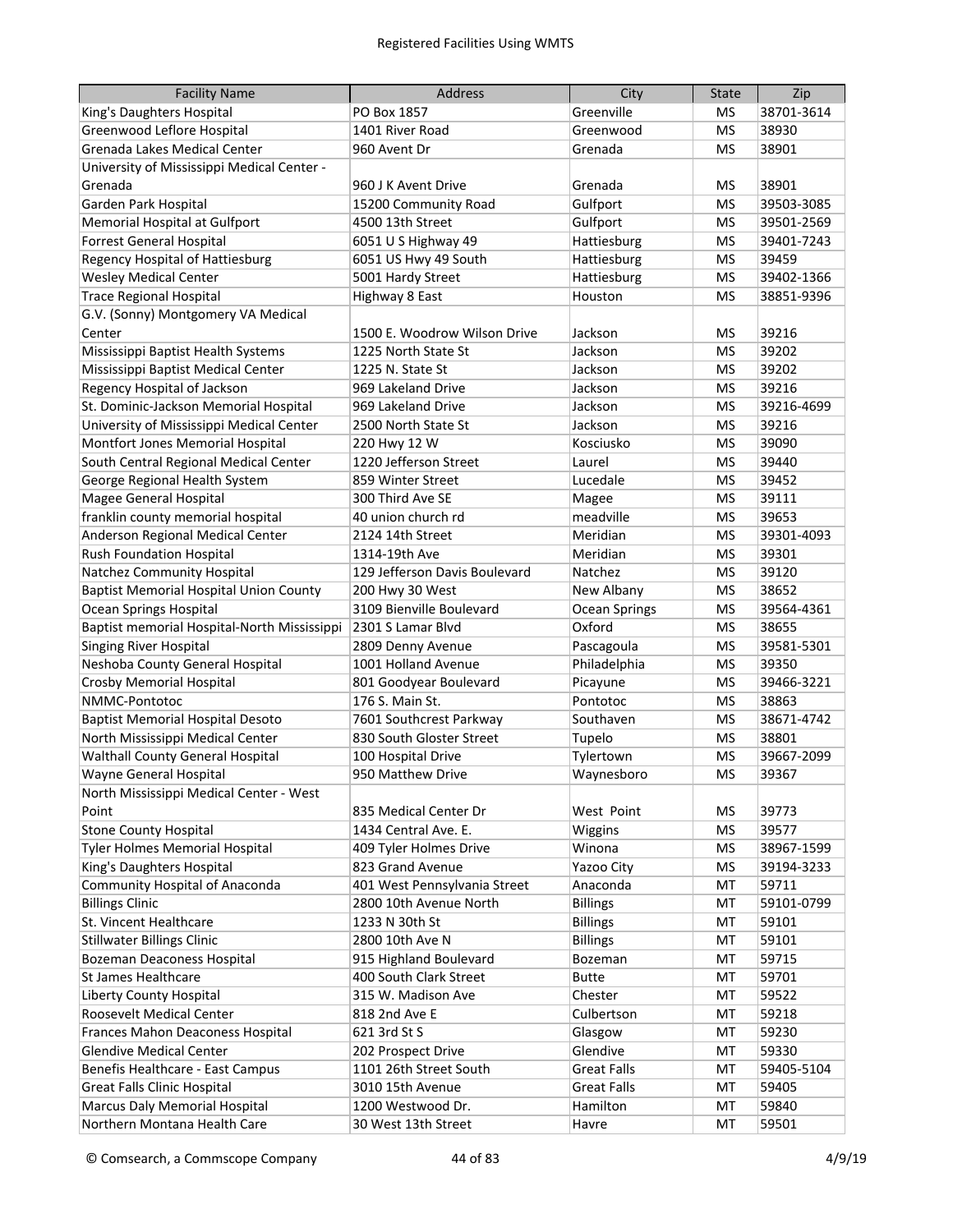| <b>Facility Name</b>                       | Address                          | City                   | <b>State</b> | Zip        |
|--------------------------------------------|----------------------------------|------------------------|--------------|------------|
| St. Peters Hospital                        | 2475 E Broadway St               | Helena                 | МT           | 59601      |
| <b>Health Center Northwest</b>             | 320 Sunnyview Lane               | Kalispell              | МT           | 59901      |
| Kalispell Regional Medical Center          | 310 Sunnyview Lane               | Kalispell              | МT           | 59901-3199 |
| <b>CMMC</b>                                | 408 WENDELL AVE.                 | <b>LEWISTOWN</b>       | МT           | 59457      |
| Phillips County Critical Access Hospital   | 311 S. 8th AVE East              | Malta                  | MT           | 59538      |
| <b>Holy Rosary Healthcare</b>              | 2600 Wilson St                   | Miles City             | MT           | 59301      |
| <b>Community Medical Center</b>            | 2827 Fort Missoula Road          | Missoula               | MT           | 59804-7408 |
| St. Patrick Hospital and Health Science    |                                  |                        |              |            |
| Center                                     | 500 West Broadway                | Missoula               | МT           | 59802-4096 |
| Plains Hospital Corporation                | P.O. Box 768                     | Plains                 | MT           | 59859      |
| St. Joseph Hospital                        | 6 13th Avenue E                  | Polson                 | MT           | 59860-5316 |
| Roundup Memorial Healthcare                | Po Box 40                        | Roundup                | MT           | 59072      |
| Roanoke Chowan Hospital                    | 500 South Academy Street         | Ahoskie                | <b>NC</b>    | 27910      |
| Atrium Health Carolinas System Stanly      | 301 Yadkin Street                | Albemarle              | <b>NC</b>    | 28001-3448 |
| Randolph Hospital                          | 364 White Oak St                 | Asheboro               | <b>NC</b>    | 27203      |
| Asheville Specialty Hospital               | 428 Biltmore Ave                 | Asheville              | <b>NC</b>    | 28801      |
| Asheville VA Medical Center                | 1100 Tunnel Road                 | Asheville              | <b>NC</b>    | 28805      |
| <b>Mission Memorial Hospital</b>           | 509 Biltmore Avenue              | Asheville              | <b>NC</b>    | 28801-4690 |
| Mission St. Joseph's Health                | 428 Biltmore Avenue              | Asheville              | <b>NC</b>    | 28801-4690 |
| Davie Medical Center - Bermuda Run         | 313 NC Hwy 801 N                 | Bermuda Run            | <b>NC</b>    | 27006      |
| <b>Crawley Memorial Hospital</b>           | 315 W College Ave                | <b>Boiling Springs</b> | <b>NC</b>    | 28017      |
| Watauga Medical Center                     | 336 Deerfield Road               | Boone                  | <b>NC</b>    | 28607      |
| Transylvania Community Hospital            | 90 Hospital Dr                   | <b>Brevard</b>         | <b>NC</b>    | 28712      |
| Pender Memorial Hospital                   | 507 East Fremont Street          | <b>Burgaw</b>          | <b>NC</b>    | 28425      |
| Alamance Regional Medical Center           | 1240 Huffman Mill Road           | Burlington             | <b>NC</b>    | 27215      |
| John Umstead Central Regional              | 300 Veazey Road                  | <b>Butner</b>          | <b>NC</b>    | 27509      |
| <b>WakeMed Cary Campus</b>                 | 1900 Kildaire Farm Road          | Cary                   | <b>NC</b>    | 27518      |
| University of North Carolina Hospital      | 101 Manning Drive                | Chapel Hill            | <b>NC</b>    | 27514-4220 |
| Atrium Health Cardiac Rehab - Pineville    | 10650 Park Road                  | Charlotte              | <b>NC</b>    | 28210      |
| Atrium Health Carolinas Medical Center -   |                                  |                        |              |            |
| <b>Main Campus</b>                         | 1000 Blythe Boulevard            | Charlotte              | <b>NC</b>    | 28203-5871 |
| Atrium Health Carolinas Medical Center -   |                                  |                        |              |            |
| Mercy                                      | 2001 Vail Avenue                 | Charlotte              | <b>NC</b>    | 28207-1289 |
| Atrium Health Carolinas Medical Center -   |                                  |                        |              |            |
| Pineville                                  | 10628 Park Road                  | Charlotte              | NC.          | 28210      |
| Atrium Health CMC Cardiac Rehab            | 4525 Cameron Valley Parkway      | Charlotte              | <b>NC</b>    | 28211      |
| Atrium Health University City              | 8800 North Tryon Street          | Charlotte              | <b>NC</b>    | 28262-8415 |
| <b>Carolinas Speciality Hospital</b>       | 2001 Vail Ave                    | Charlotte              | <b>NC</b>    | 28207      |
| Levine Cancer Institute - Carolinas Health |                                  |                        |              |            |
| Care                                       | 1021 Morehead Medical Drive      | Charlotte              | <b>NC</b>    | 28204      |
| <b>Meyers Park</b>                         | 1350 South Kings Drive           | Charlotte              | <b>NC</b>    | 28207      |
| Pineville Rehab                            | 10628 Park Road                  | Charlotte              | <b>NC</b>    | 28210      |
| Presbyterian Hospital Main                 | 200 Hawthorne Lane               | Charlotte              | <b>NC</b>    | 28204      |
| Presbyterian Orthopedic Hospital           | 1901 Randolph Road               | Charlotte              | <b>NC</b>    | 28207      |
| Sampson Regional Medical Center            | 607 Beaman St                    | Clinton                | <b>NC</b>    | 28328-2697 |
| Haywood Regional Medical Center            | 262 Leroy George Drive           | Clyde                  | <b>NC</b>    | 28721-9434 |
| St. Lukes Hospital                         | 101 Hospital Drive               | Columbus               | <b>NC</b>    | 28722      |
| Atrium Health Carolinas Medical Center -   |                                  |                        |              |            |
| Northeast                                  | 920 Church Street North          | Concord                | <b>NC</b>    | 28025-2983 |
| CMC-NorthEast Health & Fitness Institute   | 1090 NorthEast Gateway Court, NE | Concord                | <b>NC</b>    | 28025      |
| Betsy Johnson Regional Hospital            | 800 Tilghman Drive               | Dunn                   | <b>NC</b>    | 28334      |
| Duke Regional Hospital                     | 3643 N Roxboro Road              | Durham                 | <b>NC</b>    | 27704      |
| Duke University Hospital                   | 2301 Erwin Road                  | Durham                 | <b>NC</b>    | 27710      |
| Durham VA Medical Center                   | 508 Fulton Street                | Durham                 | <b>NC</b>    | 27705      |
| <b>Select Speciality Hospital</b>          | 3643 North Roxboro Road          | Durham                 | <b>NC</b>    | 27704-2763 |
| vamc durham                                | 508 fulton st                    | durham                 | $NC$         | 27705      |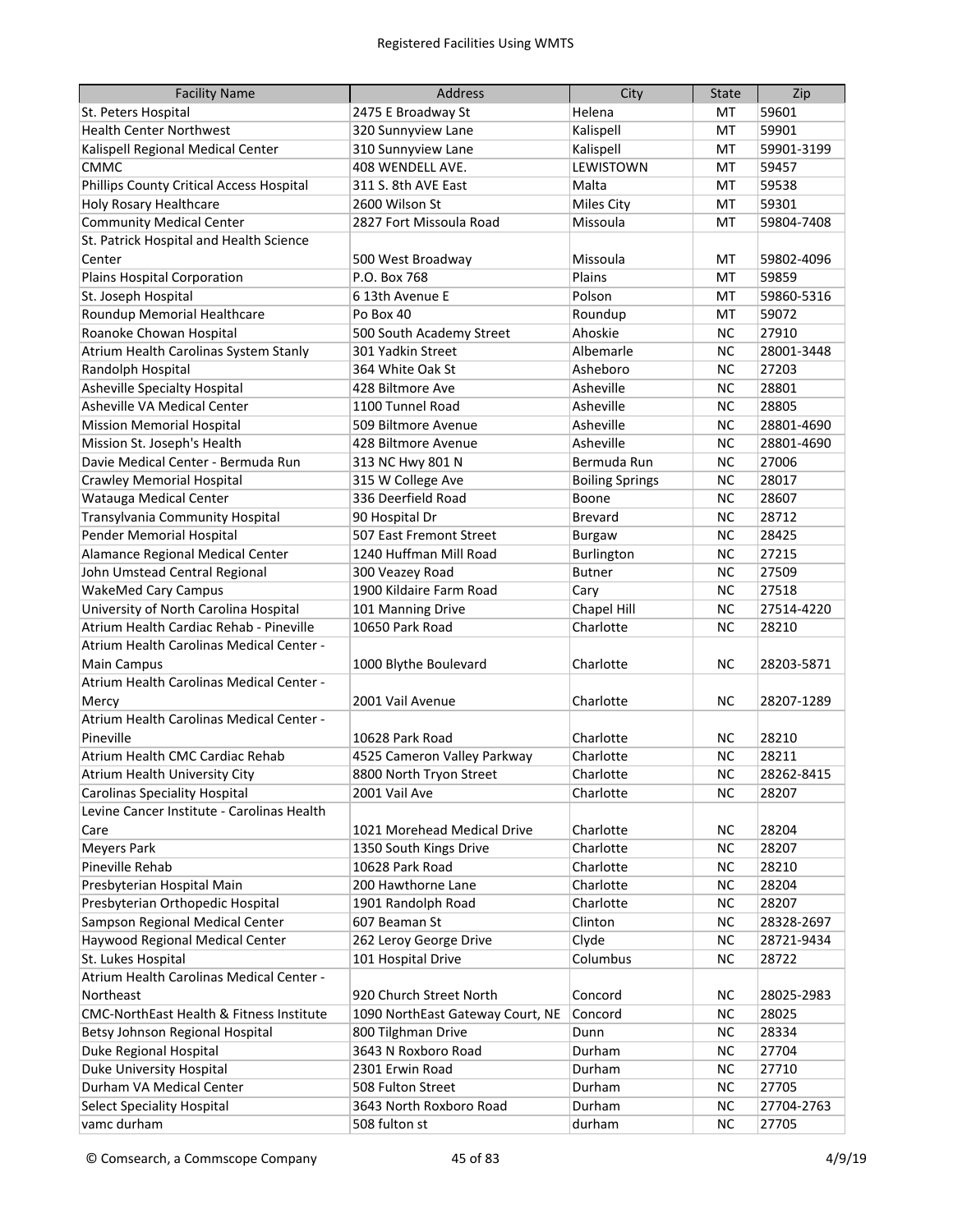| <b>Facility Name</b>                       | Address                        | City              | <b>State</b> | Zip        |
|--------------------------------------------|--------------------------------|-------------------|--------------|------------|
| <b>UNC Rockingham Health Care</b>          | 117 East Kings Highway         | Eden              | NC.          | 27288-5299 |
| Vidant Chowan Hospital                     | 211 Virginia Road              | Edenton           | <b>NC</b>    | 27932      |
| Sentara Albemarle Medical Center           | 1144 North Road Street         | Elizabeth City    | <b>NC</b>    | 27909      |
| Hugh Chatham Memorial Hospital             | 180 Parkwood Drive             | Elkin             | <b>NC</b>    | 28621      |
| Good Hope Hospital                         | 410 Denim Drive                | Erwin             | <b>NC</b>    | 28339-0668 |
| Cape Fear Valley Hospital                  | 1638 Owen Drive                | Fayetteville      | <b>NC</b>    | 28304-3431 |
| Fayetteville VA Medical Center             | 2300 Ramsey Street             | Fayetteville      | <b>NC</b>    | 28301      |
| Highsmith Rainey Hospital                  | 150 Robeson Street             | Fayetteville      | <b>NC</b>    | 28301-5570 |
| <b>Angel Medical Center</b>                | 120 Riverview Street           | Franklin          | <b>NC</b>    | 28734      |
| <b>Gaston Memorial Hospital</b>            | 2525 Court Drive               | Gastonia          | <b>NC</b>    | 28054      |
| Wayne Memorial Hospital                    | 2700 Wayne Memorial Drive      | Goldsboro         | <b>NC</b>    | 27534-8001 |
| Cone Health Women's Hospital               | 801 Green Valley Road          | Greensboro        | <b>NC</b>    | 27401      |
| Kindred Hospital Greensboro                | 2401 Southside Blvd            | Greensboro        | <b>NC</b>    | 27406      |
| Moses H. Cone Memorial Hospital            | 1121 N Church St               | Greensboro        | <b>NC</b>    | 27401      |
| Select Speciality Hospital Greensboro      | 1200 North Elm Street          | Greensboro        | <b>NC</b>    | 27401      |
| Wesley Long Community Hospital             | 2400 W Friendly Avenue         | Greensboro        | <b>NC</b>    | 27403      |
| Vidant Medical Center                      | 2100 Stantonsburg Road         | Greenville        | <b>NC</b>    | 27835-6028 |
| Maria Parham Health                        | 566 ruin creek road            | Henderson         | <b>NC</b>    | 27536      |
| Park Ridge Hospital                        | 100 Hospital Drive             | Hendersonville    | <b>NC</b>    | 28792      |
| Catawba Valley Medical Center              | 810 Fairgrove Church Rd SE     | Hickory           | <b>NC</b>    | 28602      |
| High Point Regional Health System          | 601 North Elm Street           | <b>High Point</b> | <b>NC</b>    | 27262-4398 |
| Moses Cone Hospital-High Point Campus      | 2630 Willard Dairy Rd          | <b>High Point</b> | <b>NC</b>    | 27265      |
| UNC Healthcare - Hillsborough Campus       | 460 Waterstone Drive           | Hillsborough      | <b>NC</b>    | 27278      |
| Presbyterian Hospital Huntersville         | 10030 Gilead Road              | Huntersville      | <b>NC</b>    | 28078      |
| <b>Onslow Memorial Hospital</b>            | 317 Western Boulevard          | Jacksonville      | <b>NC</b>    | 28546      |
| Ashe Memorial Hospital                     | 200 Hospital Avenue            | Jefferson         | <b>NC</b>    | 28640-9244 |
| Vidant Duplin Hospital                     | 401 North Main Street          | Kenansville       | <b>NC</b>    | 28349      |
| Atrium Health Kings Mountain (LTACH)       | 706 West King Street           | Kings Mountain    | <b>NC</b>    | 28086-2708 |
| Kings Mountain Crawley LTACH               | 706 W King Street              | Kings Mountain    | <b>NC</b>    | 28086      |
| Lenoir Memorial Hospital                   | 100 Airport Road               | Kinston           | <b>NC</b>    | 28501-1634 |
| Dare Heart Center                          | 5136 N Croatan Hwy             | Kitty Hawk        | <b>NC</b>    | 27949      |
| <b>Scotland Memorial Hospital</b>          | 500 Lauchwood Drive            | Laurinburg        | <b>NC</b>    | 28352      |
| Caldwell Memorial Hospital                 | 321 Mulberry Street            | Lenoir            | <b>NC</b>    | 28645-5720 |
| Lincoln Medical Center                     | 433 McAlister Road             | Lincolnton        | <b>NC</b>    | 28092      |
| Southeastern Regional Medical Center       | 300 West 27th Street           | Lumberton         | <b>NC</b>    | 28358-3017 |
| McDowell Hospital                          | 430 Rankin Drive               | Marion            | <b>NC</b>    | 28752      |
| Presbyterian Hospital Matthews             | 1500 Matthews Township Parkway | Matthews          | <b>NC</b>    | 28105      |
| Atrium Health Union                        | 600 Hospital Drive             | Monroe            | <b>NC</b>    | 28111      |
| Lake Norman Regional Medical Center        | 171 Fairview Road              | Mooresville       | <b>NC</b>    | 28117      |
| Carteret General Hospital                  | 3500 Arendell Street           | Morehead City     | <b>NC</b>    | 28557-2901 |
| <b>Grace Hospital</b>                      | 2201 South Sterling Street     | Morganton         | <b>NC</b>    | 28655-4058 |
| Northern Hospital of Surrey County         | 830 Rockford St                | Mt. Airy          | <b>NC</b>    | 27030      |
| Murphy Medical Center                      | 4130 U S Highway 64 East       | Murphy            | <b>NC</b>    | 28906-7917 |
| <b>Outer Banks Hospital</b>                | 4800 S Croatan Highway         | Nags Heads        | <b>NC</b>    | 27959      |
| CarolinaEast Medical Center                | 2000 Neuse Blvd                | New Bern          | <b>NC</b>    | 28560      |
| FirstHealth Cardiac Rehab-Pembroke         | 923 W Third St                 | Pembroke          | <b>NC</b>    | 28372      |
|                                            |                                |                   | <b>NC</b>    |            |
| FirstHealth Moore Regional Hospital        | 155 Memorial Drive             | Pinehurst         |              | 28374-8710 |
| FirstHealth Moore Regional Hospital - Hoke |                                |                   |              |            |
| Campus                                     | 6408 Fayetteville Road         | Raeford           | <b>NC</b>    | 28376      |
| Duke Raleigh Hospital                      | 3400 Wake Forest Rd            | Raleigh           | <b>NC</b>    | 27609      |
| <b>UNC Rex Hospital</b>                    | 4420 Lake Boone Trail          | Raleigh           | <b>NC</b>    | 27607      |
| WakeMed North Family Health & Women's      |                                |                   |              |            |
| Hospital                                   | 10000 Falls of Neuse Road      | Raleigh           | <b>NC</b>    | 27614      |
| WakeMed Raleigh Campus                     | 3000 New Bern Ave              | Raleigh           | <b>NC</b>    | 27610      |
| Annie Penn Hospital                        | 618 S. Main St                 | Reidsville        | <b>NC</b>    | 27320      |
| Halifax Regional Medical Center            | 250 Smith Church Road          | Roanoke Rapids    | <b>NC</b>    | 27870-4914 |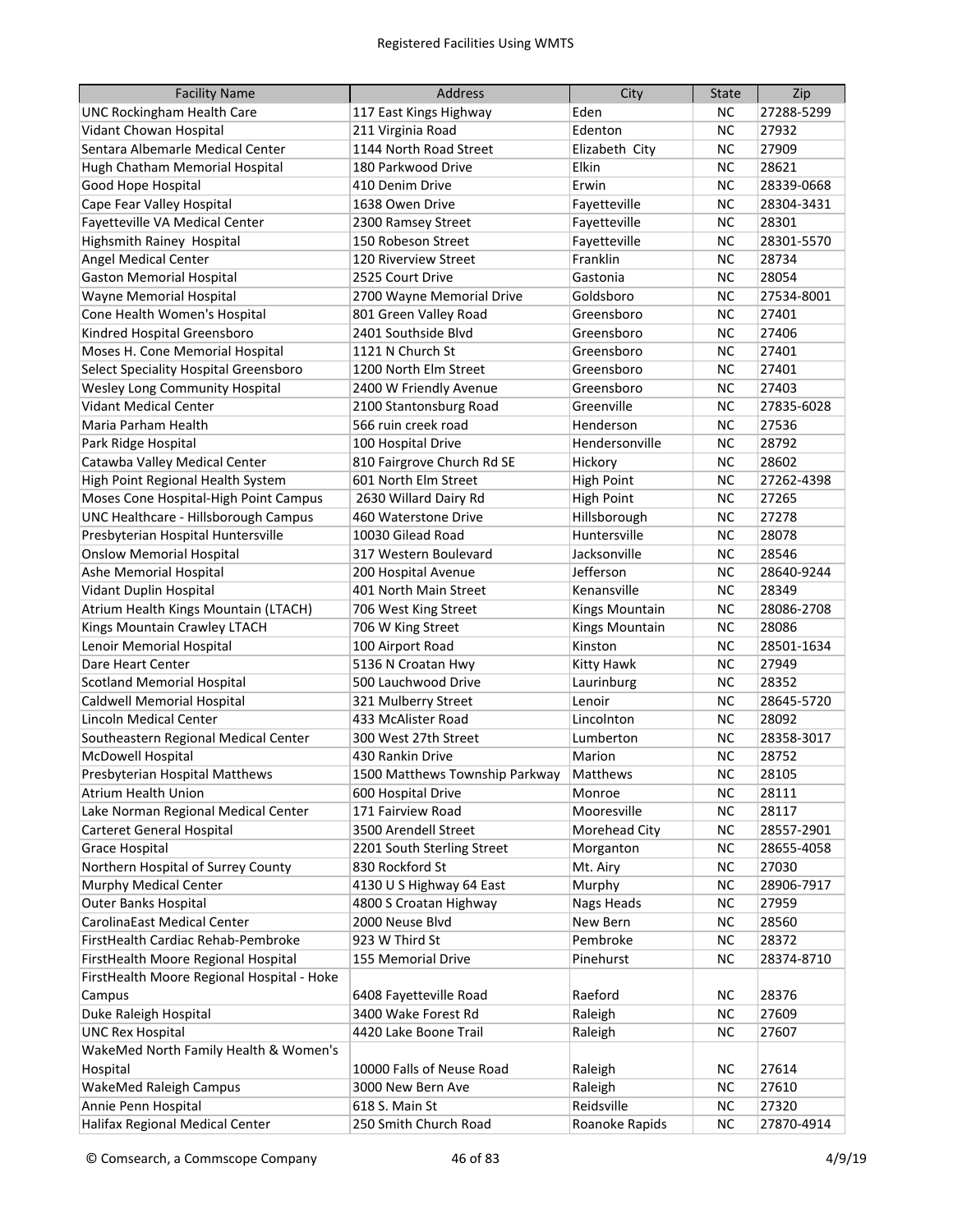| <b>Facility Name</b>                     | <b>Address</b>              | City                | <b>State</b> | Zip        |
|------------------------------------------|-----------------------------|---------------------|--------------|------------|
| FirstHealth Richmond Memorial Hospital   | 925 S Long Dr               | Rockingham          | NC.          | 28379-4815 |
| Lifecare Hospital of North Carolina      | 1031 Noell Lane             | <b>Rocky Mount</b>  | <b>NC</b>    | 27804      |
| Nash General Hospital                    | 2460 Curtis Ellis Drive     | Rocky Mount         | <b>NC</b>    | 27804      |
| Person Memorial Hospital                 | 615 Ridge Road              | Roxboro             | <b>NC</b>    | 27573      |
| Rutherford Hospital                      | 288 South Ridgecrest Avenue | Rutherfordton       | <b>NC</b>    | 28139      |
| W.G. (BILL) Hefner VA Medical Center     | 1601 Brenner Avenue         | Salisbury           | <b>NC</b>    | 28144      |
| <b>Atrium Health Cleveland</b>           | 201 E Grover Street         | Shelby              | <b>NC</b>    | 28150      |
| Chatham Hospital, Inc                    | 475 Progress Blvd           | Siler City          | <b>NC</b>    | 27344      |
| Harris Regional Hospital                 | 68 Hospital Road            | Silva               | <b>NC</b>    | 28779      |
| <b>Blue Ridge Regional Hospital</b>      | 125 Hospital Drive          | <b>Spruce Pine</b>  | <b>NC</b>    | 28777      |
| Davis Regional - Statesville, NC         | 218 Old Mocksville Road     | Statesville         | <b>NC</b>    | 28625      |
| Iredell Memorial Hospital                | 557 Brookdale Drive         | Statesville         | <b>NC</b>    | 28677      |
| Vidant Edgecombe                         | 111 Hospital Drive          | Tarboro             | <b>NC</b>    | 27886-2011 |
| FirstHealth Montgomery Memorial Hospital | 520 Allen Street            | Troy                | <b>NC</b>    | 27371-2802 |
| Valdese Hospital                         | 720 Malcolm Blvd            | Valdese             | <b>NC</b>    | 28690      |
| <b>Anson Community Hospital</b>          | 500 Morven Road             | Wadesboro           | <b>NC</b>    | 28170      |
| Vidant Beaufort Hospital                 | 628 E 12th Street           | Washington          | <b>NC</b>    | 27889      |
| Columbus Regional Healthcare System      | 500 Jefferson Street        | Whiteville          | <b>NC</b>    | 28472-9987 |
| New Hanover Regional Medical Center      | 2131 South 17th Street      | Wilmington          | <b>NC</b>    | 28401-7483 |
| <b>Wilson Medical Center</b>             | 1705 South Tarboro Street   | Wilson              | <b>NC</b>    | 27893-3428 |
| <b>Bertie Memorial Hospital</b>          | 1403 South King Street      | Windsor             | <b>NC</b>    | 27983-1726 |
| Novant Health Forsyth Medical Center     | 3333 Silas Creek Parkway    | Winston-Salem       | <b>NC</b>    | 27103      |
| Wake Forest University Baptist Medical   |                             |                     |              |            |
| Center                                   | 1 Medical Center Boulevard  | Winston-Salem       | <b>NC</b>    | 27157      |
| Sanford Bismarck Medical Center          | 300 North 7th. Street       | <b>Bismarck</b>     | <b>ND</b>    | 58502      |
| <b>St Alexius Medical Center</b>         | 900 E Broadway Ave          | <b>Bismarck</b>     | <b>ND</b>    | 58501      |
| St Andrews Hospital                      | 316 Ohmer Street            | <b>Bottineau</b>    | <b>ND</b>    | 58318      |
| Carrington Health Center                 | 800 4th Street North        | Carrington          | <b>ND</b>    | 58421-1217 |
| Cooperstown Medical Center               | 1200 Roberts Ave NE         | Cooperstown         | <b>ND</b>    | 58425      |
| <b>Mercy Hospital</b>                    | 1031 7th Street NE          | Devils Lake         | <b>ND</b>    | 58301-2798 |
| St. Joseph's Hospital and Health Center  | 2500 Fairway Street         | Dickinson           | <b>ND</b>    | 58601      |
| Jacobson Memorial Hospital Care Center   | 601 East Street North       | Elgin               | <b>ND</b>    | 58533      |
| <b>Broadway Health Center</b>            | 737 N Broadway Dr           | Fargo               | <b>ND</b>    | 58122      |
| Cavalier County Memorial Hospital        | 918 Page Drive              | Fargo               | <b>ND</b>    | 58103      |
| Fargo VA Health Care System              | 2101 Elm St. N.             | Fargo               | <b>ND</b>    | 58102      |
| Innovis Health                           | 3000 32nd Avenue South      | Fargo               | <b>ND</b>    | 58103      |
| Sanford Health - North Campus - Broadway |                             |                     |              |            |
| Clinic                                   | 801 Broadway North          | Fargo               | ND           | 58102      |
| Sanford Health - Southpointe Clinic      | 2400 32nd Avenue S          | Fargo               | <b>ND</b>    | 58102      |
| Sanford Health-North Campus              | 501 4th St. North           | Fargo               | <b>ND</b>    | 58122      |
| Sanford Medical Center - Fargo           | 5225 23rd Avenue S          | Fargo               | <b>ND</b>    | 58103      |
| <b>Triumph Hospital</b>                  | 1720 South University Drive | Fargo               | <b>ND</b>    | 58103      |
| Vibra Hospital of Fargo                  | 1720 S University Dr        | Fargo               | ND           | 58103      |
| Altru Health System                      | 1200 South Columbia Road    | <b>Grand Forks</b>  | ND           | 58201-4032 |
| <b>St Aloisius Medical Center</b>        | 325 Brewster Street East    | Harvey              | ND.          | 58341      |
| <b>Hillsboro Medical Center</b>          | 12 3rd St NW                | Hillsboro           | ND.          | 58045      |
| Lisbon Area Health Services              | 905 Main Street             | Lisbon              | ND           | 58054-0353 |
| <b>Trinity Health</b>                    | 1 Burdick Expressway W.     | Minot               | ND           | 58701      |
| Sanford Health Oakes Clinic              | 420 7th Street S            | Oakes               | ND           | 58474-2099 |
| <b>Heart of America Medical Center</b>   | 800 S Main Ave              | Rugby               | ND           | 58368      |
| <b>Mercy Hospital</b>                    | 570 Chautauqua Blvd         | <b>Valley City</b>  | <b>ND</b>    | 58072      |
| McKenzie County Healthcare Systems       | 516 N Main Street           | <b>Watford City</b> | ND           | 58854      |
| <b>Mercy Medical Center</b>              | 1301 15th Avenue West       | Williston           | ND           | 58801-3896 |
| Wishek Hospital and Clinics              | 1007 4th ave s              | Wishek              | ND           | 58495      |
| browncountyhospital                      | 945 east zero street        | ainswoth ne         | <b>NE</b>    | 69210      |
| Boone County Health Center               | 723 west fairview st        | Albion              | <b>NE</b>    | 68620      |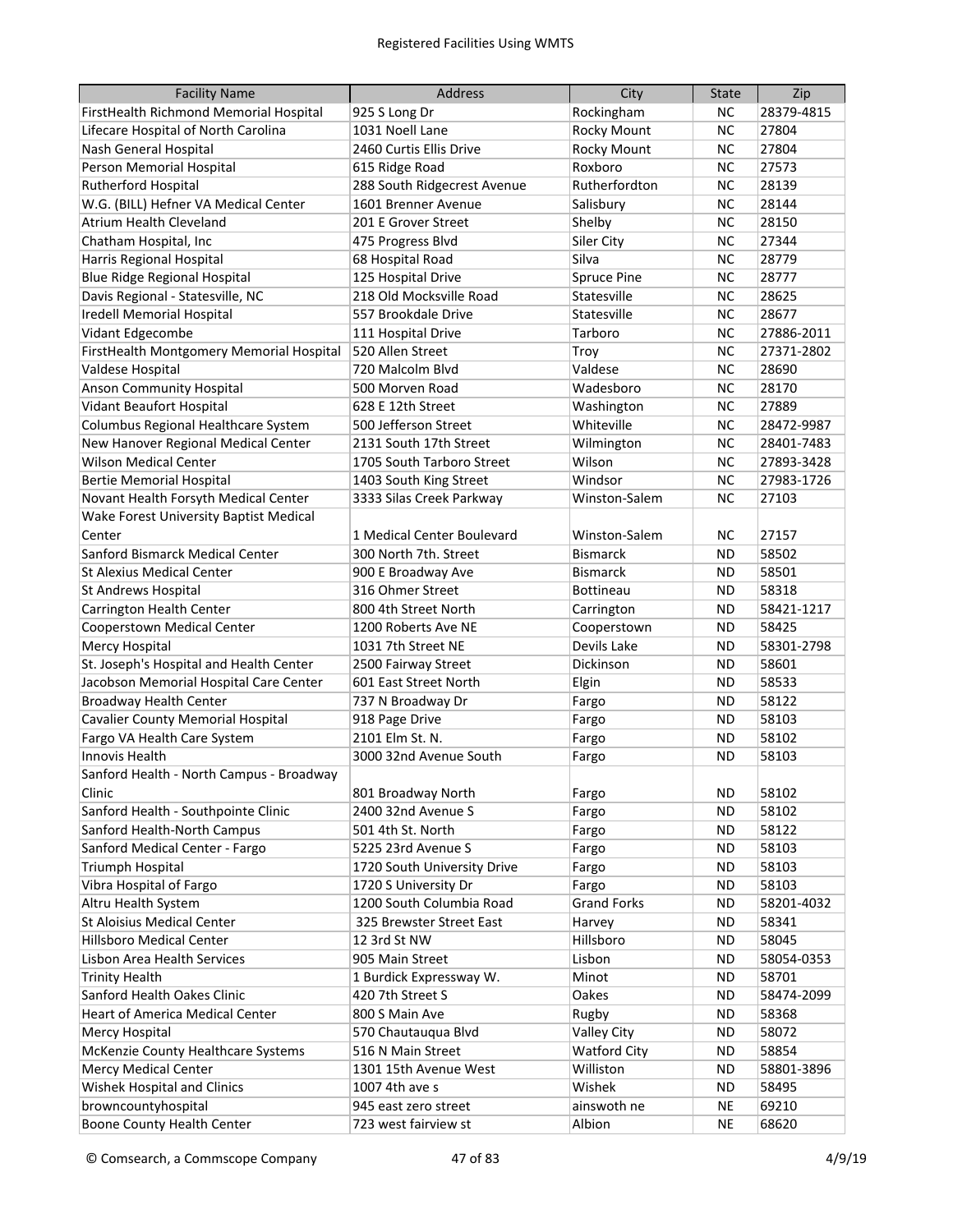| <b>Facility Name</b>                        | <b>Address</b>              | City                | <b>State</b> | Zip        |
|---------------------------------------------|-----------------------------|---------------------|--------------|------------|
| <b>Box Butte General Hospital</b>           | 2101 Box Butte Avenue       | Alliance            | <b>NE</b>    | 69301      |
| Memorial Community Health Inc               | 1423 7th Street             | Aurora              | <b>NE</b>    | 68818-1197 |
| <b>Beatrice Community Hospital</b>          | 1110 North 10th St          | <b>Beatrice</b>     | <b>NE</b>    | 68310      |
| <b>Bellevue Medical Center</b>              | 2500 BMC Drive              | <b>Bellevue</b>     | <b>NE</b>    | 68123      |
| Dundy County Hospital                       | 1313 North Cheyenne Street  | Benkelman           | <b>NE</b>    | 69021      |
| Jennie Melham Medical Center                | 145 Memorial Drive          | <b>Broken Bow</b>   | <b>NE</b>    | 68822      |
| Columbus Community Hospital, Inc.           | 4600 38th Street            | Columbus            | <b>NE</b>    | 68601-4214 |
| Avera Creighton Hospital                    | 1503 Main Street            | Creighton           | <b>NE</b>    | 68729      |
| Methodist Women's Hospital                  | 707 N 190th Plaza           | Elkhorn             | <b>NE</b>    | 68022      |
| Jefferson Community Health Center           | 2200 'H' Street             | Fairbury            | <b>NE</b>    | 68352-1119 |
| <b>Community Medical Center</b>             | 2307 Barada Street          | <b>Falls City</b>   | <b>NE</b>    | 68355-1599 |
| Fremont Area Medical Center                 | 450 East 23rd Street        | Fremont             | <b>NE</b>    | 68025-2387 |
| <b>St Francis Medical Center</b>            | 2620 West Faidley Ave       | <b>Grand Island</b> | <b>NE</b>    | 68803      |
| Perkins County Health Services              | Rt 1 Box 26                 | Grant               | <b>NE</b>    | 69140      |
| Mary Lanning Health Care                    | 715 North St. Joseph Avenue | Hastings            | <b>NE</b>    | 68901-4497 |
| Nebraska Heart Institute-Hastings           | 715 N Kansas Ave            | <b>Hastings</b>     | <b>NE</b>    | 68901      |
| Phelps Memorial Health Center               | 1215 Tibbals Street         | Holdrege            | <b>NE</b>    | 68949-0828 |
| Phelps Memorial Health Center Cardiac       |                             |                     |              |            |
| Rehab                                       | 414 E. Avenue               | Holdrege            | <b>NE</b>    | 68949      |
| Good Samaritan Health System                | 10 East 31st Street         | Kearney             | <b>NE</b>    | 68847-2926 |
| Kimball Health Services                     | 505 S. Burg St.             | Kimball             | <b>NE</b>    | 69145      |
| Tri-County Area Hospital                    | 1201 N. Erie Street         | Lexington           | <b>NE</b>    | 68850-0980 |
| <b>BryanLGH Medical Center East</b>         | 1600 South 48th Street      | Lincoln             | <b>NE</b>    | 68506-1299 |
| <b>BryanLGH Medical Center West</b>         | 2300 South 16th Street      | Lincoln             | <b>NE</b>    | 68502      |
| Nebraska Heart Insittute-MOB                | 7440 S 91 St                | Lincoln             | <b>NE</b>    | 68526      |
| Nebraska Heart Institute                    | 7500 S 91 St                | Lincoln             | <b>NE</b>    | 68526      |
| Saint Elizabeth Regional Medical Center     | 555 South 70th St           | Lincoln             | <b>NE</b>    | 68510      |
| <b>Community Hospital</b>                   | 1301 East 'H' Street        | McCook              | <b>NE</b>    | 69001-1328 |
| St Marys Hospital                           | 1314 3rd Avenue             | Nebraska City       | <b>NE</b>    | 68410      |
| Antelope Memorial Hospital                  | 102 West 9th Street         | Neligh              | <b>NE</b>    | 68756      |
| Faith Regional Health Services              | 2700 Norfolk Avenue         | Norfolk             | <b>NE</b>    | 68701      |
| <b>Great Plains Regional Medical Center</b> | 601 West Leota Street       | North Platte        | <b>NE</b>    | 69101-6598 |
| Nebraska Heart Institute-North Platte       | 1307 S Oak St               | North Platte        | <b>NE</b>    | 69101      |
| Avera St Anthony Hospital                   | 300 North 2nd Street        | O'Neill             | <b>NE</b>    | 68763      |
| Mercy Oakland Hospital                      | 601 East Second Street      | Oakland             | NE           | 68045      |
| <b>Ogallala Community Hospital</b>          | 2601 North Spruce Street    | Ogallala            | <b>NE</b>    | 69153-2465 |
| Alegent Health Bergan Mercy                 | 7500 Mercy Road             | Omaha               | <b>NE</b>    | 68124-2319 |
| Alegent Health Immanuel Medical Center      | 6901 North 72nd Street      | Omaha               | <b>NE</b>    | 68122-1799 |
| Alegent Health Lakeside Hospital            | 16901 Lakeside Hills Ct     | Omaha               | <b>NE</b>    | 68130      |
| Children's Hospital                         | 8200 Dodge St               | Omaha               | <b>NE</b>    | 68114      |
| Children's Hospital & Medical Center        | 8200 S Dodge Street         | Omaha               | <b>NE</b>    | 68114      |
| Clarkson West Medical Center                | 2727 South 144th St         | Omaha               | <b>NE</b>    | 68144      |
| <b>Creighton University Medical Center</b>  | 601 North 30th Street       | Omaha               | <b>NE</b>    | 68131-2197 |
| Methodist Physicians Clinic - Healthwest    | 16120 W Dodge Road          | Omaha               | <b>NE</b>    | 68114      |
| Nebraska Medical Center                     | 4350 Dewey Avenue           | Omaha               | <b>NE</b>    | 68105      |
| Nebraska Methodist Health System            | 8303 Dodge St               | Omaha               | <b>NE</b>    | 68114      |
| Nebraska Methodist Womens Hospital          | 707 N 190th Plaza           | Omaha               | <b>NE</b>    | 68022      |
| Omaha Division - VA Nebraska Western Iowa   |                             |                     |              |            |
| Health Care System                          | 4101 Woolworth Avenue       | Omaha               | <b>NE</b>    | 68105      |
| Valley County Health System                 | 2707 L Street               | Ord                 | <b>NE</b>    | 68862      |
| <b>Garden County Health Services</b>        | 1100 West Second Street     | Oshkosh             | <b>NE</b>    | 69154      |
| <b>Osmond General Hospital</b>              | 406 North Maple Street      | Osmond              | <b>NE</b>    | 68765-0429 |
| Regional West Medical Center                | 4021 Avenue 'B'             | Scottsbluff         | <b>NE</b>    | 69361-4695 |
| <b>Memorial Health Care Systems</b>         | 300 N Columbia Av           | Seward              | <b>NE</b>    | 68434      |
| <b>Memorial Health Center</b>               | 645 Osage Street            | Sidney              | <b>NE</b>    | 69162-1799 |
| <b>Brodstone Memorial Hospital</b>          | 520 E. 10th Street          | Superior            | <b>NE</b>    | 68944      |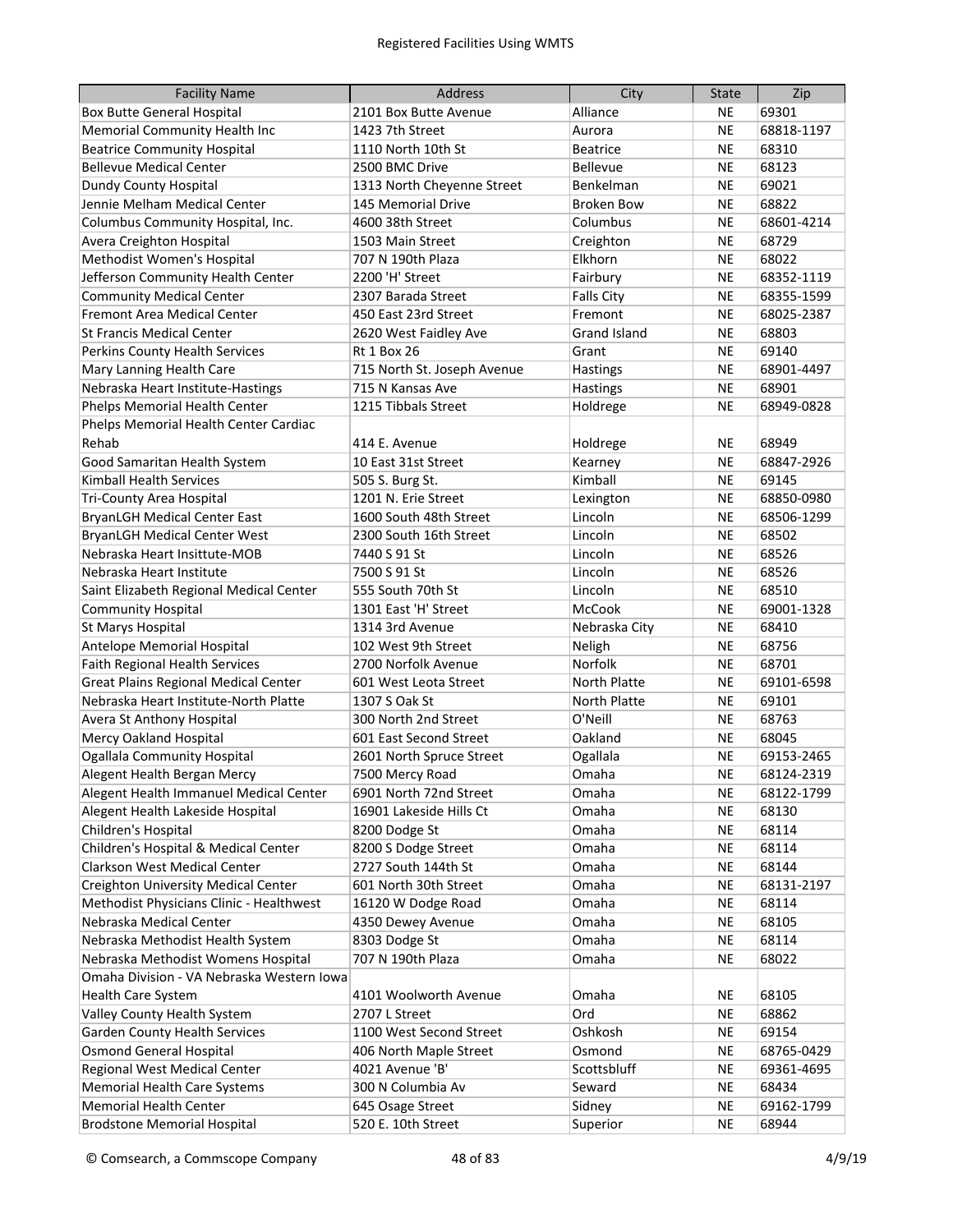| <b>Facility Name</b>                       | <b>Address</b>              | City                 | <b>State</b> | Zip        |
|--------------------------------------------|-----------------------------|----------------------|--------------|------------|
| <b>Community Memorial Hospital</b>         | 1579 Midland Street         | Syracuse             | NE           | 68446-9732 |
| Johnson County Hospital                    | 202 High St                 | Tecumseh             | <b>NE</b>    | 68450      |
| <b>Tilden Community Hospital</b>           | 308 W. 2nd Street           | Tilden               | <b>NE</b>    | 68781      |
| Providence Medical Center                  | 1200 Providence Road        | Wayne                | <b>NE</b>    | 68787-1299 |
| St. Francis Memorial Hospital              | 430 North Monitor Street    | <b>West Point</b>    | <b>NE</b>    | 68788-1595 |
| <b>York General Hospital</b>               | 2222 North Lincoln Avenue   | York                 | <b>NE</b>    | 68467-1095 |
| Androscoggin Valley Hospital               | 59 Page Hill Rd             | <b>Berlin</b>        | <b>NH</b>    | 03570      |
| Concord Hospital                           | 250 Pleasant Street         | Concord              | NΗ           | 03301      |
| <b>Parkland Medical Center</b>             | One Parkland Drive          | Derry                | <b>NH</b>    | 03083      |
| Wentworth-Douglass Hospital                | 789 Central Avenue          | Dover                | <b>NH</b>    | 03820-2589 |
| <b>Exeter Hospital</b>                     | 5 Alumni Drive              | Exeter               | <b>NH</b>    | 03833      |
| Franklin Regional Hospital                 | 15 Aiken Ave                | Franklin             | <b>NH</b>    | 3235       |
| Cheshire Medical Center Dartmouth-         |                             |                      |              |            |
| Hitchcock                                  | 580 Court Street            | Keene                | <b>NH</b>    | 03431      |
| <b>Community Wellness Center</b>           | 31 Gilford Ave              | Laconia              | <b>NH</b>    | 03249      |
| LRGHealthcare                              | 80 Highland St              | Laconia              | <b>NH</b>    | 03246      |
| <b>Weeks Medical Center</b>                | 173 Middle Street           | Lancaster            | <b>NH</b>    | 03584      |
| Dartmouth Hitchcock Medical Center         | 1 Medical Center Dr         | Lebanon              | NH.          | 03756      |
| Littleton Regional Hospital                | 600 Saint Johnsbury Road    | Littleton            | <b>NH</b>    | 03561-3436 |
| <b>Catholic Medical Center</b>             | 100 McGregor Street         | Manchester           | NH.          | 03102-3770 |
| <b>Elliot Hospital</b>                     | One Elliot Way              | Manchester           | <b>NH</b>    | 03103-3599 |
| Southern New Hampshire Medical Center      | 8 Prospect Street           | Nashua               | <b>NH</b>    | 03060      |
| St. Joseph Hospital                        | 172 Kinsley Street          | Nashua               | <b>NH</b>    | 03060-3688 |
| <b>Memorial Hospital</b>                   | 3073 White Mountain Highway | North Conway         | <b>NH</b>    | 03860      |
| Monadnock Community Hospital               | 452 Old Street Road         | Peterborough         | <b>NH</b>    | 03458      |
| <b>Speare Memorial Hospital</b>            | 16 Hospital Road            | Plymouth             | <b>NH</b>    | 03264      |
| <b>HCA Portsmouth Regional Hospital</b>    | 333 Borthwick Avenue        | Portsmouth           | <b>NH</b>    | 03801-7004 |
| Portsmouth Regional Hospital               | 333 Borthwick Avenue        | Portsmouth           | <b>NH</b>    | 03801      |
| Frisbie Memorial Hospital                  | 11 Whitehall Road           | Rochester            | <b>NH</b>    | 03867-3297 |
| Northeast Rehabilitation Hospital          | 70 Butler Street            | Salem                | <b>NH</b>    | 03079      |
| <b>Huggins Hospital</b>                    | 240 South Main St           | Wolfeboro            | <b>NH</b>    | 3894       |
| AtlantiCare Regional Medical Center - City |                             |                      |              |            |
| Campus                                     | 1925 Pacific Ave            | <b>Atlantic City</b> | <b>NJ</b>    | 08401      |
| <b>Clara Maass Medical Center</b>          | 1 Clara Maass Drive         | <b>Belleville</b>    | <b>NJ</b>    | 07109      |
| <b>Ocean Medical Center</b>                | 425 Jack Martin Boulevard   | <b>Brick</b>         | <b>NJ</b>    | 08724      |
| Deborah Heart and Lung Center              | 200 Trenton Road            | <b>Browns Mills</b>  | NJ           | 08015-1799 |
|                                            |                             | Cape May Court       |              |            |
| <b>Burdette Tomlin Memorial Hospital</b>   | 2 Stone Harbor Boulevard    | House                | NJ           | 08210-9990 |
| St Clare's Hospital - Denville             | 25 Pocono Road              | Denville             | <b>NJ</b>    | 07834      |
| Kindred Hospital Morris County             | 400 West Blackwell St       | Dover                | <b>NJ</b>    | 07801      |
| Saint Clare's Hospital - Dover General     | 400 West Blackwell St       | Dover                | <b>NJ</b>    | 7801       |
| East Orange General Hospital               | 300 Central Avenue          | East Orange          | <b>NJ</b>    | 07019      |
| VA New Jersey Health Care System           | 385 Tremont Ave             | East Orange          | <b>NJ</b>    | 07018      |
| <b>Trinitas Regional Medical Center</b>    | 225 Williamson Street       | Elizabeth            | <b>NJ</b>    | 07202      |
| Inspira Health System Elmer Hospital       | 501 W Front Street          | Elmer                | <b>NJ</b>    | 08318      |
| Hunterdon Medical Center                   | 2100 Wescott Drive          | Flemington           | <b>NJ</b>    | 08822-4604 |
| CentraState Healthcare System              | 901 West Main Street        | Freehold             | <b>NJ</b>    | 07728-2549 |
| Hackensack University Medical Center       | 30 Prospect Avenue          | Hackensack           | <b>NJ</b>    | 07601-1991 |
| Hackettstown Regional Medical Center       | 651 Willow Grove Street     | Hackettstown         | <b>NJ</b>    | 07840      |
| Robert Wood Johnson University Hospital-   |                             |                      |              |            |
| Hamilton                                   | One Hamilton Health Place   | Hamilton             | <b>NJ</b>    | 08690-3599 |
| Hoboken University Medical Center          | 308 Willow Avenue           | Hoboken              | <b>NJ</b>    | 07030      |
| <b>Bayshore Community Hospital</b>         | 727 N. Beers St.            | Holmdel              | NJ           | 07733      |
| <b>Irvington General Hospital</b>          | 832 Chancellor Ave          | Irvington            | <b>NJ</b>    | 07111      |
| Jersey City Medical Center                 | 355 Grand Street            | Jersey City          | NJ           | 07302      |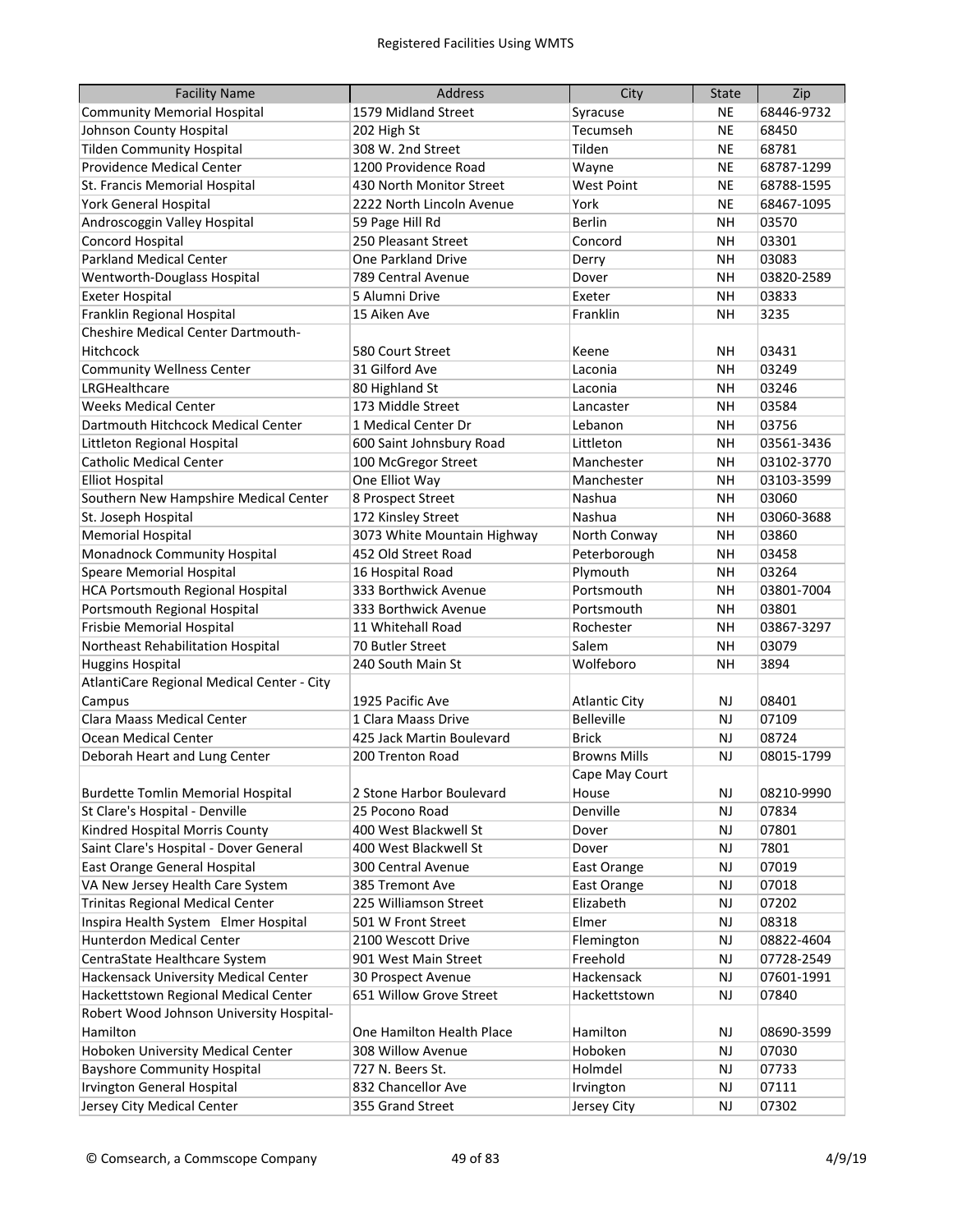| <b>Facility Name</b>                        | <b>Address</b>                    | City                  | <b>State</b> | Zip        |
|---------------------------------------------|-----------------------------------|-----------------------|--------------|------------|
| Monmouth Medical Center - Southern          |                                   |                       |              |            |
| Campus                                      | 600 River Avenue                  | Lakewood              | <b>NJ</b>    | 08701-5281 |
| Saint Barnabas Medical Center               | 94 Old Short Hils Rd              | Livingston            | <b>NJ</b>    | 07039      |
| <b>Monmouth Medical Center</b>              | 300 Second Ave                    | Long Branch           | NJ           | 07740      |
| Mountainside Hospital                       | 1 Bay Ave                         | Montclair             | <b>NJ</b>    | 07042      |
| Morristown Medical Center                   | 100 Madison Ave                   | Morristown            | <b>NJ</b>    | 07960      |
| Jersey Shore University Medical Center      | 1945 State Highway 33             | Neptune               | <b>NJ</b>    | 07753      |
| Robert Wood Johnson University Hospital     | 1 Robert Wood Johnson Place       | <b>New Brunswick</b>  | <b>NJ</b>    | 08901      |
| St. Peter's University Hospital             | 254 Easton Ave                    | <b>New Brunswick</b>  | NJ           | 08901      |
| Newark Beth Israel Med Ctr                  | 201 Lyons Ave @ Osborne Terrace   | Newark                | NJ           | 07112      |
| University Hospital                         | 150 Bergen Street                 | <b>Newark</b>         | NJ           | 07103      |
| University of Medicine and Dentistry        | 191 South Orange Avenue           | Newark                | NJ           | 07103-2406 |
| <b>Newton Medical Center</b>                | 175 High Street                   | Newton                | NJ           | 07860      |
| Palisades Medical Center                    | 7600 River Road                   | North Bergen          | NJ           | 07047      |
| Raritan Bay Medical Center                  | 1 Hospital Plaza                  | Old Bridge            | NJ           | 08857      |
| Bergen Regional Medical Center              | 230 East Ridgewood Avenue         | Paramus               | <b>NJ</b>    | 07652-4131 |
| General Hospital Ctr @ Passaic              | 350 Boulevard                     | Passaic               | <b>NJ</b>    | 07055      |
| ST. MARY'S GENERAL HOSPITAL                 | 350 BOULEVARD                     | <b>PASSAIC</b>        | <b>NJ</b>    | 07055      |
| St. Joseph's Regional Medical Center        | 703 Main Street                   | Paterson              | <b>NJ</b>    | 07503      |
| Capital Health Medical Center - Hopewell    | 1 Capital Health Way              | Pennington            | <b>NJ</b>    | 08534      |
| Raritan Bay Medical Center                  | 530 New Brunswick Ave             | Perth Amboy           | <b>NJ</b>    | 08861      |
| Atlanticare Regional Medical Center -       |                                   |                       |              |            |
| <b>Mainland Campus</b>                      | 65 W Jimmie Leeds Road            | Pomona                | <b>NJ</b>    | 8240       |
| <b>Chilton Memorial Hospital</b>            | 97 West Parkway                   | <b>Pompton Plains</b> | NJ           | 07444      |
| Kindred Hospital Rahway                     | 865 stone st                      | Rahway                | NJ           | 07065      |
| Robert Wood Johnson University Hospital at  |                                   |                       |              |            |
| Rahway                                      | 865 Stone Street                  | Rahway                | <b>NJ</b>    | 07065-2797 |
| <b>Riverview Medical Center</b>             | 1 Riverview Plaza                 | <b>Red Bank</b>       | NJ           | 07701      |
| The Valley Hospital                         | 223 N Van Dien Ave                | Ridgewood             | <b>NJ</b>    | 07450      |
| <b>Shore Memorial Hospital</b>              | 100 Medical Center Way            | <b>Somers Point</b>   | <b>NJ</b>    | 08244      |
| <b>Somerset Medical Center</b>              | 110 Rehill Avenue                 | Somerville            | <b>NJ</b>    | 08876      |
| Overlook Hospital                           | 99 Beauvoir Ave                   | Summitt               | <b>NJ</b>    | 07902      |
| Saint Clare's Hospital - Sussex             | 20 Walnut St                      | <b>Sussex</b>         | <b>NJ</b>    | 7461       |
| Holy Name Hospital                          | 718 Teaneck Rd                    | Teaneck               | <b>NJ</b>    | 07666      |
| HealthSouth Rehab. Hospital of Tinton Falls | 2 Centre Plaza                    | <b>Tinton Falls</b>   | <b>NJ</b>    | 7724       |
| <b>Community Medical Center</b>             | 99 Highway 37 West                | <b>Toms River</b>     | <b>NJ</b>    | 08755      |
| <b>St Francis Medical Center</b>            | 601 Hamilton Avenue               | Trenton               | NJ           | 08629      |
| <b>Union Hospital</b>                       | 1000 Gallopine Hill Rd            | Union                 | <b>NJ</b>    | 07083      |
| Inspira Medical Center Vineland             | 1505 West Sherman Ave             | Vineland              | <b>NJ</b>    | 08360      |
| Kindred Hospital NJ-Wayne                   | 224 Hamburg Turnpike              | Wayne                 | <b>NJ</b>    | 07470      |
| St. Joseph's Wayne Hospital                 | 220-224 Hamburge Turnpike         | Wayne                 | <b>NJ</b>    | 07470-2100 |
| Hackensack University Medical Center -      |                                   |                       |              |            |
| Pascack Valley                              | 250 Old Hook Road                 | Westwood              | <b>NJ</b>    | 07675-3181 |
| Lourdes Specialty Hospital of Southern New  |                                   |                       |              |            |
| Jersey                                      | 218A Sunset Road                  | Willingboro           | <b>NJ</b>    | 08046      |
| Lourdes Specialty Hospital of Southern New  |                                   |                       |              |            |
| Jersey                                      | 218 Sunset Road                   | Willingboro           | <b>NJ</b>    | 08046      |
| Inspira Health Woodbury                     | 509 W Broad Street                | Woodbury              | <b>NJ</b>    | 08096      |
| Gerald Champion Regional Medical Center     | 2669 N. Scenic Drive              | Alamogordo            | ΝM           | 88310      |
| Kindred Hospital Albuquerque                | 700 High st.                      | Albuquerque           | NΜ           | 87102      |
| Lovelace Medical Center                     | 5400 Gibson Blvd SE               | Albuquerque           | NΜ           | 87108      |
| New Mexico VA Health Care System            | 1501 San Pedro Drive, SE          | Albuquerque           | NM           | 87108-5153 |
| Presbyterian Hospital                       | 1100 Central Avenue Southeast     | Albuquerque           | NM           | 87106      |
| Presbyterian Kaseman Hospital               | 8300 Constitution Ave NE          | Albuquerque           | NM           | 87110      |
| University New Mexico Hospital              | 2211 Lomas Blvd NE                | Albuquerque           | NM           | 87106      |
| Plains Regional                             | 2100 N Martin Luther King Jr Blvd | Clovis                | ΝM           | 88101      |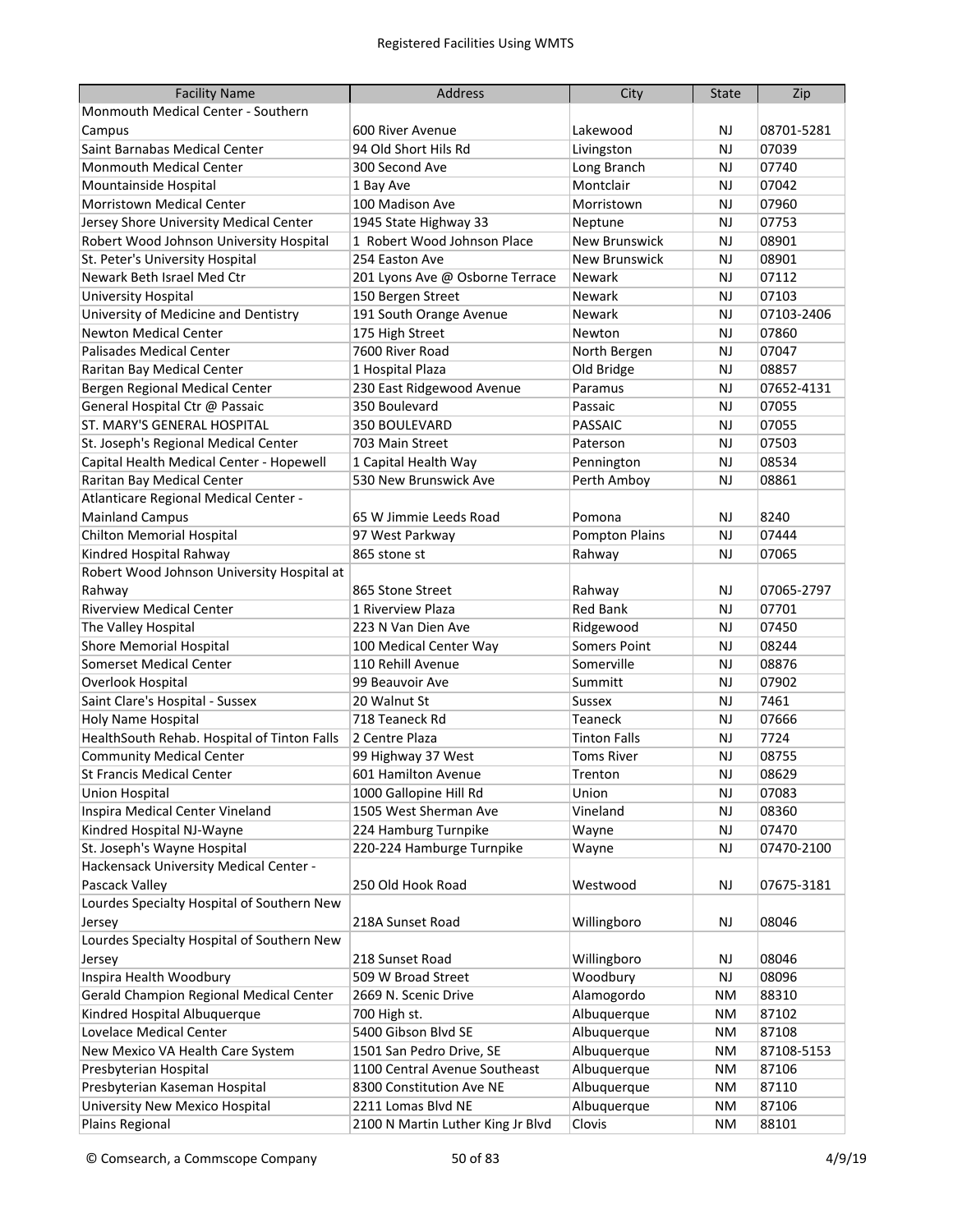| <b>Facility Name</b>                        | <b>Address</b>                 | City            | <b>State</b> | Zip        |
|---------------------------------------------|--------------------------------|-----------------|--------------|------------|
| Presbyterian Espanola Hospital              | 1010 Spruce Street             | Espanola        | ΝM           | 87532-2746 |
| San Juan Regional Medical Center            | 801 West Maple Street          | Farmington      | NΜ           | 87401-5698 |
| Gallup Indian Medical Center                | 516 Nizhoni Blvd               | Gallup          | NΜ           | 87301      |
| Lea Regional Medical Center                 | 5419 North Lovington Highway   | Hobbs           | NΜ           | 88240-9125 |
| Mountain View Regional Medical Center       | 4311 E. Loman Ave              | Las Cruces      | NΜ           | 880011     |
| Alta Vista Hospital                         | 104 Legion Drive               | Las Vegas       | NΜ           | 87701      |
| Los Alamos Medical Center                   | 3917 West Road                 | Los Alamos      | NΜ           | 87544-2293 |
| Roosevelt General Hospital                  | 42121 US Hway 70               | Portales        | NΜ           | 88130      |
| Presbyterian Rust Medical Center            | 2400 Unser Blvd SE             | Rio Rancho      | NΜ           | 87124      |
| Sandoval Regional Medical Center            | 3001 Broadmoor Boulevard NE    | Rio Rancho      | NΜ           | 87144      |
| Eastern New Mexico Medical Center           | 405 West Country Club Road     | Roswell         | NΜ           | 88201-9981 |
| Lincoln County Medical Center               | 211 Sudderth                   | Ruidoso         | NΜ           | 88345      |
| Christus St Vincent Regional Medical Center | 455 St. Michaels Drive         | Santa Fe        | NΜ           | 87505      |
| Christus St Vincents Physicians Medical     |                                |                 |              |            |
| Center                                      | 2990 Rodeo Drive East          | Santa Fe        | NΜ           | 87592      |
| Santa Fe Presbyterian Hospital              | 4801 Beckner Rd                | Santa Fe        | NΜ           | 87507      |
| Northern Navajo Medical Center              | US HWY 491 North               | Shiprock        | NΜ           | 87420      |
| Gila Regional Medical Center                | 1313 E. 32nd St                | Silver City     | NΜ           | 88061      |
| Socorro General Hospital                    | 1202 Highway 60 West           | Socorro         | NΜ           | 87801      |
| Dan C. Trigg                                | 301 East Miel De Luna Avenue   | Tucumcari       | NΜ           | 88401      |
| Northeastern Nevada Regional Hospital       | 2001 Errecart Blvd.            | Elko            | <b>NV</b>    | 89801      |
| <b>Banner Churchill Community Hospital</b>  | 801 E Williams Avenue          | Fallon          | <b>NV</b>    | 89406      |
| Kindred Hospital Rose Delima                | 102 East Lake Mead Pkwy        | Henderson       | <b>NV</b>    | 89105      |
| St Rose Dominican Hospital - DeLima         |                                |                 |              |            |
| Campus                                      | 102 E Lake Mead Parkway        | Henderson       | <b>NV</b>    | 89015      |
| St Rose Dominican Hospital - Siena Campus   | 3001 Saint Rose Parkway        | Henderson       | <b>NV</b>    | 89052      |
| Incline Village Community Hospital          | 880 Alder Ave                  | Incline Village | <b>NV</b>    | 89451      |
| Centennial Hills Hospital Medical Center    | 6900 N. Durango Drive          | Las Vegas       | <b>NV</b>    | 89149      |
| <b>Desert Springs Hospital</b>              | 2075 East Flamingo Road        | Las Vegas       | <b>NV</b>    | 89119      |
| Healthsouth Hospital @ Tenaya               | 2500 NorthTenaya Way           | Las Vegas       | <b>NV</b>    | 89128      |
| Kindred Hospital Flamingo                   | 2250 East Flamingo Rd          | Las Vegas       | <b>NV</b>    | 89119      |
| Kindred Hospital Sahara                     | 5110 West Sahara               | Las Vegas       | NV           | 89146      |
| Southern Hills Hosp & Med Ctr               | 9300 W Sunset Rd               | Las Vegas       | NV           | 89148      |
| <b>Spring Valley Hospital</b>               | 5400 S Rainbow Blvd            | Las Vegas       | ΝV           | 89118      |
| St Rose Dominican - San Martin Campus       | 8280 West Warm Springs Road    | Las Vegas       | ΝV           | 89113      |
| Summerlin Hospital Medical Center           | 657 Town Center Drive          | Las Vegas       | NV           | 89144      |
| Sunrise Hospital and Medical Center         | 3186 S. Maryland Parkway       | Las Vegas       | <b>NV</b>    | 89109-2306 |
| University Medical Center of Southern       |                                |                 |              |            |
| Nevada                                      | 1800 West Charleston Boulevard | Las Vegas       | <b>NV</b>    | 89102-2386 |
| VA Southern Nevada Healthcare System -      |                                |                 |              |            |
| <b>West Clinic</b>                          | 630 S Rancho Dr                | Las Vegas       | NV           | 89106      |
| Valley Hospital Medical Center              | 620 Shadow Lane                | Las Vegas       | <b>NV</b>    | 89106-4119 |
| Mesa View Regional Hospital                 | 1299 Bertha Howe Ave           | Mesquite        | <b>NV</b>    | 89027      |
| Minden Medical Center                       | 1600 Medical Parkway           | Minden          | <b>NV</b>    | 89703      |
| VA Southern Nevada Healthcare System -      |                                |                 |              |            |
| North Clinic                                | 6900 North Pecos Road          | North Las Vegas | NV           | 89086-4400 |
| Renown Regional Medical Center              | 1155 Mill St (H2)              | Reno            | <b>NV</b>    | 89502      |
| Renown South Meadows Medical Center         | 10101 Double R Blvd            | Reno            | <b>NV</b>    | 89521      |
| Saint Mary's Regional Medical Center        | 235 W 6th Street               | Reno            | <b>NV</b>    | 89503      |
| Sierra Nevada VA Health Care System         | 1000 Locust Street             | Reno            | <b>NV</b>    | 89502      |
| Northern Nevada Medical Center              | 2375 E. Prater Way             | Sparks          | <b>NV</b>    | 89434      |
| Albany Medical Center                       | 43 New Scotland Avenue         | Albany          | <b>NY</b>    | 12208-3478 |
| Albany Memorial Hospital                    | 600 Northern Boulevard         | Albany          | <b>NY</b>    | 12204-1083 |
| Albany VA Medical Center: Samuel S.         |                                |                 |              |            |
| Stratton                                    | 113 Holland Avenue             | Albany          | <b>NY</b>    | 12208      |
| St Peter's Healthcare Services              | 315 South Manning Blvd         | Albany          | <b>NY</b>    | 12208      |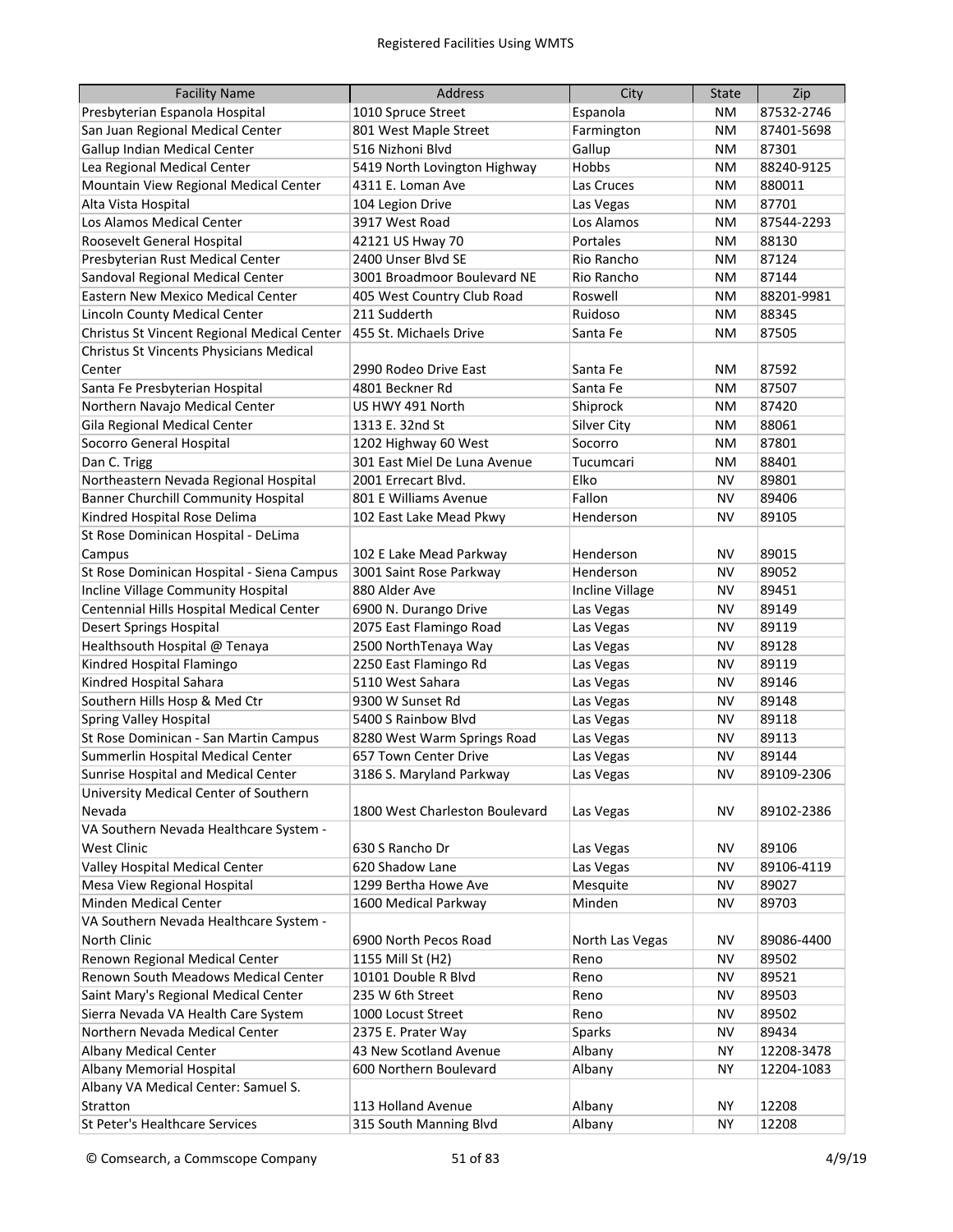| <b>Facility Name</b>                                     | <b>Address</b>            | City                   | <b>State</b> | Zip        |
|----------------------------------------------------------|---------------------------|------------------------|--------------|------------|
| <b>River Hospital</b>                                    | 4 Fuller St               | Alexandria Bay         | NY.          | 13607      |
| <b>Elderwood at Amherst</b>                              | 4459 Bailey Avenue        | Amherst                | NΥ           | 14226      |
| Auburn Memorial Hospital                                 | 17 Lansing Street         | Auburn                 | ΝY           | 13021      |
| United Memorial Medical Center                           | 127 North St              | Batavia                | ΝY           | 14020      |
| Southside Hospital                                       | 301 East Main Street      | <b>Bay Shore</b>       | <b>NY</b>    | 11706-8458 |
| St Joseph Hospital                                       | 4295 Hempstead Turnpike   | Bethpage               | NY           | 11714      |
| <b>URMC Strong West</b>                                  | 156 West Ave              | Brockport              | <b>NY</b>    | 14420      |
| <b>Lincoln Medical Center</b>                            | 234 East 149th St         | <b>Bronx</b>           | <b>NY</b>    | 10451      |
| Montefiore Medical Center - Moses Division               | 111 E 210th Street        | <b>Bronx</b>           | NY           | 10467      |
| Montefiore Medical Center - Wakefield                    |                           |                        |              |            |
| Campus                                                   | 600 E 233rd Street        | <b>Bronx</b>           | NΥ           | 10466      |
| Montefoire Medical Center - Einstein                     |                           |                        |              |            |
| Campus                                                   | 1825 Eastchester Road     | Bronx                  | <b>NY</b>    | 10461      |
| New York Westchester Square Medical                      |                           |                        |              |            |
| Center                                                   | 2475 St. Raymond Avenue   | <b>Bronx</b>           | NY           | 10464      |
| New York Presbyterian - Lawrence Hospital                | 550 Palmer Avenue         | Bronxville             | NY           | 10708      |
| <b>Brooklyn Hospital Center</b>                          | 121 DeKalb Avenue         | Brooklyn               | NY           | 11201      |
| <b>Kings County Hospital</b>                             | 451 Clarkson Avenue       | Brooklyn               | <b>NY</b>    | 11203      |
| Kingsbrook Jewish Medical Center                         | 585 Schenectady Avenue    | Brooklyn               | <b>NY</b>    | 11203-1891 |
| Long Island College Hospital                             | 339 Hicks Street          | Brooklyn               | <b>NY</b>    | 11201-5509 |
| <b>Maimonides Medical Center</b>                         | 4802 10th Avenue          | Brooklyn               | <b>NY</b>    | 11219      |
| Mount Sinai Brooklyn                                     | 3201 Kings Highway        | Brooklyn               | <b>NY</b>    | 11234      |
| New York Community Hospital                              | 2525 Kings Highway        | Brooklyn               | <b>NY</b>    | 11229-1798 |
| New York Methodist Hospital                              | 506 6th Street            | Brooklyn               | <b>NY</b>    | 11215      |
| NYU Langone Hospital - Brooklyn                          | 150 55th Street           | Brooklyn               | <b>NY</b>    | 11220      |
| University Hospital Downstate Medical                    |                           |                        |              |            |
| Center                                                   | 450 Clarkson Avenue       | Brooklyn               | <b>NY</b>    | 11203      |
| Woodhull Hospital                                        | 760 Broadway              | Brooklyn               | <b>NY</b>    | 11206      |
| Wyckoff Heights Medical Center                           | 374 Stockholm Street      | Brooklyn               | <b>NY</b>    | 11237      |
| <b>Buffalo General Hospital</b>                          | 100 High Street           | <b>Buffalo</b>         | <b>NY</b>    | 14203-1154 |
| <b>Erie County Medical Center</b>                        | 462 Grider St             | <b>Buffalo</b>         | <b>NY</b>    | 14215      |
| Mercy Hospital Buffalo                                   | 565 Abbott Road           | <b>Buffalo</b>         | <b>NY</b>    | 14220-2095 |
| Millard Fillmore Hospital                                | 3 Gates Circle            | <b>Buffalo</b>         | <b>NY</b>    | 14209-9986 |
| Roswell Park Cancer Institute                            | 666 Elm Street            | <b>Buffalo</b>         | <b>NY</b>    | 14263      |
| <b>Sisters of Charity Hospital</b>                       | 2157 Main St              | <b>Buffalo</b>         | <b>NY</b>    | 14214      |
| Women and Childrens Hospital                             | 818 Ellicott Street       | <b>Buffalo</b>         | NY.          | 14222-2099 |
| FF Thompson Hospital                                     | 350 Parrish St            | Canandaigua            | NΥ           | 14424      |
| Putnam Hospital Center                                   | 670 Stoneleigh Avenue     | Carmel                 | ΝY           | 10512      |
| Carthage Hospital                                        | 1001 West St              | Carthage               | <b>NY</b>    | 13619      |
| St. Joseph Hospital                                      | 2605 Harlem Road          | Cheektowaga            | <b>NY</b>    | 14225-4097 |
| Clifton Springs Hospital & Clinic                        | 2 Coulter Road            | <b>Clifton Springs</b> | <b>NY</b>    | 14432-1189 |
| <b>Cobleskill Regional Hospital</b>                      | 178 Grandview Drive       | Cobleskill             | <b>NY</b>    | 12043-1331 |
| Mary Imogene Bassett Hospital                            | 1 Atwell Road             | Cooperstown            | NΥ           | 13326-1394 |
| <b>Corning Hospital</b>                                  | One Guthrie Drive         | Corning                | NΥ           | 14830      |
| <b>Cortland Regional Medical Center</b>                  | 134 Homer Ave             | Cortland               | NΥ           | 13045-0960 |
| Noyes Memorial Hospital                                  | 111 Clara Barton Street   | Dansville              | ΝY           | 14437-9527 |
| O'Connor Hospital                                        | 460 Andes Road            | Delhi                  | NΥ           | 13753      |
| St. John's Riverside Dobbs Ferry                         | 128 Ashford Avenue        | Dobbs Ferry            | ΝY           | 10522      |
| <b>Brooks Memorial Hospital</b>                          | 529 Central Avenue        | Dunkirk                | <b>NY</b>    | 14048      |
| Elizabethtown Community Hospital                         | 75 Park Street            | Elizabethtown          | ΝY           | 12932      |
| <b>Elmhurst Hospital Center</b>                          | 79-01 Broadway            | Elmhurst               | <b>NY</b>    | 11373      |
| Arnot Ogden Medical Center                               | 600 Roe Avenue            | Elmira                 | ΝY           | 14905-1629 |
| St. Joseph's Hospital                                    | 555 East Market Street    | Elmira                 | <b>NY</b>    | 14901      |
| Peninsula Hospital Center                                | 51-15 Beach Channel Drive | Far Rockaway           | <b>NY</b>    | 11691-1074 |
|                                                          |                           |                        |              |            |
| New York Hospital Medical Center of Queens 56-45 Main St |                           | <b>Flushing</b>        | NY           | 11355      |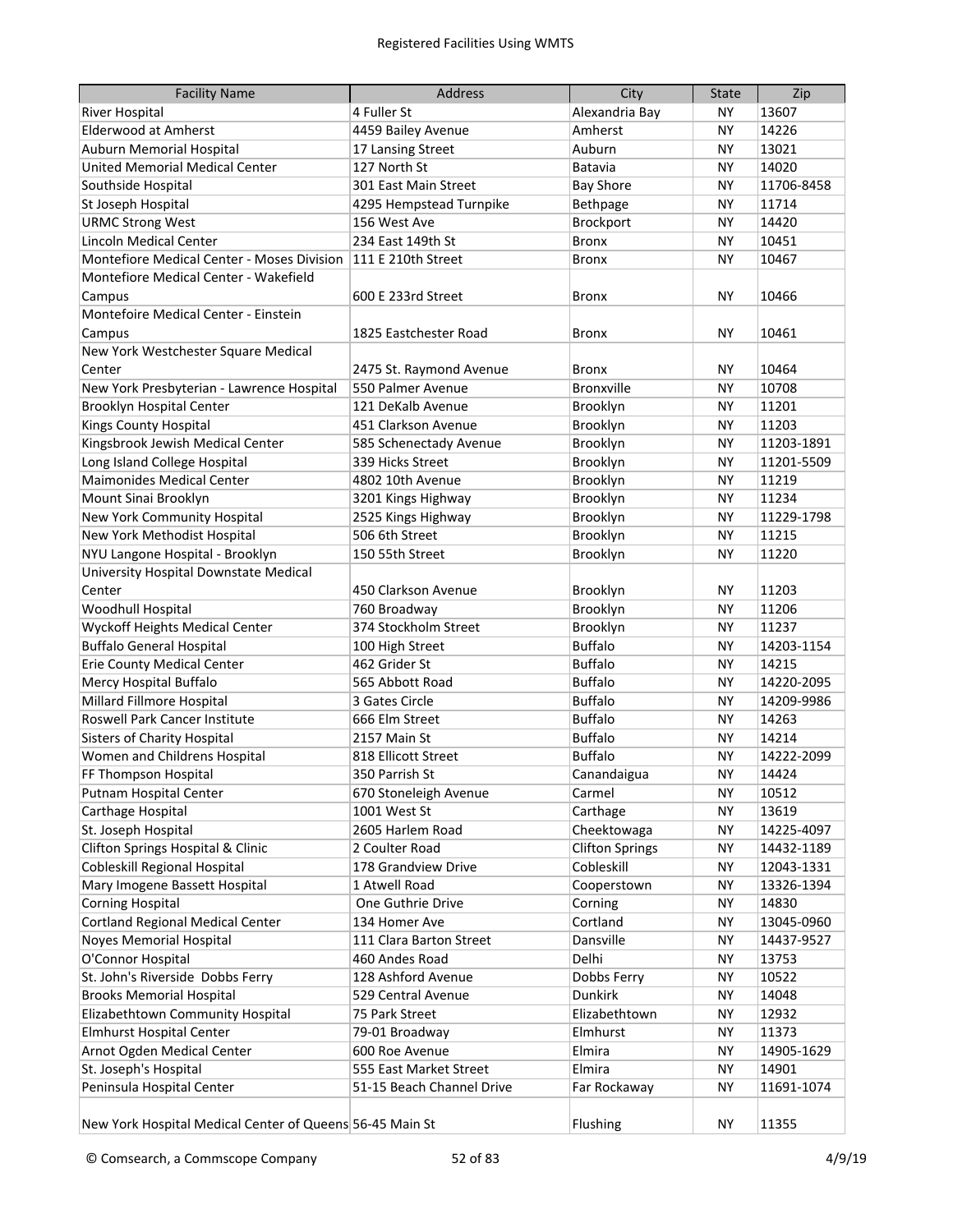| <b>Facility Name</b>                                    | <b>Address</b>                   | City                 | <b>State</b> | Zip        |
|---------------------------------------------------------|----------------------------------|----------------------|--------------|------------|
| North Shore Forest Hills Hospital                       | 102-01 66th Road                 | <b>Forest Hills</b>  | ΝY           | 11375      |
| The Parkway Hospital                                    | 70-35 113th St                   | <b>Forest Hills</b>  | NΥ           | 11375      |
| New York Hospital Queens                                | 174-03 Horace Harding Expressway | <b>Fresh Meadows</b> | ΝY           | 11365      |
| Albert Lindley Lee Memorial Hospital                    | 510 South 4th Street             | Fulton               | ΝY           | 13069-2994 |
| Winthrop University Hospital                            | 1000 Franklin Ave                | Garden City          | ΝY           | 11530      |
| <b>Blackwell Memorial</b>                               | 300 Pulteney St.                 | Geneva               | <b>NY</b>    | 14456      |
| Geneva General Hospital                                 | 196 North Street                 | Geneva               | <b>NY</b>    | 14456-1694 |
| Glen Cove Hospital                                      | 101 St. Andrews Lane             | Glen Cove            | <b>NY</b>    | 11542      |
| Glens Falls Hospital                                    | 100 Park Street                  | <b>Glens Falls</b>   | <b>NY</b>    | 12801-9898 |
| The DeMatteis Center for Cardiac Research               | 101 Northern Boulevard           | Greenvale            | <b>NY</b>    | 11548      |
| <b>Community Memorial Hospital</b>                      | 150 Broad Street                 | Hamilton             | <b>NY</b>    | 13346      |
| <b>Catskill Regional Medical Center</b>                 | 68 Harris Bushville Road         | <b>Harris</b>        | <b>NY</b>    | 12742      |
| St. James Mercy Hospital                                | 411 Canisteo Street              | Hornell              | <b>NY</b>    | 14843-2197 |
| Columbia Memorial Hospital                              | 71 Prospect Avenue               | Hudson               | <b>NY</b>    | 12534-2900 |
| Huntington Hospital                                     | 270 Park Avenue                  | Huntington           | <b>NY</b>    | 11743-2799 |
| <b>TLC Health Network</b>                               | 845 Main Road                    | Irving               | Ny           | 14081      |
| Cayuga Medical Center at Ithaca                         | 101 Dates Drive                  | Ithaca               | NY           | 14850-1383 |
| Queens Hospital Center                                  | 82-68 164th Street               | Jamaica              | NY           | 11432      |
| Women's Christian Assoc. Hospital                       | 207 Foote Ave                    | Jamestown            | NY           | 14701      |
| Kenmore Mercy Hospital                                  | 2950 Elmwood Avenue              | Kenmore              | NY           | 14217-1390 |
| <b>Benedictine Hospital</b>                             | 105 Marys Avenue                 | Kingston             | <b>NY</b>    | 12401-5894 |
| <b>Golden Hill Nursing Home</b>                         | 99 Golden Hill Drive             | Kingston             | <b>NY</b>    | 12401      |
|                                                         |                                  |                      |              |            |
| Health Alliance Hospital - Broadway Campus 396 Broadway |                                  | Kingston             | <b>NY</b>    | 12401      |
| <b>Adirondack Medical Center</b>                        | 29 Church Street                 | Lake Placid          | <b>NY</b>    | 12946      |
| <b>Elderwood at Lancaster</b>                           | 1818 Como Park Blyd              | Lancaster            | <b>NY</b>    | 14086      |
| Little Falls Hospital                                   | 140 Burwell Street               | <b>Little Falls</b>  | <b>NY</b>    | 13365-1725 |
| Eastern Niagara Hospital - Lockport site                | 521 East Avenue                  | Lockport             | <b>NY</b>    | 14094      |
| The Mount Sinai Hospital of Queens                      | 25-10 30th Avenue                | Long Island City     | <b>NY</b>    | 11102-2495 |
| Lewis County Hospital                                   | 7785 North State Street          | Lowville             | <b>NY</b>    | 13367-1297 |
| Alice Hyde Medical Center                               | 133 Park Street                  | Malone               | <b>NY</b>    | 12953-0729 |
| North Shore University Hospital                         | 300 Community Drive              | Manhasset            | NY           | 11030-3876 |
| Margaretville Memorial Hospital                         | 42084 State Highway 28           | Margaretville        | <b>NY</b>    | 12455      |
| Massena Memorial Hospital                               | One Hospital Drive               | Massena              | <b>NY</b>    | 13662-1097 |
| Orange Regional Medical Center                          | 707 East Main Street             | Middletown           | NY           | 10940      |
| Northern Westchester Hospital                           | 400 East Main Street             | <b>Mount Kisco</b>   | NY           | 10549      |
| Mount Vernon Hospital                                   | 12 North Seventh Avenue          | Mount Vernon         | <b>NY</b>    | 10550-2098 |
| Northwell Health - Long Island Jewish                   |                                  |                      |              |            |
| <b>Medical Center</b>                                   | 270-05 76th Ave                  | New Hyde Park        | ΝY           | 11040      |
| Schneider Children's Hospital                           | 269-01 76th Ave                  | New Hyde Park        | <b>NY</b>    | 11040      |
| Sound Shore Medical Center                              | 16 Guion Place                   | New Rochelle         | <b>NY</b>    | 10801-5500 |
| <b>Bellevue Hospital</b>                                | 462 First Avenue                 | New York             | <b>NY</b>    | 10016      |
| <b>Bellevue Hospital (HHC)</b>                          | 462 1st avenue at 27th street    | New York             | NΥ           | 10016      |
| Beth Israel Medical Center                              | First Avenue at East 16th St     | New York             | NY           | 10003      |
| <b>CUMC All Milstein Hospital</b>                       | 710 West 168th Street            | New York             | NY           | 10032      |
| Harlem Hospital Center                                  | 506 Lenox Avenue                 | New York             | NY           | 10037      |
| Lenox Hill Hospital                                     | 100 E 77th Street                | New York             | NY           | 10075      |
| Metropolitan Hospital                                   | 1901 1st Ave                     | New York             | <b>NY</b>    | 10029      |
| Mount Sinai Beth Israel Cancer Center West              |                                  |                      |              |            |
| Campus                                                  | 325 W 15th Street                | New York             | <b>NY</b>    | 10011      |
| Mount Sinai St Lukes Medical Center                     | 1111 Amsterdam Avenue            | New York             | <b>NY</b>    | 10025      |
| Mount Sinai West                                        | 1000 10th Avenue                 | New York             | <b>NY</b>    | 10019      |
| New York Presbyterian - Lower Manhattan                 |                                  |                      |              |            |
| Hospital                                                | 170 William Street               | New York             | <b>NY</b>    | 10038      |
| New York Presbyterian - Milstein                        | 177 Fort Washington Avenue       | New York             | ΝY           | 10032      |
| New York Presbyterian Allen Pavilion                    | 5141 Broadway                    | New York             | ΝY           | 10034      |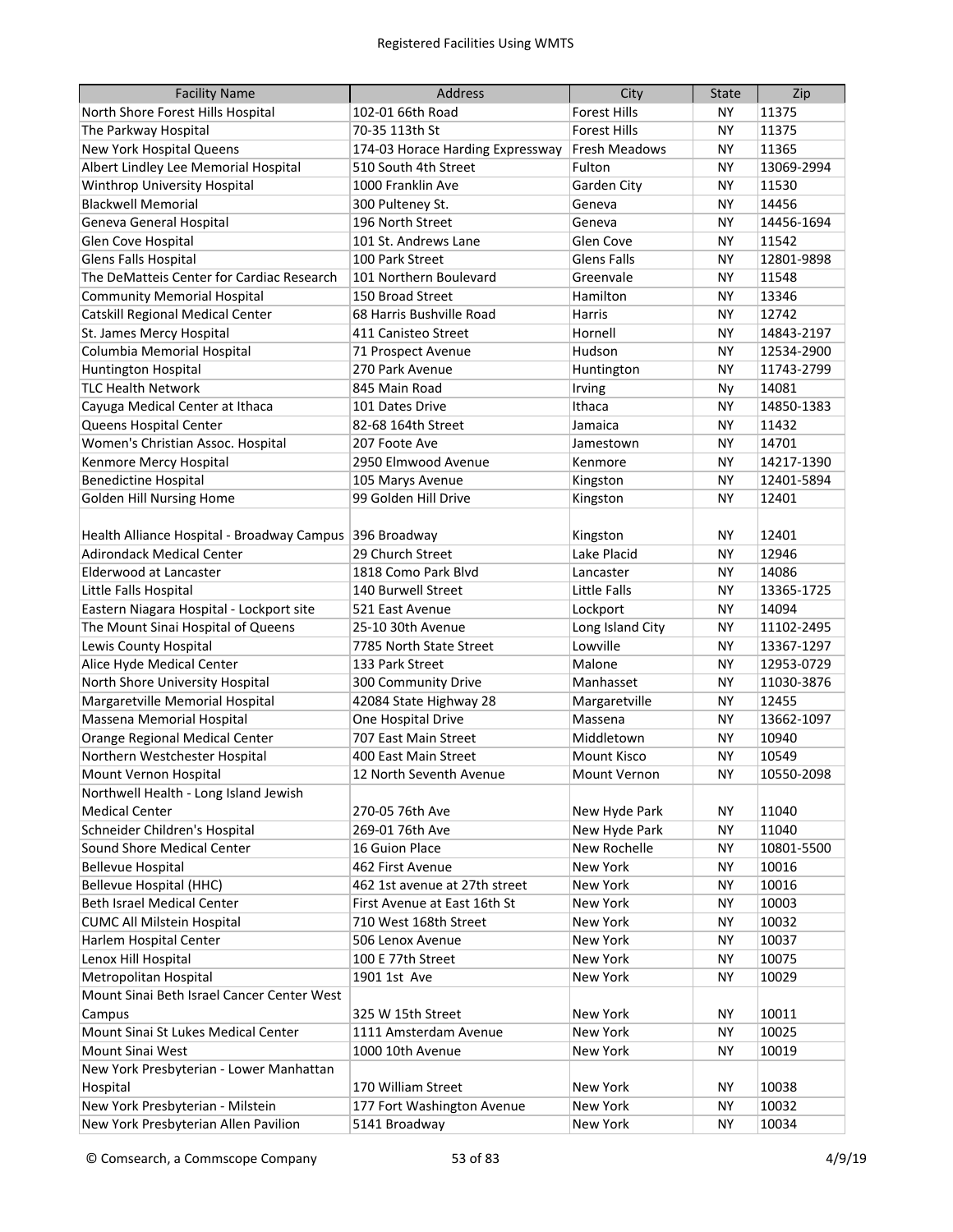| <b>Facility Name</b>                      | <b>Address</b>                | City                | <b>State</b> | Zip        |
|-------------------------------------------|-------------------------------|---------------------|--------------|------------|
| New York Presbyterian Medical Center -    |                               |                     |              |            |
| <b>WCMC</b>                               | 525 E 68th Street             | New York            | NΥ           | 10021      |
| New York Presbyterian Service Building    | 627 West 165th St             | <b>New York</b>     | ΝY           | 10032      |
| New York Presbyterian- Columbia           | 622 West 168th Street         | New York            | NY.          | 10032      |
| New York-Presbyterian Hospital            | 525 E. 68th St                | New York            | NY.          | 10021      |
| New York-Presbyterian Morgan Stanley      |                               |                     |              |            |
| Children's Hospital                       | 3959 Broadway                 | New York            | NY.          | 10032      |
| North General Hospital                    | 1879 Madison Avenue           | New York            | <b>NY</b>    | 10035-2745 |
| NYU Langone - Ambulatory Care Center      | 240 East 38th Street          | New York            | <b>NY</b>    | 10016      |
| NYU Langone - Kimmel Pavilion             | 424 East 34th Street          | <b>New York</b>     | <b>NY</b>    | 10016      |
| NYU Langone Orthopedic Hospital           | 301 East 17th Street          | <b>New York</b>     | <b>NY</b>    | 10003      |
| NYU Medical Center - Tisch Hospital       | 550 1st Avenue                | <b>New York</b>     | <b>NY</b>    | 10016      |
| Rockefeller University Hospital           | 1230 York Avenue              | <b>New York</b>     | <b>NY</b>    | 10065      |
| St Vincents Catholic Medical Centers-     |                               |                     |              |            |
| Manhattan                                 | 130 W. 12th St                | New York            | ΝY           | 10011      |
| The Mount Sinai Hospital                  | One Gustave L Levy Place      | <b>New York</b>     | <b>NY</b>    | 10029-6574 |
| VA Manhattan                              | 423 East 23rd Street          | New York            | <b>NY</b>    | 10010      |
| Newark Wayne Community Hospital           | 111 Driving Park Avenue       | Newark              | <b>NY</b>    | 14513      |
| St. Luke's Cornwall Hospital              | 70 Dubois Street              | Newburgh            | <b>NY</b>    | 12550      |
| Eastern Niagara Hospital - Newfane site   | 2600 William Street           | Newfane             | <b>NY</b>    | 14108      |
| <b>Inter-Community Memorial Hospital</b>  | 2600 William St               | NewFane             | <b>NY</b>    | 14108      |
| Niagara Falls Memorial Medical Center     | 621 Tenth Street              | Niagara Falls       | <b>NY</b>    | 14302-0708 |
| <b>DeGraff Memorial Hospital</b>          | 445 Tremont Street            | North Tonawanda     | <b>NY</b>    | 14120-0750 |
| Nyack Hospital                            | 160 N Midland Avenue          | Nyack               | <b>NY</b>    | 10960      |
| South Nassau Community Hospital           | One Healthy Way               | Oceanside           | <b>NY</b>    | 11572-1500 |
| Claxton-Hepburn Medical Center            | 214 King Street               | Ogdensburg          | <b>NY</b>    | 13669-1192 |
| <b>Dematteis Center</b>                   | 255 Valentines Ln             | Old Brookville      | <b>NY</b>    | 11545      |
| Olean General Hospital                    | 515 Main St                   | Olean               | <b>NY</b>    | 14760      |
| Onedia Healthcare                         | 323 Genessee St               | Oneida              | <b>NY</b>    | 11421      |
| Lakeside Heart Center                     | 177 W 4th St                  | Oswego              | <b>NY</b>    | 13126      |
| Oswego Hospital                           | 110 West Sixth Street         | Oswego              | <b>NY</b>    | 13126-9985 |
| Healthworks Wellness and Fitness Center   | 9768 Lynn Morse Drive         | <b>Painted Post</b> | <b>NY</b>    | 14870      |
| Brookhaven Memorial Hospital              | 101 Hospital Road             | Patchogue           | <b>NY</b>    | 11772      |
| Soldiers and Sailors Memorial Hospital of |                               |                     |              |            |
| <b>Yates County</b>                       | 418 North Main Street         | Penn Yan            | ΝY           | 14527-1085 |
| Plainview Hospital                        | 888 Old Country Road          | Plainview           | NY           | 11803      |
| Champlain Valley Physicians Hospital      | 75 Beekman St                 | Plattsburgh         | NΥ           | 12901      |
| John T Mather Hospital                    | 75 North Country Road         | Port Jefferson      | ΝY           | 11777      |
| St. Charles Hospital                      | 200 Belle Terre Road          | Port Jefferson      | <b>NY</b>    | 11777      |
| <b>Bon Secours Community Hospital</b>     | 160 E Main Street             | Port Jervis         | <b>NY</b>    | 12771      |
| Canton-Potsdam Hospital                   | 50 Leroy Street               | Potsdam             | <b>NY</b>    | 13676-1799 |
| MidHudson Regional Hospital               | 214 North Road                | Poughkeepsie        | <b>NY</b>    | 12601      |
| Vassar Brothers Hospital                  | 45 Reade Place                | Poughkeepsie        | <b>NY</b>    | 12601      |
| Northern Dutchess Hospital                | 6511 Spring Brook Ave         | Rhinebeck           | <b>NY</b>    | 12572-5002 |
| Peconic Bay Medical Center                | 1300 Roanoke Avenue           | Riverhead           | <b>NY</b>    | 11901      |
| Highland Hospital of Rochester            | 1000 South Ave                | Rochester           | <b>NY</b>    | 14620      |
| Rochester General Hospital                | 1425 Portland Avenue          | Rochester           | <b>NY</b>    | 14621-3099 |
| <b>URMC Strong Memorial Hospital</b>      | 601 Elmwood Avenue            | Rochester           | NY           | 14642-0002 |
| <b>Mercy Medical Center</b>               | 1000 North Village Avenue     | Rockville Centre    | NY           | 11570-1098 |
| Rome Memorial Hospital                    | 1500 North James Street       | Rome                | <b>NY</b>    | 13440-2898 |
| St. Francis Hospital                      | 100 Port Washington Boulevard | Roslyn              | <b>NY</b>    | 11576-1348 |
| <b>Adirondack Medical Center</b>          | 2233 State Route 86           | Saranac Lake        | <b>NY</b>    | 12983      |
| Saratoga Hospital                         | 211 Church St                 | Saratoga Springs    | <b>NY</b>    | 12866      |
| <b>Ellis Hospital</b>                     | 1101 Nott Street              | Schenectady         | <b>NY</b>    | 12308-2487 |
| Sunnyview Rehabilitation Hospital         | 1270 Belmont Ave              | Schenectady         | <b>NY</b>    | 12038      |
| St. Catherine of Siena Medical Center     | 50 Route 25A                  | Smithtown           | <b>NY</b>    | 11787      |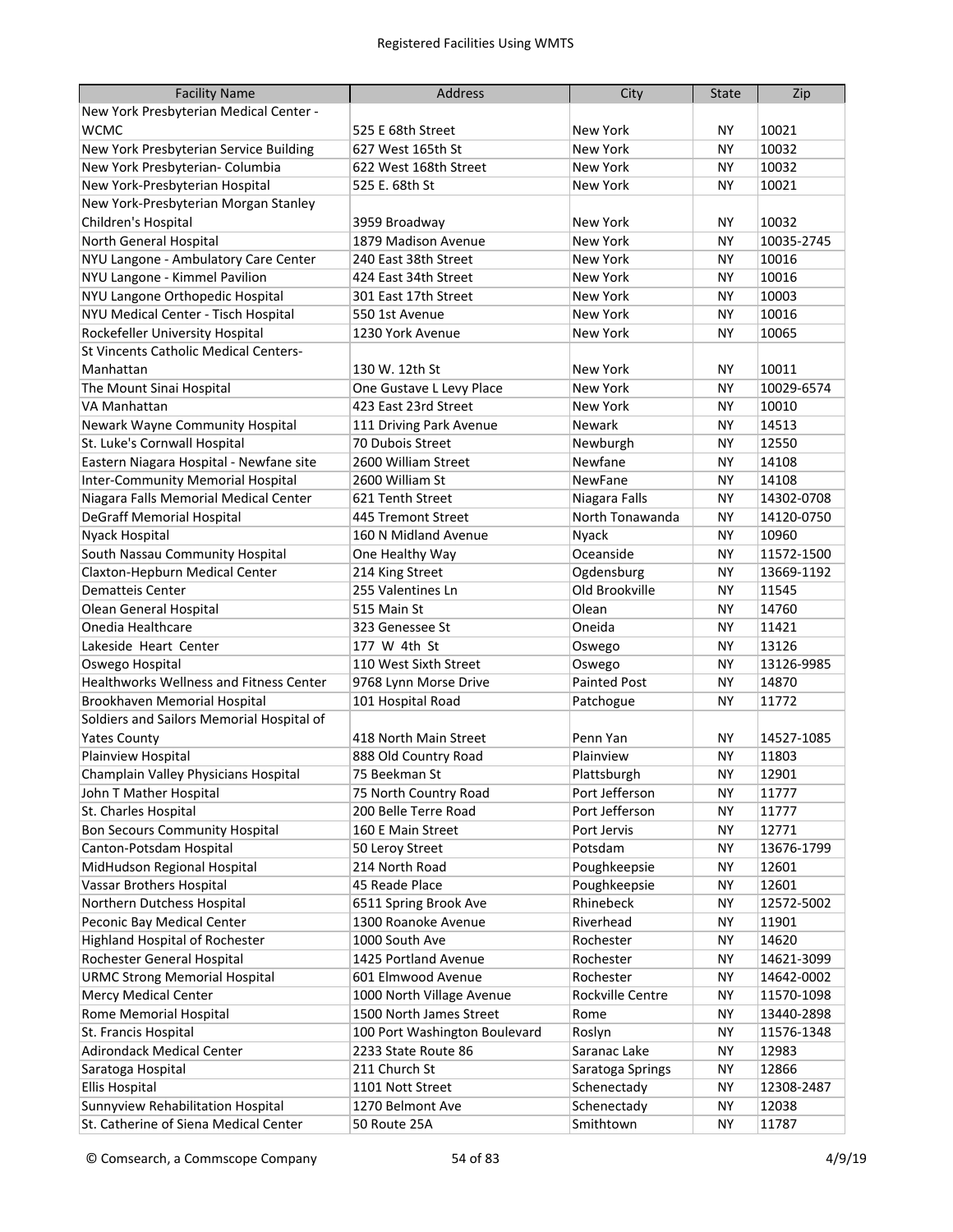| <b>Facility Name</b>                                          | <b>Address</b>                   | City                | <b>State</b> | Zip        |
|---------------------------------------------------------------|----------------------------------|---------------------|--------------|------------|
| Southhampton Hospital                                         | 240 Meeting House Lane           | Southampton         | ΝY           | 11968      |
| <b>Bertrand Chaffee Hospital</b>                              | 224 East Main Street             | Springville         | ΝY           | 14141-1497 |
| Clifton-Fine Hospital                                         | 1014 Oswegatchie Trail           | Star Lake           | <b>NY</b>    | 13690      |
| St. Vincents Hospital                                         | 355 Bard Avenue                  | Staten Island       | <b>NY</b>    | 10310      |
| <b>Stony Brook University Hospital</b>                        | HSC Level 1 Room 141             | <b>Stony Brook</b>  | <b>NY</b>    | 11794-8410 |
| Good Samaritan Hospital                                       | 255 Lafayette Avenue             | Suffern             | <b>NY</b>    | 10901      |
| Syosset Hospital                                              | 221 Jericho Turnpike             | Syosset             | <b>NY</b>    | 11791      |
| Crouse Hospital                                               | 736 Irving Ave                   | Syracuse            | <b>NY</b>    | 13210      |
| St. Joseph's Hospital Health Center                           | 301 Prospect Avenue              | Syracuse            | <b>NY</b>    | 13203      |
| <b>SUNY Upstate Medical University Hospital</b>               | 750 E Adams Street               | Syracuse            | <b>NY</b>    | 13210      |
| Syracuse VA Medical Center                                    | 800 Irving Avenue                | Syracuse            | NY           | 13210      |
| <b>Upstate University Hospital - Community</b>                |                                  |                     |              |            |
| General                                                       | 4900 Broad Road                  | Syracuse            | NY           | 13215      |
| Moses Ludington Hospital                                      | 1019 Wicker Street               | Ticonderoga         | NY           | 12883-1097 |
| Samaritan Hospital                                            | 2215 Burdett Avenue              | Troy                | NY           | 12180-2475 |
| St. Marys Hospital Seton Health                               | 1300 Massachusetts Avenue        | Troy                | NY           | 12180-1695 |
| St Elizabeth Campus - Mohawk Valley Health                    |                                  |                     |              |            |
| System                                                        | 2209 Genesee Street              | Utica               | <b>NY</b>    | 13501-5999 |
| St Luke's Campus - Mohawk Valley Health                       |                                  |                     |              |            |
| System                                                        | 1656 Champlin Avenue             | Utica               | <b>NY</b>    | 13502      |
| Westchester Medical Center                                    | 100 Woods Road                   | Valhalla            | <b>NY</b>    | 10595      |
| Franklin Hospital Medical Center                              | 900 Franklin Avenue              | Valley Stream       | <b>NY</b>    | 11580      |
| Wyoming County Community Hospital                             | 400 N Main St                    | Warsaw              | <b>NY</b>    | 14569      |
| St Anthony Community Hospital                                 | 15 Maple Avenue                  | Warwick             | <b>NY</b>    | 10990      |
| Samaritan Medical Center                                      | 830 Washington Street            | Watertown           | <b>NY</b>    | 13601-4066 |
| Helen Hayes Hospital                                          | 51 N Route 9W                    | West Haverstraw     | <b>NY</b>    | 10993      |
| Good Samaritan Hospital Medical Center                        | 1000 Montauk Highway             | West Islip          | <b>NY</b>    | 11795-4927 |
| White Plains Hospital Center                                  | Davis Ave @ East Post Road       | <b>White Plains</b> | <b>NY</b>    | 10601      |
| Millard Fillmore Suburban Hospital                            | 1540 Maple Road                  | Williamsville       | <b>NY</b>    | 14221      |
| St. John's Riverside Andrus Pavilion                          | 967 N. Broadway                  | Yonkers             | <b>NY</b>    | 10701      |
| Akron Childrens Hospital                                      | 215 W Bowery Street              | Akron               | OH           | 44308      |
| Cleveland Clinic - Akron General Hospital                     | 1 Akron General Avenue           | Akron               | OН           | 44307      |
| Crystal Clinic Orthopedic Center                              | 445 North Main Street            | Akron               | OН           | 44310      |
| <b>Select Specialty Hospital</b>                              | 200 E Market St                  | Akron               | OН           | 44308      |
| Summa Akron City Hospital                                     | 525 East Market Street           | Akron               | OН           | 44304      |
| <b>Alliance Community Hospital</b>                            | 200 East State Street            | Alliance            | OH           | 44601-4399 |
| Speciality Hospital of Lorain                                 | 254 Cleveland Ave                | Amherst             | OH           | 44001      |
| UH Samaritan Medical Center                                   | 1025 Center Street               | Ashland             | OН           | 44805-4098 |
| Ashtabula County Medical Center                               | 2420 Lake Avenue                 | Ashtabula           | OН           | 44004-4993 |
| O'Bleness Memorial Hospital                                   | 55 Hospital Drive                | Athens              | OH           | 45701      |
| Cleveland Clinic - Avon Hospital                              | 33300 Cleveland Clinic Boulevard | Avon                | OН           | 44011      |
| Regency Hospital of Akron                                     | 155 5th St NE                    | Barberton           | OН           | 44203      |
| Summa Barberton Hospital                                      | 155 Fifth Street Northeast       | Barberton           | OН           | 44203-3398 |
| <b>Barnesville Hospital</b>                                   | 639 West Main Street             | Barnesville         | OН           | 43713      |
| <b>Mercy Clermont</b>                                         | 3000 Batavia Drive               | Batavia             | OН           | 45103      |
| University Hospital Ahuja Medical Center                      | 3999 Richmond Road               | Beachwood           | OН           | 44122      |
| Soin Medical Center                                           | 3535 Pentagon Boulevard          | Beavercreek         | OН           | 45431      |
| University Hospital - Bedford Medical Center 44 Blaine Avenue |                                  | Bedford             | OH           | 44146      |
| Acuity Specialty Hospital-Ohio Valley at                      |                                  |                     |              |            |
| Belmont                                                       | 4697 Harrison Street             | <b>Bellaire</b>     | OH           | 43906      |
| <b>Belmont Community Hospital</b>                             | 4397 Harrison St                 | <b>Bellaire</b>     | OH           | 43906      |
| Mary Rutan Hospital                                           | 205 E Palmer Ave                 | Bellefontaine       | OН           | 43311      |
| <b>Bellevue Hospital</b>                                      | 1400 W Main St                   | Bellevue            | OН           | 44811      |
| Blanchard Valley Regional Health Center                       |                                  |                     |              |            |
| Bluffton                                                      | 139 Garau Street                 | Bluffton            | OH           | 45817      |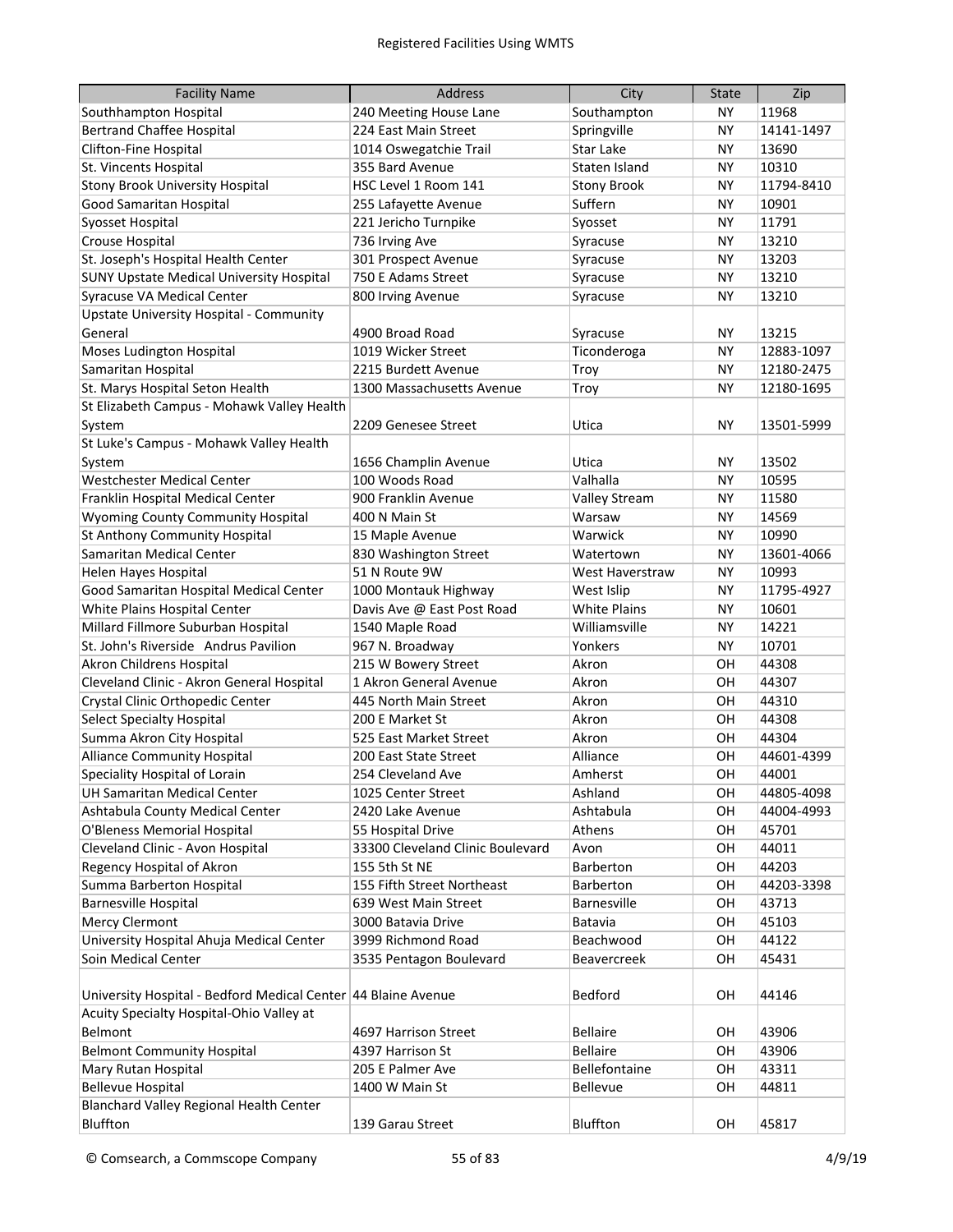| <b>Facility Name</b>                                             | <b>Address</b>                                   | City                     | <b>State</b> | Zip                      |
|------------------------------------------------------------------|--------------------------------------------------|--------------------------|--------------|--------------------------|
| St. Elizabeth Health Center Boardman                             | 8401 Market St                                   | Boardman                 | OН           | 44512                    |
| <b>Community Hospitals and Wellness Centers</b>                  | 433 W. High St.                                  | Bryan                    | OH           | 43506                    |
| <b>Bucyrus Community Hospital</b>                                | 629 North Sandusky Ave                           | <b>Bucyrus</b>           | OH           | 44820                    |
| Southeastern Ohio Regional Medical Center                        | 1341 Clark Street                                | Cambridge                | OH           | 43725-0610               |
| Diley RIdge Medical Center                                       | 7911 Diley Ridge Road                            | Canal Winchester         | OH           | 43110                    |
| <b>Aultman Health Foundation</b>                                 | 2600 Sixth Street SW                             | Canton                   | OH           | 44710-1799               |
| <b>Mercy Medical Center</b>                                      | 1320 Mercy Dr. NW                                | Canton                   | OH           | 44708                    |
| Miami Valley Hospital South                                      | 2350 Miami Valley Dr                             | Centerville              | OH           | 45459                    |
| University Hospital Geauga Medical Center                        | 13207 Ravenna Road                               | Chardon                  | OH           | 44024                    |
| Adena Regional Health System                                     | 272 Hospital Road                                | Chillicothe              | OH           | 45601-0708               |
| Chillicothe VA Medical Center                                    | 17273 State Route 104                            | Chillicothe              | OH           | 45601                    |
| Bethesda North Hospital                                          | 10500 Montgomery Road                            | Cincinnati               | OН           | 45242                    |
| <b>Christ Hospital</b>                                           | 2139 Auburn Avenue                               | Cincinnati               | OН           | 45219-2989               |
|                                                                  |                                                  |                          |              |                          |
| Cincinnati Children's Hospital Medical Center 3333 Burnet Avenue |                                                  | Cincinnati               | OН           | 45229-3039               |
| Cincinnati VA Medical Center                                     | 3200 Vine Street                                 | Cincinnati               | OH           | 45220                    |
| Deaconess Hospital                                               | 311 Straight St                                  | Cincinnati               | OH           | 45219                    |
| <b>Drake Center</b>                                              | 151 W. Galbraith Rd                              | Cincinnati               | OH           | 45216                    |
| Drake Center - LTAC                                              | 2139 Auburn Avenue                               | Cincinnati               | OH           | 45219                    |
| Good Samaritan Hospital                                          | 375 Dixmyth Ave                                  | Cincinnati               | OH           | 45220                    |
| Jewish Hospital                                                  | 4777 East Galbraith Road                         | Cincinnati               | OH           | 45236-2725               |
| Mercy Health - West Hospital                                     | 3300 Mercy Health Boulevard                      | Cincinnati               | OH           | 45211                    |
| Mercy Hospital - Anderson                                        | 7500 State Road                                  | Cincinnati               | OН           | 45255                    |
| Mercy Hospital Mt Airy                                           | 2446 Kipling Ave                                 | Cincinnati               | OН           | 45239                    |
| Mercy Hospital Western Hills                                     | 3131 Queencity Ave                               | Cincinnati               | OН           | 45238                    |
| Regency Hospital Co                                              | 311 Straight St                                  | Cincinnati               | OН           | 45219                    |
| <b>Select Speciality Hospital</b>                                | 375 Dixmyth Avenue                               | Cincinnati               |              | 45220                    |
| <b>TriHealth Pavilion</b>                                        | 6200 Pfeiffer Road                               | Cincinnati               | OН<br>OH     | 45242                    |
|                                                                  |                                                  |                          |              | 45229                    |
| UC Health Ridgeway Hospital                                      | 3200 Burnet Avenue<br>234 Goodman Street         | Cincinnati<br>Cincinnati | OH<br>OH     | 45219-2316               |
| University of Cincinnati Medical Center                          |                                                  |                          |              |                          |
| <b>Berger Hospital</b><br>Cleveland Clinic - Fairview Hospital   | 600 North Pickaway Street<br>18101 Lorain Avenue | Circleville<br>Cleveland | OH           | 43113-1499<br>44111-5656 |
|                                                                  |                                                  |                          | OН           |                          |
| Cleveland Clinic - Lutheran Hospital                             | 1730 West 25th Street                            | Cleveland                | OН           | 44113-3170               |
| Cleveland Clinic Health System                                   | 9500 Euclid Ave Sb-3                             | Cleveland                | OН           | 44195                    |
| Kindred Hospital Cleveland Fairhill                              | 11900 Fairhill Rd                                | Cleveland                | OН           | 44120                    |
| Kindred Hospital Cleveland Gateway                               | 2351 East 22nd Street, 7th Floor                 | Cleveland                | OH           | 44115                    |
| MetroHealth Medical Center                                       | 2500 MetroHealth Drive                           | Cleveland                | OH           | 44109                    |
| St. Vincent Charity Medical Center                               | 2351 East 22nd Street                            | Cleveland                | OH           | 44115-3111               |
| <b>UH Cleveland Medical Center</b>                               | 11100 Euclid Avenue                              | Cleveland                | OH           | 44106-2602               |
| HealthSpan Cleveland Heights Medical                             |                                                  |                          |              |                          |
| Center                                                           | 10 Severance Circle                              | <b>Cleveland Heights</b> | OН           | 44118                    |
| Mount Carmel East                                                | 6001 E Broad St                                  | Columbus                 | OH           | 43213                    |
| Mount Carmel West                                                | 793 W State St                                   | Columbus                 | OН           | 43222                    |
| Nationwide Children's Hospital                                   | 700 Childrens Dr                                 | Columbus                 | OН           | 43205                    |
| Ohio State University Hospital - EAST                            | 1492 East Broad Street                           | Columbus                 | OH           | 43205                    |
| Ohio State University Medical Center                             | 410 West 10th Avenue                             | Columbus                 | OH           | 43210-1240               |
| OhioHealth - Doctors Hospital                                    | 5100 West Broad Street                           | Columbus                 | OH           | 43228                    |
| OhioHealth - Grant Medical Center                                | 111 South Grant Avenue                           | Columbus                 | OH           | 43215-1898               |
| OhioHealth - Riverside Methodist Hospital                        | 3535 Olentangy River Road                        | Columbus                 | OH           | 43214-3998               |
| <b>Regency Hospital of Columbus</b>                              | 1430 South High Street                           | Columbus                 | OH           | 43207                    |
| <b>Coshocton County Memorial Hospital</b>                        | 1460 Orange Street                               | Coshocton                | OН           | 43812-6330               |
| Summa Western Reserve Hospital                                   | 1900 23rd St                                     | Cuyahoga Falls           | OН           | 44223                    |
| Dayton VA Medical Center                                         | 4100 W. 3rd Street                               | Dayton                   | OН           | 45428                    |
| Good Samaritan Hospital and Health Center                        | 2222 Philadelphia Drive                          | Dayton                   | OН           | 45406-1813               |
| <b>Grandview Hospital</b>                                        | 405 West Grand Ave                               | Dayton                   | OH           | 45405                    |
| Kindred Hospital Dayton                                          | 707 S Edwin C Moses Blvd.                        | Dayton                   | OH           | 45417                    |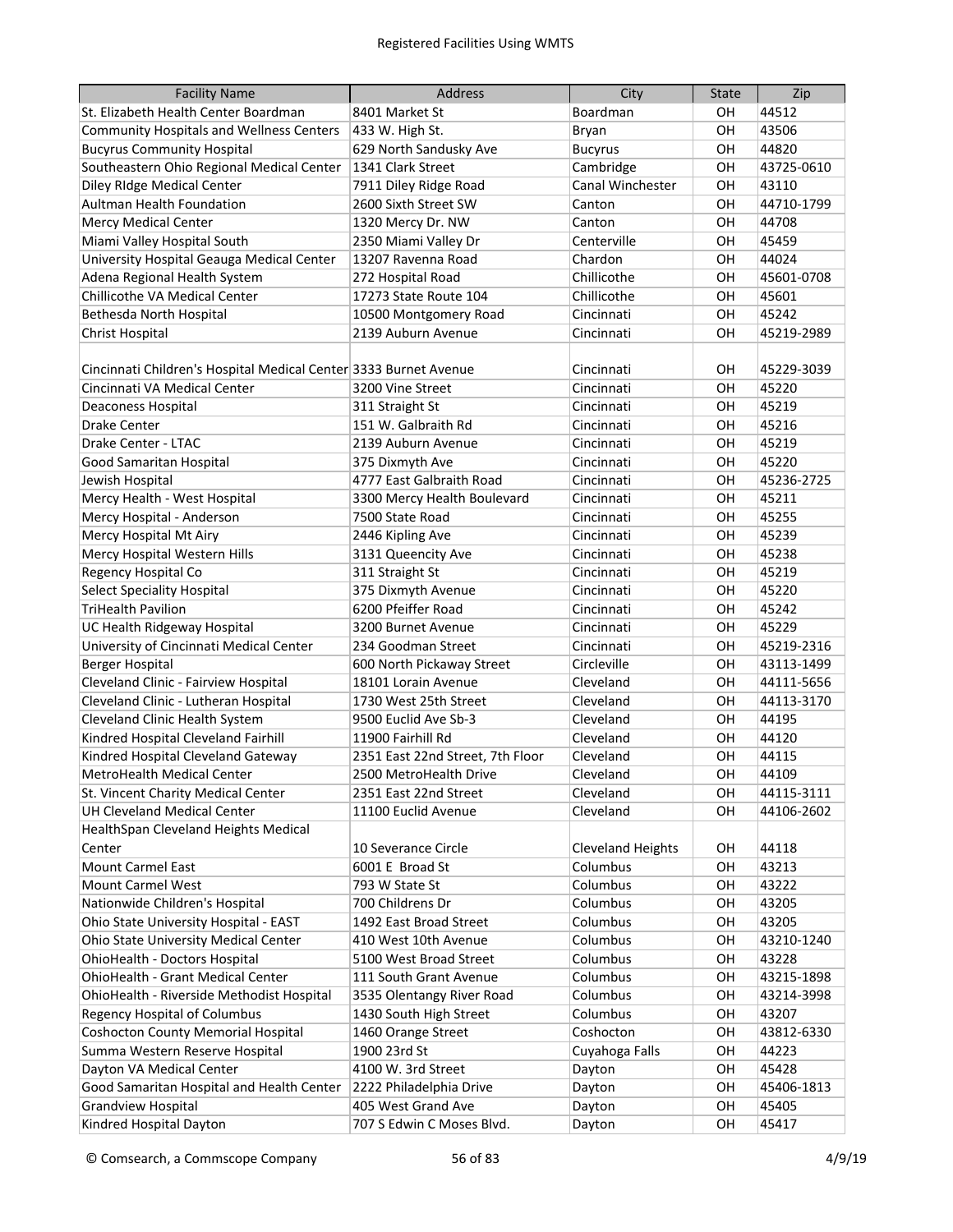| <b>Facility Name</b>                                          | Address                        | City                   | <b>State</b> | Zip            |
|---------------------------------------------------------------|--------------------------------|------------------------|--------------|----------------|
| Miami Valley Hospital                                         | 1 Wyoming St                   | Dayton                 | OН           | 45409          |
| Samaritan North Health Center                                 | 9000 N. Main St                | Dayton                 | OH           | 45415          |
| Southview Hospital                                            | 1997 Miamisburg-Centerville Rd | Dayton                 | OH           | 45459          |
| Defiance Regional Medical Center                              | 1200 Ralston Ave               | Defiance               | OH           | 43512-2495     |
| Mercy Hospital of Defiance                                    | 1404 E Second Street           | Defiance               | OH           | 43512          |
| <b>Grady Memorial Hospital</b>                                | 561 West Central Avenue        | Delaware               | OH           | 43015-1485     |
|                                                               |                                |                        |              |                |
| Nationwide Childrens Hospital - Lewis Center 7853 Pacer Drive |                                | Delaware               | OH           | 43015          |
| <b>Union Hospital</b>                                         | 659 Boulevard St               | Dover                  | OH           | 44622          |
| OhioHealth - Dublin Methodist Hospital                        | 7500 Hospital Drive            | <b>Dublin</b>          | OH           | 43016          |
| East Liverpool City Hospital                                  | 425 West Fifth Street          | East Liverpool         | OH           | 43920-2498     |
| <b>EMH Regional Medical Center</b>                            | 630 East River Street          | Elyria                 | OH           | 44035-5902     |
| Wright-Patterson Medical Center                               | 4481 Maple Drive WPAFB         | Fairborn               | OH           | 45433          |
| <b>Mercy Medical Center</b>                                   | 3000 Mack Road                 | Fairfield              | OH           | 45014          |
| Blanchard Valley Regional Health Center                       | 145 West Wallace Street        | Findlay                | OH           | 45840-1299     |
| ProMedica Fostoria Hospital                                   | 501 Van Buren Street           | Fostoria               | OH           | 44830          |
| <b>Atrium Medical Center</b>                                  | One Medical Center Dr.         | Franklin               | OH           | 45005          |
| ProMedica Memorial Hospital                                   | 715 S. Taft Ave                | Fremont                | OH           | 43420          |
| <b>Galion Community Hospital</b>                              | 269 Portland Way South         | Galion                 | OH           | 44833-2399     |
| <b>Holzer Medical Center</b>                                  | 100 Jackson Pike               | Gallipolis             | OH           | 45631-1563     |
| <b>Marymount Hospital</b>                                     | 12300 McCracken Road           | Garfield Heights       | OH           | 44125-2975     |
| Putnam County Ambulatory Care Center                          | 601 State Route 224            | Glandorf               | OH           | 45848          |
| Adena Greenfield Medical Center                               | 550 Mirabeau Street            | Greenfield             | OH           | 45123-1617     |
| Wayne Hospital                                                | 835 Sweitzer Street            | Greenville             | OH           | 45331-1077     |
| Mount Carmel - Grove City                                     | 5300 N Meadows Drive           | <b>Grove City</b>      | OH           | 43123          |
| OhioHealth - Grove City Methodist Hospital                    | 1375 Stringtown                | <b>Grove City</b>      | OH           | 43123          |
| Fort Hamilton Hospital                                        | 630 Eaton Avenue               | Hamilton               | OH           | 45013-2770     |
| TriHealth Bethesda Butler Hospital                            | 3125 Hamilton Mason Road       | Hamilton               | OН           | 45011          |
| Mercy Western Hills Harrison                                  | 10450 New Haven Road           | Harrison               | OH           | 45030          |
| <b>Community Memorial Hospital</b>                            | 208 North Columbus Street      | Hicksville             | OН           | 43526-1299     |
| <b>Highland District Hospital</b>                             | 1275 N. High St.               | Hillsboro              | OН           | 45133          |
| Holzer Jackson Medical Center                                 | 500 Burlington Road            | Jackson                | OН           | 45640          |
| Kettering Memorial Hospital                                   | 3535 Southern Blvd             | Kettering              | OH           | 45429          |
| Sycamore Hospital                                             | 3535 Southern Blvd             | Kettering              | OН           | 45068          |
| Cleveland Clinic - Family Health Care                         |                                |                        |              |                |
| Lakewood                                                      | 14601 Detroit Ave              | Lakewood               | OH           | 44107          |
| <b>Fairfield Medical Center</b>                               | 401 North Ewing Street         | Lancaster              | OH           | 43130-3371     |
| Lebanon Cardiac Rehab                                         | 1697 Deerfield Road            | Lebanon                | OH           | 45036          |
| The Christ Hospital Medical Center - Liberty                  |                                |                        |              |                |
| Township                                                      | 6939 Cox Road                  | Liberty Township       | OН           | 45069          |
| Institute for Orthopedic Surgery                              | 801 Medical Drive              | Lima                   | OH           | 45804          |
| Kindred Hospital Lima OH                                      | 730 West Market Street         | Lima                   | OH           | 45801          |
| ProMedica Lima Memorial Hospital                              | 1001 Bellefontaine Avenue      | Lima                   | OH           | 45804          |
| St Rita's Medical Center                                      | 730 W. Market St               | Lima                   | OH           | 45801          |
| Lodi Community Hospital                                       | 225 Elyra Street               | Lodi                   | OH           | 44254          |
| <b>Mercy Regional</b>                                         | 3700 Kolbe Road                | Lorain                 | OН           | 44053          |
| Kindred Hospital Mansfield OH                                 | 335 Glessner ave 5th floor     | Mansfield              | OH           | 44903          |
| MedCentral Health System                                      | 335 Glessner Ave               | Mansfield              | OН           | 44903          |
| OhioHealth Mansfield Hospital                                 | 335 Glessner Avenue            | Mansfield              | OН           | 44903          |
|                                                               |                                | Marietta               |              |                |
| Marietta Memorial Hospital<br><b>Marion General Hospital</b>  | 401 Matthew St                 | Marion                 | OН           | 45750          |
|                                                               | 1000 McKinley Park Drive       |                        | OН           | 43302          |
| East Ohio Regional Hospital                                   | 90 North Fourth Street         | <b>Martins Ferry</b>   | OH           | 43935-1648     |
| Memorial Hospital of Union Co                                 | 500 London Avenue              | Marysville             | OH           | 43040          |
| <b>Affinity Medical Center</b><br>Aultman West                | 875 8th Street N.E.            | Massillon<br>Massillon | OH<br>OH     | 44646<br>44646 |
|                                                               | 2021 Wales Ave NW              |                        |              |                |
| Doctors Hospital of Stark County                              | 400 Austin Avenue Northwest    | Massillon              | OH           | 44646-3554     |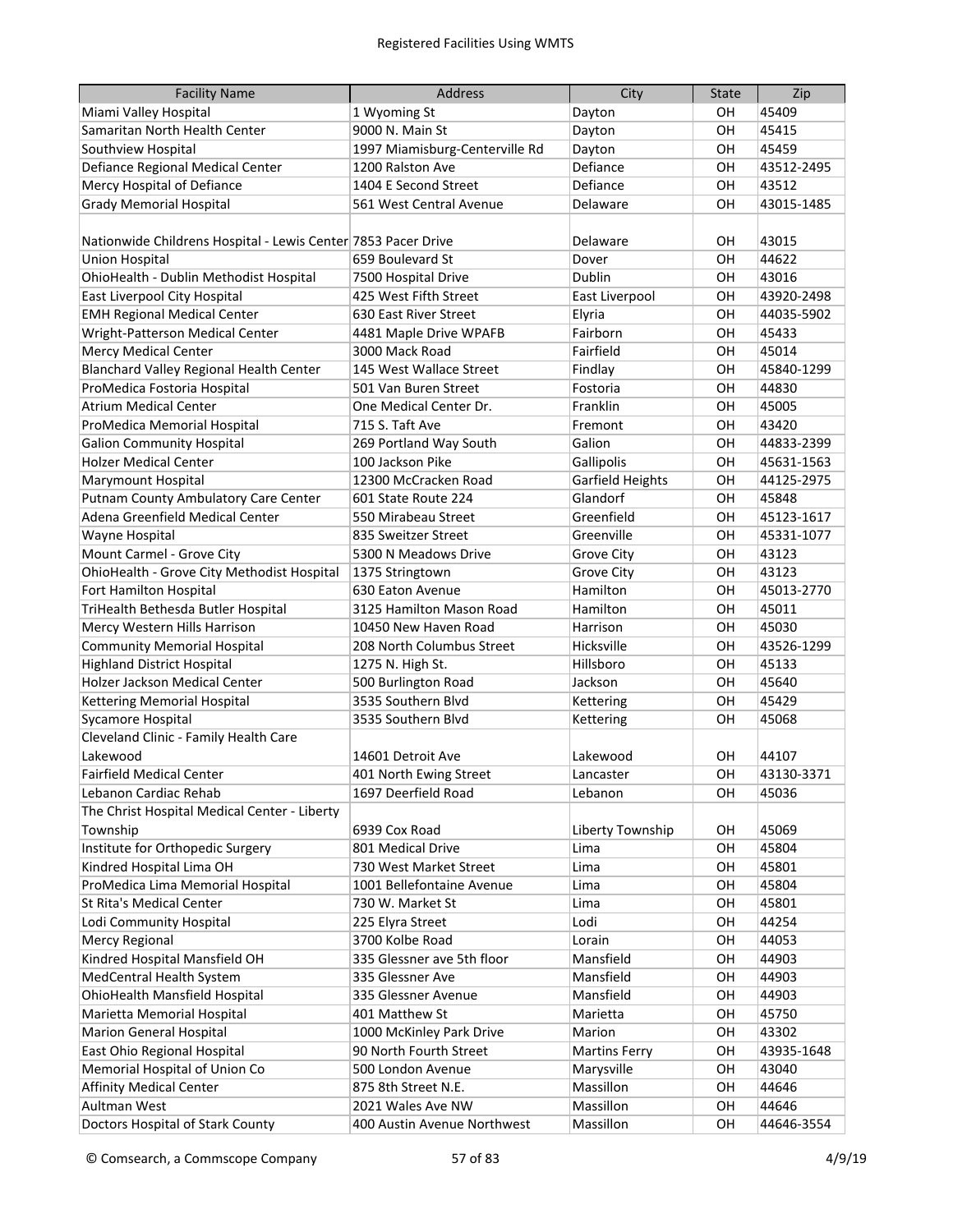| <b>Facility Name</b>                                        | <b>Address</b>                             | City                    | <b>State</b> | Zip        |
|-------------------------------------------------------------|--------------------------------------------|-------------------------|--------------|------------|
| St. Lukes Hospital                                          | 5901 Monclova Road                         | Maumee                  | OН           | 43537      |
| Medina General Hospital                                     | 1000 E Washington St                       | Medina                  | OH           | 44256      |
| Summa Health Center @ Lake Medina                           | 3780 Medina Road                           | Medina                  | OH           | 44256      |
| Lifecare Hospital of Dayton                                 | 2150 Leiter Road                           | Miamisburg              | OH           | 45342      |
| <b>Sycamore Medical Center</b>                              | 4000 Miamisburg-Centerville Road           | Miamisburg              | OH           | 45342      |
|                                                             |                                            |                         |              |            |
| Regency Hospital of Cleveland West                          | 6990 Engle Road                            | Middleburg Heights      | OH           | 44130      |
| Southwest General Health Center                             | 18697 Bagley Road                          | Middleburg Heights      | OН           | 44130-3497 |
| <b>Atrium Medical Center</b>                                | One Medical Center Drive                   | Middletown              | OH           | 45005      |
| Joel Pomerene Hospital                                      | 981 Wooster Road                           | Millersburg             | OH           | 44654      |
| <b>Community Hospitals and Wellness Centers</b>             | 909 E Snyder Ave                           | Montpelier              | OH           | 43543      |
| Morrow County Hospital                                      | 651 W Marion St                            | <b>Mount Gilead</b>     | OH           | 43338-1096 |
| Knox Community Hospital                                     | 1330 Coshocton Ave                         | Mt. Vernon              | OH           | 43050      |
| New Albany Medical Center                                   | 7333 Smith's Mill Road                     | New Albany              | OН           | 43054      |
|                                                             |                                            | Newark                  |              | 43055      |
| Licking Memorial Health System<br>licking memorial hospital | 1320 West Main St                          |                         | OН           | 43055      |
|                                                             | 1320 west main street                      | newark                  | OН           |            |
| Aultman North<br><b>Fisher-Titus Medical Center</b>         | 6100 Whipple Ave NW<br>272 Benedict Avenue | North Canton            | OH           | 44720      |
|                                                             |                                            | Norwalk                 | OH           | 44857      |
| Avita Ontario Hospital                                      | 715 Richland Mall                          | Ontario                 | OH           | 44906      |
| <b>Bay Park Community Hospital</b>                          | 2801 Bay Park Dr                           | Oregon                  | OH           | 43616      |
| Mercy St Charles Hospital                                   | 2600 Navarre Ave                           | Oregon                  | OH           | 43616      |
| Aultman Orrville Hospital                                   | 832 South Main Street                      | Orrville                | OH           | 44667-2208 |
| McCullough-Hyde Memorial Hospital                           | 110 North Poplar Street                    | Oxford                  | OH           | 45056      |
| Lake East Hospital                                          | 101 East Washington St                     | Painesville             | OH           | 44077      |
| <b>TriPoint Medical Center</b>                              | 9176, 7590 Auburn Road                     | Painesville             | OH           | 44077      |
| Parma Community General Hospital                            | 7007 Powers Boulevard                      | Parma                   | OН           | 44129-5495 |
| Mercy Health - Perrysburg Medical Center                    | 12621 Eckel Junction Road                  | Perrysburg              | OН           | 43551      |
| <b>OhioHealth Pickerington Medical Campus</b>               | 1010 Refugee Road                          | Pickerington            | OН           | 43147      |
| <b>Holzer Meigs Clinic</b>                                  | 88 East Memorial Drive                     | Pomeroy                 | OН           | 45769      |
| <b>Friend Community Center</b>                              | 1202 18th Street                           | Portsmouth              | OН           | 45662      |
| King's Daughter Medical Center -                            |                                            |                         |              |            |
| Portsmouth                                                  | 2001 Scioto Trail                          | Portsmouth              | OН           | 45662      |
| Southern Ohio Medical Center                                | 1805 27th Street                           | Portsmouth              | OН           | 45662-2400 |
| Regency Hospital of Ravenna                                 | 6847 North Chestnut St                     | Ravenna                 | OН           | 44266      |
| Robinson Memorial Hospital                                  | 6847 North Chestnut Street                 | Ravenna                 | OH           | 44266-1204 |
| <b>UH Portage Medical Center</b>                            | 6847 N. Chestnut St.                       | Ravenna                 | OH           | 44266      |
| University Hospital Portage Medical Center                  | 6847 N Chestnut                            | Ravenna                 | OН           | 44266      |
| <b>UH Richmond Medical Center</b>                           | 27100 Chardon Road                         | <b>Richmond Heights</b> | OH           | 44143      |
| Joint Township District Memorial Hospital                   | 200 St. Clair Avenue                       | Saint Marys             | OH           | 45885-2400 |
| Salem Community Hospital                                    | 1995 East State Street                     | Salem                   | OН           | 44460      |
| Firelands Regional Medical Center                           | 1111 Hayes Avenue                          | Sandusky                | OН           | 44870      |
| <b>Adams County Regional Hospital</b>                       | 230 Medical Center Drive                   | Seaman                  | OН           | 45679      |
| Wilson Memorial Hospital                                    | 915 West Michigan Street                   | Sidney                  | OН           | 45365-2491 |
| <b>Mercy Medical Center</b>                                 | 1343 North Fountain Boulevard              | Springfield             | OH           | 45504      |
| Springfield Regional Medical Center                         | 100 Medical Center Drive                   | Springfield             | OH           | 45501      |
| Acuity Specialty Hospital-Ohio Valley                       | 380 Summit Avenue                          | Steubenville            | OН           | 43952      |
| <b>Trinity Medical Center East</b>                          | 380 Summit Avenue                          | Steubenville            | OH           | 43952      |
| <b>Trinity Medical Center West</b>                          | 4000 Johnson Road                          | Steubenville            | OН           | 43952      |
| <b>Trinity Medical Center West</b>                          | 4000 Johnson Road                          | Steubenville            | OН           | 43952      |
| <b>Flower Hospital</b>                                      | 5200 Harroun Road                          | Sylvania                | OН           | 43560-2196 |
| Regency Hospital of Toledo                                  | 5220 West Alexis Road                      | Sylvania                | OН           | 43560      |
| <b>Mercy Tiffin Hospital</b>                                | 45 St. Lawrence Dr.                        | <b>Tiffin</b>           | OН           | 44883      |
| ProMedica Toledo Hospital                                   | 2142 North Cove Boulevard                  | Toledo                  | OH           | 43606-3896 |
| St Anne Mercy Hospital                                      | 3404 W Sylvania Ave                        | Toledo                  | OH           | 43623      |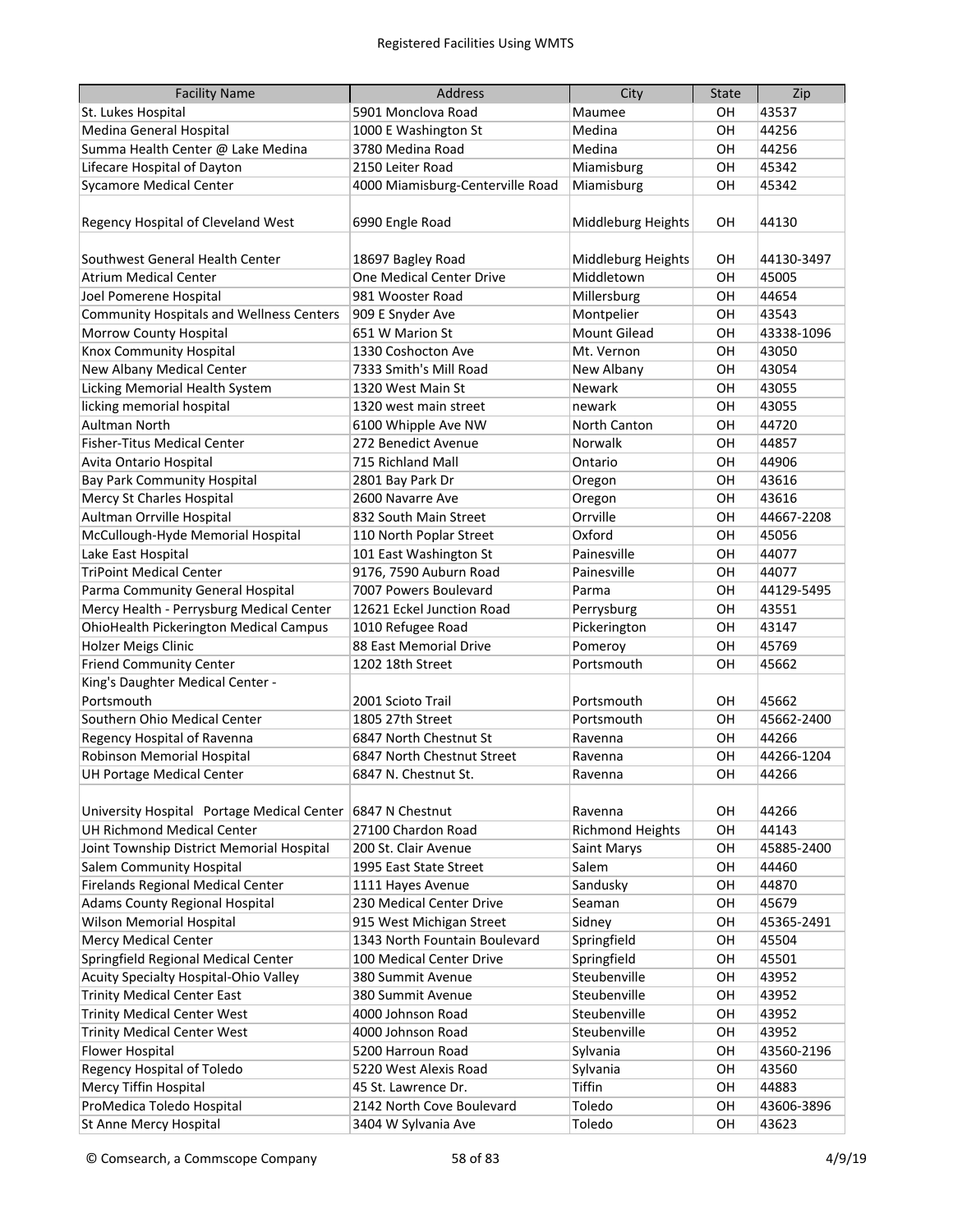| <b>Facility Name</b>                     | <b>Address</b>                    | City                | <b>State</b> | Zip        |
|------------------------------------------|-----------------------------------|---------------------|--------------|------------|
| St. Vincent Mercy Medical Ctr            | 2213 Cherry St                    | Toledo              | OН           | 43608      |
| University of Toledo Medical Center      | 3000 Arlington Ave                | Toledo              | OН           | 43614      |
| Wildwood Orthopedic and Spine Hospital   | 2975 North Reynolds Road          | Toledo              | OН           | 43615      |
| <b>Upper Valley Medical Center</b>       | 3130 North Dixie Highway          | Troy                | OН           | 45573      |
| Summa Healthcare at Green                | 3838 Massilon Road                | Uniontown           | OН           | 44685      |
| Mercy Urbana Hospital                    | 904 Scioto St                     | Urbana              | OH           | 43078      |
| Van Wert County Hospital                 | 1250 South Washington Street      | Van Wert            | OH           | 45891-2599 |
| Summa Health Center @ Wadsworth-         |                                   |                     |              |            |
| Rittman                                  | 195 Wadsworth Road                | Wadsworth           | <b>OH</b>    | 44281      |
| Hillside Rehabilitation Hospital         | 8747 Squires Lane NE              | Warren              | <b>OH</b>    | 44484      |
| St. Joseph Health Center                 | 667 Eastland Ave SE               | Warren              | OH           | 44484      |
| <b>Trumbull Memorial Hospital</b>        | 1350 East Market Street           | Warren              | OH           | 44483      |
|                                          |                                   | Warrensville        |              |            |
| Cleveland Clinic - South Pointe Hospital | 20000 Harvard Avenue              | Heights             | OH           | 44122      |
|                                          |                                   | Warrensville        |              |            |
| <b>Regency Hospital Cleveland East</b>   | 4200 Interchange Corporate Center | Heights             | <b>OH</b>    | 44122      |
|                                          |                                   | Washington Ct       |              |            |
| <b>Fayette County Memorial Hospital</b>  | 1430 Columbus Avenue              | House               | <b>OH</b>    | 43160-1791 |
| <b>Fulton County Health Center</b>       | 725 South Shoop Avenue            | Wauseon             | <b>OH</b>    | 43567      |
| Adena Pike Medical Center                | 100 Dawn Lane                     | Waverly             | OH           | 45690      |
| UC Health West Chester Hospital          | 7700 University Court             | <b>West Chester</b> | OH           | 45069      |
| <b>Adams County Hospital</b>             | 210 North Wilson Drive            | <b>West Union</b>   | OH           | 45693-1574 |
| Mount Carmel St Ann's                    | 500 S Cleveland Ave               | Westerville         | OH           | 43081      |
| OhioHealth Westerville Medical Center    | 300 Polaris Pkwy                  | Westerville         | OH           | 43082      |
| <b>Mercy Willard Hospital</b>            | 1100 Neal Zick Road               | Willard             | OH           | 44890      |
| <b>Clinton Memorial Hospital</b>         | 610 West Main St                  | Wilmington          | OH           | 45177-0600 |
| <b>Wooster Community Hospital</b>        | 1761 Beall Avenue                 | Wooster             | OH           | 44691      |
| <b>Greene Memorial Hospital</b>          | 1141 N Monroe Drive               | Xenia               | OH           | 45385      |
| Northside Medical Center                 | 500 Gypsy Lane                    | Youngstown          | OH           | 44504      |
| St. Elizabeth Health Center              | 1044 Belmont Ave.                 | Youngstown          | OH           | 44504      |
| Bethesda Hospital                        | 2951 Maple Ave                    | Zanesville          | OH           | 43701      |
| Genesis Healthcare System - Good         |                                   |                     |              |            |
| Samaritan                                | 800 Forest Ave                    | Zanesville          | OH           | 43701      |
| Carl Albert Indian Hospital              | 1001 N. Country Club Rd           | Ada                 | OK           | 74820      |
| CHICKASAW NATION MEDICAL CENTER          | 1921 STONECIPHER Blvd,            | Ada                 | OK           | 74820      |
| Chickasaw nation medical Ctr.            | 1921 Stonecipher Blvd.            | Ada                 | OK           | 74820      |
| Valley View Regional Hospital            | 430 North Monta Vista             | Ada                 | OK           | 74820-4610 |
| Jackson County Memorial Hospital         | 1200 E Pecan St                   | Altus               | OK           | 73521      |
| Mercy Memorial Health Center             | 1011 14th Ave NW                  | Ardmore             | OK           | 73401      |
| Jane Phillips Medical Center             | 3500 E Frank Phillips             | <b>Bartlesville</b> | OK           | 74006      |
| St. John Broken Arrow                    | 1000 W. Boise Circle              | <b>Broken Arrow</b> | OK           | 74012      |
| <b>Grady Memorial Hospital</b>           | 2220 West Iowa Avenue             | Chickasha           | OK           | 73018-2738 |
| <b>Hillcrest Hospital Claremore</b>      | 1202 N.Muskogee Pl                | Claremore           | OK           | 74017      |
| US PHS Claremore Indian Hospital         | 101 South Moore Avenue            | Claremore           | OK           | 74017      |
| <b>Hillcrest Hospital Cushing</b>        | 1027 E Cherry St                  | Cushing             | OK           | 74023      |
| Drumright Regional Hospital              | 610 West Bypass                   | Drumright           | ОК           | 74030      |
| Duncan Regional Hospital                 | 1407 North Whisenant Drive        | Duncan              | ОК           | 73533-1650 |
| Medical Center of Southeast Oklahoma     | 1800 W University Blvd            | Durant              | ОΚ           | 74701      |
| <b>INTEGRIS Health Edmond</b>            | 4801 Integris Parkway             | Edmond              | ОК           | 73034      |
| OU Medical Center Edmond                 | 1 S Bryant Ave                    | Edmond              | OK           | 73034      |
| Parkview Hospital                        | 2115 Park View Drive              | El Reno             | OK           | 73036-2199 |
| St. Mary's Regional Medical Center       | 305 S 5th St                      | Enid                | ОК           | 73701      |
| Memorial Hospital & Physician Group      | 319 E Josephine Ave               | Frederick           | ОК           | 73542-2299 |
| <b>Elkview General Hospital</b>          | 429 W Elm St                      | Hobart              | ОК           | 73651      |
| McCurtain Memorial Hospital              | 1301 East Lincoln Road            | Idabel              | OK           | 74745-7341 |
| <b>Comanche County Memorial Hospital</b> | 3401 West Gore Blvd               | Lawton              | OK           | 73505      |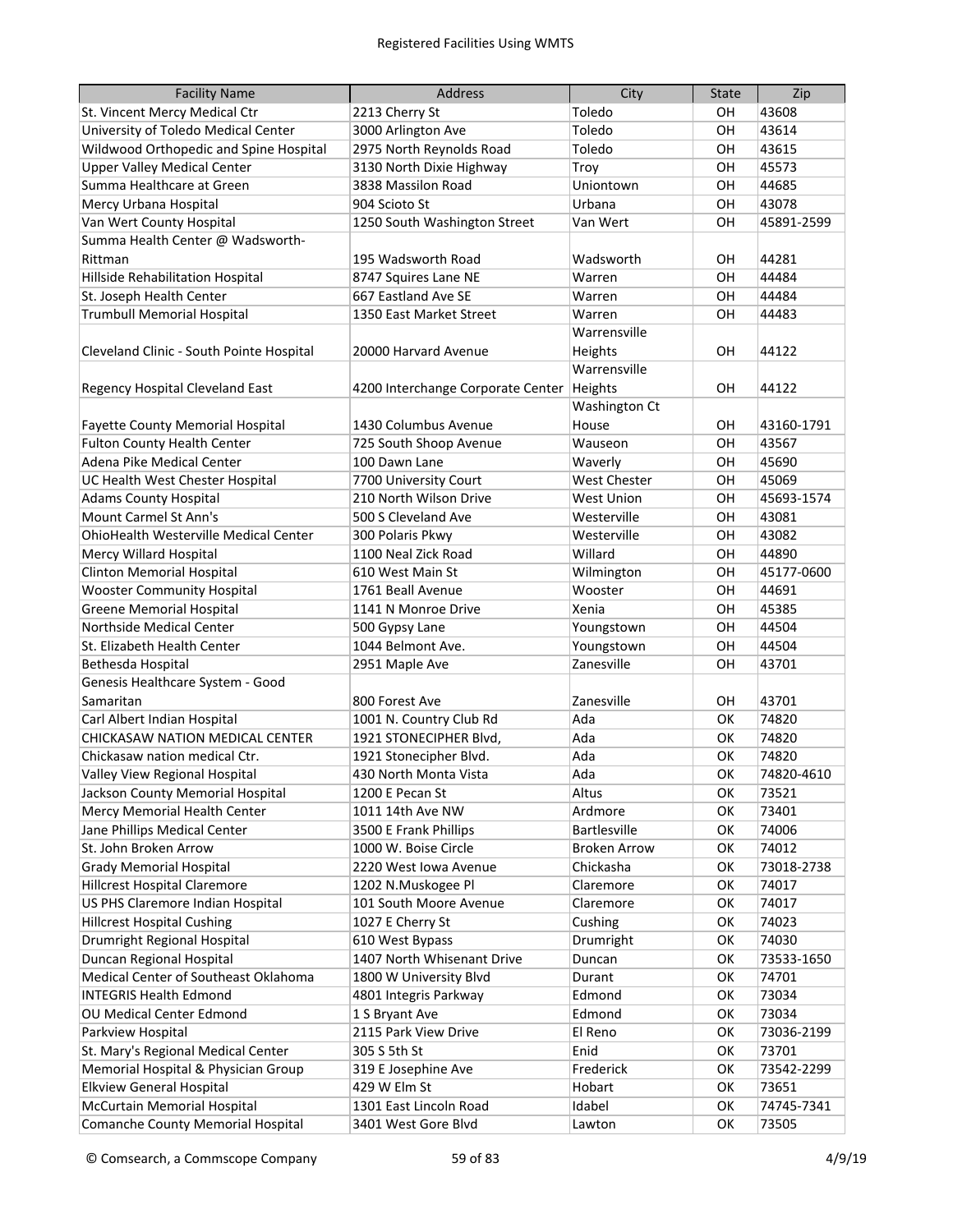| <b>Facility Name</b>                   | <b>Address</b>               | City              | <b>State</b> | Zip        |
|----------------------------------------|------------------------------|-------------------|--------------|------------|
| Southwestern Medical Center            | 5602 Southwest Lee Boulevard | Lawton            | ОΚ           | 73505-9635 |
| McAlester Regional Health Center       | One Clark Bass Boulevard     | McAlester         | OK           | 74501-4267 |
| Midwest City Regional Hospital         | 2825 Parklawn Drive          | Midwest City      | OK           | 73110-4258 |
| Speciality Hospital of Midwest City    | 8210 National Ave            | Midwest City      | OK           | 73110      |
| Muskogee Regional Medical Center       | 300 Rockefeller Drive        | Muskogee          | OK           | 74401-5081 |
| Muskogee VA Medical Center             | 1011 Honor Heights Drive     | Muskogee          | OK           | 74401      |
| Norman Regional Healthplex             | 3300 Healthplex Parkway      | Norman            | OK           | 73072      |
| Norman Regional Hospital               | 901 N Porter Ave             | Norman            | OK           | 73071-6482 |
| Norman Speciality Hospital             | 1210 West Robinson St.       | Norman            | OK           | 73069      |
| Jane Phillips Nowata Health Center     | 237 S Locust St              | Nowata            | OK           | 74048      |
| Okeene Municipal Hospital              | 207 East F St                | Okeene            | OK           | 73763      |
| Bone and Joint Hospital                | 1111 North Dewey Avenue      | Oklahoma City     | OK           | 73103-2615 |
| <b>Community Hospital</b>              | 3100 SW 89th Street          | Oklahoma City     | OK           | 73159      |
| Integris Baptist Medical Center        | 3300 Northwest Expressway    | Oklahoma City     | OK           | 73112-4481 |
| Integris Southwest Medical Center      | 4401 S Western Ave           | Oklahoma City     | OK           | 73109-3441 |
| Kindred Hospital Oklahoma City         | 1407 N Robinson Ave          | Oklahoma City     | OK           | 73103      |
| Kindred Hospital Oklahoma City South   | 2129 SW 59th Street          | Oklahoma City     | OK           | 73119      |
| Mercy Health Center                    | 4300 West Memorial Road      | Oklahoma City     | OK           | 73120      |
| Oklahoma City VA Medical Center        | 921 N.E. 13th Street         | Oklahoma City     | OK           | 73104      |
| Oklahoma Heart Hospital                | 4050 W Memorial Road         | Oklahoma City     | OK           | 73120      |
| <b>OU Medical Center</b>               | 700 N.E. 13th                | Oklahoma City     | OK           | 73104      |
| St. Anthony Hospital                   | 1000 North Lee Ave           | Oklahoma City     | OK           | 73102-1080 |
| <b>Bailey Medical Center</b>           | 10502 N.110th, E. Ave        | Owasso            | OK           | 74055      |
| St. John Owasso                        | 12451 E 100th St N           | Owasso            | OK           | 74055      |
| Pawhuska Hospital                      | 1101 E 15 Street             | Pawhuska          | OK           | 74056      |
| Perry Memorial Hospital                | 501 N 14th St                | Perry             | OK           | 73077      |
| Alliance Health Ponca City             | 1900 N. 14th St              | Ponca City        | OK           | 74601-2035 |
| Eastern Oklahoma Medical Center        | 105 Wall Street              | Poteau            | OK           | 74953-4428 |
| St. John - Sapulpa Medical Center      | 1004 E Bryan Ave             | Sapulpa           | OK           | 74066      |
| Newman Memorial Hospital               | 905 S Main St                | Shattuck          | OK           | 73858      |
| St. Anthony Shawnee Hospital           | 1102 West MacArthur Street   | Shawnee           | OK           | 74804-1744 |
| <b>Stillwater Medical Center</b>       | 1323 W 6th Ave               | Stillwater        | OK           | 74074      |
| Cherokee Nation W W Hastings Hospital  | 100 S Bliss Avenue           | Tahlequah         | ОΚ           | 74464      |
| Northeastern Health System             | 1400 E Downing               | Tahlequah         | ОΚ           | 74464      |
| Choctaw Nation Health Care Center      | One Choctaw Way              | Talihina          | ОΚ           | 74571      |
| <b>Hillcrest Medical Center</b>        | 1120 South Utica Avenue      | Tulsa             | OK           | 74104-4090 |
| <b>Hillcrest South Hospital</b>        | 8801 South 101 East Ave      | Tulsa             | OK           | 74133      |
| Saint Francis Health System            | 6161 South Yale              | Tulsa             | OK           | 74136      |
| Southwestern Regional Medical Center   | 10109 East 79th St           | Tulsa             | OK           | 74133      |
| St. John Medical Center                | 1923 South Utica Avenue      | Tulsa             | OK           | 74104-5445 |
| <b>Tulsa Regional Medical Center</b>   | 744 West 9th St              | Tulsa             | OK           | 74127-9028 |
| Weatherford Regional Hospital          | 3701 E. Main St              | Weatherford       | OK           | 73096      |
| Woodward Regional Hospital             | 900 17th St                  | Woodward          | OK           | 73801      |
| Toronto Western Hospital               | 399 Bathurst St              | Toronto           | ON           | L4N-2V5    |
| Samaritan Albany General Hospital      | 1046 Sixth Avenue SW         | Albany            | <b>OR</b>    | 97321      |
| <b>Ashland Community Hospital</b>      | 280 Maple St                 | Ashland           | <b>OR</b>    | 97520      |
| St. Elizabeth Health Services          | 3325 Pocahontas Road         | <b>Baker City</b> | <b>OR</b>    | 97814-1464 |
| Southern Coos Hospital                 | 900 11th Street Se           | Bandon            | <b>OR</b>    | 97411      |
| St. Charles Medical Center - Bend      | 2500 N.E. Neff Rd            | Bend              | <b>OR</b>    | 97701      |
| Kaiser Sunnyside Medical Center        | 10200 Southeast Sunnyside Rd | Clackamas         | <b>OR</b>    | 97015-9303 |
| Bay Area Hospital                      | 1775 Thompson Road           | Coos Bay          | <b>OR</b>    | 97420      |
| Good Samaritan Regional Medical Center | 3600 NW Samaritan Drive      | Corvallis         | <b>OR</b>    | 97330-3737 |
| West Valley Hospital                   | 525 SE Washington St         | <b>Dallas</b>     | <b>OR</b>    | 97338      |
| Wallowa Memorial Hospital              | 601 Medical Parkway          | Enterprise        | <b>OR</b>    | 97828      |
| Sacred Heart Medical Center            | 1255 Hilyard St              | Eugene            | <b>OR</b>    | 97440      |
| Peace Harbor Hospital                  | 400 9th St                   | Florence          | OR           | 97439      |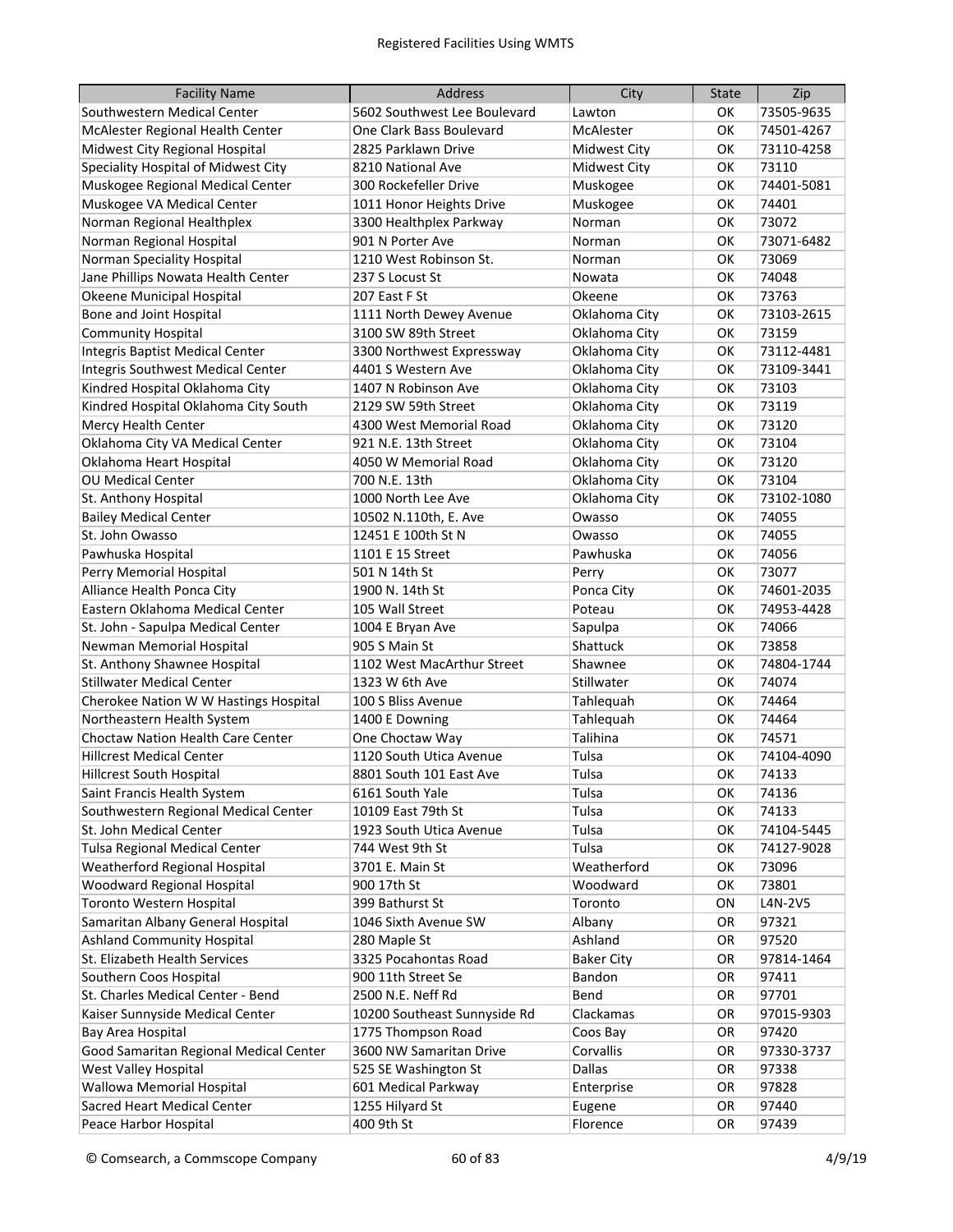| <b>Facility Name</b>                                                        | <b>Address</b>                               | City                                  | <b>State</b> | Zip            |
|-----------------------------------------------------------------------------|----------------------------------------------|---------------------------------------|--------------|----------------|
| Three Rivers Community Hospital and Health                                  |                                              |                                       |              |                |
| Center                                                                      | 500 Southwest Ramsey Avenue                  | <b>Grants Pass</b>                    | OR           | 97527          |
| Legacy Mount Hood Medical Center                                            | 24800 SE Stark St                            | Gresham                               | OR           | 97030          |
| Good Shepherd Hospital                                                      | 610 NW 11th Street                           | Hermiston                             | OR           | 97838-9696     |
| Kaiser Westside Medical Center                                              | 2875 NW Stucki Avenue                        | Hillsboro                             | OR           | 97124          |
| <b>Tuality Healthcare</b>                                                   | 335 SE 8th Ave                               | Hillsboro                             | OR           | 97123          |
| Merle West Medical Center                                                   | 2865 Daggett Ave                             | Klamath Falls                         | OR           | 97601          |
| Grande Ronde Hospital                                                       | 900 Sunset Drive                             | LA Grande                             | OR           | 97850          |
| Samaritan Lebanon Community Hospital                                        | 525 N Santiam Highway                        | Lebanon                               | OR           | 97355          |
| Samaritan North Lincoln Hospital                                            | 3043 NE 28th Street                          | Lincoln City                          | OR           | 97367          |
| Asante Rogue Valley Medical Center                                          | 2825 East Barnett Road                       | Medford                               | OR           | 97504-8332     |
| Providence Medford Medical Center                                           | 1111 Crater Lake Avenue                      | Medford                               | OR           | 97504-6241     |
| Providence Milwaukie Hospital                                               | 10150 SE 32nd Avenue                         | Milwaukie                             | OR           | 97222          |
| Samaritan Pacific Communities Hospital                                      | 930 Southwest Abbey Street                   | Newport                               | OR.          | 97365-4820     |
| Holy Rosary Medical Center                                                  | 351 SW 9th Street                            | Ontario                               | <b>OR</b>    | 97914-2693     |
|                                                                             |                                              |                                       |              |                |
| Providence Williamette Falls Medical Center 1500 Division Street            |                                              | Oregon City                           | OR.          | 97045          |
| St. Anthony Hospital                                                        | 2801 St Anthony Way                          | Pendleton                             | <b>OR</b>    | 97801-3297     |
| Adventist Medical Center - Portland                                         | 10123 SE Market Street                       | Portland                              | OR           | 97216          |
| Doernbecher - OHSU Children's Hospital                                      | 700 SW Campus Drive                          | Portland                              | OR           | 97239          |
| Legacy Emanuel Hospital                                                     | 2725 N Gantenbein Ave                        | Portland                              | OR           | 97227          |
| Legacy Good Samaritan Hospital                                              | 1015 NW 22nd Ave                             | Portland                              | OR           | 97210          |
| Oregon Health & Science University                                          | 3181 SW Sam Jackson Park Road                | Portland                              | <b>OR</b>    | 97239          |
|                                                                             | 3710 S. W. US Veterans Hospital              |                                       |              |                |
| Portland VA Medical Center                                                  | Road                                         | Portland                              | OR           | 97207          |
| Providence Portland Medical Center                                          | 4805 NE Glisan St                            | Portland                              | OR           | 97213          |
| Providence St. Vincent Medical Center                                       | 9205 Southwest Barnes Road                   | Portland                              | OR           | 97225-6661     |
| Vibra Speciality Hospital                                                   | 10300 NE Hancock                             | Portland                              | OR           | 97220          |
| Woodland Park Hospital                                                      | 10300 NE Hancock St                          | Portland                              | OR           | 97220          |
| St. Charles Medical Center - Redmond                                        | 1253 NW Canal Blvd                           | Redmond                               | OR           | 97756          |
| Lower Umpqua Hospital                                                       | 600 Ranch Rd.                                | Reedsport                             | OR           | 97467          |
| <b>Mercy Medical Center</b>                                                 | 2700 Stewart Parkway                         | Roseburg                              | OR.          | 97470          |
| Salem Hospital                                                              | 890 Oak St SE                                | Salem                                 | <b>OR</b>    | 97301          |
| Salem Hospital - Building B                                                 | 665 Winter Street SE                         | Salem                                 | <b>OR</b>    | 97301          |
| Legacy Silverton Medical Center                                             | 342 Fairview Street                          | Silverton                             | <b>OR</b>    | 97381-1993     |
| McKenzie-Willamette Hospital                                                | 1460 G Street                                | Springfield                           | OR.          | 97477-4197     |
| Sacred Heart Medical Center Riverbend                                       | 3333 Riverbend Drive                         | Springfield                           | OR           | 97477          |
| Mid-Columbia Medical Center                                                 | 1700 E. 19th Street                          | The Dalles                            | OR           | 97058          |
| Tillamook Regional Medical Center                                           | 1000 Third Street                            | Tillamook                             | OR           | 97141          |
| Legacy Meridian Park Hospital                                               | 19300 SW 65th St                             | Tualatin                              | OR           | 97062          |
| <b>Abington Memorial Hospital</b>                                           | 1200 Old York Road                           | Abington                              | PA           | 19001          |
| Center for Orthopedic Medicine - Tilghman                                   | 4815 W Tilghman Street                       | Allentown                             | PA           | 18104          |
| Lehigh Valley Hospital - Cedar Crest                                        | 1200 S Cedar Crest Boulevard                 | Allentown                             | PA           | 18103          |
| St. Luke's Allentown                                                        | 1736 Hamilton St                             | Allentown                             | PA           | 18104          |
| Altoona Hospital                                                            | 620 Howard Avenue                            | Altoona                               | PA           | 16601-4899     |
| Altoona Regional Health System Bon Secours                                  |                                              |                                       |              |                |
| Campus                                                                      | 2500 Seventh Avenue                          | Altoona                               | PA           | 16602-2099     |
| James E. Van Zandt VA Medical Center                                        | 2907 Pleasant Valley Blvd.                   | Altoona                               | PA           | 16602          |
| Ashland Regional Medical Center                                             | 101 Broad Street                             | Ashland                               | PA           | 17921-2198     |
| Heritage Valley Beaver                                                      | 1000 Dutch Ridge Rd                          | Beaver                                | PA           | 15009          |
|                                                                             |                                              |                                       |              |                |
| Kindred Hospital Heritage Valley                                            | 1000 Dutch Ridge Rd, Flr 2, Tower A          | Beaver                                | PA           | 15009          |
| Monongahela Valley Hospital Cardiac Rehab<br><b>Berwick Hospital Center</b> | 800 Plaza Drive                              | <b>Belle Vernon</b><br><b>Berwick</b> | PA           | 15012          |
| Good Shepherd Specialty Hospital                                            | 701 East 16th St<br>2545 Schoenersville Road | Bethleham                             | PА<br>PA     | 18603<br>18017 |
| Lehigh Valley Hospital - Muhlenburg                                         |                                              |                                       |              |                |
|                                                                             | 2545 Schoenersville Road                     | Bethlehem                             | PA           | 18017-7384     |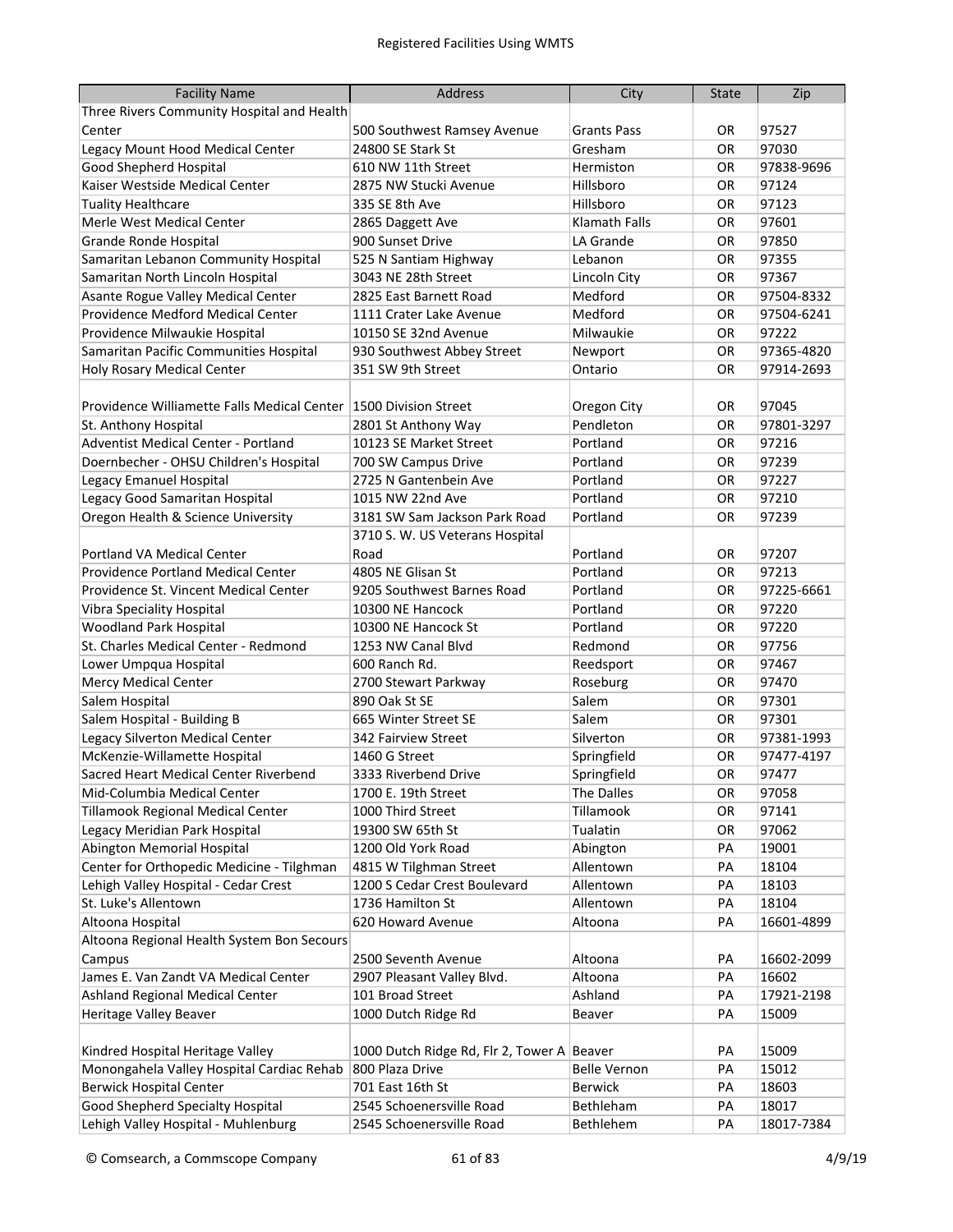| <b>Facility Name</b>                         | <b>Address</b>             | City                    | <b>State</b> | Zip        |
|----------------------------------------------|----------------------------|-------------------------|--------------|------------|
| St. Luke's Hospital and Health Network       | 801 Ostrum St.             | Bethlehem               | PA           | 18015      |
| Geisinger Bloomsburg Hospital                | 549 Fair Street            | Bloomsburg              | PA           | 17815      |
| <b>Bradford Regional Medical Center</b>      | 116 Interstate Parkway     | <b>Bradford</b>         | PA           | 16701      |
| Lower Bucks Hospital                         | 501 Bath Road              | <b>Bristol</b>          | PA           | 19007      |
| <b>Brookville Hospital</b>                   | 100 Hospital Road          | <b>Brookville</b>       | PA           | 15825-1367 |
| Bryn Mawr Hospital                           | 130 South Bryn Mawr Avenue | <b>Bryn Mawr</b>        | PA           | 19010      |
| <b>Butler Memorial Hospital</b>              | One Hosptial Way           | <b>Butler</b>           | PA           | 16001      |
| Geisinger Holy Spirit Hospital               | 503 North 21st Street      | Camp Hill               | PA           | 17011-2288 |
| <b>UPMC Carlisle Regional Medical Center</b> | 361 Alexander Spring Road  | Carlisle                | PA           | 17015      |
| Chambersburg Hospital                        | 112 North Seventh Street   | Chambersburg            | PA           | 17201-0187 |
| <b>Results Fitness Center</b>                | 1600 Orchard Dr            | Chambersburg            | PA           | 17201      |
| <b>Clarion Hospital</b>                      | 1 Hospital Drive           | Clarion                 | PA           | 16214-8599 |
| Geisinger Shamokin Area Community            |                            |                         |              |            |
| Hospital                                     | 4200 Hospital Road         | Coal Township           | PA           | 17866-9697 |
| St. Luke's Miners                            | 360 W Ruddle St            | Coaldale                | PA           | 18218      |
| Coatesville VA Medical Center                | 1400 Blackhorse Hill Rd    | Coatesville             | PA           | 19320-2096 |
| Charles Cole Memorial Hospital               | 1001 East Second Street    | Coudersport             | PA           | 16915-9762 |
| <b>UPMC Passavant Cranberry</b>              | 1 St. Francis Way          | Cranberry               | PA           | 16066      |
| Geisinger Health System                      | 100 North Academy Road     | Danville                | PA           | 17822      |
| Mercy Fitzgerald Hospital                    | 1500 Lansdowne Avenue      | Darby                   | PA           | 19023      |
| Doylestown Hospital                          | 595 West State Street      | Doylestown              | PA           | 18901-2597 |
| Delaware County Memorial Hospital            | 501 North Lansdowne Ave.   | <b>Drexel Hill</b>      | PA           | 19026      |
| <b>DuBois Regional Medical Center</b>        | 100 Hospital Avenue        | Du Bois                 | PA           | 15801-1440 |
| Mercy Suburban Hospital                      | 2701 DeKalb Pike           | <b>East Norriton</b>    | PA           | 19401      |
| Lehigh Valley Hospital Pocono                | 206 East Brown Street      | <b>East Stroudsburg</b> | PA           | 18301-3006 |
| <b>Easton Hospital</b>                       | 250 South 21st Street      | Easton                  | PA           | 18042      |
| St. Luke's Riverside                         | 1800 Riverside Circle      | Easton                  | PA           | 18045      |
| Thomas P. Saxton Medical Pavilion            | 468 Northhampton St        | Edwardsville            | PA           | 18704      |
| Erie VA Medical Center                       | 135 East 38 Street         | Erie                    | PA           | 16504      |
| <b>Hamot Medical Center</b>                  | 201 State St               | Erie                    | PA           | 16550      |
| <b>UPMC Bedford Memorial</b>                 | 10455 Lincoln Highway      | Everett                 | PA           | 15537-7046 |
| <b>UPMC Horizon - Shenago Valley</b>         | 2200 Memorial Drive        | Farrell                 | PA           | 16121      |
| WellSpan Gettysburg Hospital                 | 147 Gettys Street          | Gettysburg              | PA           | 17325      |
| The RNC at Greater Pittsburgh                | 890 Weatherwood Lane       | Greensburg              | PA           | 15601      |
| Westmoreland Regional Hospital               | 532 West Pittsburgh St.    | Greensburg              | PA           | 15601-2282 |
| <b>UPMC Greenville</b>                       | 110 North Main Street      | Greenville              | PA           | 16125-1746 |
| <b>Grove City Medical Center</b>             | 631 N. Broad St Ext.       | Grove City              | PA           | 16127      |
| Pinnaclehealth Community Hospital            | 4300 Londonderry Rd        | Harrisburg              | PA           | 17109      |
| Pinnaclehealth Polyclinic Hospital           | 2501 North Third St        | Harrisburg              | PA           | 17110      |
| <b>UPMC Pinnacle Harrisburg</b>              | 111 South Front St         | Harrisburg              | PA           | 17105      |
| Miners Hospital                              | 290 Haida Avenue           | <b>Hastings</b>         | PA           | 16646      |
| Kindred Hospital Havertown                   | 2000 Old West Chester Pike | Havertown               | PA           | 19083      |
| Lehigh Valley Hospital - Hazelton            | 700 East Broad Street      | Hazleton                | PA           | 18201      |
| Wayne Memorial Hospital                      | 601 Park Street            | Honesdale               | PA           | 18431      |
| J.C. Blair Memorial Hospital                 | 1225 Warm Springs Ave      | Huntingdon              | PA           | 16652      |
| Indiana Regional Medical Center              | 835 Hospital Road          | Indiana                 | PA           | 15701      |
| Mercy Jeannette Hospital                     | 600 Jefferson Avenue       | Jeannette               | PA           | 15644-2599 |
| Geisinger Jersey Shore Hospital              | 1020 Thompson Street       | Jersey Shore            | PA           | 17740      |
| Conemaugh Memorial Medical Center            | 1086 Franklin Street       | Johnstown               | PA           | 15905-4398 |
| Lancaster General Hospital                   | 555 North Duke Street      | Lancaster               | PA           | 17602      |
| <b>UPMC Pinnacle Lancaster</b>               | 250 College Avenue         | Lancaster               | PA           | 17603      |
| St. Mary Medical Center                      | 1201 Langorne-Newtown Rd.  | Langhorne               | PA           | 19047      |
| Abington Health-Lansdale Hospital            | 100 Medical Campus Drive   | Lansdale                | PA           | 19446-1200 |
| Lansdale Hospital                            | 100 Medical Campus Drive   | Lansdale                | PA           | 19446      |
| Excela Health Latrobe Hospital               | 121 W 2nd Avenue           | Latrobe                 | PA           | 15650      |
| Lebanon VA Medical Center                    | 1700 South Lincoln Avenue  | Lebanon                 | PA           | 17042      |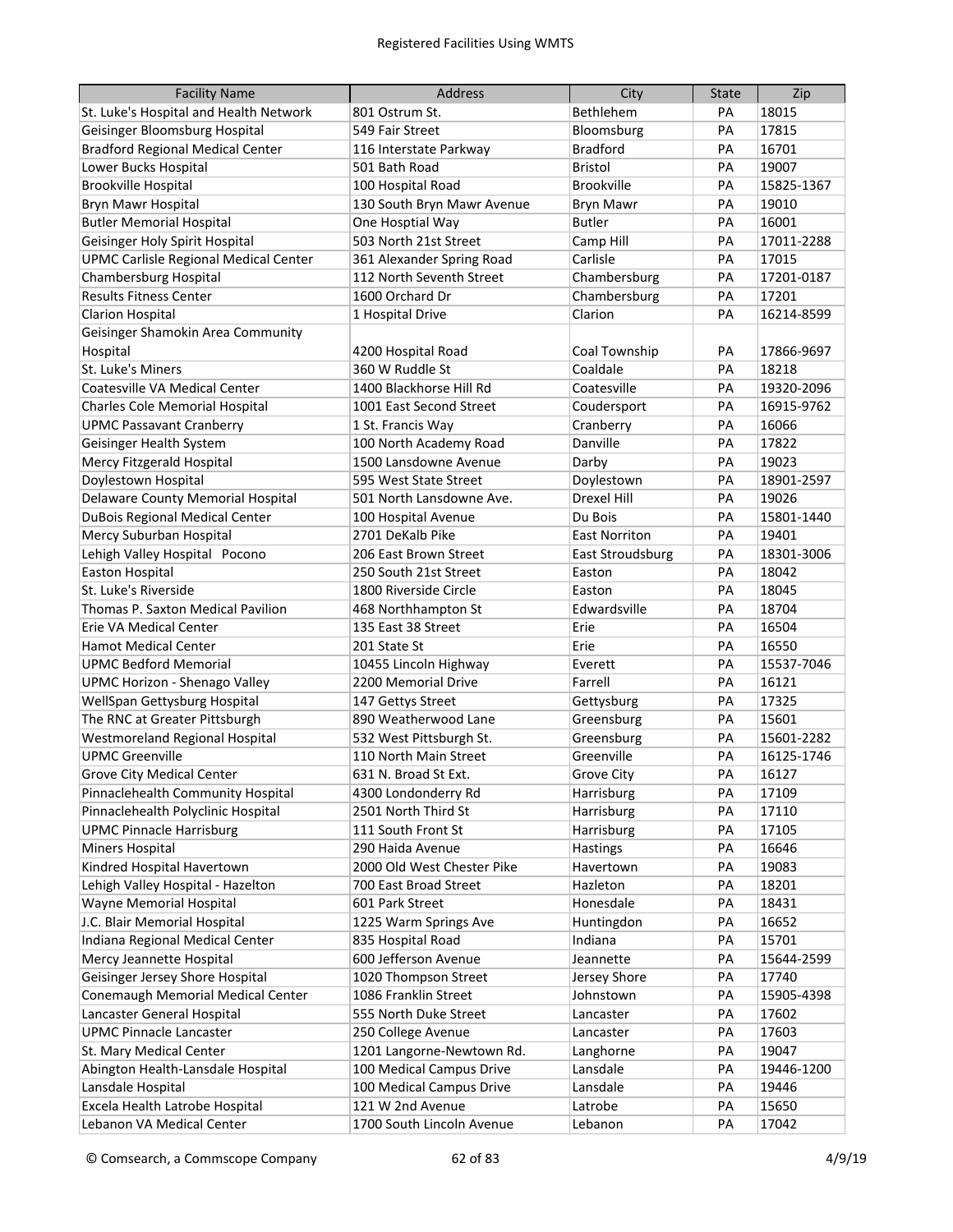| <b>Facility Name</b>                        | <b>Address</b>             | City                  | <b>State</b> | Zip        |
|---------------------------------------------|----------------------------|-----------------------|--------------|------------|
| WellSpan Good Samaritan Hospital            | 252 S. 4th St.             | Lebanon               | PА           | 17042      |
| <b>Evangelical Community Hospital</b>       | 1 Hospital Drive           | Lewisburg             | PA           | 17837      |
| Lewistown Hospital                          | 400 Highland Ave           | Lewistown             | PA           | 17044-1198 |
| Heart of Lancaster Regional Medical Center  | 1500 Highlands Drive       | Lititz                | PA           | 17543      |
| Ohio Valley Hospital                        | 25 Heckel Road             | <b>McKees Rocks</b>   | PA           | 15136      |
| <b>UPMC McKeesport Hospital</b>             | 1500 5th Avenue            | McKeesport            | PA           | 15132      |
| Holy Redeemer Hospital                      | 1648 Huntingdon Pike       | Meadowbrook           | PA           | 19046      |
| <b>Meadville Medical Center</b>             | 751 Liberty St             | Meadville             | PA           | 16335      |
| Healthsouth Regional Speciality Hospital    | 4950 Wilson Ln             | Mechanicsburg         | PA           | 17055-0736 |
| Riddle Memorial Hospital                    | 1068 West Baltimore Pike   | Media                 | PA           | 19063-5177 |
| Meyersdale Hospital                         | 201 Hospital Drive         | Meyersdale            | PA           | 15552      |
| Monongahela Valley Hospital                 | 1163 Country Club Road     | Monongahela           | PA           | 15063-1095 |
| <b>Forbes Regional Hospital</b>             | 2570 Haymaker Road         | Monroeville           | PA           | 15146      |
| <b>Frick Hospital</b>                       | 508 South Church Street    | <b>Mount Pleasant</b> | PA           | 15666-1790 |
| Alle Kiski Medical Center                   | 1301 Carlisle Street       | Natrona Heights       | PA           | 15065      |
| Jameson Cardiac Center                      | 2602 Wilmington Rd         | <b>New Castle</b>     | PA           | 16105-2595 |
| Jameson Hospital                            | 1211 Wilmington Avenue     | New Castle            | PA           | 16105-2595 |
| Kindred Hospital Pittsburgh                 | 7777 Steubenville Pike     | North Fayette         | PA           | 15071-3409 |
| Excela Health Norwin Medical Commons        | 8775 Norwin Ave            | North Huntingdon      | PA           | 15642      |
| Paoli Hospital                              | 255 West Lancaster Avenue  | Paoli                 | PA           | 19301      |
| Mid-Valley Hospital                         | 1400 Main Street           | Peckville             | PA           | 18452-2009 |
| Kindred Hospital Philadelphia               | 6129 Palmetto St           | Phila                 | PA           | 19111      |
| <b>Chestnut Hill Hospital</b>               | 8835 Germantown Ave        | Philadelphia          | PA           | 19118      |
| Fox Chase Cancer Center                     | 333 Cottman Ave            | Philadelphia          | PA           | 19111      |
| Good Shepherd Rehabilitation Hospital       | 1800 Lombard Street        | Philadelphia          | PA           | 19146-1407 |
| Hahnemann University Hospital               | 230 N Broad Street         | Philadelphia          | PA           | 19102-1192 |
| Hospital-University of Pennsylvania         | 3400 Spruce Street         | Philadelphia          | PA           | 19104-4385 |
| Jeanes Hospital                             | 7600 Central Avenue        | Philadelphia          | PA           | 19111-2499 |
| Kindred Hospital Philadelphia South         | 1930 S Broad St.           | Philadelphia          | PA           | 19145      |
| Methodist Hospital                          | 2301 S Broad Street        | Philadelphia          | PA           | 19148      |
| Northeastern Hospital                       | 2301 East Allegheny Avenue | Philadelphia          | PA           | 19134-4497 |
| Pennsylvania Hospital                       | 800 Spruce Street          | Philadelphia          | PA           | 19107      |
| Presbyterian Medical Center                 | 51 North 39th Street       | Philadelphia          | PA           | 19104      |
| Roxborough Memorial Hospital                | 5800 Ridge Avenue          | Philadelphia          | PA           | 19128-1737 |
| St. Christopher's Hospital for Children     | 160 E Erie Avenue          | Philadelphia          | PA           | 19134      |
| <b>Temple University Hospital</b>           | 3401 N Broad Street        | Philadelphia          | PА           | 19140-5192 |
| Temple University Hospital - Episcopal      |                            |                       |              |            |
| Campus                                      | 100 E Leigh Avenue         | Philadelphia          | PA           | 19125      |
| The Children's Hospital of Philadelphia     | 3401 Civic Center Blvd     | Philadelphia          | PA           | 19104-4399 |
| Thomas Jefferson Univ. Hospital             | 111 South 11th Street      | Philadelphia          | PA           | 19107      |
| Phoenixville Hospital                       | 140 Nutt Road              | Phoenixville          | PA           | 19460      |
| Allegheny General Hospital                  | 320 East North Avenue      | Pittsburgh            | PA           | 15212-4756 |
| Childrens Hospital of Pittsburgh of UPMC    | 3705 Fifth Ave             | Pittsburgh            | PA           | 15213      |
| <b>Faulk Medical Building</b>               | 3601 5th Avenue            | Pittsburgh            | PA           | 15213      |
| Jefferson Regional Medical Center           | 565 Coal Valley Road       | Pittsburgh            | PA           | 15236-0119 |
| The Children's Institute                    | The Children's Institute   | Pittsburgh            | PA           | 15217      |
| <b>UPMC Magee Women's Hospital</b>          | 300 Halket Street          | Pittsburgh            | PA           | 15213-3180 |
| <b>UPMC Mercy Hospital</b>                  | 1400 Locust St.            | Pittsburgh            | PA           | 15219      |
| <b>UPMC Montefiore Hospital</b>             | 3459 5th Avenue            | Pittsburgh            | PA           | 15213      |
| <b>UPMC Passavant</b>                       | 9100 Babcock Boulevard     | Pittsburgh            | PA           | 15237-5815 |
| <b>UPMC Presbyterian</b>                    | 200 Lothrop Street         | Pittsburgh            | PA           | 15213      |
| <b>UPMC Shadyside Hospital</b>              | 5230 Centre Avenue         | Pittsburgh            | PA           | 15232      |
| <b>UPMC South Side</b>                      | 2000 Mary Street           | Pittsburgh            | PA           | 15203-2095 |
| <b>UPMC St. Margaret Hospital</b>           | 815 Freeport Road          | Pittsburgh            | PА           | 15215-3301 |
| VA Pittsburgh Healthcare System, University |                            |                       |              |            |
| <b>Drive Division</b>                       | <b>University Drive</b>    | Pittsburgh            | PA           | 15240      |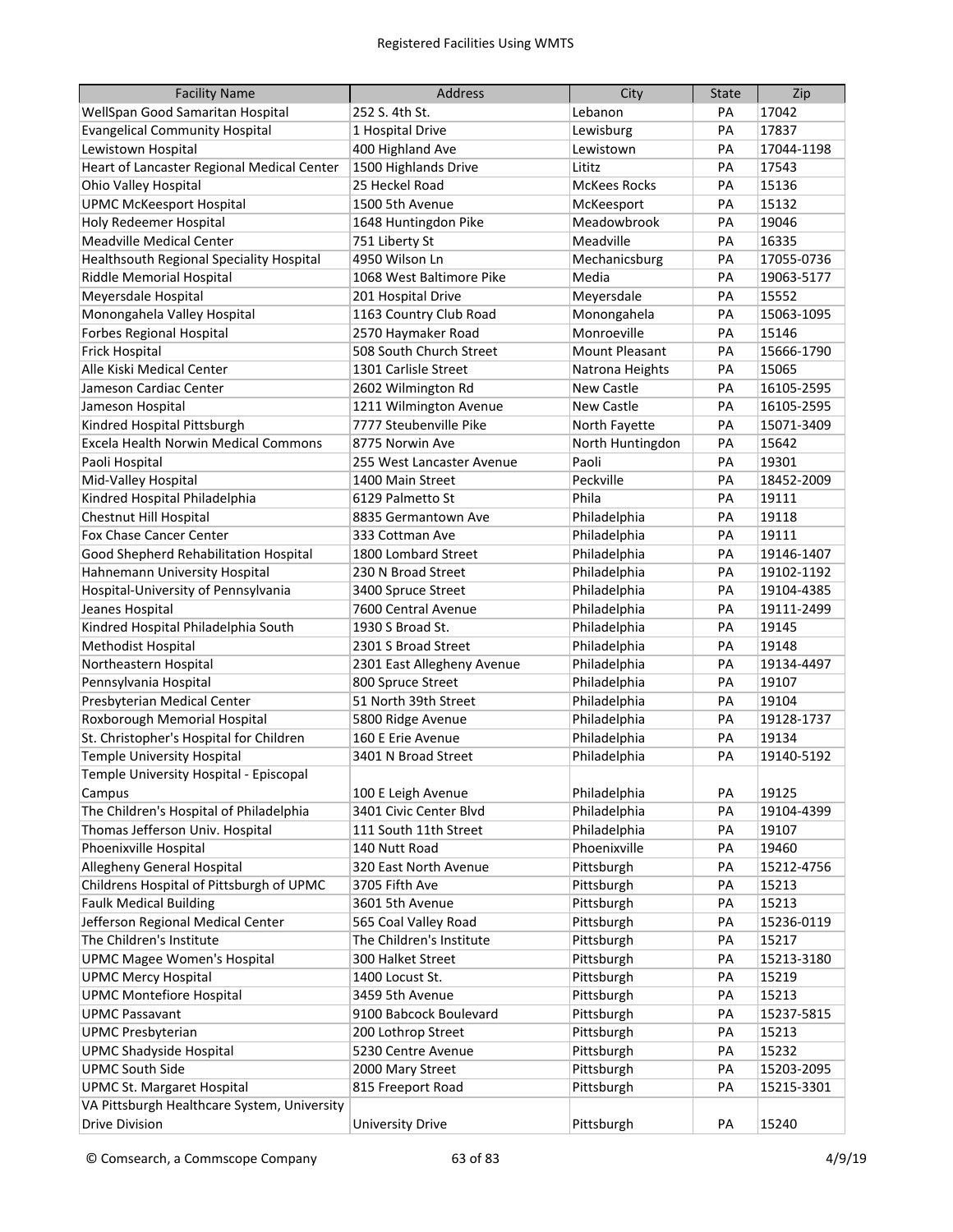| <b>Facility Name</b>                        | <b>Address</b>              | City                   | <b>State</b> | Zip        |
|---------------------------------------------|-----------------------------|------------------------|--------------|------------|
| Western Pennsylvania Hospital               | 4800 Friendship Avenue      | Pittsburgh             | PА           | 15224-1722 |
| St. Clair Hospital                          | 1000 Bower Hill Road        | Pitttsburgh            | PA           | 15243      |
| Geisinger - State College (Grays Woods)     | 132 Abigail Lane            | Port Matilda           | PA           | 16870      |
| <b>Pottstown Memorial Medical Center</b>    | 1600 E. High Street         | Pottstown              | PA           | 19464      |
| LEHIGH VALLEY HOSP-SCHUYLKILL               | 700 East Norwegian St       | Pottsville             | PA           | 17901      |
| Schuylkill Medical Center South Jackson St  | 420 S. Jackson St.          | Pottsville             | PA           | 17901      |
| Punxsutawney Area Hospital                  | 81 Hillcrest Dr             | Punxsutawney           | PA           | 15767      |
| St. Luke's Quakertown                       | 1021 Park Ave.              | Quakertown             | PA           | 18951      |
| Penn State Health St Joseph Medical Center  | 2500 Bernville Road         | Reading                | PA           | 19605      |
| <b>SJMC Cardiac Rehab Clinic</b>            | 2605 Keiser Boulevard       | <b>Reading Station</b> | PA           | 19610      |
| <b>Taylor Hospital</b>                      | 175 East Chester Pike       | <b>Ridley Park</b>     | PA           | 19078      |
| Nason Hospital                              | 105 Nason Drive             | <b>Roaring Spring</b>  | PA           | 16673      |
| Robert Packer Hospital                      | <b>Guthrie Square</b>       | Sayre                  | PA           | 18840-1698 |
| <b>Geisinger Community Medical Center</b>   | 1800 Mulberry Street        | Scranton               | PA           | 18510      |
| <b>Moses Taylor Hospital</b>                | 700 Quincy Ave              | Scranton               | PA           | 18510      |
| Post Acute Medical Specialty Hospital       | 746 Jefferson Avenue, FL 2  | Scranton               | PA           | 18510      |
| <b>Grand View Hospital</b>                  | 700 Lawn Ave                | Sellersville           | PA           | 18960      |
| <b>UPMC Northwest</b>                       | 100 Fairfield Drive         | Seneca                 | PA           | 16346      |
| Heritage Valley Sewickley Hospital          | 720 Blackburn Road          | Sewickley              | PA           | 15143-1498 |
| Sharon Regional Health System               | 740 East State Street       | Sharon                 | PA           | 16146-3395 |
| Shippensburg Health Center                  | 46 Walnut Bottom Road       | Shippensburg           | PA           | 17257      |
| Springfield Hospital                        | 190 West Sproul Road        | Springfield            | PA           | 19064      |
| Mount Nittany Medical Center                | 1800 E. Park Ave.           | <b>State College</b>   | PA           | 16803      |
| <b>Titusville Area Hospital</b>             | 406 West Oak Street         | Titusville             | PA           | 16354-1404 |
| Memorial Hospital, Inc                      | One Hospital Drive          | Towanda                | PA           | 18848-9702 |
| <b>Troy Community Hospital</b>              | 100 John St                 | Troy                   | PA           | 16947      |
| Crozer-Chester Medical Center               | 1 Medical Center Blvd       | Upland                 | PA           | 19013      |
| Warminster Hospital                         | 225 Newtown Road            | Warminster             | PA           | 18974-5221 |
| Warren General Hospital                     | 2 Crescent Park             | Warren                 | PA           | 16365      |
| The Washington Hospital                     | 155 Wilson Avenue           | Washington             | PA           | 15301-3398 |
| Waynesboro Hospital                         | 501 East Main St            | Waynesboro             | PA           | 17268      |
| Soldiers and Sailors Hospital               | 32-36 Central Ave           | Wellsboro              | PA           | 16901      |
| Soldiers and Sailors Memorial Hospital      | 32-36 Central Avenue        | Wellsboro              | PА           | 16901-1899 |
| LifeCare Hospitals of Chester County        | 400 E. Marshall St          | West Chester           | PА           | 19380      |
| The Chester County Hospital                 | 701 East Marshall Street    | <b>West Chester</b>    | PА           | 19380-4412 |
| Reading Hospital - Tower Health             | 420 S 5th Street            | <b>West Reading</b>    | PA           | 19611      |
| Geisinger South Wilkes-Barre                | 25 Church Street            | <b>Wilkes Barre</b>    | PA           | 18702      |
| Geisinger Wyoming Valley Medical Center     | 1000 East Mountain Drive    | Wilkes-Barre           | PA           | 18702      |
| Post Acute Medical Specialty Hospital       | 575 North River Street      | Wilkes-Barre           | PA           | 18764      |
| Wilkes-Barre General Campus                 | 575 N. River St             | Wilkes-Barre           | PA           | 18764      |
| Wilkes-Barre VA Medical Center              | 1111 East End Blvd.         | Wilkes-Barre           | PA           | 18711      |
| The Williamsport Hospital                   | 777 Rural Ave               | Williamsport           | PA           | 17701-1946 |
| NEW LIFE CARDIOVASCULR CARE                 | 805 e willow grove ave      | wyndmoor               | PA           | 19038      |
| Lankenau Medical Center                     | 100 Lancaster Avenue        | Wynnewood              | PA           | 19096      |
| <b>UPMC Pinnacle Memorial</b>               | 325 South Belmont Street    | York                   | PA           | 17403-2609 |
| WellSpan Apple Hill Medical Center, Cardiac |                             |                        |              |            |
| Rehabilitation                              | 25 Monument Rd Suite 190    | York                   | PA           | 17403      |
| WellSpan Apple Hill Medical Center,         | 25 Monument Road            |                        |              |            |
| <b>Radiation Oncology</b>                   | Suite 94                    | York                   | PA           | 17403      |
| Wellspan York Hospital                      | 1001 South George Street    | York                   | PA           | 17403      |
| Hospital San Pablo                          | Calle Santa Cruz 70         | Bayamon                | PR           | 00961-7020 |
| Hospital Auxilio Mutuo                      | Parada 37.5                 | Hato Rey               | PR           | 918        |
| Manati Medical Center                       | Urb, Atenas, Rd. 668        | Manati                 | PR           | 00674      |
| Hospital Metro Mayaguez                     | Dr. Basora Street #15 North | Mayaguez               | PR           | 00680      |
| <b>Hospital Damas</b>                       | Calle Monterey #286         | Ponce                  | PR           | 00717      |
| HOSPITAL SAN FRANCISCO                      | DE DIEGO ST. #371           | RIO PIEDRAS            | PR           | 00923      |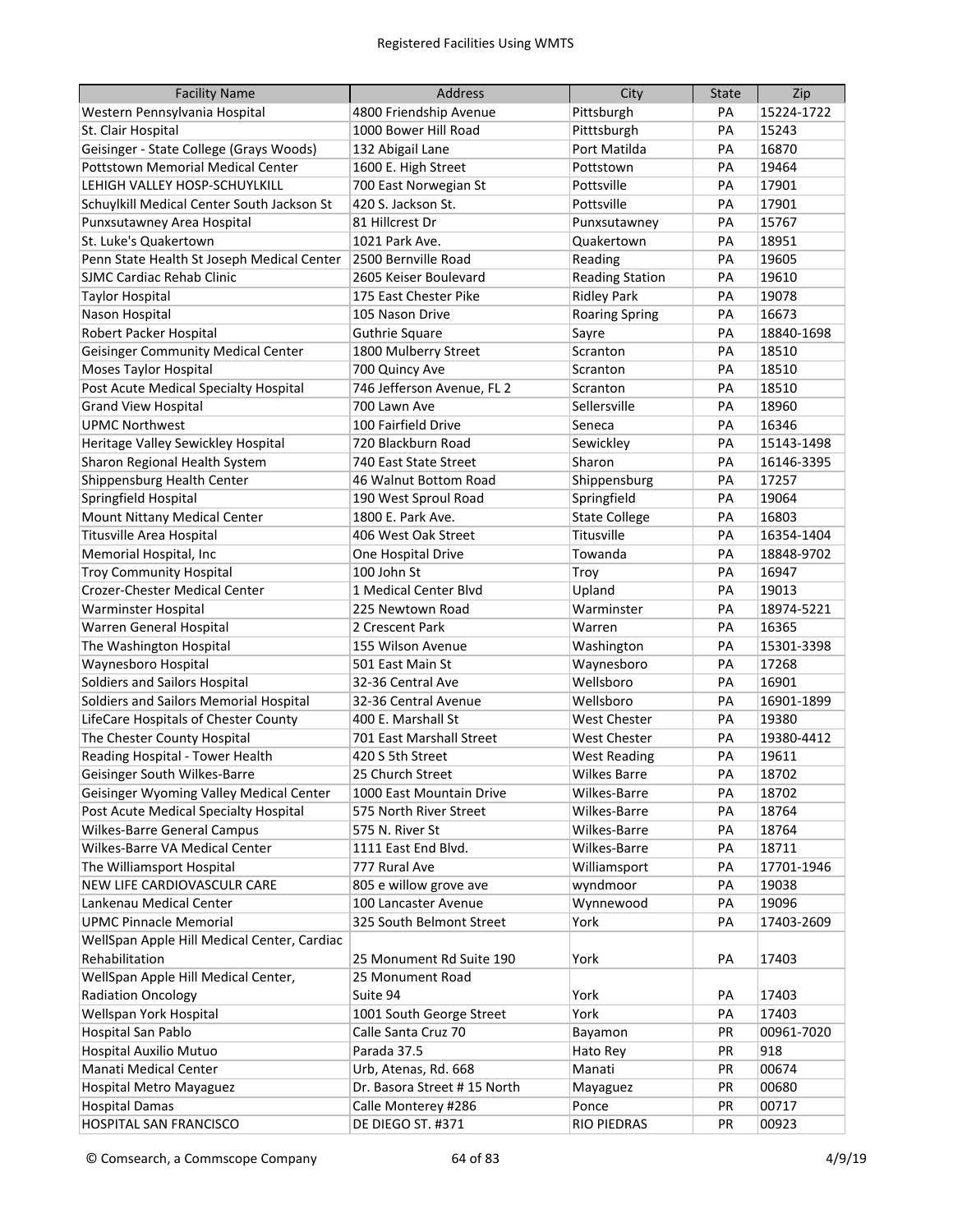| <b>Facility Name</b>                                         | Address                        | City             | <b>State</b>   | Zip        |
|--------------------------------------------------------------|--------------------------------|------------------|----------------|------------|
| Hospital de la Concepcion                                    | Carretera 2 KM 173.4           | San German       | <b>PR</b>      | 00683      |
| Hospital San Gerardo                                         | Road 844, km. 0.5              | San Juan         | <b>PR</b>      | 00926      |
|                                                              | 138 Ave Winston Churchill MSC  |                  |                |            |
| Hospital San Gerardo                                         | 250á                           | San Juan         | PR             | 00962      |
|                                                              | Professor Augusto Rodriguez St |                  |                |            |
| Pavia Hospital                                               | 1462                           | San Juan         | <b>PR</b>      | 00909      |
| Newport Hospital                                             | 11 Friendship Street           | Newport          | <b>RI</b>      | 02840-2299 |
| St. Joseph Health Srvs - Our Lady of Fatima                  |                                |                  |                |            |
| Hospital                                                     | 200 High Service Avenue        | North Providence | RI.            | 02904-5199 |
| Memorial Hospital of Rhode Island                            | 111 Brewster Street            | Pawtucket        | <b>RI</b>      | 02860-4499 |
| Miriam Hospital                                              | 164 Summit Avenue              | Providence       | R <sub>l</sub> | 02906      |
| Providence VAMC                                              | 830 Chalkstone Avenue          | Providence       | R <sub>l</sub> | 02908      |
| Rhode Island Hospital                                        | 593 Eddy Street                | Providence       | R <sub>l</sub> | 02903      |
| Roger Williams Medical Center                                | 825 Chalkstone Ave             | Providence       | <b>RI</b>      | 02908      |
|                                                              |                                |                  |                |            |
| Women and Infants Hospital of Rhode Island 101 Dudley Street |                                | Providence       | R <sub>l</sub> | 02905-2499 |
| South County Hospital                                        | 100 Kenyon Avenue              | Wakefield        | <b>RI</b>      | 02879      |
|                                                              |                                |                  |                |            |
| Care New England Warwick Wellness Center 2191 Post Road      |                                | Warwick          | RI             | 2886       |
| Kent County Memorial Hospital                                | 455 Tollgate Road              | Warwick          | R <sub>l</sub> | 02886-2770 |
| <b>Westerly Hospital</b>                                     | 25 Wells Street                | Westerly         | R <sub>l</sub> | 02891      |
| Landmark Medical Center                                      | 115 Cass Ave                   | Woonsocket       | R <sub>l</sub> | 02895      |
| Abbeville County Memorial Hospital                           | 901 West Greenwood Street      | Abbeville        | SC             | 29620-0887 |
| Aiken Regional Medical Center                                | 302 University Parkway         | Aiken            | SC             | 29801      |
| Aiken Regional Medical Centers                               | 302 University Pkwy            | Aiken            | SC             | 29801      |
| <b>Anmed Health</b>                                          | 800 North Fant Street          | Anderson         | SC             | 29621      |
| AnMed Health Women's & Children's                            |                                |                  |                |            |
| Hospital                                                     | 2000 E Greenville Street       | Anderson         | SC             | 29621      |
| <b>Beaufort Memorial Hospital</b>                            | 955 Ribaut Road                | <b>Beaufort</b>  | SC             | 29902-5441 |
| Marlboro Park Hospital                                       | 1138 Cheraw Highway            | Bennettsville    | SC             | 29512-0738 |
| <b>MUSC Ashley River Tower</b>                               | 25 Courtenay Drive             | Charleston       | SC             | 29425      |
| <b>MUSC Rutledge Tower</b>                                   | 135 Rutledge Avenue            | Charleston       | SC             | 29425      |
| MUSC Shawn Jenkins Childrens Hospital                        | 3 Charleston Center Drive      | Charleston       | SC             | 29401      |
| <b>MUSC University Hospital</b>                              | 171 Ashley Avenue              | Charleston       | SC             | 29425      |
| Ralph H. Johnson Veterans Affairs Medical                    |                                |                  |                |            |
| Center                                                       | 109 Bee Street                 | Charleston       | SC             | 29401-5703 |
| Roper Hospital                                               | 316 Calhoun Street             | Charleston       | SC             | 29401-1125 |
| Roper St. Francis                                            | 2095 Henry Tecklenburg Dr      | Charleston       | SC             | 29414      |
| Vibra Hospital of Charleston                                 | 326 Calhoun Street             | Charleston       | SC             | 29401-1189 |
| Chesterfield General Hospital                                | Highway 9 West                 | Cheraw           | SC             | 29520      |
| Laurens County Memorial Hospital                             | 22725 Highway 76 East          | Clinton          | SC             | 29325      |
| Dorn VA Medical Center                                       | 6439 Garners Ferry Road        | Columbia         | SC             | 29209-1639 |
| Palmetto Health Baptist                                      | 1519 Marion Street             | Columbia         | SC             | 29201      |
| Palmetto Health Richland                                     | 5 Medical Park Dr.             | Columbia         | SC             | 29203      |
| Providence Hospital                                          | 2435 Forest Drive              | Columbia         | SC             | 29204      |
| <b>Conway Medical Center</b>                                 | 300 Singleton Ridge Road       | Conway           | SC             | 29526      |
| <b>McLeod Medical Center Darlington</b>                      | 701 Cashua Ferry Road          | Darlington       | SC             | 29532      |
| McLeod Medical Center Dillon                                 | 301 East Jackson Street        | Dillon           | SC             | 29536      |
| Carolinas Hospital System                                    | 805 Pamplico Hwy               | Florence         | SC             | 29501      |
| Mcleod Regional Medical Center                               | 555 East Cheves Street         | Florence         | SC             | 29506      |
| Regency Hospital of Florence                                 | 121 East Cedar Street          | Florence         | SC             | 29506      |
| Moncrief Army Community Hospital                             | 4500 Stuart Street             | Fort Jackson     | SC             | 31808      |
| Georgetown Memorial Hospital                                 | 606 Black River Road           | Georgetown       | SC             | 29440-3368 |
| Bon Secours St. Francis Hospital                             | One St. Francis Drive          | Greenville       | SC             | 29601-3207 |
| <b>Greenville Memorial Hospital</b>                          | 701 Grove Road                 | Greenville       | SC             | 29605-4295 |
| Regency Hospital of Greenville                               | 1 St Francis Drive             | Greenville       | SC             | 29601      |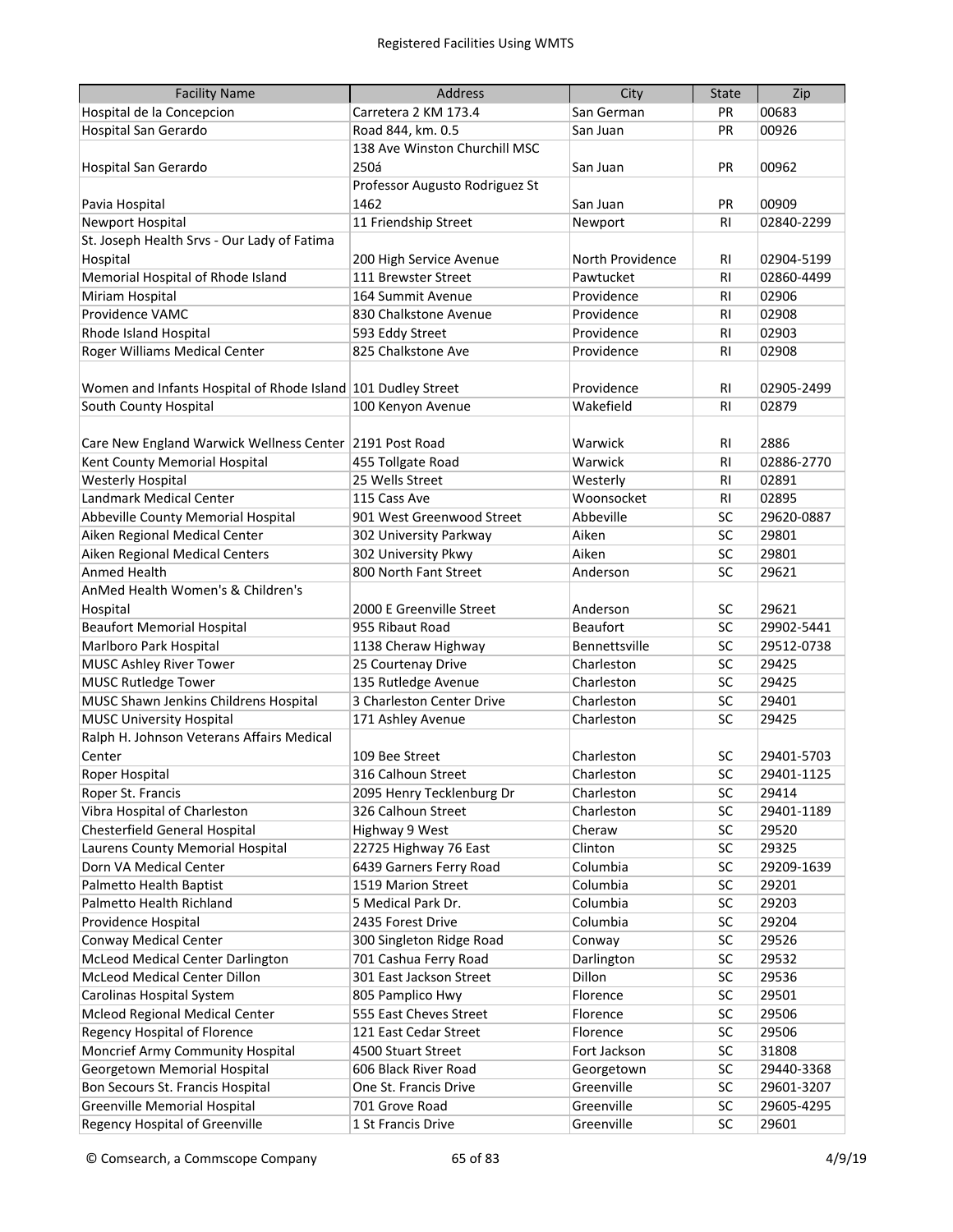| <b>Facility Name</b>                        | <b>Address</b>               | City                  | <b>State</b> | Zip        |
|---------------------------------------------|------------------------------|-----------------------|--------------|------------|
| UAO dba Greenville Memorial-Life Center     | 875 West Faris Road          | Greenville            | SC           | 29605      |
| UAO dba Patewood Hospital                   | 175 Patewood Drive           | Greenville            | SC           | 29615      |
| Self Regional Healthcare                    | 1325 Spring Street           | Greenwood             | SC           | 29646-3860 |
| UAO dba Greer Memorial                      | 830 S Buncombe Road          | Greer                 | SC           | 29650      |
| Village Hospital                            | 250 Westmoreland Road        | Greer                 | SC           | 29651      |
| Coastal Carolina Medical Center             | 1000 Medical Center Drive    | Hardeeville           | SC           | 29927      |
| Lake City Community Hospital                | 258 N Ron Mcnair Blvd        | Lake City             | SC           | 29560-1029 |
| <b>Springs Memorial Hospital</b>            | 800 West Meeting Street      | Lancaster             | SC           | 29720-2298 |
| Lexington Medical Center Lexington          | 811 West Main St             | Lexington             | SC           | 29072      |
| McLeod Seacoast                             | 4000 Hwy, 9 east             | Little River          | SC           | 29566      |
| <b>McLeod Loris</b>                         | 3655 Mitchell Street         | Loris                 | SC           | 29569      |
| Clarendon Memorial Hospital                 | 10 E Hospital Street         | Manning               | SC           | 29102      |
| East Cooper Regional Medical Center         | 1200 Johnnie Dodds Boulevard | Mount Pleasant        | SC           | 29464-3294 |
| Roper Mt Pleasant Hospital                  | 3500 U S Highway 17 North    | Mt Pleasant           | SC           | 29466      |
| <b>Marion County Medical Center</b>         | 2829 East Highway 76         | <b>Mullins</b>        | SC           | 29574-6035 |
| <b>Waccamaw Community Hospital</b>          | 4070 Hwy 17 Bypass           | Murrells Inlet        | SC           | 29576      |
| <b>Grand Strand Regional Medical Center</b> | 809 82nd Parkway             | Myrtle Beach          | SC           | 29572-1413 |
| <b>Trident Medical Center</b>               | 9330 Medical Plaza Drive     | North Charleston      | <b>SC</b>    | 29406      |
| Regional Medical Center of Orangeburg and   |                              |                       |              |            |
| <b>Calhoun Counties</b>                     | 3000 St. Matthews Road       | Orangeburg            | SC           | 29118-1470 |
| <b>Cannon Memorial Hospital</b>             | 123 WG Acker dr              | Pickens               | SC           | 29671      |
| <b>Piedmont Medical Center</b>              | 222 S Herlong Ave            | <b>Rock Hill</b>      | SC           | 29732      |
| UAO dba Oconee Memorial Hospital            | 298 Memorial Drive           | Seneca                | SC           | 29672-9499 |
| UAO dba Hillcrest Hospital                  | 727 Southeast Main Street    | Simpsonville          | SC           | 29681      |
| Spartanburg Hospital for Restorative Care   | 389 Serpentine Drive         | Spartanburg           | SC           | 29303      |
| Spartanburg Regional Medical Center         | 101 East Wood St             | Spartanburg           | SC           | 29303      |
| Summerville Medical Center                  | 295 Midland Parkway          | Summerville           | SC           | 29485      |
| Palmetto Health Toumey                      | 129 N. Washington St.        | Sumter                | SC           | 29150      |
| North Greenville Hospital                   | 807 North Main Street        | <b>Travelers Rest</b> | SC           | 29690      |
| <b>Wallace Thomson Hospital</b>             | 322 West South Street        | Union                 | SC           | 29379-2857 |
| <b>Colleton Medical Center</b>              | 501 Robertson Boulevard      | Walterboro            | SC           | 29488-5714 |
| Lexington Medical Center                    | 2720 Sunset Boulevard        | West Columbia         | SC           | 29169-4816 |
| Avera St. Luke's Hospital                   | 305 South State Street       | Aberdeen              | SD           | 57401      |
| Sanford Medical Center - Aberdeen Campus    | 3015 3rd Avenue SE           | Aberdeen              | SD           | 57401      |
| Douglas County Memorial Hospital            | 708 8th St                   | Armour                | SD           | 57313      |
| <b>Bowdle Healthcare Center</b>             | 8001 5th Street              | <b>Bowdle</b>         | SD           | 57428      |
| Marshall County Memorial Hospital           | 413 9th Street               | <b>Britton</b>        | SD           | 57430      |
| MARSHALL CTY HEALTHCARE CENTER              | 413 9TH ST                   | <b>BRITTON</b>        | <b>SD</b>    | 57430      |
| <b>Brookings Health System</b>              | 300 Twenty Second Avenue     | <b>Brookings</b>      | <b>SD</b>    | 57006-2496 |
| <b>Community Memorial Hospital</b>          | 809 Jackson Street           | <b>Burke</b>          | <b>SD</b>    | 57523      |
| Canton-Inwood Memorial Hospital             | 440 North Hiawatha Drive     | Canton                | <b>SD</b>    | 57013-9404 |
| Mid Dakota Hospital                         | 300 South Byron Boulevard    | Chamberlain           | <b>SD</b>    | 57325-9741 |
| Deuel County Memorial Hospital              | 701 3rd Avenue S             | Clear Lake            | SD           | 57226      |
| <b>Custer Regional Hospital</b>             | 1039 Montgomery St           | Custer                | SD           | 57730      |
| De Smet Memorial Hospital                   | 306 Prairie Avenue Southwest | De Smet               | SD           | 57231-9499 |
| Lead Deadwood Regional Hospital             | 61 Charles St                | Deadwood              | SD           | 57732      |
| Eureka Community Health Services - Avera    | 410 9th Street               | Eureka                | SD           | 57437      |
| Freeman Memorial Hospital                   | 510 East 8th Street          | Freeman               | <b>SD</b>    | 57029      |
| <b>Gettysburg Medical Center</b>            | 606 E Garfield Ave           | Gettysburg            | SD           | 57442      |
| Huron Regional Medical Center               | 172 4th Street SE            | Huron                 | SD           | 57350-2590 |
| <b>Madison Community Hospital</b>           | 917 N. Washington Ave        | Madison               | SD           | 57042      |
| Avera Queen of Peace Hospital               | 525 North Foster             | Mitchell              | SD           | 57301      |
| Mobridge Regional Hospital                  | 1401 Tenth Avenue West       | Mobridge              | SD           | 57601-1199 |
| Avera St. Benedict Health Center            | 401 W Glynn Drive            | Parkston              | SD           | 57366-2031 |
| Avera St. Mary's Hospital                   | 800 East Dakota Avenue       | Pierre                | <b>SD</b>    | 57501-3313 |
| Platte Health Center                        | 601 East 7th St              | Platte                | <b>SD</b>    | 57369      |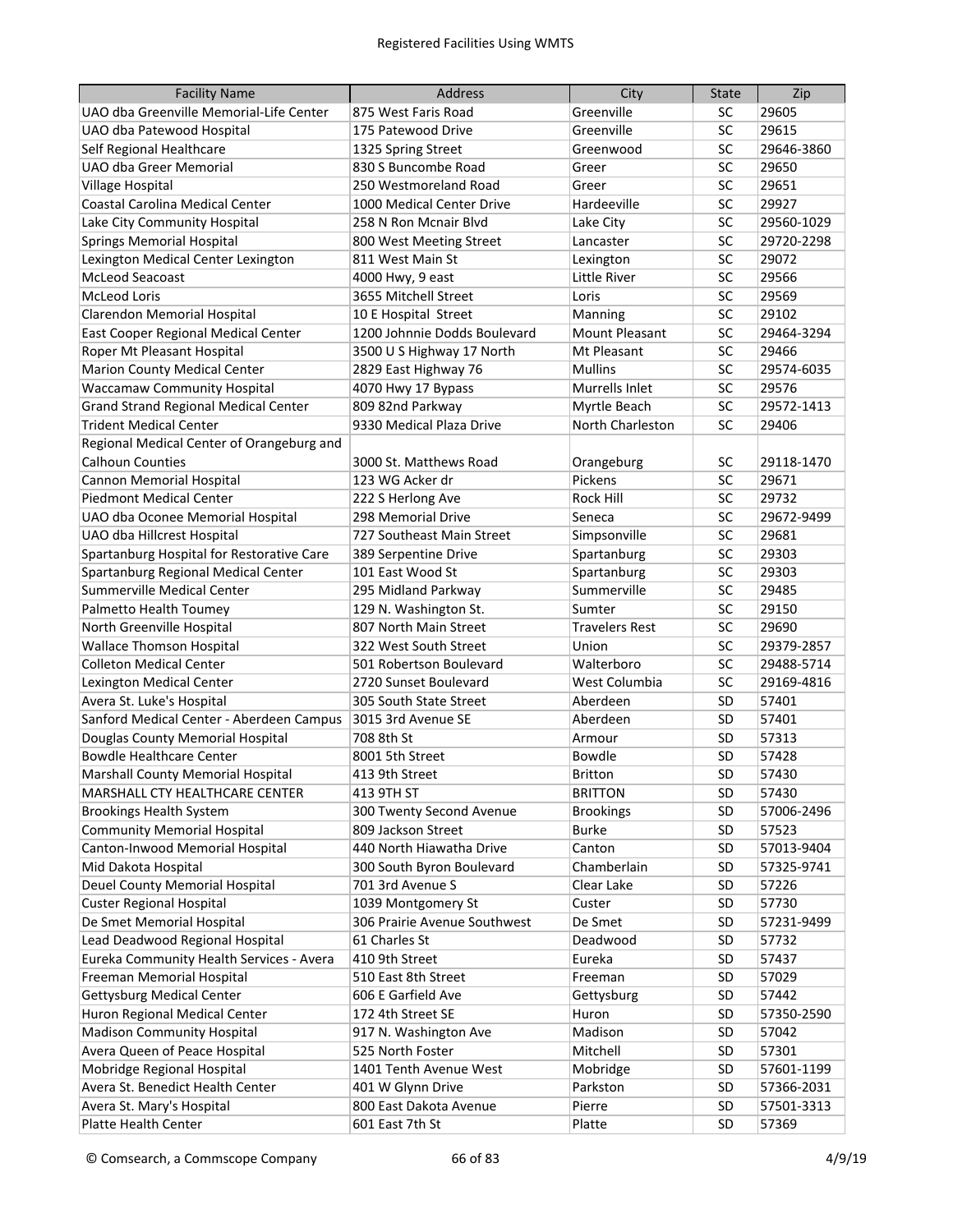| <b>Facility Name</b>                           | <b>Address</b>                   | City                      | <b>State</b> | Zip        |
|------------------------------------------------|----------------------------------|---------------------------|--------------|------------|
| Rapid City Regional Hospital                   | 353 Fairmont Blvd                | Rapid City                | SD           | 57701      |
| <b>Community Memorial Hospital</b>             | 111 W 10th Ave                   | Redfield                  | SD           | 57469      |
| Landmann-Jungman Memorial Hospital             | 600 Billars Street               | Scotland                  | SD           | 57059-2026 |
| Avera McKennan Hospital                        | 800 East 21st Street             | <b>Sioux Falls</b>        | SD           | 57105-1096 |
| Heart Hospital of South Dakota                 | 4500 West 69th Street            | <b>Sioux Falls</b>        | SD           | 57108-8148 |
| Sanford USD Medical Center                     | 1305 West 18th St                | <b>Sioux Falls</b>        | SD           | 57103      |
| Sioux Falls Specialty Hospital                 | 910 East 20th St                 | <b>Sioux Falls</b>        | SD           | 57105      |
| Sioux Falls VA Medical - Regional Office       |                                  |                           |              |            |
| Center                                         | 2501 W. 22nd Street, PO Box 5046 | Sioux Falls               | SD           | 57105      |
| Sioux Valley Hospital                          | 1100 South Euclid Avenue         | <b>Sioux Falls</b>        | SD           | 57105      |
| Spearfish Regional Hospital                    | 1440 North Main St               | Spearfish                 | SD           | 57783      |
| <b>Sturgis Regional Hospital</b>               | 949 Harmon St                    | <b>Sturgis</b>            | SD           | 57785      |
| St. Michael's Hospital                         | 410 West 16th Avenue             | Tyndall                   | SD           | 57066      |
| Sanford Vermillion Hospital                    | 20 S. Plum Street                | Vermillion                | SD           | 57069      |
| Pioneer Memorial Hospital                      | 315 North Washington St          | Viborg                    | SD           | 57070      |
| <b>Wagner Community Memorial Hospital</b>      | 513 3rd Street SW                | Wagner                    | SD           | 57380      |
| Prairie Lakes Healthcare System                | 400 10th Ave NW                  | Watertown                 | SD           | 57201      |
| Sanford Webster Medical Center                 | 1401 W 1st Street                | Webster                   | SD           | 57274      |
|                                                |                                  |                           |              |            |
| Avera Weskota Memorial Hospital                | 604 First Street NE              | <b>Wessington Springs</b> | SD           | 57382      |
| Winner Regional HealthCare                     | 745 East 8th Street              | Winner                    | SD           | 57580      |
| Avera Sacred Heart Hospital                    | 501 Summit St                    | Yankton                   | SD           | 57078      |
| Centennial Medical Center - Ashland City       | 313 North Main Street            | <b>Ashland City</b>       | <b>TN</b>    | 37015      |
| <b>Starr Regional Medical Center at Athens</b> | 1114 West Madison Avenue         | Athens                    | <b>TN</b>    | 37303-4150 |
| St. Francis Hospital-Barlett                   | 2986 Kate Bond Rd                | <b>Bartlett</b>           | <b>TN</b>    | 38133      |
| <b>Bolivar Hospital</b>                        | 650 Nuckolls Road                | Bolivar                   | <b>TN</b>    | 38008      |
| Wellmont Bristol Regional Medical Center       | 1 Medical Parl Boulevard         | <b>Bristol</b>            | <b>TN</b>    | 37620-7434 |
| Camden General Hospital                        | 175 Hospital Drive               | Camden                    | <b>TN</b>    | 38320      |
| Riverview Regional Medical Center              | 158 Hospital Drive               | Carthage                  | <b>TN</b>    | 37030      |
| <b>St Thomas Hickman</b>                       | 135 Swan St                      | Centerville               | <b>TN</b>    | 37033      |
| Erlanger Health System                         | 975 East Third St                | Chattanooga               | <b>TN</b>    | 37403      |
| <b>Erlanger North</b>                          | 632 Morrison Springs Road        | Chattanooga               | ΤN           | 37415      |
| HEALTHSOUTH Chattanooga Rehab Hospital         | 2412 McCallie Avenue             | Chattanooga               | ΤN           | 37404      |
| Kindred Hospital Chattanooga                   | 709 Walnut Street                | Chattanooga               | ΤN           | 37402      |
| <b>Memorial Hospital</b>                       | 2525 Desales Ave                 | Chattanooga               | ΤN           | 37404      |
| Parkridge East Hospital                        | 941 Spring Creek Road            | Chattanooga               | <b>TN</b>    | 37404      |
| Parkridge Medical Center                       | 2333 McCallie Avenue             | Chattanooga               | <b>TN</b>    | 37404      |
| Siskin Hospital for Physical Rehabilitation    | One Siskin Plaza                 | Chattanooga               | <b>TN</b>    | 37403      |
| The Lifestyle Center                           | 325 Market Street                | Chattanooga               | <b>TN</b>    | 37402      |
| <b>Women's East Pavilion</b>                   | 1751 Gunbarrel Road              | Chattanooga               | <b>TN</b>    | 37421      |
| Parkridge East Hospital                        | 941 Spring Creek Road            | Chattanooga, TN           | TN           | 37412      |
| Gateway Health System                          | 1771 Madison Street              | Clarksville               | TN           | 37043-4900 |
| SkyRidge Medical Center                        | 2305 Chambliss Ave NW            | Cleveland                 | TN           | 37311      |
| <b>Baptist Memorial Hospital-Collierville</b>  | 1500 W. Poplar Ave               | Collierville              | TN           | 38017      |
| Maury Regional Hospital                        | 1224 Trotwood Ave                | Columbia                  | TN           | 38401      |
| Cookeville Regional Medical Center             | 1 Medical Center Blvd            | Cookeville                | <b>TN</b>    | 38501      |
| <b>Baptist Memorial Hospital Tipton</b>        | 1995 Hwy 51 S                    | Covington                 | <b>TN</b>    | 38019      |
| <b>Cumberland Medical Center</b>               | 421 South Main Street            | Crossville                | <b>TN</b>    | 38555-5031 |
| Horizon Medical Center                         | 111 Highway 70 East              | Dickson                   | <b>TN</b>    | 37055      |
| Dyersburg Regional Medical Center              | 400 E. Tickle St                 | Dyersburg                 | <b>TN</b>    | 38024      |
| <b>Sycamore Shoals Hospital</b>                | 1501 West Elk Avenue             | Elizabethton              | <b>TN</b>    | 37643-2874 |
| Starr Regional Medical Center at Etowah        | 886 Hwy 411 N.                   | Etowah                    | <b>TN</b>    | 37331      |
| Lincoln Medical Center                         | 106 Medical Center Blvd.         | Fayetteville              | TN           | 37334-3202 |
| <b>Williamson Medical Center</b>               | 2021 Caruthers Road              | Franklin                  | ΤN           | 37067-5822 |
| Sumner Regional Medical Center                 | 555 Hartsvlle Pike               | Gallatin                  | <b>TN</b>    | 37066      |
| Laughlin Memorial Hospital                     | 1420 Tusculum Boulevard          | Greeneville               | TN           | 37745-5825 |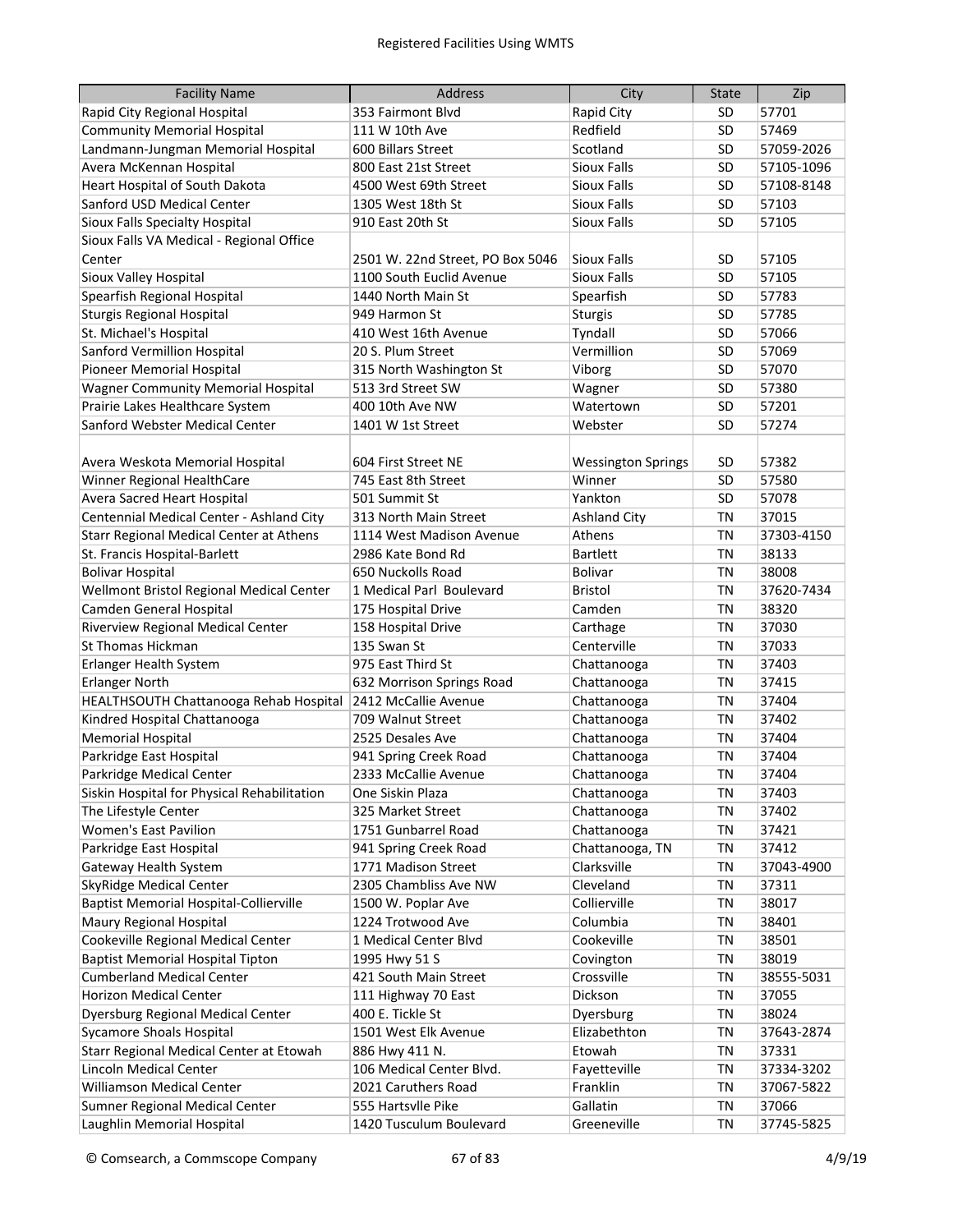| <b>Facility Name</b>                      | Address                         | City           | <b>State</b> | Zip        |
|-------------------------------------------|---------------------------------|----------------|--------------|------------|
| Takoma Adventist Hospital                 | 401 Takoma Avenue               | Greeneville    | ΤN           | 37743-4647 |
| Roane Medical Center                      | 412 Devonia Street              | Harriman       | <b>TN</b>    | 37748-0489 |
| <b>Trousdale Medical Center</b>           | 500 Church St                   | Hartsville     | <b>TN</b>    | 37074      |
| <b>Hendersonville Medical Center</b>      | 355 New Shackle Island Road     | Hendersonville | <b>TN</b>    | 37075      |
| <b>Summit Medical Center</b>              | 5655 Frist Blvd                 | Hermitage      | <b>TN</b>    | 37076      |
| Memorial North Park Hospital              | 2051 Hamill Rd                  | Hixson         | <b>TN</b>    | 37343      |
| Humbolt General Hospital                  | 3525 Chere Carol Road           | Humbolt        | <b>TN</b>    | 38343      |
| <b>BMH-Huntington</b>                     | 631 R. B. Wilson Drive          | Hungtington    | <b>TN</b>    | 38344      |
| Jackson-Madison County General Hospital   | 620 Skyline Drive               | Jackson        | <b>TN</b>    | 38301-3855 |
| Tennova Healthcare - McNairy Regional     | 257 Bancorp South Pkwy          | Jackson        | <b>TN</b>    | 38305      |
| Jefferson Memorial                        | 110 Hospital Drive              | Jefferson City | TN           | 37760-1992 |
| Jellico Community Hospital                | 188 Hospital Ln                 | Jellico        | <b>TN</b>    | 37762-4432 |
| Johnson City Medical Center               | 400 North State of Franklin Rd  | Johnson City   | <b>TN</b>    | 37604-6094 |
| Indian Path Medical Center                | 2000 Brookside Drive            | Kingsport      | <b>TN</b>    | 37660      |
| Wellmont Holston Valley Medical Center    | 130 West Ravine Road            | Kingsport      | <b>TN</b>    | 37660      |
| East Tennessee Childrens Hospital         | 2018 Clinch Avenue              | Knoxville      | <b>TN</b>    | 37916      |
| Fort Sanders Regional Medical Center      | 1901 Clinch Avenue Southwest    | Knoxville      | <b>TN</b>    | 37916-2394 |
| <b>Parkwest Medical Center</b>            | 9352 Park West Boulevard        | Knoxville      | <b>TN</b>    | 37923-4387 |
| Physicians Regional Medical Center        | 900 East Oak Hill Avenue        | Knoxville      | <b>TN</b>    | 37917-4556 |
| <b>Turkey Creek Medical Center</b>        | 10820 Parkside Drive            | Knoxville      | <b>TN</b>    | 37934      |
| University of Tennessee Memorial Hospital | 1924 Alcoa Highway              | Knoxville      | <b>TN</b>    | 37920-6900 |
| Macon County General Hospital             | 204 Medical Drive               | Lafayette      | <b>TN</b>    | 37083      |
| LaFollette Medical Center                 | 923 East Central Avenue         | LaFollette     | <b>TN</b>    | 37766-3106 |
|                                           | 550 Fort Loudoun Medical Center |                |              |            |
| Fort Sanders Loudoun Medical Center       | <b>Drive</b>                    | Lenior City    | ΤN           | 37772      |
|                                           | 550 Fort Loudon Medical Center  |                |              |            |
| Fort Loudon Medical Center                | Drive                           | Lenoir City    | ΤN           | 37772      |
| <b>Marshall Medical Center</b>            | 1080 North Ellington Parkway    | Lewisburg      | <b>TN</b>    | 37091-2227 |
| Henderson County Community Hospital       | 200 W Church St                 | Lexington      | ΤN           | 38351      |
| Livingston Regional Hospital              | 315 Oak Street                  | Livingston     | ΤN           | 38570-1734 |
| <b>Volunteer Community Hospital</b>       | 161 Mt Pelia Rd                 | Martin         | ΤN           | 38237      |
| <b>Blount Memorial Hospital</b>           | 907 East Lamar Alexander Pkwy.  | Maryville      | ΤN           | 37804-5016 |
| River Park Hospital                       | 1559 Sparta St                  | McMinnville    | ΤN           | 37110-1316 |
| Baptist Memorial Hospital for Women       | 6225 Humphreys Blvd             | Memphis        | ΤN           | 38120      |
| <b>Baptist Memorial Hospital-Memphis</b>  | 6019 Walnut grove Road          | Memphis        | ΤN           | 38120      |
| Delta Medical Center                      | 3000 Getwell Road               | Memphis        | <b>TN</b>    | 38118-2299 |
| Memphis VA Medical Center                 | 1030 Jefferson Avenue           | Memphis        | <b>TN</b>    | 38104      |
| Regional Medical Center at Memphis        | 877 Jefferson Avenue            | Memphis        | TN           | 38103-2897 |
| Saint Francis Hospital                    | 5959 Park Avenue                | Memphis        | TN           | 38119-5198 |
| St Jude Research Hospital                 | 262 Danny Thomas Place          | Memphis        | TN           | 38105      |
| Milan Hospital                            | 4039 Highland Street            | Milan          | TN           | 38358      |
| Lakeway Regional Hospital                 | 726 McFarland St.               | Morristown     | <b>TN</b>    | 37814      |
| Lakeway Regional Hospital                 | 726 McFarland St.               | Morristown     | <b>TN</b>    | 37814      |
| Morristown Hamblen Hospital               | 908 West Fourth North Street    | Morristown     | <b>TN</b>    | 37814      |
| James H. Quillen VA Medical Center        | 100 Dogwood Ave.                | Mountain Home  | <b>TN</b>    | 37684      |
| Alvin C. York VA Medical Center           | 3400 Lebanon Road               | Murfreesboro   | <b>TN</b>    | 37129      |
| Saint Thomas Rutherford Hospital          | 1700 Medical Center Pkwy        | Murfreesboro   | <b>TN</b>    | 37129      |
| Baptist Hospital - Nashville              | 2000 Church Street              | Nashville      | <b>TN</b>    | 37236      |
| Kindred Hospital Nashville                | 1412 County Hospital Rd.        | Nashville      | <b>TN</b>    | 37218      |
| Nashville General Hospital                | 1818 Albion St                  | Nashville      | ΤN           | 37208      |
| Nashville VA Medical Center               | 1310 24th Avenue South          | Nashville      | TN           | 37212      |
| <b>Skyline Medical Center</b>             | 3441 Dickerson Pike             | Nashville      | TN           | 37207-2539 |
| St Thomas Hospital                        | 4220 Harding Road               | Nashville      | TN           | 37115      |
| St Thomas Mid-town Hospital               | 2000 Church Street              | Nashville      | TN           | 37236      |
| <b>St Thomas West Hospital</b>            | 4220 HardingRoad                | Nashville      | <b>TN</b>    | 37205      |
| <b>TriStar Centennial Medical Center</b>  | 2300 Patterson Street           | Nashville      | <b>TN</b>    | 37203-1528 |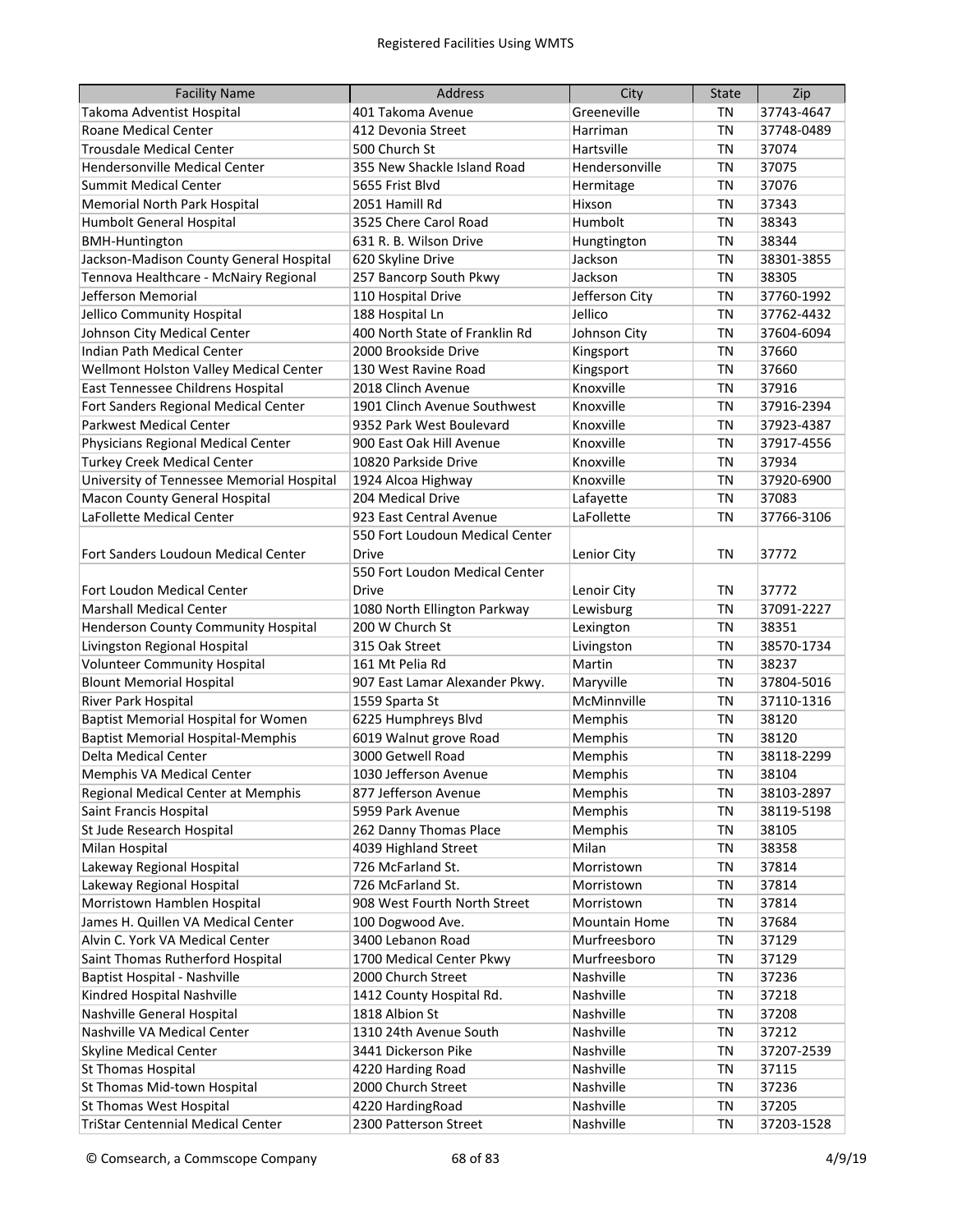| <b>Facility Name</b>                         | <b>Address</b>               | City          | <b>State</b> | Zip        |
|----------------------------------------------|------------------------------|---------------|--------------|------------|
| Vanderbilt Childrens Hospital                | 2200 Childrens Way           | Nashville     | ΤN           | 37212      |
| Vanderbilt University Hospital               | 1211 Medical Center Drive    | Nashville     | <b>TN</b>    | 37232      |
| <b>Newport Medical Center</b>                | 435 2nd. Street              | Newport       | <b>TN</b>    | 37821      |
| <b>Methodist Medical Center</b>              | 990 Oak Ridge Turnpike       | Oak Ridge     | <b>TN</b>    | 37830      |
| <b>Scott County Hospital</b>                 | 18797 Alberta St             | Oneida        | <b>TN</b>    | 37841      |
| <b>HCMC Medical Center</b>                   | 301 Tyson Avenue             | Paris         | <b>TN</b>    | 38242-4544 |
| Erlanger Bledsoe                             | 71 Wheelertown Ave           | Pikeville     | <b>TN</b>    | 37367      |
| North Knoxville Medical Center               | 7565 Dannaher Drive          | Powell        | <b>TN</b>    | 37849      |
| Hillside Hospital                            | 1265 East College Street     | Pulaski       | <b>TN</b>    | 38478-4500 |
| Baptist Memorial Hospital-Lauderdale         | 325 Asbury Avenue            | Ripley        | <b>TN</b>    | 38063-9701 |
| <b>Wellmont Hawkins County Memorial</b>      |                              |               |              |            |
| Hospital                                     | 851 Locust Street            | Rogersville   | <b>TN</b>    | 37857-2407 |
| Hardin Medical Center                        | 935 Wayne Road               | Savannah      | <b>TN</b>    | 38362      |
| <b>LeConte Medical Center</b>                | 709 Middle Creek Road        | Sevierville   | <b>TN</b>    | 37862      |
| <b>Emerald Hodgson Hospital</b>              | 1260 University Ave          | Sewanee       | <b>TN</b>    | 37398      |
| <b>Heritage Medical Center</b>               | 2835 Highway 231 North       | Shelbyville   | <b>TN</b>    | 37160      |
| <b>StoneCrest Medical Center</b>             | 200 Stonecrest Pky           | Smyrna        | <b>TN</b>    | 37167      |
| <b>NorthCrest Medical Center</b>             | 100 NorthCrest Drive         | Springfield   | <b>TN</b>    | 37172      |
| Southern Tennessee Medical Center            | 185 Hospital Road            | Winchester    | <b>TN</b>    | 37398-9504 |
| <b>Stones River Hospital</b>                 | 324 Doolittle Road           | Woodbury      | <b>TN</b>    | 37190      |
| RHD Memorial Med Center of Dallas            | 7 Medical Parkway            | <b>Dallas</b> | <b>TX</b>    | 75234      |
| Abilene Regional Medical Center              | 6250 Hwy 83/84               | Abilene       | <b>TX</b>    | 79602      |
| <b>Hendrick Medical Center</b>               | 1900 Pine Street             | Abilene       | <b>TX</b>    | 79601-2316 |
| Christus Spohn Hospital-Alice                | 2500 East Main Street        | Alice         | <b>TX</b>    | 78332-4794 |
| Presbyterian Hospital of Allen               | 1105 Central Expressway      | Allen         | <b>TX</b>    | 75013      |
| Amarillo VA Healthcare System                | 6010 Amarillo Blvd West      | Amarillo      | <b>TX</b>    | 79106      |
| <b>Baptist St Anthonys</b>                   | 1600 Wallace Boulevard       | Amarillo      | <b>TX</b>    | 79106      |
| Northwest Texas Healthcare System            | 1501 South Coulter Rd        | Amarillo      | <b>TX</b>    | 79106-1790 |
| University of Texas Medical Branch -         |                              |               |              |            |
| Danbury Campus                               | 132 E Hospital Drive         | Angleton      | <b>TX</b>    | 77515      |
| Arlington Memorial Hospital                  | 800 West Randol Mill Road    | Arlington     | <b>TX</b>    | 76012-2503 |
| Kindred Hospital Arlington                   | 1000 N. Cooper St            | Arlington     | <b>TX</b>    | 76011      |
| <b>Medical Center of Arlington</b>           | 3301 Matlock Road            | Arlington     | <b>TX</b>    | 76015-2998 |
| Physicians' Metroplex Hospital               | 4400 New York Ave            | Arlington     | TX           | 76018      |
| <b>Professional Building</b>                 | 515 West Mayfield Rd         | Arlington     | <b>TX</b>    | 76014      |
| <b>Texas Health Heart and Cardiovascular</b> |                              |               |              |            |
| Hospital                                     | 811 Wright St                | Arlington     | ТX           | 76012      |
| <b>Stonewall Memorial Hospital</b>           | 821 N Broadway               | Aspermont     | TX           | 79502      |
| East Texas Medical Center Athens             | 2000 S Palestine St          | Athens        | TX           | 75751      |
| <b>Brackenridge Hospital</b>                 | 601 E. 15th St               | Austin        | TX           | 78701      |
| Cornerstone Hospital of Austin               | 4207 Burnet Road             | Austin        | TX           | 78756      |
| Cornerstone Hospital of Austin @ SDMC        | 1005 E. 32nd St              | Austin        | <b>TX</b>    | 78705      |
| Dell Children's Medical Center of Central    |                              |               |              |            |
| <b>Texas</b>                                 | 4900 Mueller Blvd            | Austin        | TX           | 78723      |
| DSMC-UT                                      | 1500 Red River Street        | Austin        | TX           | 78701      |
| <b>Heart Hospital of Austin</b>              | 3801 N Lamar Boulevard       | Austin        | TX           | 78756      |
| <b>Seton Medical Center</b>                  | 1201 West 38th Street        | Austin        | TX           | 78705      |
| Seton Northwest Hospital                     | 11113 Research Boulevard     | Austin        | <b>TX</b>    | 78759      |
| Seton Southwest Hospital                     | 7900 Ranch to Market 1826    | Austin        | <b>TX</b>    | 78737      |
| St. David's South Austin Medical Center      | 901 W. Ben White Blvd.       | Austin        | <b>TX</b>    | 78704      |
| St. Davids North Austin Medical Center       | 12221 Mopac Expressway North | Austin        | TX           | 78758      |
| Harris Methodist Northwest                   | 108 Denver Trail             | Azle          | <b>TX</b>    | 76020      |
| Matagorda Regional Medical Center            | 104 7th Street               | Bay City      | TX           | 77414      |
| Kindred Hospital Baytown                     | 1700 James Bowie Drive       | Baytown       | TX           | 77520      |
| San Jacinto Methodist Hospital               | 4401 Garth Road              | Baytown       | TX           | 77521      |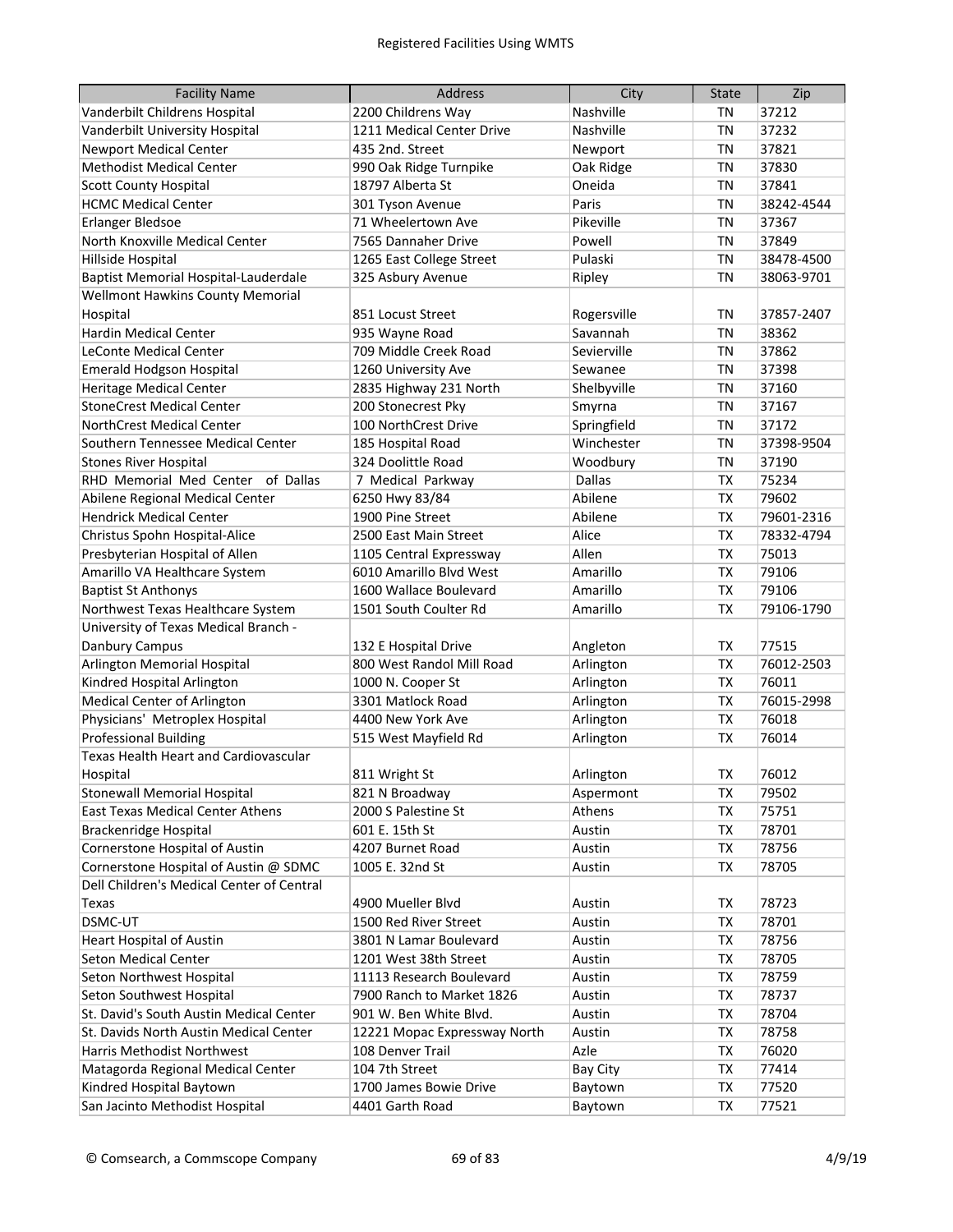| <b>Facility Name</b>                        | Address                      | City                   | <b>State</b> | Zip        |
|---------------------------------------------|------------------------------|------------------------|--------------|------------|
| <b>Baptist Hospital of Southeast Texas-</b> |                              |                        |              |            |
| Beaumont                                    | 3080 College Street          | <b>Beaumont</b>        | ТX           | 77701-4689 |
| Christus Dubuis Hospital                    | 2830 Calder Avenue           | <b>Beaumont</b>        | <b>TX</b>    | 77702      |
| Christus St. Elizabeth Hospital             | 2830 Calder Street           | Beaumont               | <b>TX</b>    | 77702      |
| Harris Methodist HEB Hospital               | 1600 Hospital Parkway        | <b>Bedford</b>         | <b>TX</b>    | 76022      |
| Christus Spohn Hospital-Beeville            | 1500 E Houston St            | <b>Beeville</b>        | <b>TX</b>    | 78102-5312 |
| Scenic Mountain Medical Center              | 1601 West 11th Place         | <b>Big Spring</b>      | <b>TX</b>    | 79720      |
| West Texas VA Health Care System            | 300 Veterans Blvd.           | <b>Big Spring</b>      | <b>TX</b>    | 79720      |
| <b>Golden Plains Community Hospital</b>     | 200 S Mcgee St               | Borger                 | <b>TX</b>    | 79007      |
| <b>Heart of Texas Memorial</b>              | 2008 Nine Road               | <b>Brady</b>           | TX           | 76825      |
| <b>Stephens Memorial Hospital</b>           | 200 South Geneva Street      | Breckenridge           | TX           | 76424-4799 |
| <b>Brownfield Regional Medical Center</b>   | 705 E Felt Street            | Brownfield             | TX           | 79316      |
| Valley Regional Medical Center              | 110 A Alton Street           | <b>Brownsville</b>     | TX           | 78526-3346 |
| <b>Brownwood Regional Medical Center</b>    | 1501 Burnet Rd               | Brownwood              | TX           | 76801-5933 |
| Dubuis Health System                        | 1600 Joseph Drive            | Bryan                  | TX           | 77802      |
| St Joseph Regional Health Center            | 2801 Franciscan Dr           | Bryan                  | <b>TX</b>    | 77802      |
| Texas Health Huguley Hospital - Fort Worth  |                              |                        |              |            |
| South                                       | 11801 South Freeway          | <b>Burleson</b>        | TX           | 76028      |
| Burleson St Joseph Hospital                 | 1101 Woodson Dr              | Caldwell               | <b>TX</b>    | 77836      |
| <b>Trinity Clinic-Canton</b>                | 187801-20                    | Canton                 | <b>TX</b>    | 75103      |
| Baylor Scott & White Medical Center -       |                              |                        |              |            |
| Carrollton                                  | 4343 North Josey Lane        | Carrollton             | <b>TX</b>    | 75010-4691 |
| Regency Hospital of North Dallas            | 2225 West Parker Road        | Carrollton             | <b>TX</b>    | 75010      |
| Cedar Park Regional Medical Center          | 1401 Medical Parkway         | <b>Cedar Park</b>      | <b>TX</b>    | 78613      |
| Triumph Hospital East Houston               | 15101 East Freeway           | Channelview            | <b>TX</b>    | 77530      |
| <b>Cleveland Regional Medical Center</b>    | 300 E Crockett St            | Cleveland              | <b>TX</b>    | 77327      |
| Goodall-Witcher Healthcare Foundation       | 101 South Avenue T           | Clifton                | <b>TX</b>    | 76634      |
| <b>College Station Medical Center</b>       | 1604 Rock Prairie Road       | <b>College Station</b> | <b>TX</b>    | 77845      |
| <b>Columbus Community Hospital</b>          | 110 Shult Drive              | Columbus               | <b>TX</b>    | 78934      |
| Presbyterian Hospital of Commerce           | 2900 Sterling Hart Drive     | Commerce               | <b>TX</b>    | 75428      |
| Conroe Regional Medical Center              | 504 Medical Center Boulevard | Conroe                 | <b>TX</b>    | 77304      |
| Christus Spohn Hospital Shoreline           | 600 Elizabeth Street         | Corpus Christi         | <b>TX</b>    | 78404-2235 |
| Driscoll Children's Hospital                | 3533 South Alameda Street    | Corpus Christi         | <b>TX</b>    | 78411      |
| Navarro Regional Hospital                   | 3201 West Hwy 22             | Corsicana              | <b>TX</b>    | 75110      |
| <b>Trinity Clinic-Corsicana</b>             | 301 Hospital Drive           | Corsicana              | <b>TX</b>    | 75110      |
| <b>Crane County Hospital District</b>       | 1310 S. Alford St            | Crane                  | <b>TX</b>    | 79731      |
| Memorial Hermann - Cypress Hospital         | 27800 NW Freeway             | Cypress                | <b>TX</b>    | 77433      |
| North Cypress Medical Center                | 21214 Northwest Freeway      | Cypress                | TX           | 77429      |
| Baylor Jack and Jane Hamilton Heart and     |                              |                        |              |            |
| Vascular Hospital                           | 621 N Hall St                | Dallas                 | TX           | 75226      |
| <b>Baylor Specialty Hospital</b>            | 3504 Swiss Avenue            | Dallas                 | TX           | 75204      |
| <b>Baylor University Medical Center</b>     | 3500 Gaston Avenue           | <b>Dallas</b>          | ТX           | 75246-2088 |
| Children's Medical Center of Dallas         | 1935 Medical District Drive  | Dallas                 | TX           | 75235-7794 |
| Dallas VA Medical Center                    | 4500 South Lancaster Road    | Dallas                 | TX           | 75216      |
| Doctors Hospital                            | 9440 Poppy Drive             | Dallas                 | TX           | 75218-3694 |
| Kindred Hospital Dallas                     | 9525 Greenville Avenue       | Dallas                 | TX           | 75243-4116 |
| Kindred Hospital Dallas Central             | 8050 Meadow Road             | Dallas                 | TX           | 75231      |
| Kindred Hospital Whiterock                  | 9440 Poppy Drive             | <b>Dallas</b>          | <b>TX</b>    | 75218      |
| Lifecare Hospital of Dallas                 | 6161 Harry Hines Blvd.       | Dallas                 | TX           | 75235-5306 |
| <b>Medical City Dallas</b>                  | 7777 Forest Lane             | Dallas                 | <b>TX</b>    | 75230      |
| METHODIST CHARLTON MEDICAL CENTER           | 3500 WEST WHEATLAND ROAD     | DALLAS                 | <b>TX</b>    | 75237      |
| METHODIST DALLAS MEDICAL CENTER             | 1441 NORTH BECKLEY AVENUE    | <b>DALLAS</b>          | TX           | 75203      |
| Parkland Health & Hospital System           | 5201 Harry Hines Blvd        | Dallas                 | TX           | 75235      |
| Parkland Hospital - Dallas County Jail      | 113 N Riverfront Boulevard   | Dallas                 | TX           | 75207      |
| Presbyterian Hospital of Dallas             | 8200 Walnut Hill Lane        | Dallas                 | TX           | 75231      |
| St. Paul University Hospital                | 5909 Harry Hines Boulevard   | Dallas                 | TX           | 75235-6285 |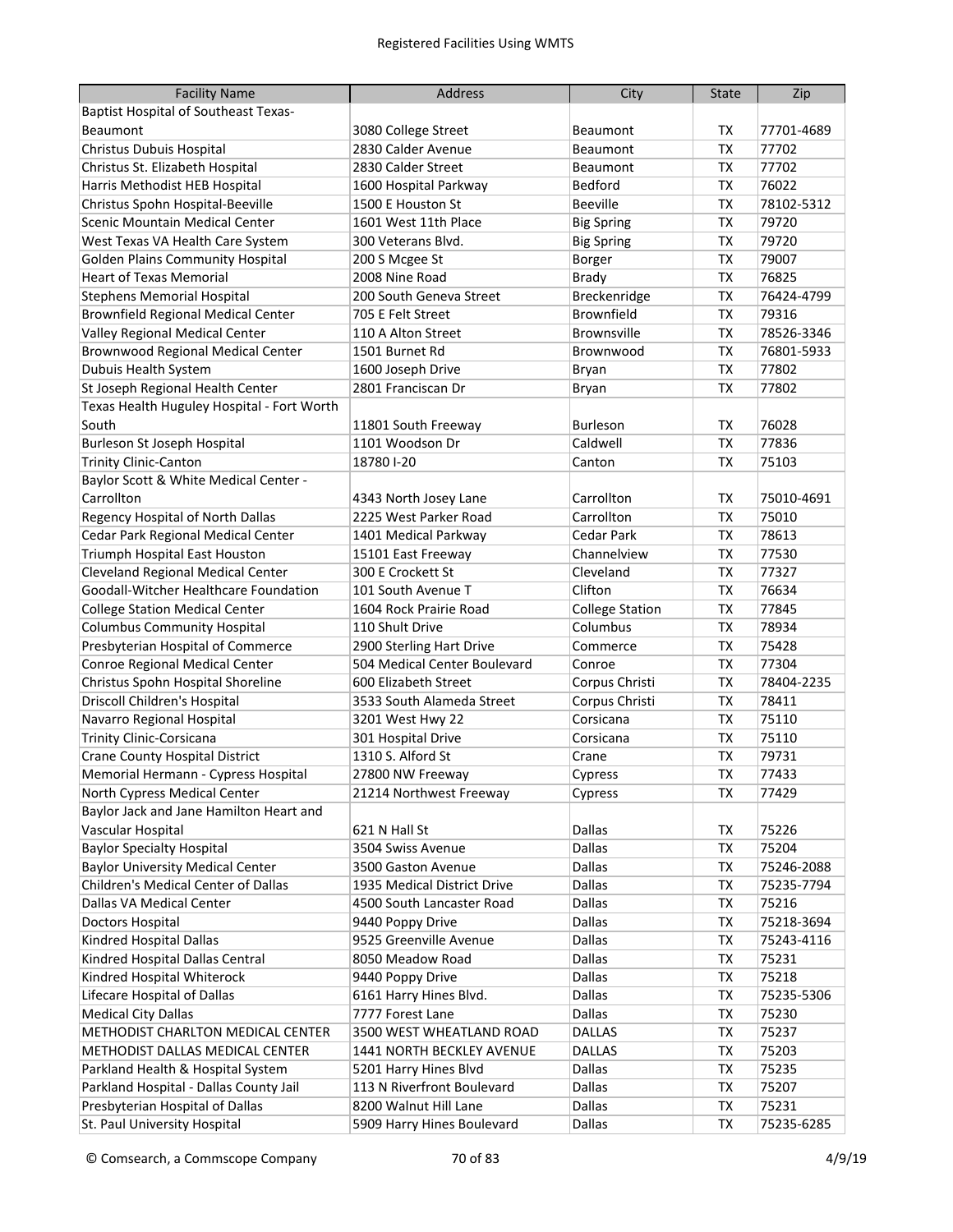| <b>Facility Name</b>                                  | Address                                           | City               | <b>State</b>           | Zip            |
|-------------------------------------------------------|---------------------------------------------------|--------------------|------------------------|----------------|
| <b>Texas Speciality Hospital</b>                      | 7955 Harry Hines Blvd                             | Dallas             | TX                     | 75235          |
| University of Texas - Southwestern Medical            |                                                   |                    |                        |                |
| Center                                                | 5323 Harry Hines Boulevard                        | Dallas             | TX                     | 75390          |
| William P Clements Jr University Hospital             | 6201 Harry Hines Blvd                             | Dallas             | TX                     | 75390          |
| Zale Lipshy University Hospital                       | 5151 Harry Hines Blvd                             | Dallas             | <b>TX</b>              | 75390          |
| Zale Lipshy University Hospital                       | 5151 Harry Hines Blvd                             | Dallas             | <b>TX</b>              | 75390          |
| Wise Regional Hospital                                | 609 Medical Center Dr                             | Decatur            | <b>TX</b>              | 76234          |
| Val Verde Regional Medical Center                     | 801 Bedell Avenue                                 | Del Rio            | <b>TX</b>              | 78840          |
| Texoma Healthcare System                              | 1000 Memorial Drive                               | Denison            | <b>TX</b>              | 75020-2035     |
| <b>Denton Community Hospital</b>                      | 207 North Bonnie Brae Street                      | Denton             | TX                     | 76201          |
| Denton Regional Medical Center                        | 3535 South IH-35 East                             | Denton             | <b>TX</b>              | 76210          |
| Texas Health Presbyterian Hospital Denton             | 3000 North I-35                                   | Denton             | TX                     | 76201          |
| The Heart Hospital Baylor Denton                      | 2801 South Mayhill Road                           | Denton             | TX                     | 76208          |
| Yoakum County Hospital                                | 412 Mustang Drive                                 | Denver City        | TX                     | 79323          |
| Vibra Specialty Hospital of Desoto                    | 2700 Walker Way                                   | Desoto             | <b>TX</b>              | 75115          |
| Fort Duncan Regional Medical Center                   | 3333 N. Foster Maldonado Blvd.                    | Eagle Pass         | TX                     | 78852          |
| <b>Eastland Memorial Hospital</b>                     | 304 S Daugherty Ave                               | Eastland           | TX                     | 76448          |
| Doctors Hospital at Renaissance                       | 5501 S. McColl                                    | Edinburg           | <b>TX</b>              | 78539          |
| <b>Edinburg Regional Medical Center</b>               | 1102 West Trenton Road                            | Edinburg           | <b>TX</b>              | 78539-6199     |
| El Campo Medical Center                               | 303 Sandy Corner Road                             | El Campo           | <b>TX</b>              | 77437          |
| <b>Border RAC</b>                                     | 6500 Gateway Boulevard East                       | El Paso            | <b>TX</b>              | 79905          |
| Del Sol Medical Center                                | 10301 Gateway Blvd W                              | El Paso            | <b>TX</b>              | 79925-7798     |
| El Paso LTAC Hospital                                 | 1221 North Cotton Street                          | El Paso            | <b>TX</b>              | 79902          |
| Hospitals of Providence Transmountain                 |                                                   |                    |                        |                |
|                                                       |                                                   |                    |                        |                |
| Campus                                                | 2000 Transmountain Road                           | El Paso            | <b>TX</b>              | 79911          |
| Kindred Hospital El Paso                              | 1740 Curie Drive                                  | El Paso            | <b>TX</b>              | 79902          |
| Las Palmas Medical Center                             | 1801 N Oregon St                                  | El Paso<br>El Paso | <b>TX</b>              | 79902          |
| Physicians Hospital                                   | 1400 George Dieter Dr                             |                    | <b>TX</b>              | 79936          |
| Providence Memorial Hospital<br>Sierra Medical Center | 2001 N Oregon St<br>1625 Medical Center Drive     | El Paso<br>El Paso | TX<br><b>TX</b>        | 79902<br>79902 |
| Sierra Providence Eastside Hospital                   |                                                   |                    |                        |                |
|                                                       | 3820 Joe Battle Blvd<br>5005 North Piedras Street | El Paso<br>El Paso | <b>TX</b><br><b>TX</b> | 79938<br>79920 |
| William Beaumont Army Medical Center                  | 400 W Murchison Ave                               |                    |                        |                |
| <b>Schleicher County Medical Cernter</b>              |                                                   | Eldorado           | <b>TX</b>              | 76936          |
| <b>Electra Memorial Hospital</b>                      | 1207 South Bailey Street                          | Electra            | <b>TX</b>              | 76360-3221     |
| <b>Ennis Regional Medical Center</b>                  | 2201 West Lampasas Street                         | Ennis              | <b>TX</b>              | 75119          |
| <b>Connally Memorial Medical Center</b>               | 499 10th St                                       | Floresville        | <b>TX</b>              | 78114          |
| Texas Health Presbyterian Hospital Flower             |                                                   |                    |                        |                |
| Mound                                                 | 4400 Long Prairie Rd.                             | Flower Mound       | TX                     | 75028          |
| Darnall Army Community Hosp.                          | 36000 Darnall Loop                                | Fort Hood          | TX                     | 76544-4752     |
| Darnall Army Community Hospital                       | 36000 Darnall Loop                                | Fort Hood          | <b>TX</b>              | 76544-4752     |
| Baylor Scott & White All Saints Medical               |                                                   |                    |                        |                |
| Center - Fort Worth                                   | 1400 Eighth Avenue                                | Fort Worth         | TX                     | 76104-4192     |
| Cook Children's Medical Center                        | 801 Seventh Avenue                                | Fort Worth         | TX                     | 76104-2796     |
| Harris Methodist Fort Worth                           | 1301 Pennsylvania Avenue                          | Fort Worth         | TX                     | 76104-2895     |
| Harris Methodist Southwest Hospital                   | 6100 Harris Parkway                               | Fort Worth         | TX                     | 76132-4199     |
| JPS Health Network                                    | 1500 South Main Street                            | Fort Worth         | TX                     | 76104          |
| Kindred Hospital Fort Worth                           | 815 8th Avenue                                    | Fort Worth         | TX                     | 76104          |
| Kindred Hospital Fort Worth Southwest                 | 7800 Oakmont Blvd.                                | Fort Worth         | <b>TX</b>              | 76132          |
| Lifecare Hospitals of Fort Worth                      | 6201 Overton Ridge Blvd                           | Fort Worth         | <b>TX</b>              | 76132-3613     |
| Regency Hospital of Fort Worth                        | 6801 Oakmont Blvd                                 | Fort Worth         | TX                     | 76132          |
| Texas Health Harris Hospital Alliance                 | 10864 Texas Health Trail                          | Fort Worth         | <b>TX</b>              | 76244          |
| Hill Country Memorial Hospital                        | 1020 State Highway 16                             | Fredericksburg     | TX                     | 78624          |
| Parmer County Community Hospital                      | 1307 Cleveland Avenue                             | Friona             | TX                     | 79035-1121     |
| <b>Centennial Medical Center</b>                      | 12505 Lebanon Rd.                                 | Frisco             | ТX                     | 75035          |
| <b>Brooke Army Medical Center</b>                     | 3851 Roger Brooke Drive                           | Ft Sam Houston     | TX                     | 78234-6200     |
| Plaza Medical Center Of Fort Worth                    | 900 Eighth Avenue                                 | Ft Worth           | TX                     | 76104          |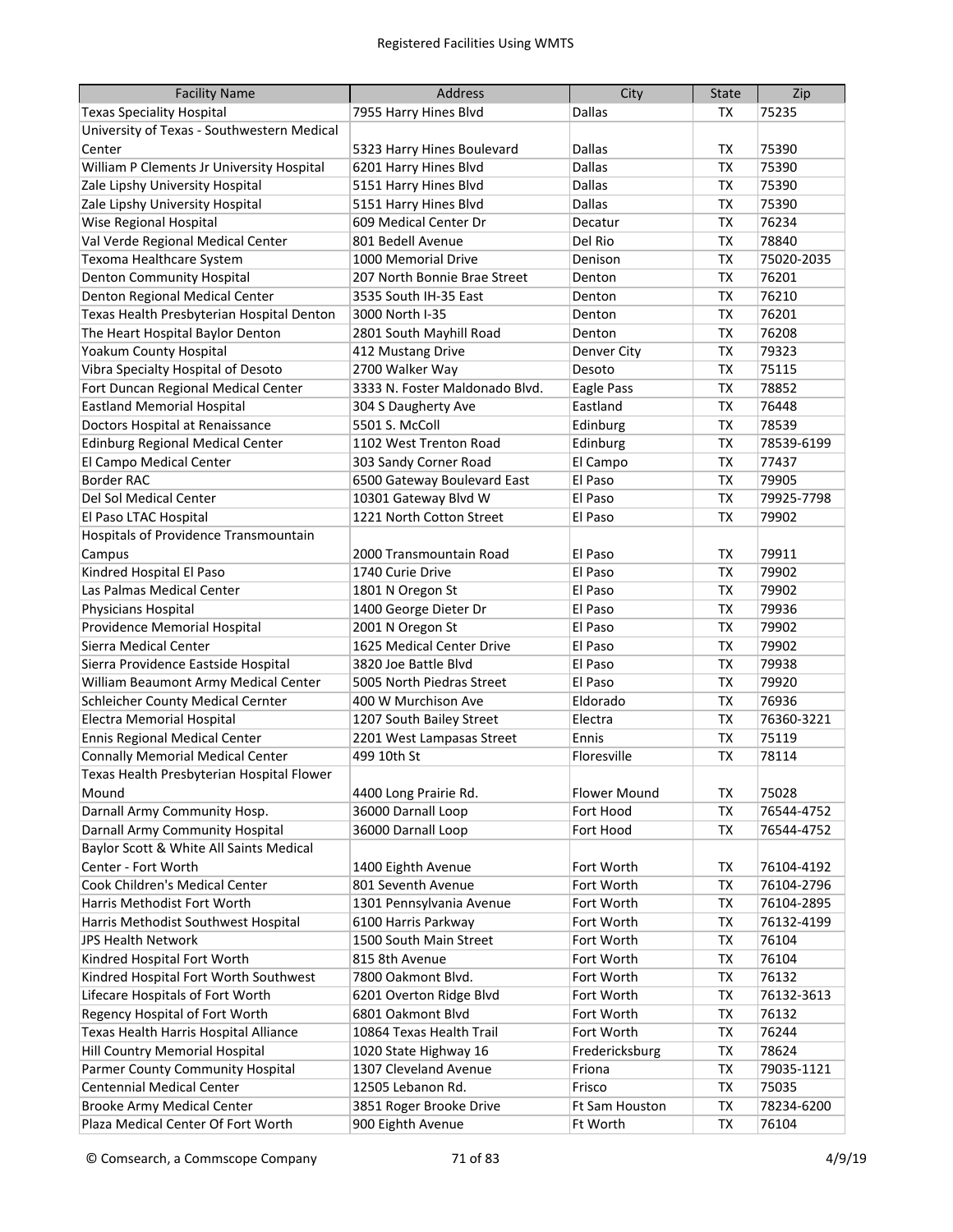| <b>Facility Name</b>                                           | <b>Address</b>                    | City                | <b>State</b> | Zip        |
|----------------------------------------------------------------|-----------------------------------|---------------------|--------------|------------|
| University of Texas Medical Branch                             | 301 University Boulevard          | Galveston           | TX           | 77555      |
| <b>Baylor Medical Center at Garland</b>                        | 2300 Marie Curie Dr               | Garland             | <b>TX</b>    | 75042-5706 |
| Georgetown Hospital                                            | 2000 Scenic Drive                 | Georgetown          | <b>TX</b>    | 78626      |
| <b>Gonzales Medical Center</b>                                 | Highway 90 A Bypass               | Gonzales            | ТX           | 78629-2021 |
| Graham Regional Medical Center                                 | 1301 Montgomery Road              | Graham              | <b>TX</b>    | 76450-4224 |
| Lake Granbury Medical Center                                   | 1310 Paluxy Road                  | Granbury            | <b>TX</b>    | 76048      |
| Cozby-Germany Hospital                                         | 707 North Waldrip Street          | <b>Grand Saline</b> | <b>TX</b>    | 75140-1555 |
| Baylor Scott & White Medical Center -                          |                                   |                     |              |            |
| Grapevine                                                      | 1650 West College Street          | Grapevine           | <b>TX</b>    | 76051-1650 |
| <b>Ethicus Hospital</b>                                        | 4201 William D Tate Ave           | Grapevine           | <b>TX</b>    | 76051      |
| Presbyterian Hospital of Greenville, Texas                     | 4215 Joe Ramsey Blvd              | Greenville          | <b>TX</b>    | 75401      |
| Lavaca Medical Center                                          | 1400 N Texana Street              | Hallettsville       | <b>TX</b>    | 77964      |
|                                                                |                                   |                     |              |            |
| Seton Medical Center - Harker Heights                          | 850 West Central Texas Expressway | Harker Heights      | ТX           | 76548      |
| Harlingen Medical Center                                       | 5501 S. Expressway 77             | Harlingen           | <b>TX</b>    | 78550      |
| Valley Baptist Medical Center                                  | 2101 Pease Street                 | Harlingen           | <b>TX</b>    | 78550-8307 |
| Sabine County Hospital                                         | 2301 Hwy 83 West                  | Hemphill            | <b>TX</b>    | 75948      |
| UT Health Henderson                                            | 300 Wilson Street                 | Henderson           | <b>TX</b>    | 75652      |
| Hill Regional Hospital                                         | 1320 E Franklin St                | Hillsboro           | <b>TX</b>    | 76645-2670 |
| Ben Taub Hospital                                              | 1504 Ben Taub Loop                | Houston             | TX           | 77030      |
| Christus St. Joseph Hospital                                   | 1919 LA Branch St                 | Houston             | <b>TX</b>    | 77002-8321 |
| <b>Cypress Fairbanks Medical Center</b>                        | 10655 Steepletop Drive            | Houston             | <b>TX</b>    | 77065      |
| East Houston Regional Medical Center                           | 13111 East Freeway                | Houston             | <b>TX</b>    | 77015      |
| <b>Houston West Medical Center</b>                             | 710 FM 1960 West                  | Houston             | <b>TX</b>    | 77090-3496 |
| Kindred Hospital Houston Medical Center                        | 6441 Main St                      | Houston             | <b>TX</b>    | 77030      |
| Kindred Hospital Houston Northwest                             | 11297 Fallbrook Drive             | Houston             | <b>TX</b>    | 77065-4292 |
| Kindred Hospital Spring (NW)                                   | 205 Hollow Tree Ln                | Houston             | <b>TX</b>    | 77090      |
| Kindred Hospital The Heights                                   | 1800 W. 26th Street               | Houston             | <b>TX</b>    | 77008      |
| Kindred Hospital Town and Country                              | 1120 Business Center Dr           | Houston             | <b>TX</b>    | 77043      |
| Lyndon B. Johnson General Hospital                             | 5656 Kelley St                    | Houston             | <b>TX</b>    | 77026      |
| Memorial Herman Continuing Care Hospital-                      |                                   |                     |              |            |
| Southwest                                                      | 7600 Beechnut                     | Houston             | TX           | 77074      |
| Memorial Hermann Continuing Care                               |                                   |                     |              |            |
| Hospital                                                       | 3043 Gessner Drive                | Houston             | TX           | 77080-2597 |
|                                                                |                                   |                     |              |            |
| Memorial Hermann Greater Heights Hospital 1635 North Loop West |                                   | Houston             | <b>TX</b>    | 77008      |
| Memorial Hermann Hospital                                      | 6411 Fannin St                    | Houston             | TX           | 77030-1501 |
| Memorial Hermann Memorial City Hospital                        | 921 Gessner Road                  | Houston             | ТX           | 77024-9173 |
| Memorial Hermann Southeast Hospital                            | 11800 Astoria Boulevard           | Houston             | <b>TX</b>    | 77089      |
| Memorial Hermann Southwest Hospital                            | 7600 Beechnut St                  | Houston             | ТX           | 77074-1850 |
| Memorial Hermann Westside Hospital                             | 1120 Business Center Drive        | Houston             | TX           | 77043      |
| Methodist West Houston Hospital                                | 18500 Katy Freeway                | Houston             | TX           | 77094      |
| Methodist Willowbrook Hospital                                 | 18220 Tomball Parkway             | Houston             | TX           | 77070      |
| Park Plaza Hospital                                            | 1313 Hermann Drive                | Houston             | TX           | 77004      |
| Renaissance Hospital Houston                                   | 2807 Little York Road             | Houston             | TX           | 77093      |
| Spring Branch Medical Center                                   | 8850 Long Point                   | Houston             | TX           | 77055      |
| St Joseph in the Heights                                       | 1917 Ashland St                   | Houston             | TX           | 77008      |
| <b>St Joseph Medical Center</b>                                | 1817 Crawford St                  | Houston             | TX           | 77002      |
| St Luke's Episcopal Hospital                                   | 6720 Bertner Avenue               | Houston             | TX           | 77030      |
| Texas Children's Hospital                                      | 6621 Fannin Street                | Houston             | TX           | 77030-2399 |
| The Methodist Hospital                                         | 6565 Fannin St.                   | Houston             | TX           | 77030      |
| Triumph Hospital - The Heights                                 | 1800 W 26th Street                | Houston             | <b>TX</b>    | 77008      |
| Triumph Hospital West Houston                                  | 8850 Long Point                   | Houston             | <b>TX</b>    | 77055      |
| West Houston Medical Center                                    | 12141 Richmond Avenue             | Houston             | <b>TX</b>    | 77082-2499 |
| ICON Hospital, LLP                                             | 19211 McKay Drive                 | Humble              | TX           | 77338      |
| Memorial Hermann Northeast                                     | 18951 Memorial North              | Humble              | TX           | 77338-4297 |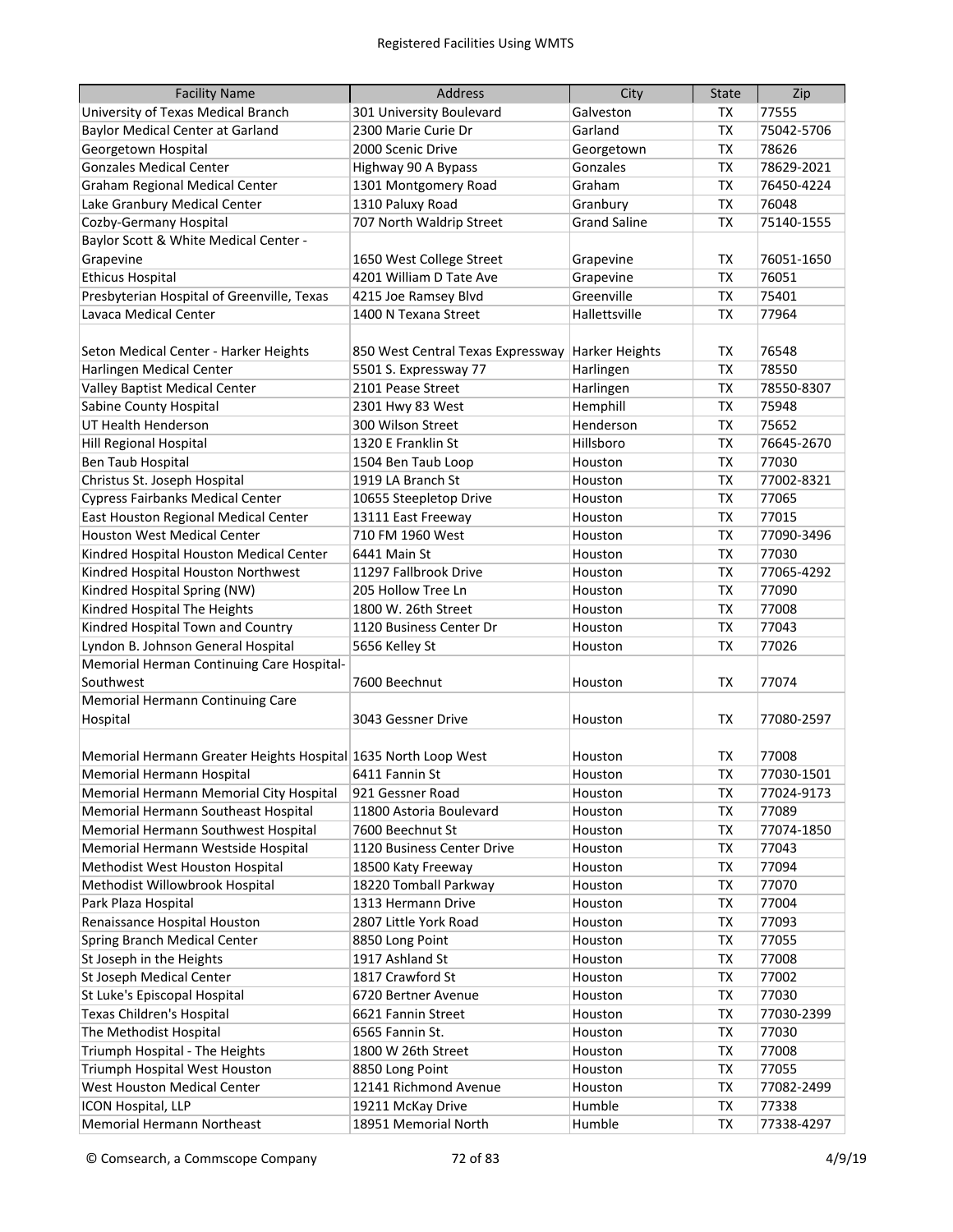| <b>Facility Name</b>                                                        | <b>Address</b>                 | City                     | <b>State</b> | Zip        |
|-----------------------------------------------------------------------------|--------------------------------|--------------------------|--------------|------------|
| Huntsville Memorial Hospital                                                | 110 Memorial Hospital Drive    | Huntsville               | TX           | 77340-4362 |
|                                                                             |                                |                          |              |            |
| Baylor Scott & White Medical Center - Irving 1901 North MacArthur Boulevard |                                | Irving                   | TX           | 75061-2291 |
| Las Colinas Medical Center                                                  | 6800 N MacArthur Blvd          | Irving                   | <b>TX</b>    | 75039      |
| <b>TMFHS Jacksonville</b>                                                   | 2026 S Jackson St              | Jacksonville             | <b>TX</b>    | 75766      |
| Christus Jasper Memorial Hospital                                           | 1275 Marvin Hancock Drive      | Jasper                   | <b>TX</b>    | 75951-4995 |
| Christus St. Catherine Hospital                                             | 701 South Fry Road             | Katy                     | <b>TX</b>    | 77450      |
| Memorial Hermann Katy Hospital                                              | 23900 Katy Freeway             | Katy                     | <b>TX</b>    | 77493      |
| Presbyterian Hospital of Kaufman                                            | 850 Highway 243 West           | Kaufman                  | <b>TX</b>    | 75142      |
| Kerrville VA Medical Center                                                 | 3600 Memorial Blvd             | Kerrville                | TX           | 78028      |
| Sid Peterson Memorial Hospital                                              | 710 Water Street               | Kerrville                | <b>TX</b>    | 78028-5398 |
| Sid Peterson Memorial Hospital dba                                          |                                |                          |              |            |
| Peterson Regional Medical Center                                            | 551 Hill Country Drive         | Kerrville                | TX           | 78028      |
| Metroplex Health System                                                     | 2201 South Clear Creek Road    | Killeen                  | <b>TX</b>    | 76549      |
| Christus Spohn Hospital Kleberg                                             | 1311 General Cavazos Boulevard | Kingsville               | ТX           | 78363-1197 |
| Kingwood Medical Center                                                     | 22999 US Highway 59 North      | Kingwood                 | TX           | 77339      |
| Kingwood Medical Center                                                     | 22999 US Hwy 59 N              | Kingwood                 | <b>TX</b>    | 77339      |
| Seton Medical Center Hays                                                   | 6001 Kyle Parkway              | Kyle                     | <b>TX</b>    | 78640      |
| <b>Brazosport Hospital</b>                                                  | 100 Medical Drive              | Lake Jackson             | <b>TX</b>    | 77566      |
| <b>Rollins-Brook Community Hospital</b>                                     | 608 N Key Avenue               | Lampasas                 | <b>TX</b>    | 76550      |
| Doctors Hospital of Laredo                                                  | 10700 McPherson Rd             | Laredo                   | <b>TX</b>    | 78045      |
| Laredo Medical Center                                                       | 1700 E. Saunders St.           | Laredo                   | <b>TX</b>    | 78041      |
| Laredo Speciality Hospital                                                  | 2005 E Bustamante Street       | Laredo                   | <b>TX</b>    | 78041      |
| Laredo Specialty Hospital                                                   | 2005 Bustamante ST             | Laredo                   | <b>TX</b>    | 78041      |
|                                                                             |                                |                          |              |            |
| <b>UTMB Health League City Campus</b><br>Covenant Hospital-Levelland        | 2240 Gulf Freeway South        | League City<br>Levelland | TX           | 77555      |
|                                                                             | 1900 College Avenue            |                          | <b>TX</b>    | 79336-6508 |
| Medical Center of Lewisville                                                | 600 W. Main St                 | Lewisville               | <b>TX</b>    | 75075      |
| <b>Trinity Clinic-Lindale</b>                                               | 3203 S Main St                 | Lindale                  | <b>TX</b>    | 75771      |
| Good Shepherd Medical Center<br>lamb healthcare                             | 404 North Kaufman St.          | Linden                   | <b>TX</b>    | 75563      |
|                                                                             | 1500 s. sunset                 | littlefield              | <b>TX</b>    | 79339      |
| Good Shepherd Medical Center                                                | 700 E Marshall Ave             | Longview                 | <b>TX</b>    | 75601      |
| Longview Regional Medical Center                                            | 2901 North Fourth Street       | Longview                 | <b>TX</b>    | 75605      |
| <b>Covenant Medical Center</b>                                              | 3615 19th Street               | Lubbock                  | <b>TX</b>    | 79410-1201 |
| Covenant Medical Center-Lakeside                                            | 4000 24th Street               | Lubbock                  | <b>TX</b>    | 79410-1894 |
| <b>Highland Medical Center</b>                                              | 2412 50th Street               | Lubbock                  | <b>TX</b>    | 79412-2494 |
| <b>University Medical Center</b>                                            | 602 Indiana Avenue             | Lubbock                  | <b>TX</b>    | 79415      |
| Madisonville St Joseph Hospital                                             | 100 West Cross Street          | Madisonville             | <b>TX</b>    | 77864      |
| Kindred Hospital Mansfield TX                                               | 1802 Highway 157 North         | Mansfield                | TX           | 76063-9555 |
| METHODIST MANSFIELD MEDICAL CENTER                                          | 2700 EAST BROAD STREET         | MANSFIELD                | TX           | 76063      |
| <b>FCHC</b>                                                                 | 322 Coleman st                 | Marlin                   | TX           | 76661      |
| Marshall Regional Medical Center                                            | 811 South Washington Avenue    | Marshall                 | TX           | 75670-5336 |
| Life Care Hospital of South Texas                                           | 2001 South M St                | McAllen                  | TX           | 78503      |
| <b>McAllen Heart Hospital</b>                                               | 1900 S D St                    | McAllen                  | TX           | 78501      |
| <b>McAllen Medical Center</b>                                               | 301 West Expressway 83         | McAllen                  | <b>TX</b>    | 78501      |
| Baylor Scott & White Medical Center -                                       |                                |                          |              |            |
| McKinney                                                                    | 5252 West University Drive     | McKinney                 | TX           | 75071      |
| <b>Medical Center of McKinney</b>                                           | 4500 Medical Center Dr         | McKinney                 | TX           | 75069      |
| Dallas Regional Medical Center                                              | 1011 North Galloway            | Mesquite                 | TX           | 75149      |
| <b>Mesquite Specialty Hospital</b>                                          | 1024 North Galloway Avenue     | Mesquite                 | TX           | 75149      |
| Parkview Regional Hospital                                                  | 600 S Bonham St                | Mexia                    | TX           | 76667-3608 |
| Midland Memorial Hospital                                                   | 2200 W. Illinois Ave           | Midland                  | TX           | 79701      |
| Mission Regional Medical Center                                             | 900 South Bryan Road           | Mission                  | TX           | 78572      |
| Memorial Hermann Fort Bend Hospital                                         | 3803 FM 1092 at Highway 6      | Missouri City            | TX           | 77459      |
| <b>Titus Regional Medical Center</b>                                        | 2001 North Jefferson Avenue    | Mount Pleasant           | TX           | 75455-2398 |
| Nacogdoches Memorial Hospital                                               | 1204 N. Mound St               | Nacogdoches              | TX           | 75961      |
| Houston Methodist St John Hospital                                          | 18300 Hospital Boulevard       | Nassau Bay               | TX           | 77058      |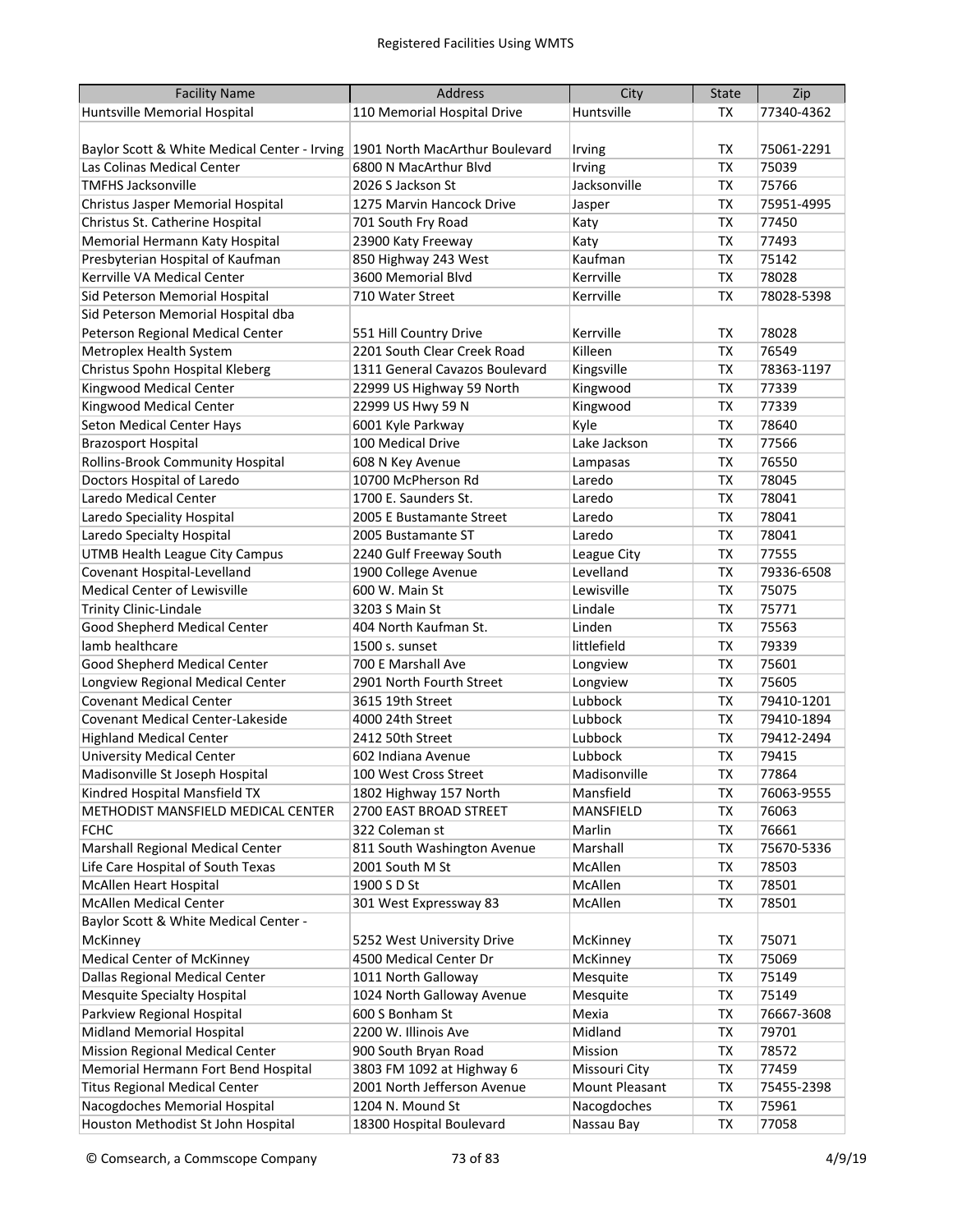| <b>Facility Name</b>                                            | Address                           | City                        | <b>State</b> | Zip        |
|-----------------------------------------------------------------|-----------------------------------|-----------------------------|--------------|------------|
| <b>Grimes St Joseph Hospital</b>                                | 210 S Judson St                   | Navasota                    | ТX           | 77868      |
| Warm Springs Speciality Hospital                                | 1445 Hanz Dr                      | <b>New Braunfels</b>        | TX           | 78130      |
|                                                                 |                                   |                             |              |            |
| North Hills Hospital                                            | 4401 Booth Calloway Road          | <b>North Richland Hills</b> | ТX           | 76180      |
| <b>Medical Center Hospital</b>                                  | 500 West Fourth Street            | Odessa                      | <b>TX</b>    | 79760      |
| <b>Odessa Regional Medical Center</b>                           | 520 East 6th St.                  | Odessa                      | TX           | 79761      |
| Memorial Hermann Baptist in Orange                              |                                   |                             |              |            |
| Hospital                                                        | 608 Strickland Drive              | Orange                      | ТX           | 77630-4717 |
| Palestine Regional Medical Center                               | 2900 South Loop 256               | Palestine                   | <b>TX</b>    | 75801-6958 |
| Pampa Hospital                                                  | One Medical Plaza drive           | Pampa                       | <b>TX</b>    | 79065      |
| Christus Dubuis Hospital of Paris                               | 820 Clarksville Street, 6th Floor | Paris                       | <b>TX</b>    | 75460      |
| CHI - St Luke's Health Medical Center                           | 4600 E Sam Houston Parkway S      | Pasadena                    | TX           | 77505      |
| Kindred Hospital Houston Bay Area                               | 4801 E. Sam Houston Pkwy. S.      | Pasadena                    | <b>TX</b>    | 77505      |
| Memorial Hermann Pearland Conveniant                            |                                   |                             |              |            |
| Care Center                                                     | 16100 South Freeway               | Pearland                    | <b>TX</b>    | 77024      |
| <b>Ochiltree General Hospital</b>                               | 3101 Garrett Drive                | Perryton                    | TX           | 79070-5393 |
| <b>East Texas Medical Center Pittsburg</b>                      | 414 Quitman Street                | Pittsburg                   | <b>TX</b>    | 75686-1032 |
| Covenant Hospital Plainview                                     | 2601 Dimmitt Rd                   | Plainview                   | <b>TX</b>    | 79072      |
| Baylor Scott & White - The Heart Hospital -                     |                                   |                             |              |            |
| Plano                                                           | 1100 Allied Dr                    | Plano                       | <b>TX</b>    | 75093      |
|                                                                 |                                   |                             |              |            |
| Baylor Scott & White Medical Center - Plano                     | 4700 Alliance Blyd                | Plano                       | ТX           | 75093      |
| <b>Childrens Medical Center Legacy</b>                          | 7601 Preston Road                 | Plano                       | <b>TX</b>    | 75024      |
| Lifecare Hospitals of Plano                                     | 6800 Preston Rd                   | Plano                       | <b>TX</b>    | 75024      |
| <b>Medical Center of Plano</b>                                  | 3901 West 15th Street             | Plano                       | <b>TX</b>    | 75075-7799 |
| Presbyterian Hospital of Plano                                  | 6200 West Parker Road             | Plano                       | <b>TX</b>    | 75093      |
| Christus St. Mary Hospital                                      | 3600 Gates Boulevard              | Port Arthur                 | <b>TX</b>    | 77642-3601 |
| <b>Medical Center of Southeast Texas</b>                        | 2555 Jimmy Johnson Boulevard      | Port Arthur                 | <b>TX</b>    | 77640      |
| <b>Memorial Medical Center</b>                                  | 815 N Virginia Street             | Port Lavaca                 | <b>TX</b>    | 77979      |
|                                                                 | 2831 EAST PRESIDENT GEORGE        |                             |              |            |
| METHODIST RICHARDSON MEDICAL CENTER                             | BUSH HIGHWAY                      | RICHARDSON                  | <b>TX</b>    | 75082      |
| Richardson Regional Medical Center                              | 401 West Campbell Road            | Richardson                  | ТX           | 75080      |
| Richardson Regional Medical Center - Bush-                      | 2831 E. President George Bush     |                             |              |            |
| Renner                                                          | Highway                           | Richardson                  | ТX           | 75082      |
| <b>Starr County Memorial Hospital</b>                           | PO Box 78                         | Rio Grande City             | ТX           | 78582      |
| Round Rock Medical Center                                       | 2400 Round Rock Avenue            | <b>Round Rock</b>           | <b>TX</b>    | 78681-4097 |
| Seton Medical Center Williamson                                 | 201 Seton Parkway                 | Round Rock                  | <b>TX</b>    | 78665      |
| Baylor Scott & White Medical Center - Lake                      |                                   |                             |              |            |
| Pointe                                                          | 6800 Scenic Dr                    | Rowlett                     | ТX           | 75088      |
| Southwest Texas Methodist - Childrens                           |                                   |                             |              |            |
| Hospital                                                        | 7700 Floyd Curl Dr                | San Antonio                 | TX           | 78229      |
| San Angelo Community Medical Center                             | 3501 Knickerbocker Road           | San Angelo                  | <b>TX</b>    | 76904-7698 |
| Shannon Medical Center                                          | 120 East Harris Avenue            | San Angelo                  | TX           | 76903      |
| Shannon Medical Plaza                                           | 102 N Magdalen St                 | San Angelo                  | TX           | 76903      |
| Acuity Hospital of South Texas                                  | 718 Lexington Ave                 | San Antonio                 | TX           | 78212      |
| <b>Baptist Medical Center</b>                                   | 111 Dallas Street                 | San Antonio                 | <b>TX</b>    | 78205      |
| Christus Santa Rosa Family Health Center                        | 333 N Santa Rosa Street           | San Antonio                 | <b>TX</b>    | 78207      |
|                                                                 |                                   |                             |              |            |
| Foundation Bariatric Hospital of San Antonio 9522 Huebner Rd    |                                   | San Antonio                 | ТX           | 78240      |
| <b>Foundation Surgical Hospital</b>                             | 9522 Huebner Road                 | San Antonio                 | <b>TX</b>    | 78240      |
| <b>Healthcare Discoveries</b>                                   | 8109 Fredericksburg Rd Suite 300  | San Antonio                 | <b>TX</b>    | 78229      |
| Kindred Hospital San Antonio                                    | 3636 Medical Drive                | San Antonio                 | TX           | 78229-3184 |
| LifeCare Hospitals of San Antonio                               | 8902 Floyd Curl Drive             | San Antonio                 | <b>TX</b>    | 78240      |
|                                                                 |                                   |                             |              |            |
| Methodist Speciality and Transplant Hospital 8026 Floyd Curl Dr |                                   | San Antonio                 | TX           | 78229      |
| Metropolitan Methodist Hospital                                 | 1310 Mccullough Ave               | San Antonio                 | <b>TX</b>    | 78212      |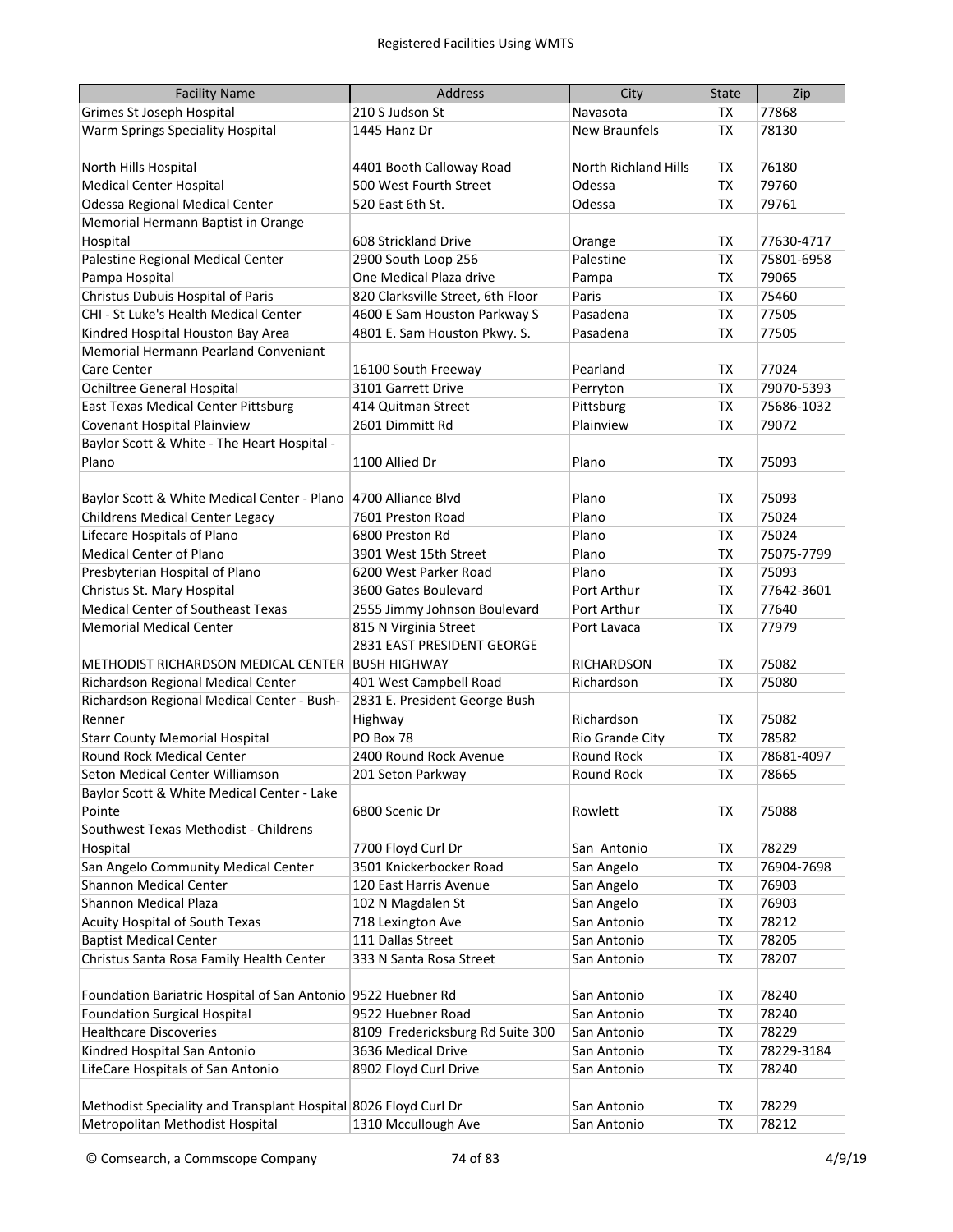| <b>Facility Name</b>                                            | <b>Address</b>                  | City                   | <b>State</b> | Zip        |
|-----------------------------------------------------------------|---------------------------------|------------------------|--------------|------------|
| Military Working DOD Vet Service                                | 1219 Knight Street              | San Antonio            | ТX           | 78236      |
| <b>Mission Trail Baptist Hospital</b>                           | 3333 Research Plaza             | San Antonio            | <b>TX</b>    | 78235      |
| North Central Baptist Hospital                                  | 520 Madison Oak Dr.             | San Antonio            | <b>TX</b>    | 78258      |
| Northeast Baptist Hospital                                      | 8811 Village Dr.                | San Antonio            | ТX           | 78217      |
| Northeast Methodist Hospital                                    | 12412 Judson Rd                 | San Antonio            | <b>TX</b>    | 78233      |
| South Texas Veterans Health Care System                         | 7400 Merton Minter Blvd.        | San Antonio            | <b>TX</b>    | 78229      |
| Southeast Baptist Hospital                                      | 4214 E Southcross Blvd          | San Antonio            | <b>TX</b>    | 78222      |
| St. Luke <sup>●</sup> s Baptist Hospital                        | 7930 Floyd Curl Dr.             | San Antonio            | <b>TX</b>    | 78229      |
| <b>TexSAn Heart Hospital</b>                                    | 6700 IH 10 West                 | San Antonio            | <b>TX</b>    | 78201      |
|                                                                 |                                 |                        |              |            |
| University Health System-University Hospital 4502 Medical Drive |                                 | San Antonio            | ТX           | 78229-4493 |
| <b>Central Texas Medical Center</b>                             | 1301 Wonder World Drive         | San Marcos             | TX           | 78666      |
| <b>Guadalupe Regional Medical Center</b>                        | 1215 East Court Street          | Seguin                 | <b>TX</b>    | 78155-5189 |
| Wilson N. Jones Medical Center                                  | 500 North Highland Avenue       | Sherman                | <b>TX</b>    | 75092-7354 |
| Seton Smithville Regional Hospital                              | 1201 Hill Road                  | Smithville             | <b>TX</b>    | 78957      |
| D. M. Cogdell Memorial Hospital                                 | 1700 Cogdell Boulevard          | Snyder                 | <b>TX</b>    | 79549-6198 |
| <b>Childrens Medical Center Southlake</b>                       | 470 State Highway 114           | Southlake              | TX           | 76092      |
| Texas Health Harris Methodist Stephenville                      | 411 North Belknap Street        | Stephenville           | TX           | 76401-3415 |
| Kindred Hospital Southwest (Sugar Land)                         | 1550 First Colony Blvd          | Sugar Land             | <b>TX</b>    | 77479      |
| Memorial Hermann Sugarland Hospital                             | 17500 W Grand Pkwy S            | Sugar Land             | <b>TX</b>    | 77479      |
| Methodist Health Center-Sugar Land                              | 16655 SW Freeway                | Sugar Land             | <b>TX</b>    | 77479      |
| <b>Hopkins County Memorial Hospital</b>                         | 115 Airport Road                | <b>Sulphur Springs</b> | <b>TX</b>    | 75482      |
| <b>Texas Regional Medical Center</b>                            | 231 S. Collins Rd               | Sunnyvale              | <b>TX</b>    | 75182      |
| Central Texas Veterans Health Care System                       | 1901 Veterans Memorial Drive    | Temple                 | <b>TX</b>    | 76504      |
| Olin E. Teague VA Hospital                                      | 1901 South 1st Street           | Temple                 | <b>TX</b>    | 76504      |
| Scott & White Hospital                                          | 2401 South 31st St              | Temple                 | TX           | 76508      |
| Christus St. Michael Health System                              | 2600 St. Michael Drive          | Texarkana              | TX           | 75503-2372 |
| Dubuis Hospital of Texarkana Wadley                             |                                 |                        |              |            |
| Satellite                                                       | 1000 Pine Street                | Texarkana              | ТX           | 75503      |
| <b>Wadley Regional Medical Center</b>                           | 1000 Pine Street                | Texarkana              | <b>TX</b>    | 75501-5170 |
| <b>Mainland Medical Center</b>                                  | 6801 Emmett F. Lowry Expressway | <b>Texas City</b>      | <b>TX</b>    | 77591      |
|                                                                 |                                 |                        |              |            |
| Memorial Hermann The Woodlands Hospital 9250 Pinecroft Drive    |                                 | The Woodlands          | TX           | 77380-3225 |
| St Luke's Community Medical Center                              | 17200 St. Luke's Way            | The Woodlands          | <b>TX</b>    | 77384      |
| Kindred Hospital Tomball                                        | 505 Graham Dr                   | Tomball                | <b>TX</b>    | 77375      |
| <b>Tomball Regional Hospital</b>                                | 605 Holderrieth Blvd            | Tomball                | TX           | 77375      |
| East Texas Medical Center Tyler                                 | 1000 South Beckham Ave          | Tyler                  | TX           | 75701-1996 |
| Trinity Mother Frances Health System                            | 800 East Dawson Street          | Tyler                  | TX           | 75701      |
| Univ. of Texas Health Center at Tyler                           | 11937 Us 271                    | Tyler                  | TX           | 75708      |
| Uvalde County Hospital Authority                                | 1025 Garner Field Road          | Uvalde                 | TX           | 78801-1025 |
| <b>Citizens HealthPlex</b>                                      | 9406 Zac Lentz Parkway          | Victoria               | TX           | 77904      |
| <b>Citizens Medical Center</b>                                  | 2701 Hospital Dr.               | Victoria               | TX           | 77901      |
| Detar Hospital                                                  | 506 E San Antonio Street        | Victoria               | ТX           | 77902      |
| Baylor Scott & White Medical Center -                           |                                 |                        |              |            |
| Hillcrest                                                       | 100 Hillcrest Medical Blvd      | Waco                   | TX           | 76712      |
| Providence Health Center                                        | 6901 Medical Parkway            | Waco                   | ТX           | 76712-7998 |
| Baylor Scott & White Medical Center -                           |                                 |                        |              |            |
| Waxahachie                                                      | 2400 North I-35E                | Waxahachie             | TX           | 75165      |
| Bay Area Regional Medical Center                                | 200 Blossom Street              | Webster                | TX           | 77598      |
| Clearlake Regional Medical Center                               | 500 Medical Center Blvd         | Webster                | <b>TX</b>    | 77598      |
| Kindred Hospital Clear Lake                                     | 350 Blossom St                  | Webster                | TX           | 77598      |
| Knapp Medical Center                                            | 1401 East 8th St                | Weslaco                | TX           | 78596      |
| <b>United Regional</b>                                          | 1600 11th St                    | Wichita Falls          | TX           | 76301      |
| Trinity Mother Frances Hospitals and Clinics                    | 719 W Coke Rd                   | Winnsboro              | <b>TX</b>    | 75494      |
| <b>Tyler County Hospital</b>                                    | 1100 West Bluff                 | Woodville              | TX           | 75979      |
| Yoakum Community Hospital                                       | 1200 Carl Ramert Drive          | Yoakum                 | TX           | 77995-4198 |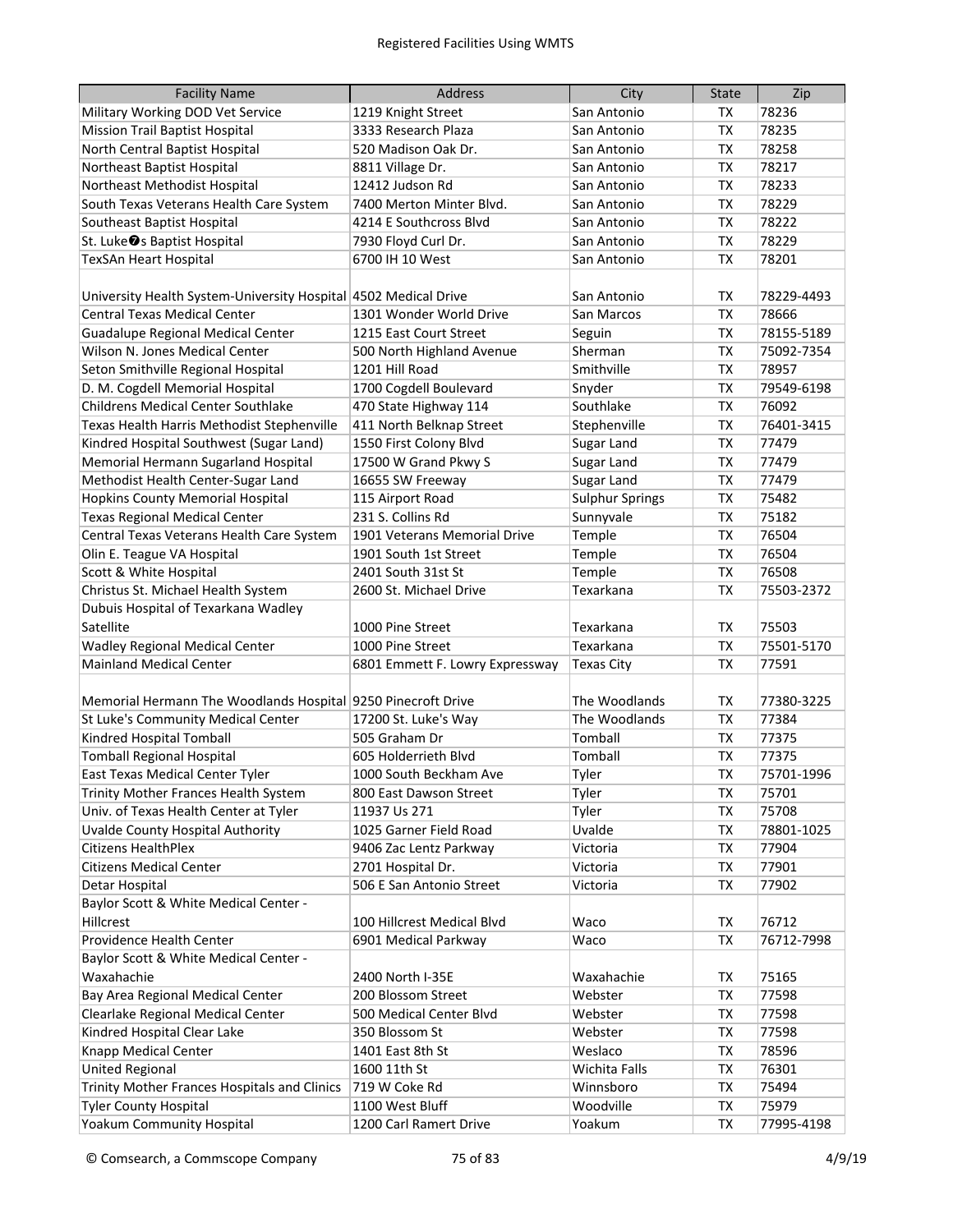| <b>Facility Name</b>                      | <b>Address</b>                | City             | <b>State</b> | Zip        |
|-------------------------------------------|-------------------------------|------------------|--------------|------------|
| American Fork Hospital                    | 170 North 1100 East           | American Fork    | UT           | 84003      |
| <b>Blue Mountain Hospital</b>             | 802 South 200 West            | <b>Blanding</b>  | UT           | 84511      |
| <b>Blue Mountain Hospital</b>             | 802 South 200 West            | Blanding         | UT           | 84511      |
| Lakeview Hospital                         | 630 Medical Dr                | Bountiful        | UT           | 84010      |
| Cedar City Hospital                       | 1303 N Main Street            | Cedar City       | UT           | 84720      |
| Delta Community Medical Center            | 126 S. White Sage Ave.        | Delta            | UT           | 84624      |
| <b>Fillmore Community Hospital</b>        | 674 South Highway 99          | Fillmore         | UT           | 84631      |
| <b>Gunnison Valley Hospital</b>           | 64 E 100 N Street             | Gunnison         | UT           | 84634      |
| Davis Hospital                            | 1600 W Antelope Drive         | Layton           | UT           | 84041      |
| Layton Hospital                           | 201 W Layton Parkway          | Layton           | UT           | 84041      |
| Logan Regional Hospital                   | 1400 North 500 East           | Logan            | UT           | 84341      |
| Allen Memorial Hospital                   | 450 Williams Way              | Moab             | UT           | 84532      |
| Moab Regional Hospital                    | 450 w williams way            | Moab             | UT           | 84532      |
| San Juan Hospital                         | 380 W. 100 N                  | Monticello       | UT           | 84535      |
| Cottonwood Hospital                       | 5770 South Fashion Blvd       | Murray           | UT           | 84107      |
| Intermountian Medical Center              | 5121 Cottonwood Street        | Murray           | UT           | 84157      |
| The Orthopedic Specialty Hospital         | 5848 S Fashion Boulevard      | Murray           | UT           | 84107      |
| McKay-Dee Hospital Center                 | 4401 Harrison Blvd            | Ogden            | UT           | 84403      |
| Ogden Regional Medical Center             | 5475 South 500 East           | Ogden            | UT           | 84405-6978 |
| Garfield Memorial Hospital                | 224 North 400 East            | Panguitch        | UT           | 84759      |
| Park City Hospital                        | 900 Round Valley Drive        | Park City        | UT           | 84060      |
| Castleview Hospital                       | 300 North Hospital Drive      | Price            | UT           | 84501-4200 |
| Utah Valley Regional Medical Center       | 1034 North 500 West           | Provo            | UT           | 84604-3337 |
| Utah Valley Specialty Hospital            | 306 West River Bend lane      | Provo            | UT           | 84604      |
| Sevier Valley Medical Center              | 1000 North Main Street        | Richfield        | UT           | 84701      |
| <b>Riverton Hospital</b>                  | 3600 West 12600 South         | Riverton         | UT           | 84065      |
| Uintah Basin Medical Center               | 250 West 300 North Suite 75-2 | Roosevelt        | UT           | 84066      |
| <b>LDS Hospital</b>                       | 8th Ave & C St                | Salt Lake        | UT           | 84143      |
| Huntsman Cancer Center                    | 2000 Circle of Hope Drive     | Salt Lake City   | UT           | 84112      |
| Primary Children's Medical Center         | 100 North Medical Drive       | Salt Lake City   | UT           | 84113      |
| Salt Lake City Regional Hospital          | 1050 E. South Temple          | Salt Lake City   | UT           | 84102      |
| Salt Lake City VA Health Care System      | 500 Foothill Blvd.            | Salt Lake City   | UT           | 84108      |
| St. Mark's Hospital                       | 1200 East 3900 South          | Salt Lake City   | UT           | 84124-1390 |
| University of Utah Hospital               | 50 North Medical Drive        | Salt Lake City   | UT           | 84132      |
| Alta View Hospital                        | 9660 South 1300 East          | Sandy            | UT           | 84094      |
| Dixie Regional Medical Center             | 1380 E Medical Center Drive   | St. George       | UT           | 84790      |
| Mountain West Medical Center              | 2055 North Main Street        | Tooele           | UT           | 84074      |
| Bear River Valley Hospital                | 905 North 1000 West           | Tremonton        | UT           | 84337      |
| Ashley Regional Medical Center            | 151 West 100 North            | Vernal           | UT           | 84078      |
| Jordan Valley Hospital                    | 3580 West 9000 South          | West Jordan      | UT           | 84088      |
| Pioneer Valley Hospital                   | 3460 Pioneer Pkwy W           | West Valley City | UT           | 84120      |
| <b>INOVA Alexandria Hospital</b>          | 4320 Seminary Road            | Alexandria       | VA           | 22304-1594 |
| <b>INOVA Mount Vernon Hospital</b>        | 2501 Parkers Lane             | Alexandria       | VA           | 22306      |
| Virginia Hospital Center                  | 1701 North George Mason Drive | Arlington        | VA           | 22205      |
| <b>Blackwell Memorial</b>                 | 19700 Janelia Farm Blvd.      | Ashburn          | VA           | 20147      |
| Lewis Gale Hospital Montgomery            | 3700 South Main Street        | Blacksburg       | VA           | 24060-7081 |
| Sentara Martha Jefferson Hospital         | 500 Martha Jefferson Drive    | Charlottesville  | VA           | 22911      |
| University of Virginia Medical Center     | 1215 Lee Stree                | Charlottesville  | VA           | 22908      |
| Chesapeake General Hospital               | 736 Battlefield Blvd. N.      | Chesapeake       | VA           | 23320      |
| Carilion New River Valley Medical Center  | 2900 Lamb Cir                 | Christianburg    | VA           | 24073      |
| <b>Culpeper Regional Hospital</b>         | 501 Sunset Lane               | Culpeper         | VA           | 22701-3917 |
| Danville Regional Medical Center          | 142 South Main Street         | Danville         | VA           | 24541-2922 |
| Southern Virginia Regional Medical Center | 727 North Main Street         | Emporia          | VA           | 23847-1482 |
| <b>INOVA Fair Oaks Hospital</b>           | 3600 Joseph Siewick Dr        | Fairfax          | VA           | 22033      |
| <b>INOVA Fairfax Hospital</b>             | 3300 Gallows Rd               | Falls Church     | VA           | 22042      |
| Southside Community Hospital              | 800 Oak Street                | Farmville        | VA           | 23901      |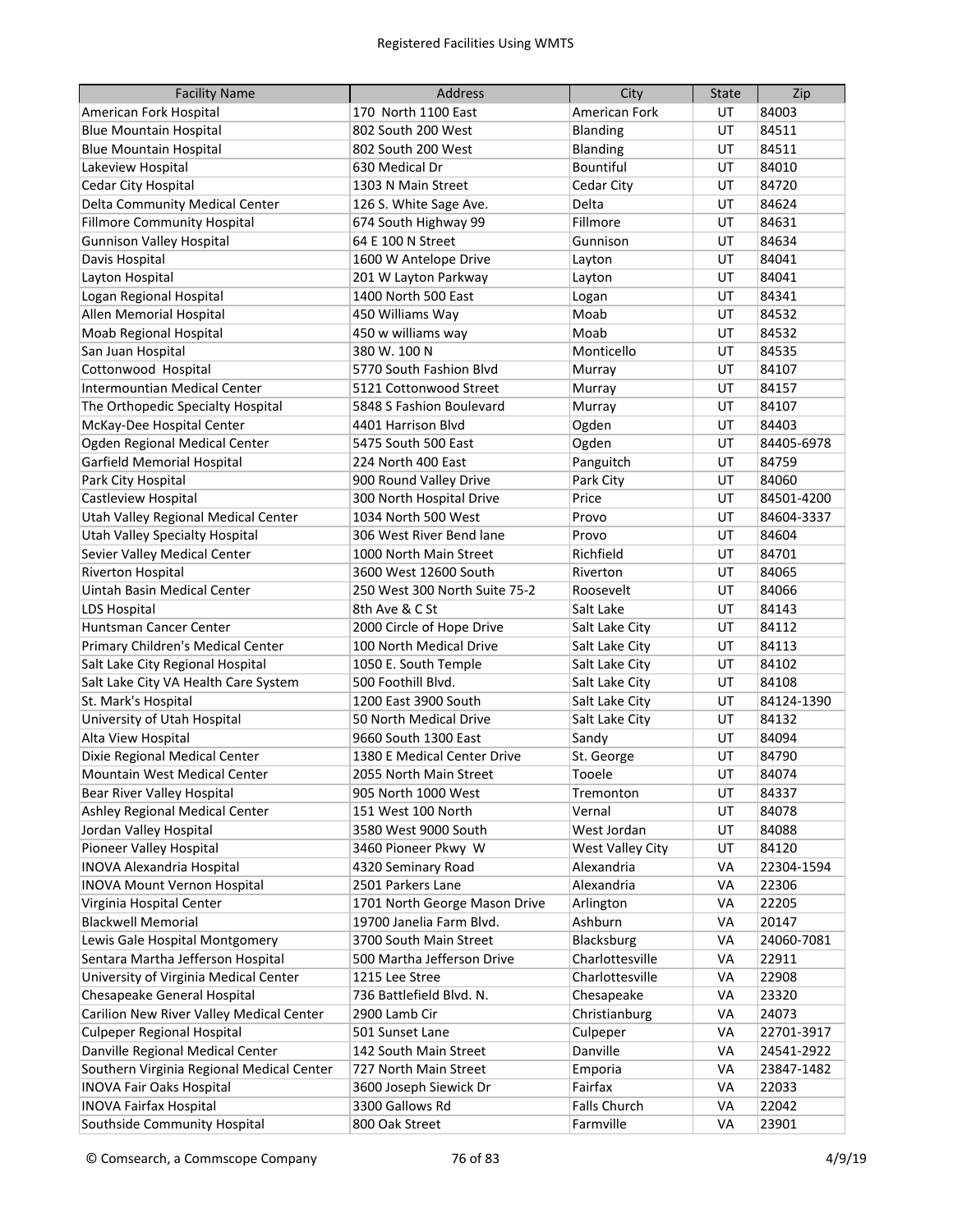| <b>Facility Name</b>                      | <b>Address</b>               | City                | <b>State</b> | Zip        |
|-------------------------------------------|------------------------------|---------------------|--------------|------------|
| Augusta Health Care Inc.                  | 78 Medical Center Drive      | Fishersville        | VA           | 22939      |
| Fort Belvoir Community Hospital           | 9025 Richmond Highway        | Fort Belvoir        | VA           | 22060      |
| Southampton Memorial Hospital             | 100 Fairview Drive           | Franklin            | VA           | 23851-1206 |
| Mary Washington Hospital                  | 1001 Sam Perry Blvd          | Fredericksburg      | VA           | 22401      |
| Mary Washington Mediplex at Lee's Hill    | 10401 Spotsylvania Avenue    | Fredericksburg      | VA           | 22408      |
| Spotsylvania Regional Medical Center      | 4600 Spotsylvania Parkway    | Fredericksburg      | VA           | 22408      |
| Warren Memorial Hospital                  | 1000 N Shenandoah Ave        | Front Royal         | VA           | 22630-3598 |
| Twin County Regional Hospital             | 200 Hospital Drive           | Galax               | VA           | 24333      |
| Riverside Walter Reed                     | 7519 Hospital Drive          | Gloucester          | VA           | 23061      |
| Buchanan General Hospital                 | Route 5                      | Grundy              | VA           | 24614      |
| Hampton VA Medical Center                 | 100 Emancipation Drive       | Hampton             | VA           | 23667      |
| Sentara Careplex Hospital                 | 3000 Coliseum Drive          | Hampton             | VA           | 23666      |
| Sentara RMH Medical Center                | 2010 Health Campus Drive     | Harrisonburg        | VA           | 22801      |
| Haymarket Medical Center                  | 15225 Heathcoat Boulevard    | Haymarket           | VA           | 20169      |
| <b>Bath Community Hospital</b>            | Route 220 Drawer Z           | <b>Hot Springs</b>  | VA           | 24445      |
| VCU Health Community Memorial Hospital    | 1755 Mecklenburg Avenue      | LaCrosse            | VA           | 23950      |
| Loudoun Hospital Center                   | 44045 Riverside Parkway      | Leesburg            | VA           | 20176      |
| Carilion Stonewall Jackson Hospital       | 1 Health Cir                 | Lexington           | VA           | 24450      |
| Lynchburg General Hospital                | 1901 Tate Springs Rd         | Lynchburg           | VA           | 24501      |
| Virginia Baptist Hospital                 | 3300 Rivermont Ave           | Lynchburg           | VA           | 24503      |
| Novant Health Prince William Medical      |                              |                     |              |            |
| Center                                    | 8700 Sudley Road             | Manassas            | VA           | 20110-4418 |
| test                                      | 9302 paul drive              | manassas park       | <b>VA</b>    | 20111      |
| Memorial Hospital of Martinsville         | 220 Hospital Drive           | Martinsville        | VA           | 24112-1981 |
| Kaiser Permanente Tysons Corner Medical   |                              |                     |              |            |
| Center                                    | 8008 Westpark Drive          | McLean              | VA           | 22102      |
| Bon Secours Memorial Regional Medical     |                              |                     |              |            |
| Center                                    | 8260 Atlee Road              | Mechanicsville      | VA           | 23116      |
| <b>Bon Secours St. Francis</b>            | 13701 St. Francis Blvd       | Midlothian          | VA           | 23114      |
| <b>Bon Secours Watkins Centre</b>         | 601 Watkins Centre Parkway   | Midlothian          | VA           | 23114      |
| <b>Shore Memorial Hospital</b>            | 9507 Hospital Ave            | Nassawadox          | VA           | 23413      |
| Hampton Roads Specialty Hospital          | 245 Chesapeake Avenue        | <b>Newport News</b> | VA           | 23607-6038 |
| Mary Immaculate Hospital                  | 2 Bernardine Dr.             | <b>Newport News</b> | VA           | 23602      |
| Riverside Regional                        | 500 J Clyde Morris Boulevard | <b>Newport News</b> | VA           | 23601      |
| Childrens Hospital of the Kings Daughters | 601 Childrens Lane           | Norfolk             | VA           | 23507      |
| <b>DePaul Medical Center</b>              | 150 Kingsley Lane            | Norfolk             | VA           | 23505      |
| Sentara Leigh Hospital                    | 830 Kempsville Road          | Norfolk             | VA           | 23502      |
| Sentara Norfolk General Hospital          | 600 Gresham Drive            | Norfolk             | VA           | 23507      |
| Riverside Shore Memorial Hospital         | 20480 Market Street          | Onancock            | VA           | 23418      |
| <b>Carilion Giles Community Hospital</b>  | 159 Hartley Way              | Pearlsburg          | VA           | 24134      |
| Southside Regional Medical center         | 200 Medical Park Blvd        | Petersburg          | VA           | 23805      |
| Bon Secours Maryview Medical Center       | 3636 High Street             | Portsmouth          | VA           | 23707      |
| Lewis Gale Hospital Pulaski               | 2400 Lee Highway             | Pulaski             | VA           | 24301      |
| Reston Hospital Center                    | 1850 Town Center Parkway     | Reston              | VA           | 20190      |
| Clinch Valley Medical Center              | 2949 West Front Street       | Richlands           | VA           | 24641-2099 |
| Bon Secours St Marys Hospital             | 5801 Bremo Road              | Richmond            | VA           | 23226      |
| Chippenham Medical Center                 | 7101 Jahnke Road             | Richmond            | VA           | 23225      |
| Henrico Doctors Hospital                  | 1602 Skipwith Rd             | Richmond            | VA           | 23229      |
| Henrico Doctors Parham                    | 7700 E. Parham Road          | Richmond            | VA           | 23294      |
| Johnston Willis Hospital                  | 1401 Johnston Willis Dr      | Richmond            | VA           | 23235      |
| Medical College of Virginia               | 1200 E. Broad Street         | Richmond            | VA           | 23298      |
| Retreat Hospital                          | 2621 Grove Avenue            | Richmond            | VA           | 23220-4308 |
| <b>Richmond Community Hospital</b>        | 1500 North 28th Street       | Richmond            | VA           | 23223-5396 |
| Richmond VA Medical Center                | 1201 Broad Rock Boulevard    | Richmond            | VA           | 23249      |
| Vibra Hospital of Richmond                | 2220 Edward Holland Drive    | Richmond            | VA           | 23230      |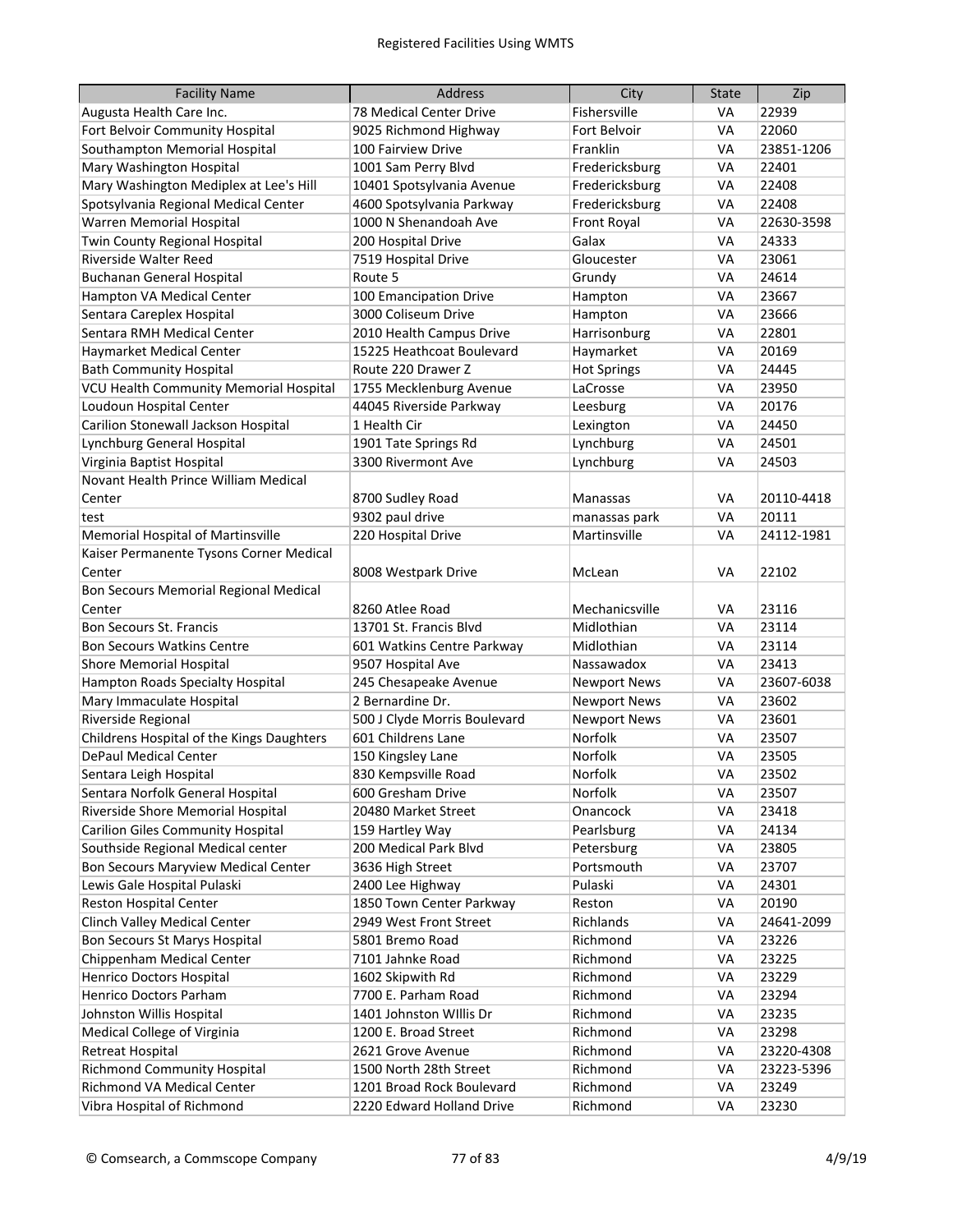| <b>Facility Name</b>                     | <b>Address</b>              | City               | <b>State</b> | Zip        |
|------------------------------------------|-----------------------------|--------------------|--------------|------------|
| Virginia Commonwealth University Medical |                             |                    |              |            |
| Center                                   | 1250 E Marshall Street      | Richmond           | VA           | 23298      |
| Carilion Roanoke Memorial Hospital       | 1906 Belleview Ave SE       | Roanoke            | VA           | 24014      |
| Carilion Franklin Memorial Hospital      | 180 Floyd Ave               | Rocky Mt           | VA           | 24151      |
| Lewis-Gale Medical Center                | 1900 Electric Road          | Salem              | VA           | 24153-7494 |
| Salem VA Medical Center                  | 1970 Roanoke Boulevard      | Salem              | VA           | 24153      |
| Sentara Halifax Regional Hospital        | 2204 Wilborn Avenue         | South Boston       | VA           | 24592      |
| <b>Stafford Hospital</b>                 | 101 Hospital Drive          | Stafford           | VA           | 22554      |
| Sentara Obici Hospital                   | 2800 Godwin Blvd            | Suffolk            | VA           | 23434      |
| Riverside Tappahannock Hospital          | 618 Hospital Road           | Tappahannock       | VA           | 22560      |
| Carilion Tazewell Community Hospital     | 141 Ben Bolt Ave            | Tazewell           | VA           | 24651      |
| Sentara Bayside Hospital                 | 800 Independence Blvd       | Virginia Beach     | VA           | 23455      |
| Sentara Princess Anne Hospital           | 2025 Glenn Mitchell Drive   | Virginia Beach     | VA           | 23456      |
| Sentara Virginia Beach General Hospital  | 1060 First Colonial Road    | Virginia Beach     | VA           | 23454      |
| Fauquier Health LIFE Center              | 419 Holiday Court           | Warrenton          | VA           | 20186      |
| <b>Fauguier Hospital</b>                 | 500 Hospital Drive          | Warrenton          | VA           | 20186      |
| Riverside Doctors Hospital               | 1500 Commonwealth Avenue    | Williamsburg       | VA           | 23185      |
| Sentara Williamsburg Regional Medical    |                             |                    |              |            |
| Center                                   | 100 Sentara Circle          | Williamsburg       | VA           | 23168      |
| <b>Winchester Medical Center</b>         | 1840 Amherst Street         | Winchester         | VA           | 22601-2540 |
| Sentara Northern Virginia Medical Center | 2300 Optiz Blvd             | Woodbridge         | VA           | 22191      |
| Shenandoah Hospital                      | 759 South Main Street       | Woodstock          | VA           | 22664-1127 |
| Wythe County Community Hospital          | 600 West Ridge Road         | Wytheville         | VA           | 24382-1099 |
| <b>Central Vermont Medical Center</b>    | 130 Fisher Rd #3            | <b>Barre</b>       | VT           | 05641-9060 |
| Southwestern Vermont Medical Center      | 100 Hospital Drive          | Bennington         | VT           | 05201      |
| <b>Brattleboro Memorial Hospital</b>     | 17 Belmont Avenue           | <b>Brattleboro</b> | VT           | 05301-3498 |
| University of Vermont Medical Center     | 111 Colchester Avenue       | Burlington         | VT           | 05401-1429 |
| <b>Porter Medical Center</b>             | 115 Porter Dr.              | Middlebury         | VT           | 5753       |
| Copley Hospital                          | 528 Washington Highway      | Morrisville        | VT           | 05661      |
| North Country Hospital                   | 189 Prouty Drive            | Newport            | VT           | 05855      |
| Rutland Regional Medical Center          | 160 Allen St                | Rutland            | VT           | 5701       |
| Fletcher Allen Healthcare                | 62 Tilley Dr                | South Burlington   | VT           | 5403       |
| Springfield Hospital                     | 25 Ridgewood Road           | Springfield        | VT           | 5156       |
| <b>Grays Harbor Community Hospital</b>   | 915 Anderson Drive          | Aberdeen           | <b>WA</b>    | 98520      |
| <b>Grays Harbor Community Hospital</b>   | 915 Anderson Dr             | Aberdeen           | <b>WA</b>    | 98520      |
| <b>Island Hospital</b>                   | 1211 24th St                | Anacortes          | <b>WA</b>    | 98221      |
| Cascade Valley Hospital                  | 330 S. Stillaguamish Avenue | Arlington          | WA           | 98223      |
| Auburn Regional Medical Center           | 202 North Division Street   | Auburn             | <b>WA</b>    | 98001      |
| Overlake Hospital                        | 1035 116th Ave NE           | Bellevue           | WA           | 98004      |
| PeaceHealth St Joseph Medical Center     | 2901 Squalicum Parkway      | Bellingham         | <b>WA</b>    | 98225-1898 |
| Harrison Hospital                        | 2520 Cherry Ave             | <b>Bremerton</b>   | <b>WA</b>    | 98310      |
| <b>Highline Community Hospital</b>       | 16251 Sylvester Road S.W.   | <b>Burien</b>      | <b>WA</b>    | 98166      |
| Providence Centralia Hospital            | 914 South Scheuber Road     | Centralia          | <b>WA</b>    | 98531-9027 |
| Lake Chelan Community Hospital           | 503 E Highland Ave          | Chelan             | <b>WA</b>    | 98816      |
| Providence St Joseph Hospital            | 500 E Webster Avenue        | Chewelah           | <b>WA</b>    | 99109      |
| Tri-State Memorial Hospital              | 1221 Highland Avenue        | Clarkston          | WA           | 99403      |
| Whitman Hospital and Medical Center      | 1200 W. Fairview Street     | Colfax             | <b>WA</b>    | 99111      |
| Mount Carmel Hospital                    | 982 East Columbia Street    | Colville           | <b>WA</b>    | 99114-0351 |
| Whidbey General Hospital                 | 101 N. Main Street          | Coupeville         | <b>WA</b>    | 98239      |
| MultiCare Covington Medical Center       | 17700 SE 272nd St           | Covington          | <b>WA</b>    | 98042      |
| Deer Park Hospital                       | East 1015 D Street          | Deer Park          | <b>WA</b>    | 99006-0742 |
| <b>Stevens Hospital</b>                  | 21601 76th Avenue West      | Edmonds            | <b>WA</b>    | 98026-7506 |
| Kittitas Valley Hospital                 | 603 South Chestnut Street   | Ellensburg         | <b>WA</b>    | 98926      |
| <b>Enumclaw Regional Hospital</b>        | 1450 Battersby Ave.         | Enumclaw           | <b>WA</b>    | 98022      |
| Columbia Basin Hospital                  | 200 Southeast Boulevard     | Ephrata            | <b>WA</b>    | 98823-1997 |
| Providence Everett Medical Center        | 1700 13th St                | Everett            | <b>WA</b>    | 98201      |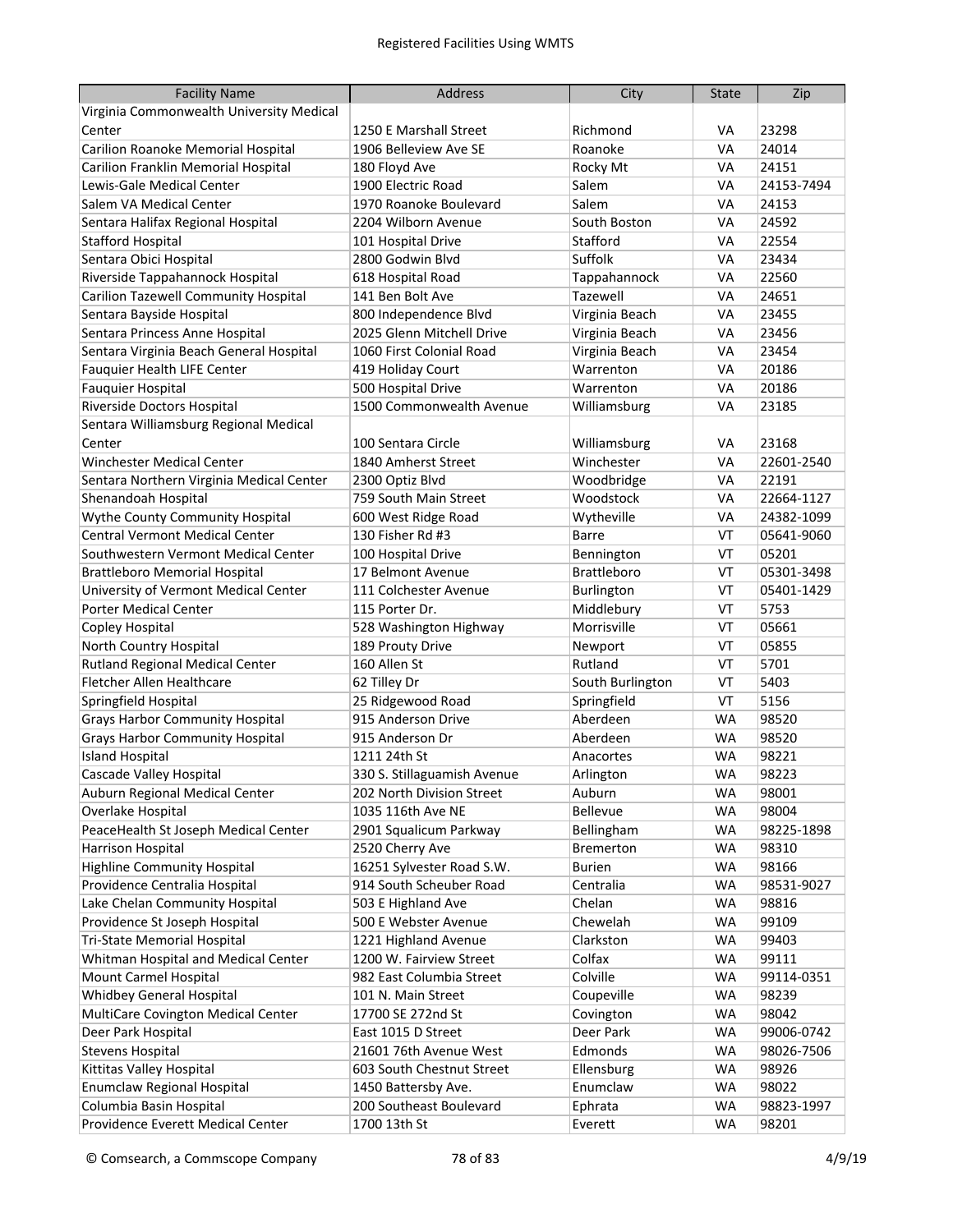| <b>Facility Name</b>                      | <b>Address</b>                  | City                | <b>State</b> | Zip        |
|-------------------------------------------|---------------------------------|---------------------|--------------|------------|
| St. Francis Hospital                      | 34515 9th Avenue South          | Federal Way         | <b>WA</b>    | 98003-9710 |
| <b>Forks Community Hospital</b>           | 530 Bogachiel Way               | Forks               | <b>WA</b>    | 98331      |
| Peace Island Hospital                     | 1117 Spring Street              | Friday Harbor       | <b>WA</b>    | 98250      |
| St. Anthony's Hospital                    | 11567 Canterwood Blvd NW        | <b>Gig Harbor</b>   | <b>WA</b>    | 98332      |
| Klickitat Valley Hospital                 | 310 S Roosevelt Ave             | Goldendale          | <b>WA</b>    | 98620      |
| Kennewick General Hospital                | 900 South Auburn Street         | Kennewick           | <b>WA</b>    | 99336-0128 |
| Trios Health - Southridge Hospital        | 3830 Plaza Way                  | Kennewick           | <b>WA</b>    | 99338      |
| Evergreen Healthcare                      | 12040 NE 128th St               | Kirkland            | <b>WA</b>    | 98034      |
| St. Clare Hospital                        | 11315 Bridgeport Way SW         | Lakewood            | <b>WA</b>    | 98499-0998 |
| St. John Medical Center                   | 1615 Delaware St                | Longview            | <b>WA</b>    | 98632      |
| Valley General Hospital                   | 14701 179th Ave SE              | Monroe              | <b>WA</b>    | 98272-1108 |
| Samaritan Hospital                        | 801 East Wheeler Road           | Moses Lake          | <b>WA</b>    | 98837-1899 |
| Skagit Valley Hospital                    | 1415 E Kincaid St               | <b>Mount Vernon</b> | <b>WA</b>    | 98274      |
| <b>Newport Community Hospital</b>         | 714 West Pine Street            | Newport             | <b>WA</b>    | 99156      |
| Capital Medical Center                    | 3900 Capital Mall Dr. SW        | Olympia             | <b>WA</b>    | 98502      |
| Providence St. Peter Hospital             | 413 Lilly Road Northeast        | Olympia             | <b>WA</b>    | 98506-5116 |
| Mid Valley Hospital                       | 810 Jasmine Street              | Omak                | <b>WA</b>    | 98841      |
| <b>Othello Community Hospital</b>         | 315 N. 14th Ave                 | Othello             | <b>WA</b>    | 99344      |
| Our Lady of Lourdes Hospital              | 520 N. Fourth Avenue            | Pasco               | <b>WA</b>    | 99301      |
| <b>Garfield County Hospital</b>           | 66 N 6th Street                 | Pomeroy             | <b>WA</b>    | 99347      |
| <b>Olympic Medical Center</b>             | 939 Caroline Street             | Port Angeles        | <b>WA</b>    | 98362-3997 |
| Jefferson Healthcare                      | 834 Sheridan Road               | Port Townsend       | <b>WA</b>    | 98368-2443 |
| Pullman Regional Hospital                 | 835 SE Bishop Boulevard         | Pullman             | <b>WA</b>    | 99163      |
| Good Samaritan Hospital                   | 407 14th Ave SE                 | Puyallup            | <b>WA</b>    | 98372      |
| The Eastside Hospital                     | 2700 152nd Avenue Northeast     | Redmond             | <b>WA</b>    | 98052-5560 |
| Valley Medical Center                     | 400 S. 43rd St                  | Renton              | <b>WA</b>    | 98055      |
| Ferry County Public Hospital District #1  | 36 Klondike Rd                  | Republic            | <b>WA</b>    | 99166      |
| Kadlec Medical center                     | 888 Swift Blvd                  | Richland            | <b>WA</b>    | 99352      |
| <b>Harborview Medical Center</b>          | 325 9th Avenue                  | Seattle             | <b>WA</b>    | 98104-2499 |
| Kaiser Permanente Capitol Hill Campus     | 201 16th Avenue E               | Seattle             | WA           | 98112      |
| Kindred Hospital Seattle First Hill       | 1334 Terry Avenue               | Seattle             | <b>WA</b>    | 98101      |
| Kindred Hospital Seattle Northgate        | 10631 8th Avenue NE             | Seattle             | WA           | 98125      |
| Northwest Hospital & Medical Center       | 1550 N 115th Street             | Seattle             | WA           | 98113      |
| Regional Hospital for Respiratory and     |                                 |                     |              |            |
| <b>Complex Care</b>                       | 12844 Military Road South       | Seattle             | WA           | 98168      |
| Seattle Childrens Hospital                | 4800 Sand Point Way NE          | Seattle             | WA           | 98105      |
| Swedish Medical Center--Ballard Campus    | 5300 Tallman Ave NW             | Seattle             | <b>WA</b>    | 98107      |
| Swedish Medical Center-1st Hill Campus    | 747 Broadway                    | Seattle             | WA           | 98122      |
| Swedish Medical Center-Cherry Hill Campus | 500 17th Avenue                 | Seattle             | <b>WA</b>    | 98122      |
| University of Washington Medical Center   | 1959 NE Pacific St              | Seattle             | <b>WA</b>    | 98195-6023 |
| VA Puget Sound Health Care System         | 1660 S. Columbian Way           | Seattle             | <b>WA</b>    | 98108      |
| Virginia Mason Medical Center             | 1100 9th Ave                    | Seattle             | WA           | 98101      |
| United General Hospital                   | 2000 Hospital Drive             | Sedro-Wooley        | <b>WA</b>    | 98284      |
| Mason General Hospital                    | 901 Mountain View Drive         | Shelton             | WA           | 98584-1668 |
| Harrison Medical Center                   | 1800 NW Myhre Rd.               | Silverdale          | <b>WA</b>    | 98383      |
| Deaconess Hospital                        | 800 W. 5th Avenue               | Spokane             | <b>WA</b>    | 99204      |
| Holy Family Hospital                      | 5633 N. Lidgerwood              | Spokane             | <b>WA</b>    | 99208      |
| Sacred Heart Medical Center               | West 101 Eighth Avenue          | Spokane             | <b>WA</b>    | 99204-2364 |
| Spokane VA Medical Center                 | 4815 North Assembly Street      | Spokane             | <b>WA</b>    | 99205      |
| Valley Hospital and Medical Center        | 12606 East Mission Ave          | Spokane             | <b>WA</b>    | 99210      |
| Sunnyside Community Hospital              | 1016 Tacoma Ave                 | Sunnyside           | <b>WA</b>    | 98944      |
| Allenmore Hospital                        | 1901 South Union Avenue         | Tacoma              | <b>WA</b>    | 98405      |
| Madigan Army Medical Center               | 9040 Fitzsimmons Dr             | Tacoma              | <b>WA</b>    | 98431      |
| Mary Bridge Children's Hospital           | 317 Martin Luther King Jr Way   | Tacoma              | WA           | 98405      |
|                                           | 315 South Martin Luther King Jr |                     |              |            |
| Multicare Health System                   | Way                             | Tacoma              | <b>WA</b>    | 98405-0299 |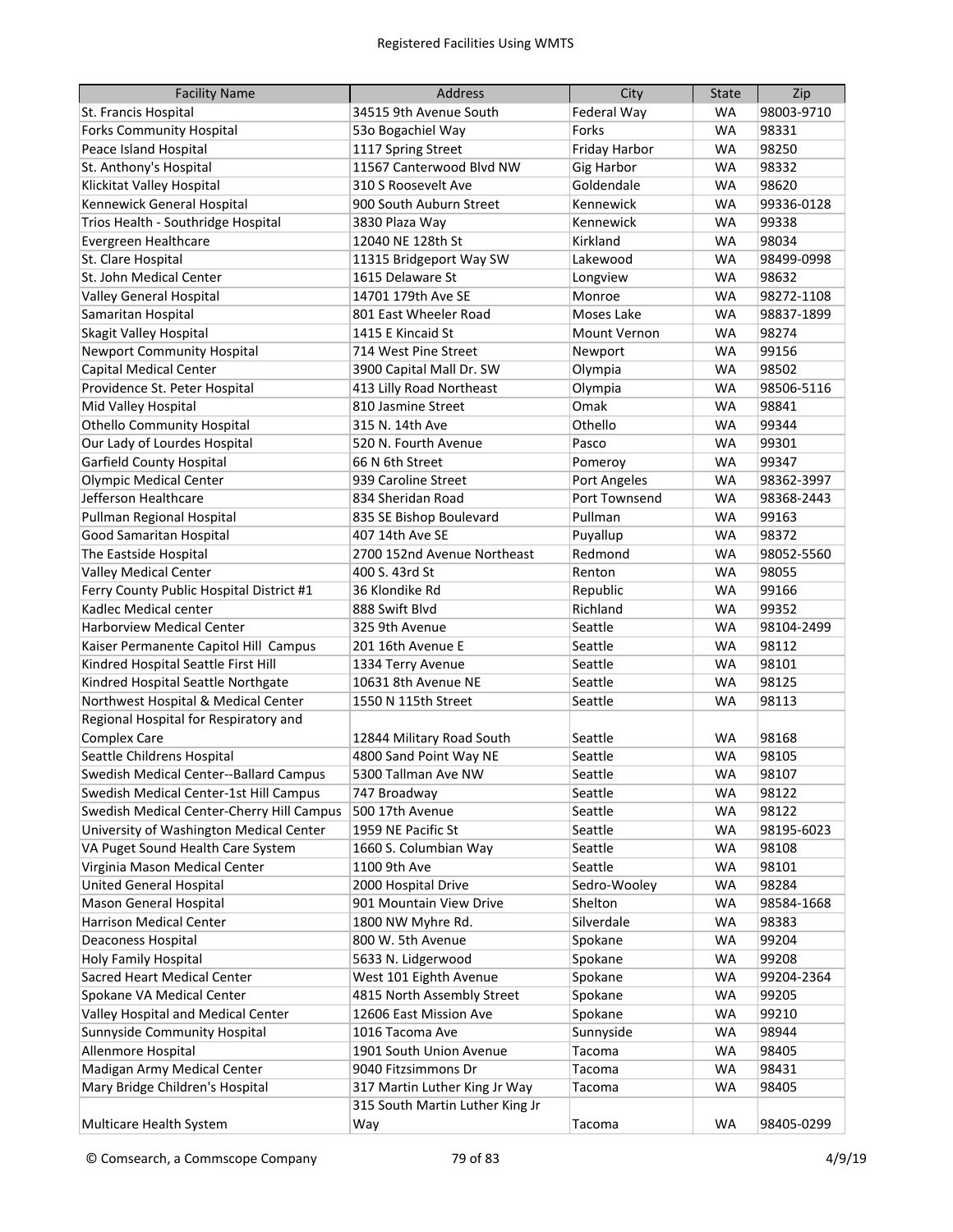| <b>Facility Name</b>                       | Address                     | City              | <b>State</b> | Zip        |
|--------------------------------------------|-----------------------------|-------------------|--------------|------------|
| St. Joseph Medical Center                  | 1717 South J Street         | Tacoma            | <b>WA</b>    | 98405-3004 |
| North Valley Hospital                      | 203 S. Western Ave          | Tonasket          | WA           | 98855      |
| <b>Toppenish Community Hospital</b>        | 502 W 4th Avenue            | Toppenish         | WA           | 98948      |
| Legacy Salmon Creek Hospital               | 2211 NE 139th St            | Vancouver         | WA           | 98686      |
| PeaceHealth Southwest Medical Center       | 400 NE Mother Joseph Place  | Vancouver         | WA           | 98664      |
| Jonathan M. Wainwright Memorial VA         |                             |                   |              |            |
| <b>Medical Center</b>                      | 77 Wainwright Drive         | Walla Walla       | WA           | 99362      |
| Providence St. Mary Medical Center - Walla |                             |                   |              |            |
| Walla                                      | 401 West Poplar Street      | Walla Walla       | WA           | 99362-1477 |
| Walla Walla General Hospital               | 1025 South Second Avenue    | Walla Walla       | <b>WA</b>    | 99362-1398 |
| Central Washington Hospital                | 1201 South Miller Street    | Wenatchee         | WA           | 98801-1948 |
| Wenatchee Valley Medical Center            | 820 N. Chelan Ave           | Wenatchee         | WA           | 98801      |
| Yakima Regional Medical Center             | 110 South 9th Street        | Yakima            | WA           | 98802      |
| Amery Regional Medical Center              | 265 Griffin Street E        | Amery             | WI           | 54001      |
| Langlade Memorial Hospital                 | 112 East Fifth Avenue       | Antigo            | WI           | 54409-2796 |
| <b>Appleton Medical Center</b>             | 1818 North Meade Street     | Appleton          | WI           | 54911-3496 |
| St. Elizabeth Hospital                     | 1506 South Oneida Street    | Appleton          | WI           | 54915-1397 |
| Franciscan Skemp Healthcare, Arcadia       |                             |                   |              |            |
| Campus                                     | 464 South St. Joseph Ave    | Arcadia           | WI           | 54612      |
| <b>Memorial Medical Center</b>             | 1615 Maple Lane             | Ashland           | WI           | 54806      |
| Western Wisconsin Health                   | 1100 Bergslien Street       | Baldwin           | WI           | 54002      |
| St. Clare Hospital and Health Services     | 707 14th Street             | Baraboo           | WI           | 53913-1597 |
| Mayo Clinic Health System NWWI Region      |                             |                   |              |            |
| Northland                                  | 1222 E Woodland Ave         | Barron            | WI           | 54812      |
| <b>Beloit Health System</b>                | 1969 West Hart Road         | Beloit            | WI           | 53511-2299 |
| <b>Berlin Memorial Hospital</b>            | 225 Memorial Drive          | <b>Berlin</b>     | WI           | 54923      |
| Mayo Clinic Health System NWWI Region      |                             |                   |              |            |
| Chippewa Valley                            | 1501 Thompson Street        | Bloomer           | WI           | 54724      |
| <b>Elmbrook Memorial Hospital</b>          | 19333 West North Avenue     | <b>Brookfield</b> | WI           | 53045-4198 |
| Aurora Memorial Hospital of Burlington     | 252 McHenry Street          | Burlington        | WI           | 53105-1828 |
| St. Joseph's Hospital                      | 2661 County Highway I       | Chippawa Falls    | WI           | 54729      |
| <b>Columbus Community Hospital</b>         | 1515 Park Avenue            | Columbus          | WI           | 53925-1618 |
| Aurora Saint Luke's South Shore            | 5900 South Lake Drive       | Cudahy            | WI           | 53110      |
| <b>Upland Hills Health</b>                 | 8 Compassion Way            | Dodgeville        | WI           | 53533      |
| Chippewa Valley Hospital                   | 1220 3rd Avenue West        | Durand            | WI           | 54736      |
| Mayo Clinic Health System NWWI Region      |                             |                   |              |            |
| Eau Claire                                 | 1221 Whipple Street         | Eau Claire        | WI           | 54702-4105 |
| <b>Sacred Heart Hospital</b>               | 900 West Clairemont Avenue  | Eau Claire        | WI           | 54701-6122 |
| Aurora Lakeland Medical Center             | W3985 County Road NN        | Elkhorn           | WI           | 53121      |
| St. Agnes Hospital                         | 430 E. Division St          | Fond du Lac       | WI           | 54935      |
| Fort Atkinson Memorial Hospital            | 611 Sherman Ave E           | Fort Atkinson     | WI           | 53538      |
| Aurora Medical Center Grafton              | 975 N. Port Washington Road | Grafton           | WI           | 53024      |
| Aurora BayCare Medical Center              | 2845 Greenbrier Rd          | Green Bay         | WI           | 54311      |
| <b>Bellin Hospital</b>                     | 744 S. Webster Ave          | Green Bay         | WI           | 54301      |
| St. Mary's Hospital                        | 1726 Shawano Avenue         | Green Bay         | WI           | 54303-3282 |
| St. Vincent Hospital                       | 835 South Van Buren Street  | Green Bay         | WI           | 54301      |
| Post Acute Medical Specialty Hospital of   |                             |                   |              |            |
| Milwaukee                                  | 5017 South 110th Street     | Greenfield        | WI           | 53228-3131 |
| Aurora Medical Center, Hartford            | 1032 East Sumner Street     | Hartford          | WI           | 53027-1698 |
| Gundersen St. Joseph's                     | 400 Water Ave               | Hillsboro         | WI           | 54634      |
| <b>Hudson Hospital</b>                     | 405 Stageline Road          | Hudson            | WI           | 54016-1600 |
| Mercy Health Mall-Cardiac Fitness Center   | 1010 N Washington St        | Janesville        | WI           | 53548      |
| <b>Mercy Hospital</b>                      | 1000 Mineral Point Avenue   | Janesville        | WI           | 53548      |
| St Mary's Janesville Hospital              | 3400 E Racine St.           | Janesville        | WI           | 53546      |
| Aurora Medical Center, Kenosha             | 10400 75th St               | Kenosha           | WI           | 53142      |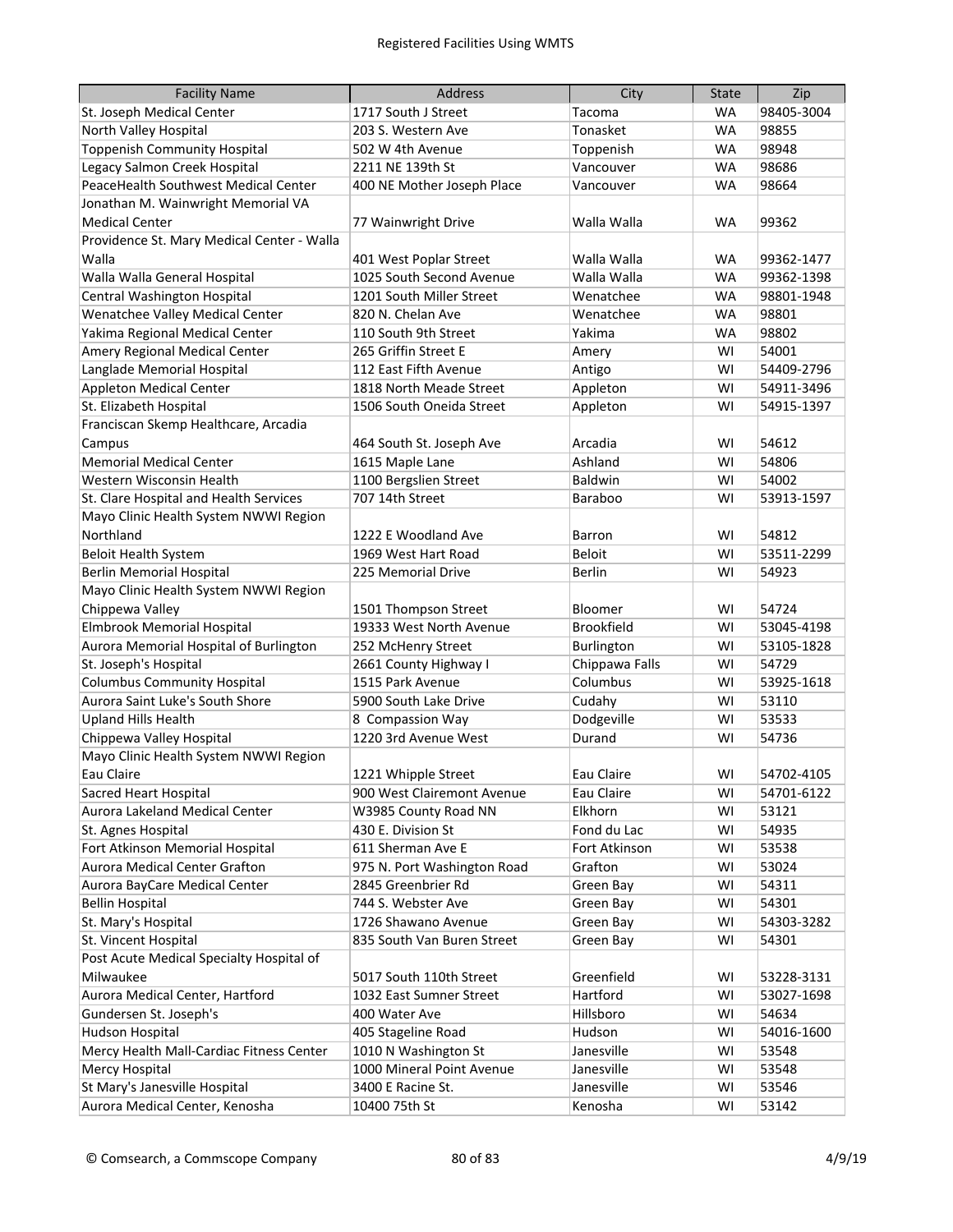| <b>Facility Name</b>                                               | <b>Address</b>            | City                    | <b>State</b> | Zip        |
|--------------------------------------------------------------------|---------------------------|-------------------------|--------------|------------|
| United Hospital System-Kenosha Medical                             |                           |                         |              |            |
| Center                                                             | 6308 Eighth Ave           | Kenosha                 | WI           | 53143      |
| Gundersen Health                                                   | 1900 South Ave            | La Crosse               | WI           | 54601      |
| Gundersen Lutheran                                                 | 1910 South Avenue         | LA Crosse               | WI           | 54601      |
| Mayo Clinic Health System Franciscan                               |                           |                         |              |            |
| Healthcare - La Crosse Campus                                      | 700 West Avenue South     | La Crosse               | WI           | 54601-4783 |
| Rusk County Memorial Hospital                                      | 900 College Ave W         | Ladysmith               | WI           | 54848      |
| St. Mary's Hospital Medical Center                                 | 707 S. Mills St           | Madison                 | WI           | 53715      |
| UnityPoint Health - Meriter Hospital                               | 202 South Park Street     | Madison                 | WI           | 53715      |
| University of Wisconsin Hospital and Clinics                       | 600 Highland Avenue       | Madison                 | WI           | 53792-0002 |
| William S. Middleton Memorial VA Medical                           |                           |                         |              |            |
| Center                                                             | 2500 Overlook Terrace     | Madison                 | WI           | 53705      |
| Holy Family Hospital                                               | 2300 Western Avenue       | Manitowoc               | WI           | 54220      |
| Bay Area Medical Center                                            | 3100 Shore Drive          | Marinette               | WI           | 54143-4297 |
| <b>Community Memorial Hospital</b>                                 | W180 N8085 Town Hall Road | <b>Menomonee Falls</b>  | WI           | 53051-3518 |
| Mayo Clinic Health System NWWI Region                              |                           |                         |              |            |
| <b>Red Cedar</b>                                                   | 2321 Stout Rd             | Menomonie               | WI           | 54751-7003 |
| <b>Good Samaritan Hospital</b>                                     | 601 S Center Avenue       | Merrill                 | WI           | 54452-3404 |
| Aurora Sinai Medical Center                                        | 945 N 12th St             | Milwaukee               | WI           | 53233      |
| Aurora St. Luke's Medical Center                                   | 2900 West Oklahoma Avenue | Milwaukee               | WI           | 53215-4330 |
| Clement J. Zablocki Veterans Affairs Medical                       |                           |                         |              |            |
| Center                                                             | 5000 West National Avenue | Milwaukee               | WI           | 53295      |
| Clement J. Zablocki Veterans Affairs Medical                       |                           |                         |              |            |
| Center                                                             | 5000 West National Avenue | Milwaukee               | WI           | 53295      |
| Columbia St. Marys Hospital Milwaukee                              | 2301 N Lake Drive         | Milwaukee               | WI           | 53211      |
| St. Francis Hospital                                               | 3237 South 16th Street    | Milwaukee               | WI           | 53215-4592 |
| St. Michael Hospital                                               | 2400 West Villard Avenue  | Milwaukee               | WI           | 53209-4999 |
| WFHC-St. Joseph Hospital                                           | 5000 W Chambers St        | Milwaukee               | WI           | 53210      |
| The Monroe Clinic                                                  | 515 22nd Avenue           | Monroe                  | WI           | 53566-1598 |
| Theda Clark Medical Center                                         | 130 Second Street         | Neenah                  | WI           | 54956-2883 |
| <b>Westfield Hospital</b>                                          | 535 Hospital Road         | New Richmond            | WI           | 54017      |
| Oconomowoc Memorial Hospital                                       | 791 Summit Avenue         | Oconomowoc              | WI           | 53066-3896 |
| Oconto Hospital                                                    | 820 Arbutus Ave           | Oconto                  | WI           | 54153      |
| Osceola Medical Center                                             | 635 State Rd 35           | Osceola                 | WI           | 54020      |
| Aurora Medical Center Oshkosh                                      | 855 North Westhaven Drive | Oshkosh                 | WI           | 54904      |
| <b>Mercy Medical Center</b>                                        | 500 S Oakwood Road        | Oshkosh                 | WI           | 54903      |
| Mayo Clinic Health System NWWI Region                              |                           |                         |              |            |
| Oakridge                                                           | 13025 Eighth Street       | Osseo                   | WI           | 54758-7673 |
| LifeCare Hospitals of Milwaukee, LLC                               | 2400 Golf Road            | Pewaukee                | WI           | 53072      |
| United Hospital System-Saint Catherine's                           |                           |                         |              |            |
| <b>Medical Center</b>                                              | 9555 76th St              | <b>Pleasant Prairie</b> | WI           | 53158      |
| <b>Plover Family Practice</b>                                      | 2401 Plover Rd            | Plover                  | WI           | 54467      |
| Prairie du Chien Memorial Hospital                                 | 705 East Taylor Street    | Prairie Du Chien        | WI           | 53821-2196 |
| St. Mary's Medical Center                                          | 3801 Spring Street        | Racine                  | WI           | 53405-1690 |
| Sacred Heart-St. Mary's Hospitals                                  | 2251 North Shore Drive    | Rhinelander             | WI           | 54501-3998 |
| Lakeview Medical Center                                            | 1100 North Main Street    | Rice Lake               | WI           | 54868-1238 |
| Mayo Clinic Health System NWWI Region                              |                           |                         |              |            |
| Rice Lake                                                          | 331 S. Main St            | Rice Lake               | WI           | 54868      |
| River Falls Area Hospital                                          | 1629 East Division St     | <b>River Falls</b>      | WI           | 54022      |
| Shawano Medical Center                                             | 309 N Bartlett St         | Shawano                 | WI           | 54166      |
|                                                                    |                           |                         |              |            |
| Aurora Sheboygan Memorial Medical Center 2629 North Seventh Street |                           | Sheboygan               | WI           | 53083-4998 |
| St. Nicholas Hospital                                              | 1601 North Taylor Drive   | Sheboygan               | WI           | 53081-2496 |
| Mayo Health System - Sparta Campus                                 | 310 West Main St          | Sparta                  | WI           | 54656      |
| Spooner Health System                                              | 819 Ash Street            | Spooner                 | WI           | 54801-1299 |
| St. Michael's Hospital                                             | 900 Illinois Ave          | <b>Stevens Point</b>    | WI           | 54481-3196 |
|                                                                    |                           |                         |              |            |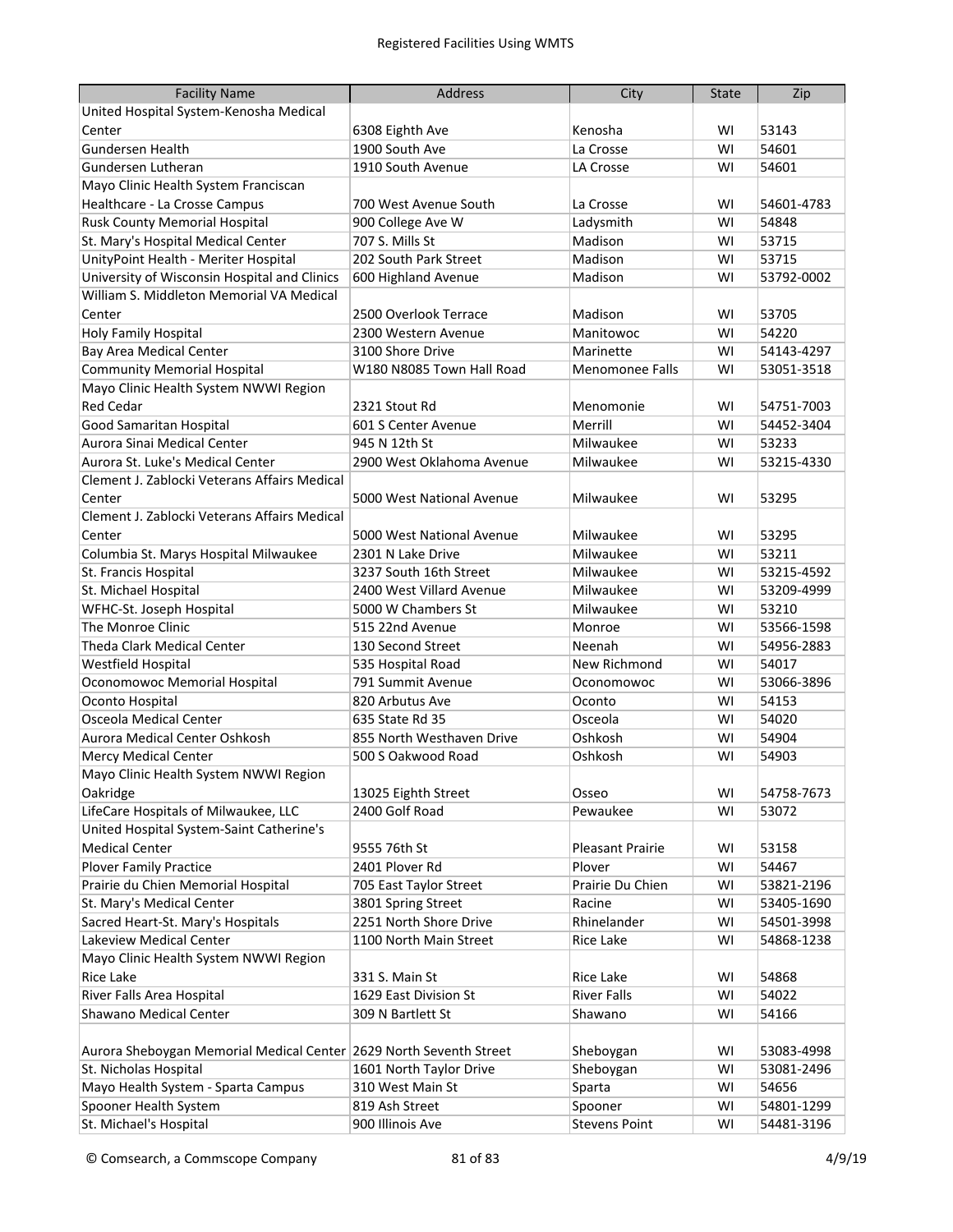| <b>Facility Name</b>                         | <b>Address</b>              | City                    | <b>State</b> | Zip        |
|----------------------------------------------|-----------------------------|-------------------------|--------------|------------|
| <b>Stoughton Hospital</b>                    | 900 Ridge Street            | Stoughton               | WI           | 53589      |
| Aurora Medical Center Summit                 | 36500 Aurora Drive          | Summit                  | WI           | 53066      |
| Essentia Health St. Mary s Hospital-Superior | 3500 Tower Avenue           | Superior                | WI           | 54880      |
| <b>Tomah Memorial Hospital</b>               | 321 Butts Avenue            | Tomah                   | WI           | 54660      |
| Tomah VA Medical Center                      | 500 E. Veterans Street      | Tomah                   | WI           | 54660      |
| <b>Sacred Heart Hospital</b>                 | 401 W Mohawk Dr             | Tomahawk                | WI           | 54487      |
| Aurora Medical Center - Manitowoc County     | 5000 Memorial Drive         | <b>Two Rivers</b>       | WI           | 54241-2399 |
| Watertown Memorial Hospital                  | 125 Hospital Drive          | Watertown               | WI           | 53098-3384 |
| Waukesha Memorial Hospital                   | 725 American Ave            | Waukesha                | WI           | 53188      |
| <b>Riverside Medical Center</b>              | 800 Riverside Drive         | Waupaca                 | WI           | 54981-1999 |
| Waupun Memorial Hospital                     | 620 W. Brown St             | Waupun                  | WI           | 53963      |
| Wausau Hospital                              | 333 Pine Ridge Boulevard    | Wausau                  | WI           | 54401-4187 |
| Children's Hospital of Wisconsin             | 9000 W. Wisconson Avenue    | Wauwatosa               | WI           | 53226      |
| Froedtert Memorial Lutheran Hospital         | 9200 West Wisconsin Ave     | Wauwatosa               | WI           | 53226      |
| WFHC-St. Joseph Outpatient Center            | 201 N Mayfair Rd            | Wauwatosa               | WI           | 53226      |
| Aurora West Allis Memorial Hospital          | 8901 West Lincoln Avenue    | <b>West Allis</b>       | WI           | 53227-0901 |
| St. Joseph's Hospital                        | 3200 Pleasant Valley Road   | <b>West Bend</b>        | WI           | 53095      |
| St. Clare's Hospital of Weston Inc           | 7611 Birch St               | Weston                  | WI           | 54476      |
| St. Clare Hospital - Outpatient Rehab        | 1306 Broadway               | <b>Wisconsin Dells</b>  | WI           | 53965      |
| Riverview Hospital Association               | 410 Dewey Street            | <b>Wisconsin Rapids</b> | WI           | 54494-4715 |
| Beckley Appalachian Regional Hospital        | 306 Stanford Road           | Beckley                 | WV           | 25801-3142 |
| <b>Beckley VA Medical Center</b>             | 200 Veterans Avenue         | <b>Beckley</b>          | WV           | 25801      |
| Raliegh General Hospital                     | 1710 Harper Road            | <b>Beckley</b>          | <b>WV</b>    | 25801      |
| War Memorial Hospital                        | 109 War Memorial Drive      | <b>Berkeley Springs</b> | <b>WV</b>    | 25411-1718 |
| St. Luke's Hospital                          | 1333 Southview Drive        | Bluefield               | <b>WV</b>    | 24701      |
| <b>United Hospital</b>                       | 327 Medical Park Drive      | Bridgeport              | WV           | 26330      |
| St. Joseph's Hospital                        | 1 Amalia Drive              | Buckhannon              | <b>WV</b>    | 26201      |
| <b>CAMC Memorial Hospital</b>                | 3200 MacCorkle Avenue SE    | Charleston              | <b>WV</b>    | 25304      |
| Charleston Area Med Ctr-Women &              |                             |                         |              |            |
| Children's Hospital                          | 800 Pennsylvania Ave        | Charleston              | WV           | 25302      |
| Charleston Area Medical Center               | 501 Morris St               | Charleston              | WV           | 25301      |
| Saint Francis Hospital                       | 333 Laidley Street          | Charleston              | WV           | 25301      |
| <b>United Hospital Center</b>                | 3 Hospital Plaza            | Clarksburg              | WV           | 26301-9317 |
| Davis Memorial Hospital                      | 812 Gorman Avenue           | Elkins                  | WV           | 26241      |
| <b>Fairmont General Hospital</b>             | 1325 Locust Avenue          | Fairmont                | WV           | 26554      |
| FGH HealthPlex Fitness Center                | 51 Southland Drive          | Fairmont                | WV           | 26554      |
| Reynolds Memorial Hospital                   | 800 Wheeling Avenue         | Glen Dale               | WV           | 26038      |
| Summers County Appalachian Regional          |                             |                         |              |            |
| Hospital                                     | <b>Terrace Street</b>       | Hinton                  | WV           | 25951-2407 |
| <b>Cabell Huntington Hospital</b>            | 1340 Hal Greer Blvd         | Huntington              | WV           | 25701      |
| Huntington VA Medical Center                 | 1540 Spring Valley Drive    | Huntington              | WV           | 25704      |
| Marshall University Cardiac Rehab            | 1 John Marshall Drive       | Huntington              | WV           | 25755      |
| St. Mary's Medical Center                    | 2900 1st Avenue             | Huntington              | WV           | 25702      |
| <b>Teays Valley Hospital</b>                 | 1400 Hospital Drive         | Hurricane               | WV           | 25526      |
| Potomac Valley Hospital                      | 100 Pin Oak Lane            | Keyser                  | WV           | 26726      |
| Preston Memorial Hospital                    | 300 South Price Street      | Kingwood                | WV           | 26537-1495 |
| Logan Regional Medical Center                | 20 Hospital Drive           | Logan                   | WV           | 25601      |
| Martinsburg VA Medical Center                | 510 Butler Avenue           | Martinsburg             | WV           | 25405      |
| University Healthcare Berkeley Medical       |                             |                         |              |            |
| Center                                       | 2500 Hospital Drive         | Martinsburg             | WV           | 25401      |
| Montgomery General Hospital                  | 401 Sixth Ave               | Montgomery              | WV           | 25136      |
| Monongalia General Hospital                  | 1200 JD Anderson Drive      | Morgantown              | WV           | 26505      |
| West Virginia University Hospitals           | <b>Medical Center Drive</b> | Morgantown              | WV           | 26506-8001 |
| <b>Wetzel County Hospital</b>                | 3 East Benjamin Drive       | <b>New Martinsville</b> | WV           | 26155      |
| Plateau Regional                             | 430 Main Street West        | Oak Hill                | WV           | 25901      |
| Camden - Clark Memorial Hospital             | 800 Garfield Ave            | Parkersburg             | WV           | 26101      |